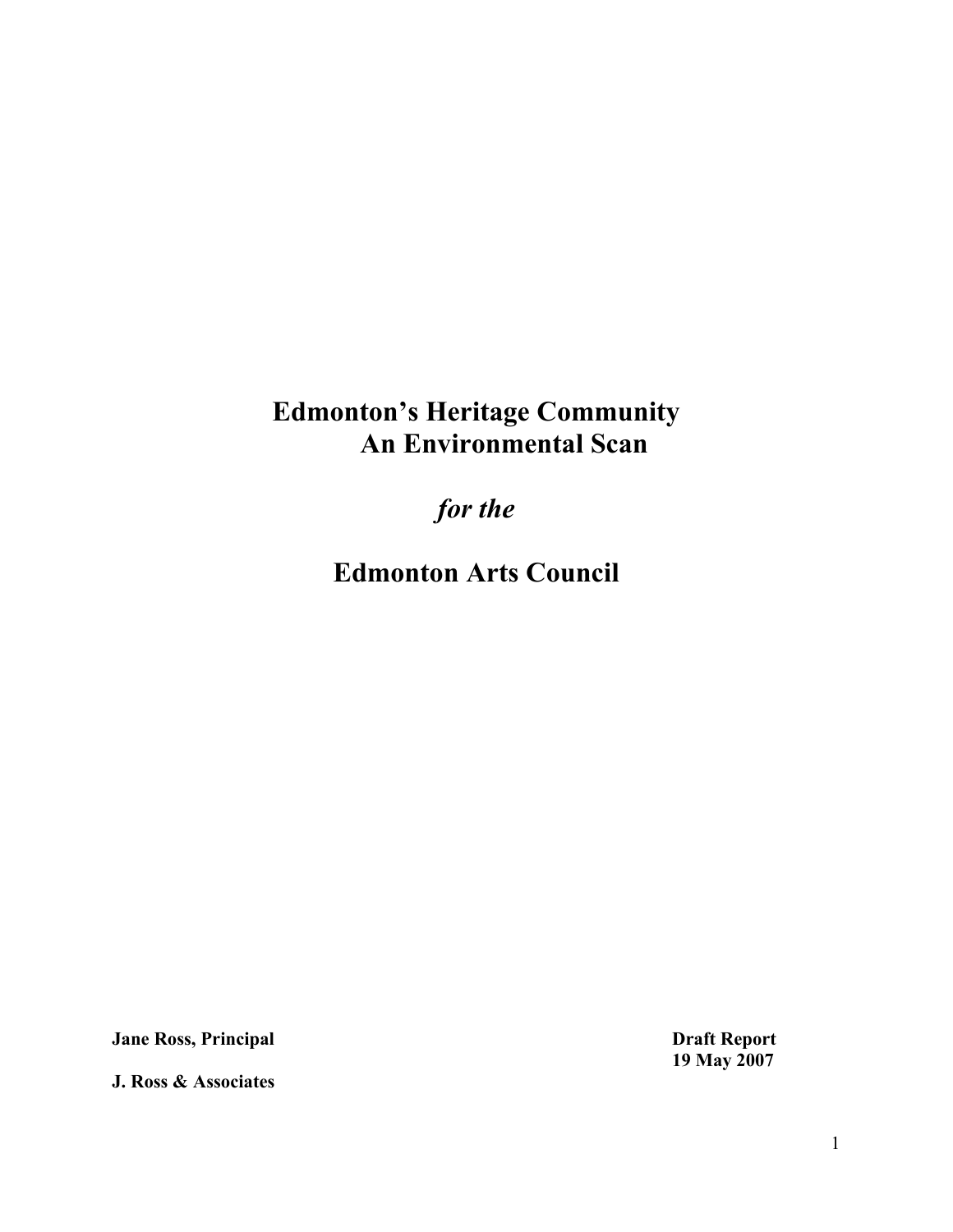# **Table of Contents**

| 5<br>2. Is Heritage Relevant?                                                              |
|--------------------------------------------------------------------------------------------|
|                                                                                            |
| 3. Points to Ponder<br>6                                                                   |
| 4. Methodology<br>8                                                                        |
| 5. Edmonton's Heritage Organizations<br>5.1 Overview<br>11<br>5.2 City Operated Facilities |
| 4.2.1. City Archives<br>12                                                                 |
| 4.2.2 City Artifact Centre/Fort Edmonton Park<br>14                                        |
| 5.3 Role of City Planning and Development                                                  |
| Department and the Edmonton Historical Board                                               |
| 4.3.1 Naming Committee<br>18                                                               |
| 4.3.2 Ad hoc Committee, Fort Edmonton Cemetery<br>19                                       |
| 4.3.3 Historic Resources<br>20                                                             |
| 5.4 Other Archives, Museums and Historical Societies                                       |
| 4.4.1 Funding<br>21                                                                        |
| 4.4.2 Staffing<br>22                                                                       |
| 4.4.3 Facilities<br>23                                                                     |
| 6. A Museum Network                                                                        |
| 6.1 Edmonton Regional Museums Network<br>25                                                |
| 6.2 A New Network<br>26                                                                    |
| 7. Role of Provincial Government Organizations<br>28                                       |
| 8. Role of Edmonton Tourism<br>29                                                          |
| 9. Other Initiatives                                                                       |
| 9.1 Historical Research                                                                    |
| 9.1.1 Historian-in-Residence Programme<br>31                                               |
| 9.1.2 Publications<br>31                                                                   |
| 9.1.3 Awards<br>32                                                                         |
| 9.2 Public Art<br>32                                                                       |
| 9.3 Heritage Events<br>33                                                                  |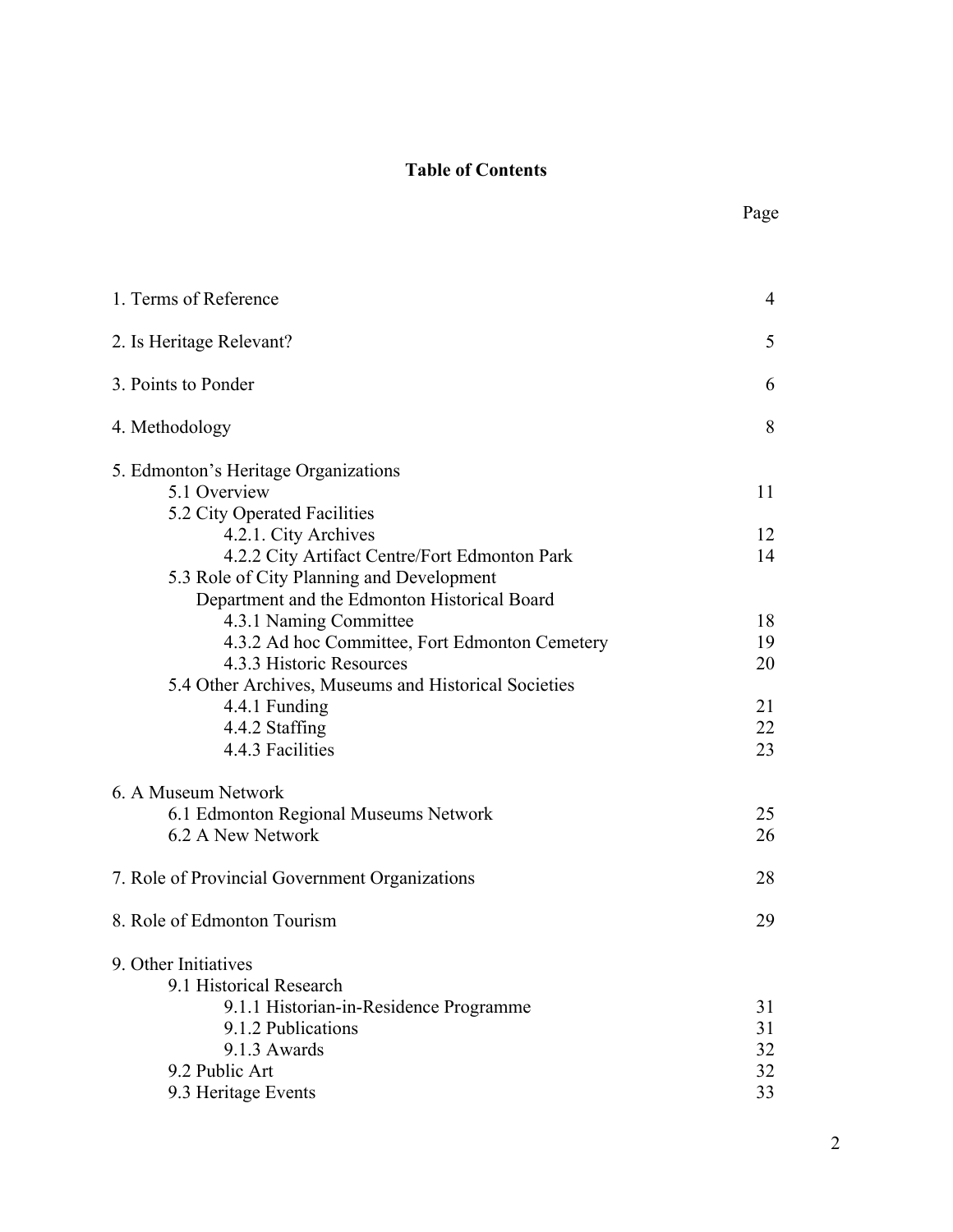# 10. Appendices

| 10.1 Contact Information               | 35  |
|----------------------------------------|-----|
| 10.2 Advocates                         | 40  |
| 10.3 Facility and Organization Details |     |
| 10.4 Hardcopy Information              | 131 |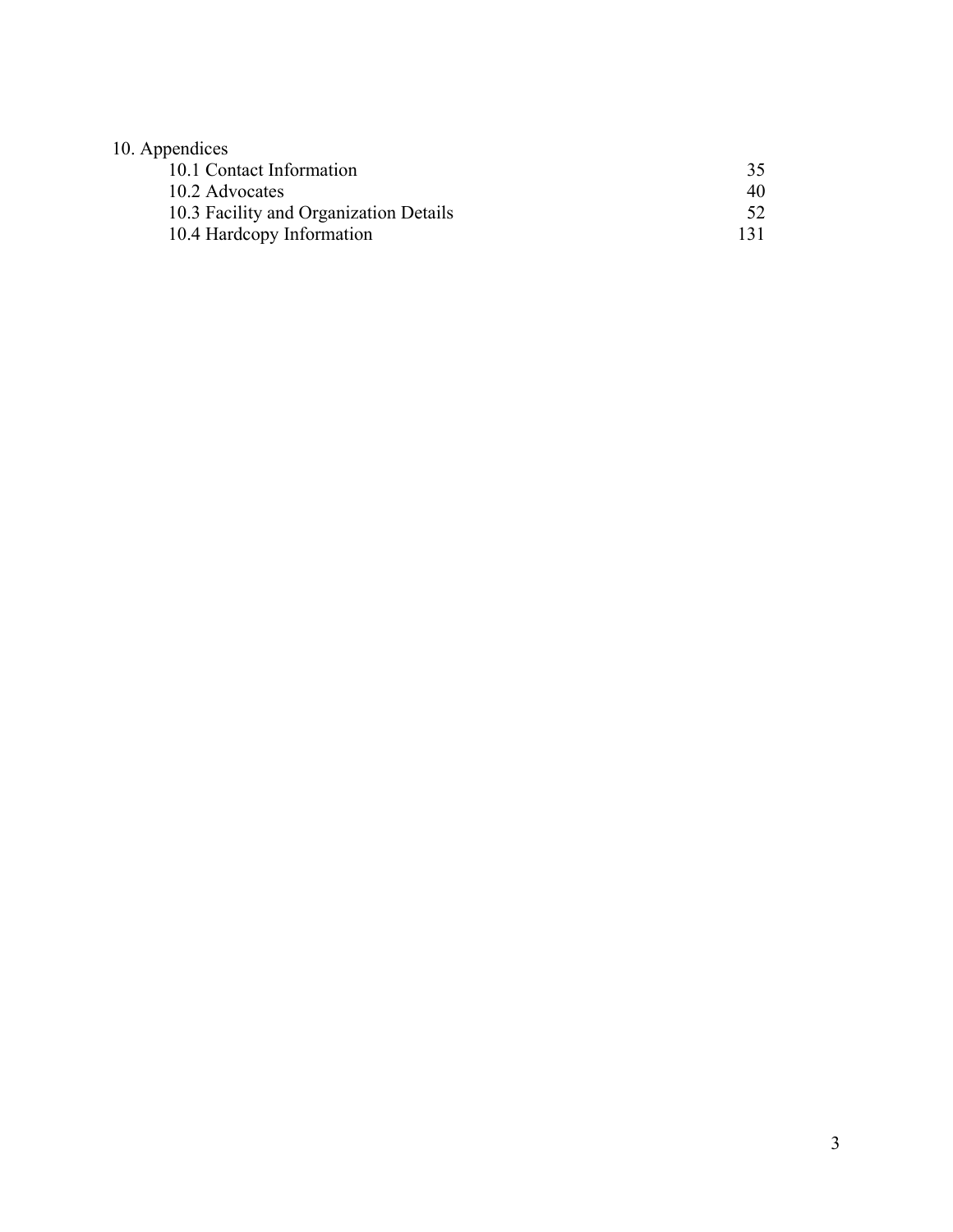## **1.0 Terms of Reference**

The Edmonton Arts Council has been directed by the City of Edmonton to draw up a Cultural Plan that will guide the policies, programmes and attitudes of the city for the next 10 years. Towards this end, the Arts Council has worked with various sectors of Edmonton's cultural communities and industries to identify their issues and dreams so that a unified vision for the arts, culture and heritage can be formed. "Edmonton's Heritage Community: An Environmental Scan" is one of a number of reports contracted by the Edmonton Arts Council that will help inform the Arts Council in its assessment and recommendations.

J.Ross & Associates was contracted by Edmonton Arts Council to conduct an environmental scan of the issues, including a description of the current state of affairs, relevant to the city's heritage community. Specifically, the contractor was asked to look at:

- The state and potential of the City of Edmonton Archives
- The state and potential of the City Artifact Centre
- City support for a Museums network
- City approved disaster preparedness assessment and recovery plan for all heritage resources
- **Possible harmonization of provincial and civic museum policies and practices**
- City Planning Department's approved policies and procedures for identifying and preserving heritage buildings, cultural heritage landscapes, streetscapes, cemeteries, and archaeological sites
- City approved policy and procedures for commemorative and appropriate naming of streets, parks and other civic landmarks
- Integration of City Percent for Art Policy and public arts sensitive of heritage places and themes
- Integration of heritage themes into tourism messages and campaigns
- Enhanced outreach through programming of heritage-themed events throughout the city
- City encouragement, through awards and other recognition, of people to research and write Edmonton's history and heritage.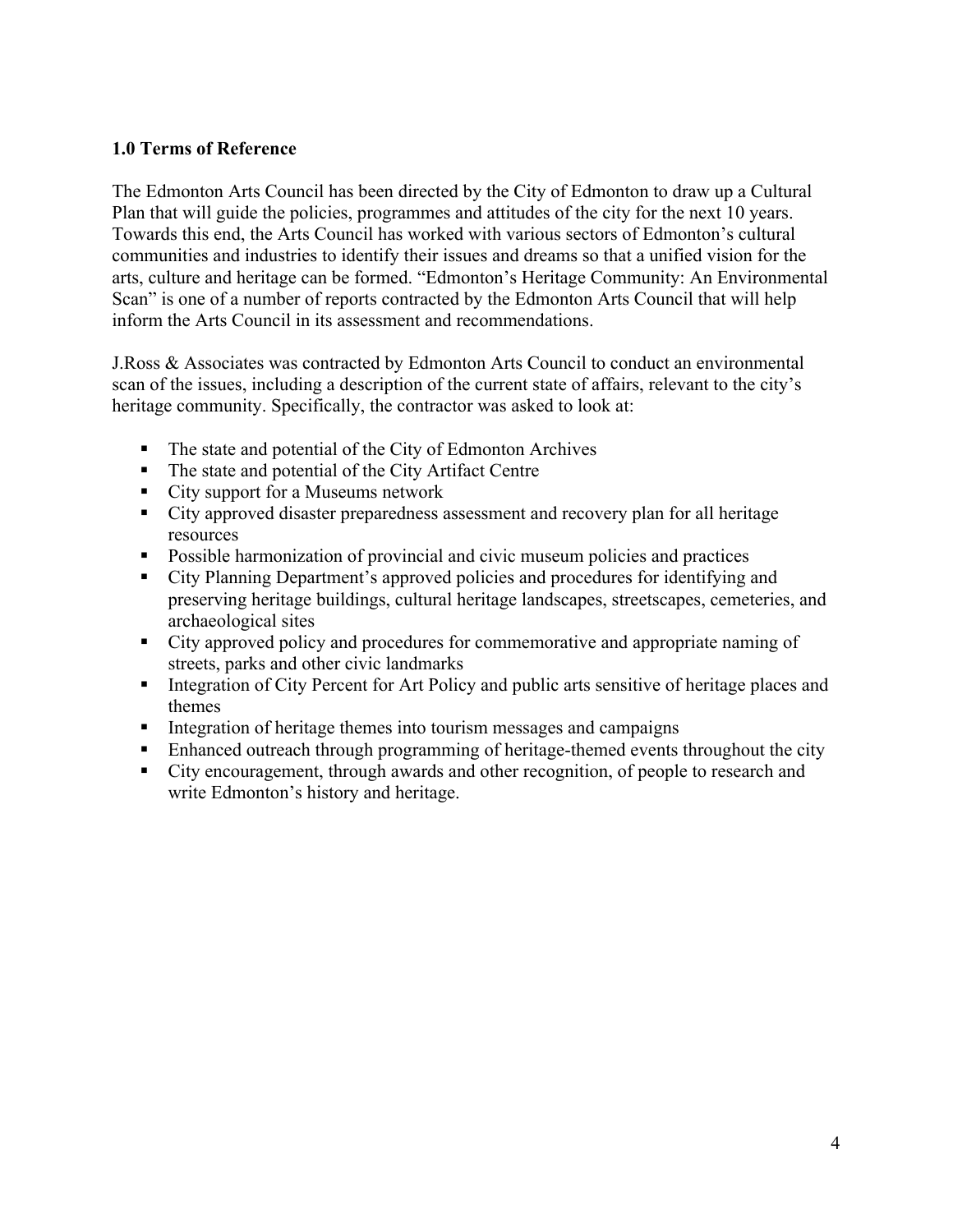## **2. Is Heritage Relevant?**

A recent poll listed Edmonton number 31 out of 50 cities across the country as a good place to live. Cities of comparable or smaller size – Ottawa and Halifax – ranked at the very top of the list. Not all Edmontonians would agree with the ranking or the criteria used in the survey; nonetheless, the survey results beg the question what makes a city great and why is Edmonton not perceived to be a place of choice.

Edmonton and Alberta traditionally have lived in a boom-bust economy. Certainly, the city has seen its ups and downs over the decades. But as our history shows, past booms, built on agriculture and later oil, have all ended. At some unknown point in the future the current boom too will end or at best stagnate. What will Edmontonians have to show for it?

Booms bring opportunities, growth and wealth. They can also perpetuate a mistaken belief that only the new has worth and that a community's tangible and intangible history has no value, monetarily or aesthetically. Edmonton's 10 Year Cultural Plan is a splendid opportunity to embed in our city planning and our collective consciousness the underlying value of our heritage. If Edmonton is to be perceived by both outsiders and its own citizenry – old and new - to be more than a one dimensional hockey town, it is imperative that Edmonton demonstrates a strong sense of self. We cannot move forward without understanding how we got here – our history. The tools to make this happen are already in place. The City has one of the best heritage resource management programmes in the province; it has museums, archives, historical societies and boards. All that is needed is City recognition and support to help make Edmonton one of Canada's best and most livable cities.

The opinions of the heritage community are rarely sought by general cultural initiatives. The Cultural Plan, then, is a positive and hopeful step in the right direction. It also raises expectations amongst advocates and organizations.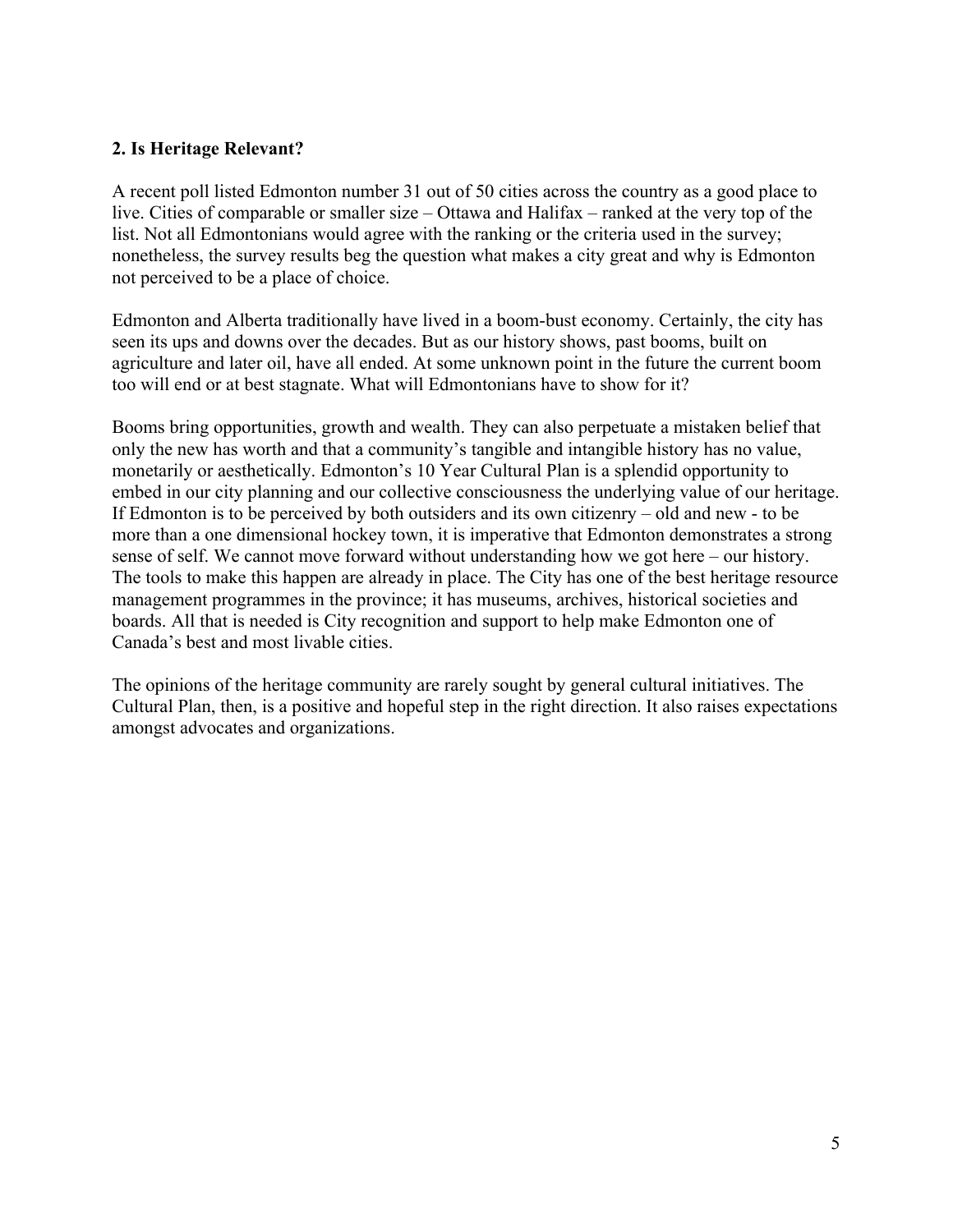# **3.0 Points to Ponder**

The following are suggestions and recommendations that the consultant has concluded from the consultations held with various stakeholders. These issues need to be addressed if the Cultural Plan is to be effective for the Edmonton's heritage organizations.

Other suggestions were brought forward by some stakeholders that are not reflected here but might well be worthy of consideration. The reader is invited to consult the Appendices (8.0 pages) to learn about other ideas.

- Heritage needs to be embedded into the Cultural Plan in much the same way as it is in Ottawa's plan.
- The City needs to work with the City Archivist to address the future need for off-site storage.
- The level of staffing at the City Archives needs to be raised to deal with backlog and with the overwhelming challenge of digital records.
- The current approved mandate of the Fort Edmonton Foundation should be confirmed and enforced.
- The City Artifact Centre needs replacing with a purpose-built structure with full environmental controls and compact storage where suitable. The current structure is totally unsuitable for the storage of historic artifacts and is an embarrassment.
- Artifacts at Fort Edmonton Park should be stored during the off-season at the new Artifact Centre.
- The current number of collections staff at the Artifact Centre needs to be doubled. Between the Artifact Centre and Fort Edmonton Park there are nearly 100,000 artifacts that need to be managed.
- Seasonal staffing levels at Fort Edmonton Park need to be raised substantially to improve the level of first-person interpretation.
- $\blacksquare$  Heritage should be de-politicized by:
	- o Embedding heritage priorities into City policies. City Policy C509 that regulates the naming of streets and parks etc. should be amended to reflect the priority given to names of historic and local use. The City might look to the province's Geographical Names programme that priorizes the types of names that can be approved, beginning with local usage names, then historical names, descriptive names and, lastly, those of a commemorative nature.
	- o Amending policy C509 so that City Council cannot ignore the Naming Committee. It should state that City councilors as private citizens can bring forth names for consideration but that Council as a political entity cannot.
	- o City Council referring at all times *all* public appeals for donation intake to the Artifact Centre. Council needs to understand that superfluous intake of artifacts not appropriate to the mandates of the Artifact Centre or Fort Edmonton Park costs upwards of \$200 per artifact to process and store and that mandates are in place to be followed.
- The Planning and Development Department should play a pivotal role in "Focus Edmonton: City Plan", the city's new municipal development plan. The heritage planners should be involved immediately.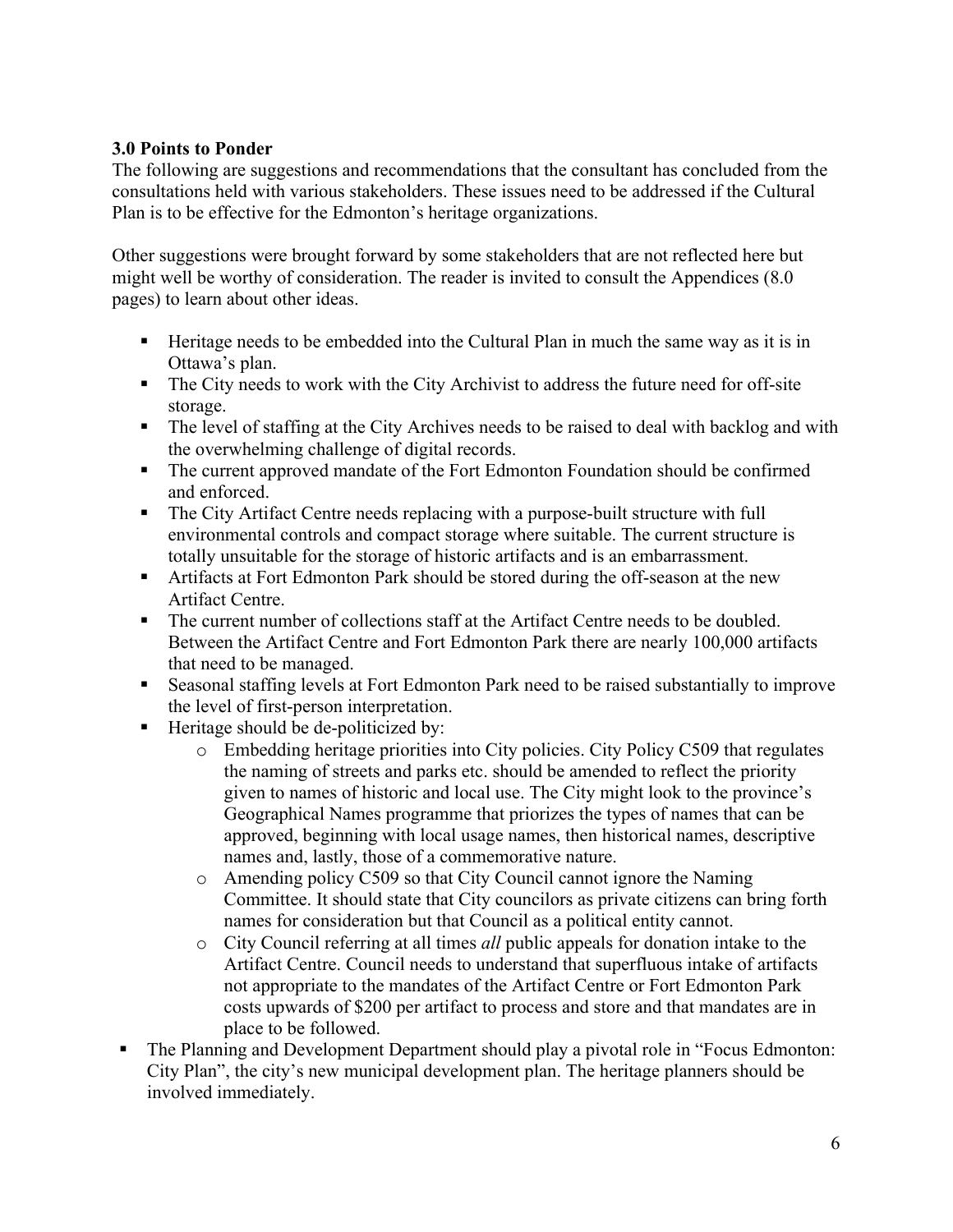- The Planning and Development Department's Historic Resource Management Program should be expanded so that the Department can address the need to identify and plaque or otherwise commemorate historic trails and cultural landscapes.
- The Fort Edmonton cemetery and burial ground process needs a *bona fide* review to assess the effectiveness of the process and to recommend suggestions for streamlining and reducing confrontation.
- A campaign to increase awareness of the benefits of volunteering needs to be mounted. Volunteers, not just in the heritage field but across all non-profits, are aging; burnout is high and too few new citizens becoming engaged.
- All museums should be invited to be involved in a museums network.
- The City should establish a Heritage Council. Edmonton's heritage community is composed of archival institutions, museums, historical societies and advocates. For the City to concentrate on a *museum* network is not to recognize the vital importance of these other sectors. A Heritage Council would allow the heritage community to speak as a unified voice to Council, to the media and to the citizens at large.
	- o The Heritage Council should be organized somewhat along the lines o the Arts Council. Reporting to it would be representatives from the Edmonton Historical Board, the Edmonton museum network, Edmonton Tourism, an archival "network" and a historical society "network". These latter two would need defining and organizing.
	- o The Heritage Council should be fully funded with permanent staff.
	- o The Heritage Council should have significant funding to help Council members meet operational and capital costs.
	- Edmonton Tourism needs to market all heritage organizations and facilities in the city, not just city-operated events and facilities. It needs to market heritage-related festivals such as the Edmonton & Athabaska District Historic Festival. A seat on the Heritage Council should ensure this.
	- The City would do well to consider a historian-in-residence programme that would encourage in-depth examination of topics and themes in Edmonton's history.
	- The Edmonton Historical Board's Awards programme should be expanded to include recognition of publication of local histories, exhibits and websites.
	- The City should integrate the Edmonton Historical Boards' awards programmes into the general city awards programme. Recognition by the City of the importance of the Boards' programme will help embed heritage into City administrative planning.
	- The Edmonton Historical Board should be a partner in Art and Design in Public Places to suggest commissioned works of historically related themes.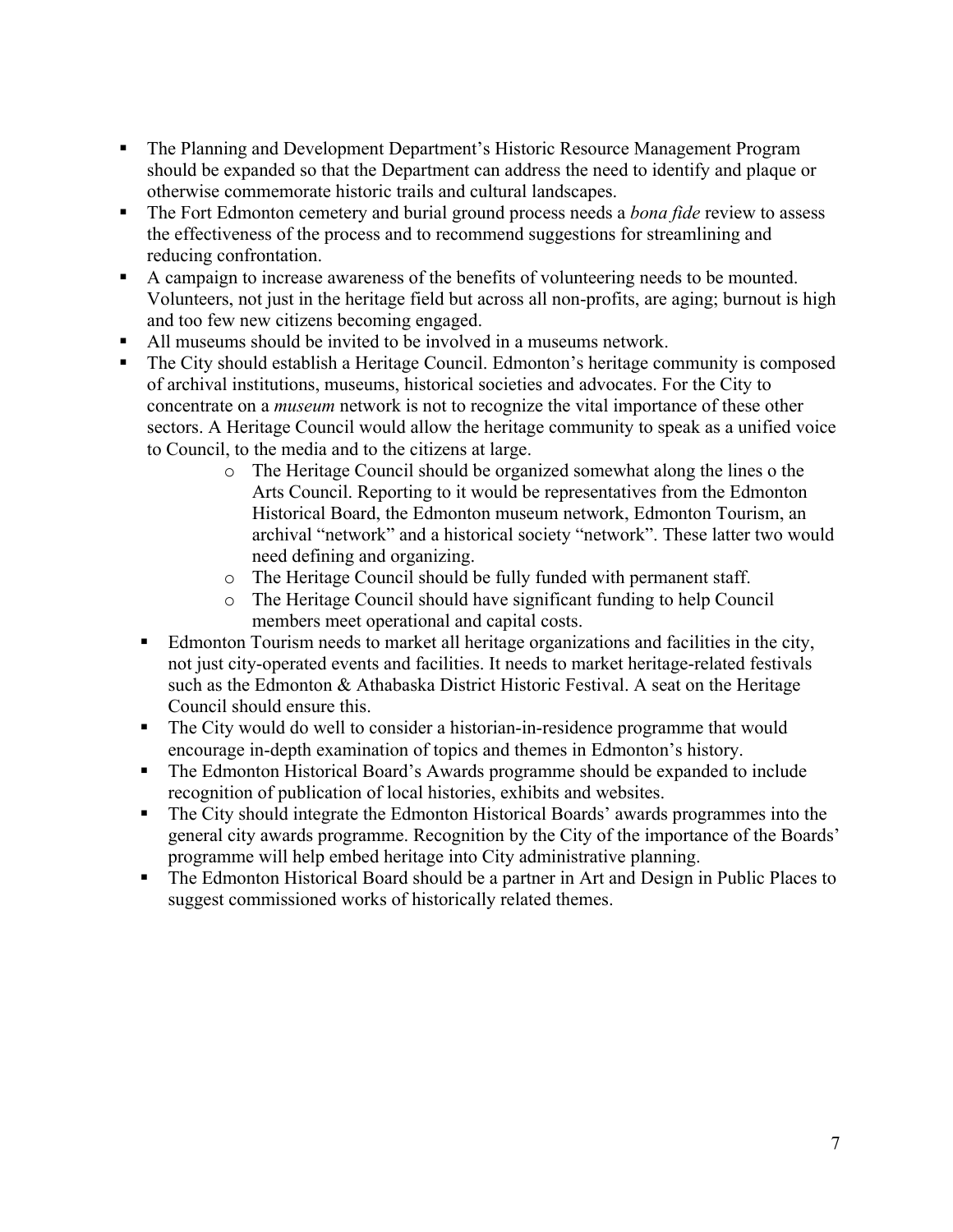# **4.0 Methodology**

The Edmonton Arts Council allotted three weeks for the consultant to review the current state of affairs of the City's heritage-related initiatives and facilities, and in the heritage community at large in the city. As it was not possible to meet with all organizations, groups and advocates given the timeframe, the consultant drew up a list of organizations, advocates and departments that represent the spectrum within the heritage community. These included:

- Advocates Barbara Dacks of *Legacy* magazine; Marianne Fedori, a past President of the Alberta Historical Society and past Chair of the Edmonton Historical Board; Linda Goyette, author and writer-in-residence at the Edmonton Public Library; Virginia Stephen, Chair of the Edmonton Historical Board; and Bob Hesketh, historian, author and a past member of the Executive of the Edmonton & District Historical Society.
- Archivists Leslie Latta-Guthrie of the Provincial Archives of Alberta; Cathy Luck of Edmonton Public Schools Archives & Museum; Lorraine Mychajlunow of the College and Association of Registered Nurses of Alberta; and Michael Payne, City Archivist.
- Heritage Planners for the City of Edmonton Robert Geldart and David Holdsworth
- Historical Society representatives Judith Hibbard, past President of Highlands Historical Foundation; Lawrence Husieff of the Olde Towne Beverly Historical Society; Karen Tabor and members of the Board of the Old Strathcona Foundation; Alan Shute of Riverdale Community League History Committee; and Bud Squair, Vice-President of the Edmonton & District Historical Society
- **Museum representatives Terry Allison, Collection Manager of the Loyal Edmonton** Regiment Museum; Janine Andrews, Executive Director of the University of Alberta Museums; Herb Dixon, President of the Alberta Railway Museum; Tom Hinderks, Executive Director of the Alberta Aviation Museum; George Knowles, President of the Edmonton Power Historical Foundation; Dr. Kahrystia Kohut and Michelle Tracy of Ukrainian Canadian Archives and Museum of Alberta; Tim Marriott, Programmer at Fort Edmonton Park; Dr. Bruce W. McGillivray, Director, Bruce Bolton, Assistant Director, Mike Luchanski, Collections Manager and David Parama, Volunteer Coordinator and Head of Education at the Royal Alberta Museum; Gerry Osmond, Executive Director of the Alberta Museums Association; Dean Treickel, Operations Manager, Sherry Halley and Bruce Macdonald of the City Artifact Centre; and Bert Yeudall, Executive Director of the Telephone Historical Centre.

Note: only Edmonton organizations and institutions were approached as only city organizations and institutions might benefit from any support that may be the result of the Cultural Plan.

A few others were approached but did not respond. These were: Karen Baron of the Lutheran Historical Institute; Tony Cashman, historian and author; Lawrence Herzog, writer and author; Brad Macdonald, past President of the Edmonton & District Historical Society; and Catherine Whalley, Director of Historic Sites Service (Rutherford House).

In addition, a conversation was held with Larry Pearson, Manager of Historic Places' Stewardship of Historic Resources Management section, Parks, Conservation, Recreation and Sport of the Alberta Department of Tourism, Parks, Recreation & Culture for background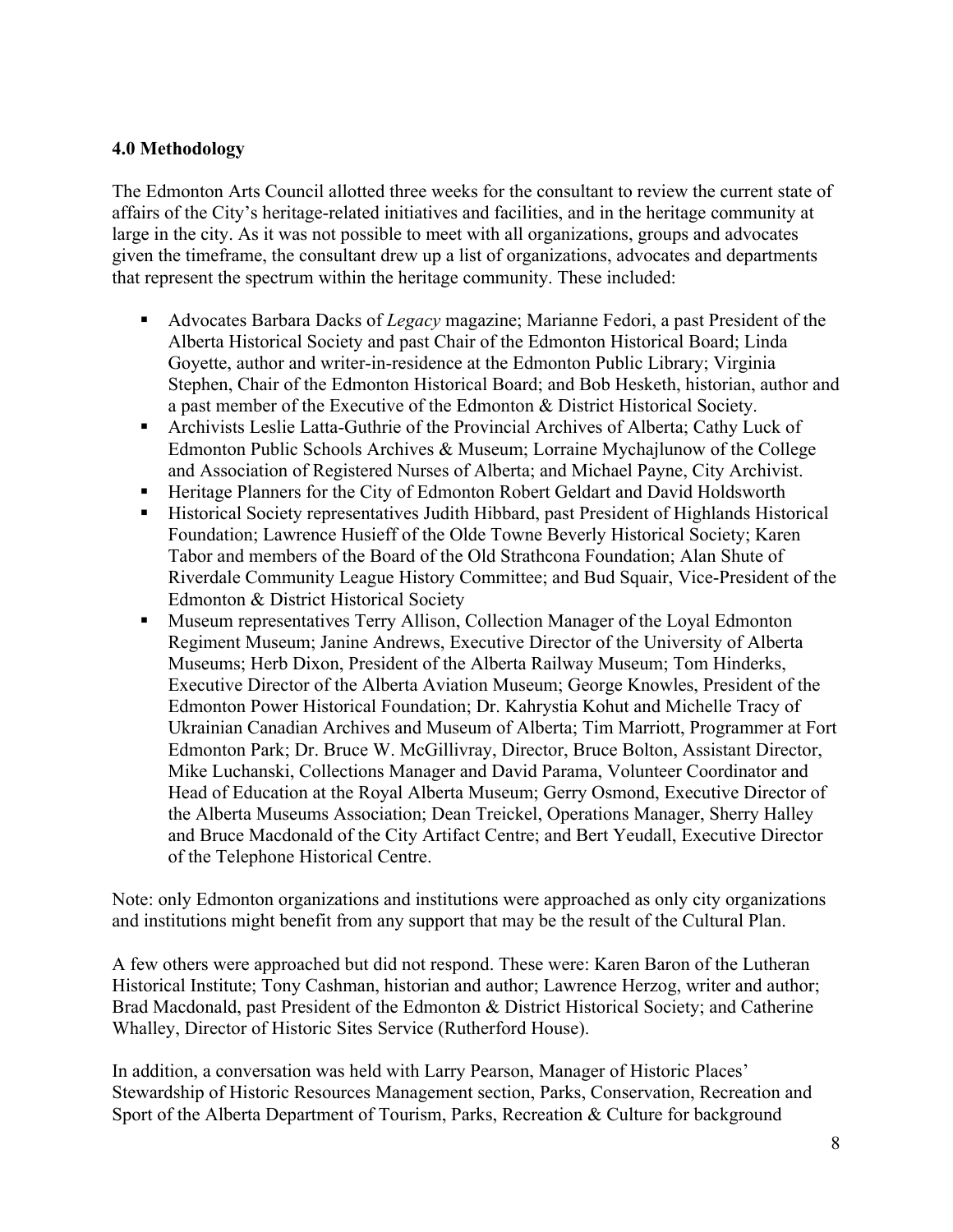information on designation policies and the relationship of the Province with the City Planning and Development Department.

These people and organizations were deliberately targeted for several reasons. First, only museums that are members of the Alberta Museums Association were consulted. Likewise, the archival institutions consulted are members of the Alberta Society of Archivists. Representative of the historical societies who met with the consultant are all registered non-profits. Secondly, they represent a range of funding and institutional support, organizational structure, and profile that is found in heritage organizations across the city. Some facilities are city-operated; many are private; others have a parent body. Some organizations such as provincial institutions are, comparatively, well funded, and operated by professionally trained staff. At the other end of the spectrum are organizations that are limited to a handful of enthusiastic, but untrained, volunteers. Others yet lie in between, with some funding and trained staff. All, though, have a vision of the need and importance of their place in preserving Edmonton's heritage.

The consultant next drew up a template of questions focusing on organizational structure, funding, facilities, collections, and visitorship of these various organizations. In addition, advocates and organizations were asked for their opinion on a heritage/museum network, and the possible roles of the Royal Alberta Museum, the Provincial Archives of Alberta and Edmonton Tourism. Questions relating to the desirability of historically themed public art were asked of some institutions and organizations. Only one person, Linda Goyette, was asked about and spoke to the issue of a city historian/writer.

The consultant chose to conduct face-to-face meetings with every person and organization on the list rather than e-mail the questionnaires. While face-to-face meetings were very time-consuming (this occupied two full weeks), the consultant felt that a) response would be greater and b) conversations, being more organic, would bring out and/or clarify ideas. People often find that it is easier to attend a meeting than to compose answers to a long questionnaire. As noted above, only a few of those contacted did not respond. Once the meeting finished, the raw notes were cleaned-up and e-mailed to the informant for comment, additions, clarification and approval. All changes suggested by the informants were made.

Contact information for all can be found in Appendix A. Facility details organized by advocates, archives, heritage planners, historical societies and museums can be found in Appendix B. In the course of this study, several organizations gave the consultant some promotional literature. A list of this material is in Appendix C.

An unpublished report in 2005 for the Alberta Heritage Council, "Value of Heritage", was useful in learning what issues are facing organizations across the province. In regards to a museum/heritage network, the consultant reviewed files and publications of former Edmonton museum networks, and looked at some other jurisdictions to learn and evaluate their success as it might relate to Edmonton.

In each section, the consultant has first given an overview of the organization, its functions and operations. Issues that are currently facing the institution/organization are pulled out into the following section. Recommendations for action on these issues are found in 3.0 Points to Ponder.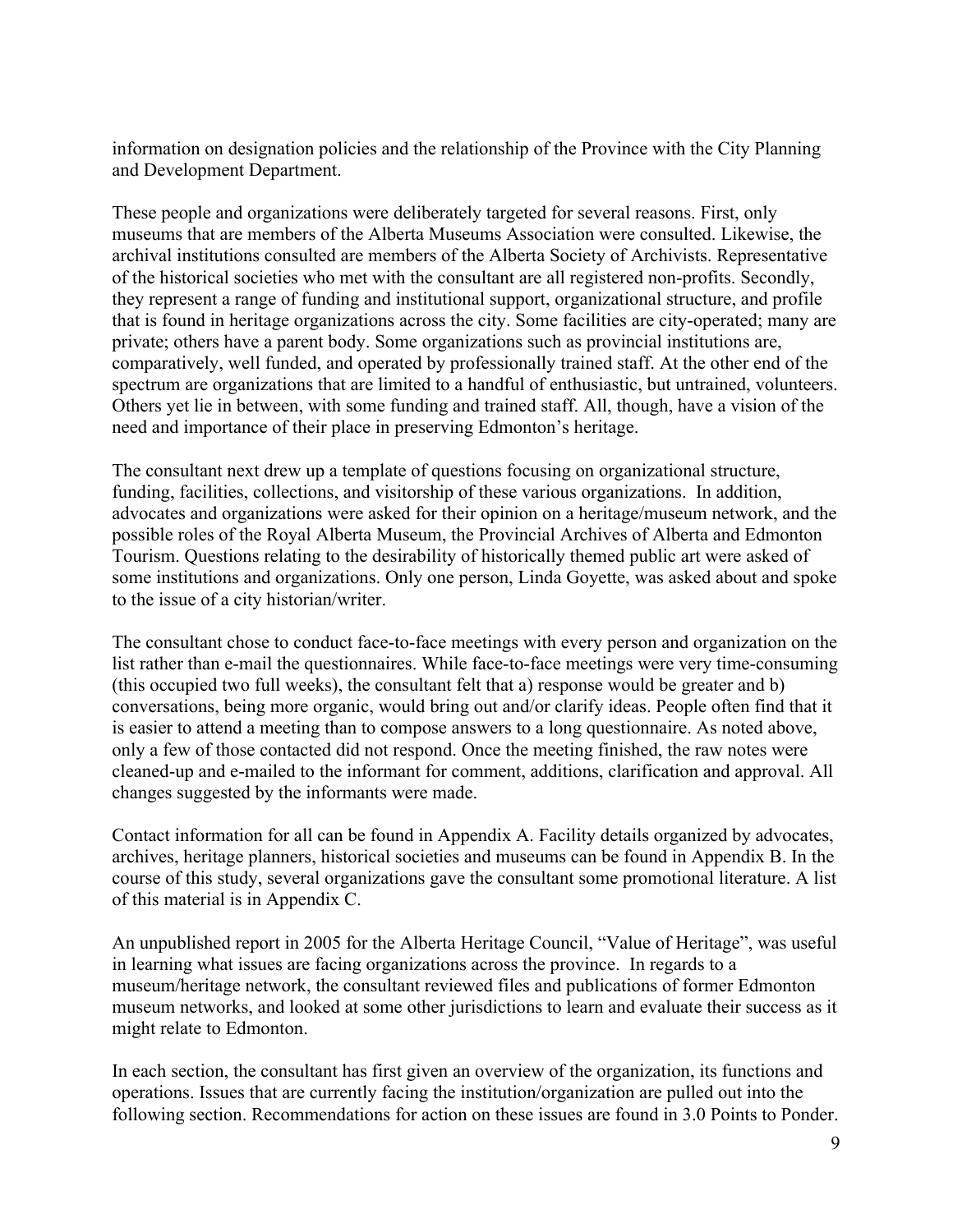Note: the conclusions in 3.0, drawn from the information gleaned from the interviews, are those of the consultant and may not always be those of the institution or organization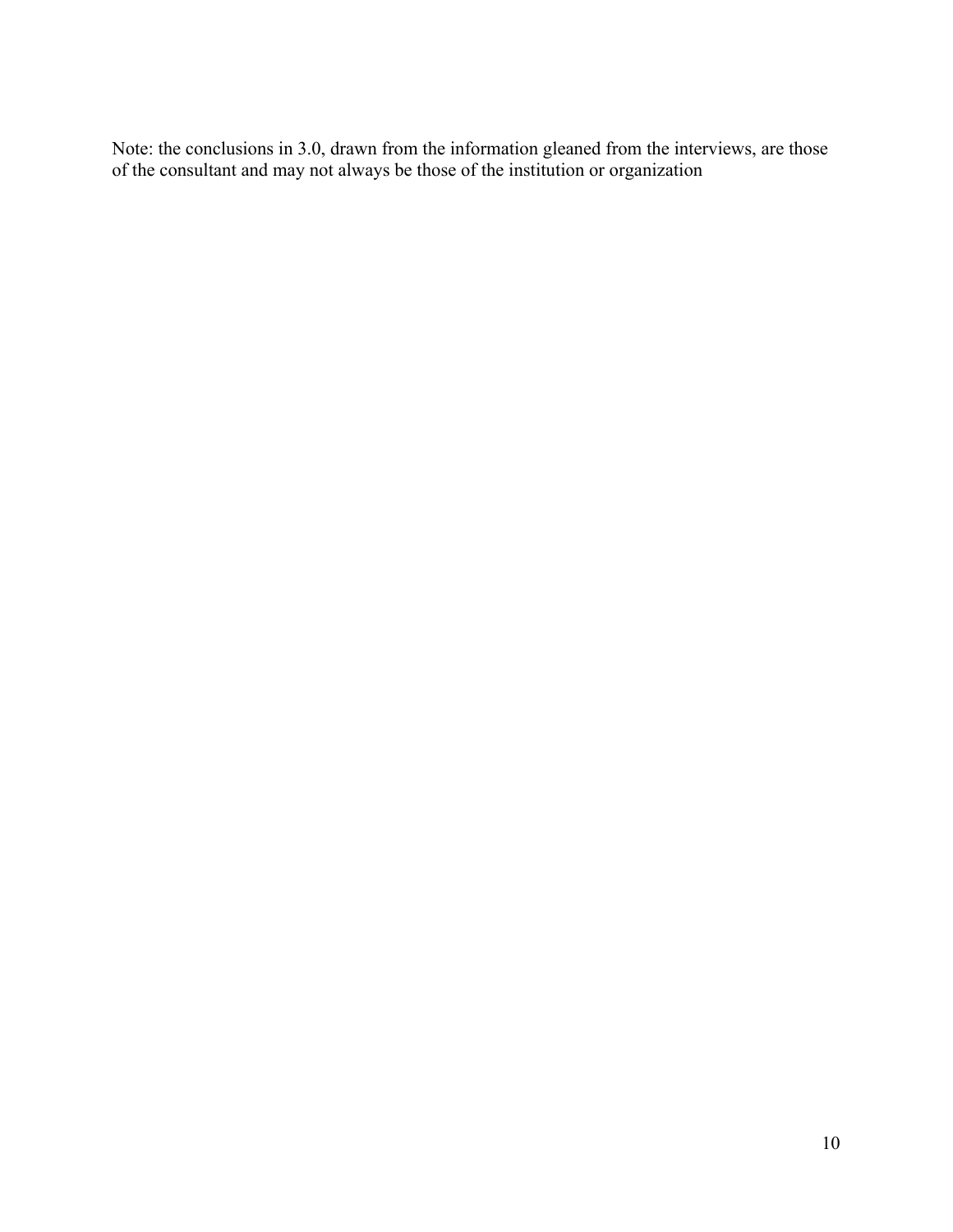# **5. Edmonton's Heritage Organizations**

## **5.1 Overview**

There are 23 museums in Edmonton that are members of the Alberta Museums Association (AMA), four historical societies that are registered as non-profits, and 10 archival institutions in the city that are members of the Alberta Society of Archivists (ASA). These did not spring up overnight but are the culmination of many years of work and vision of concerned citizens and governments to save and promote our common history and heritage. Some organizations were formed decades ago; others are fairly recent newcomers to the heritage community. All share a common vision and objectives to save and promote the city's heritage.

There are certain structures that advocate on behalf of some aspects within the heritage community. The Alberta Society of Archivists (ASA) provides support and leadership for its members, and there is a strong, positive relationship amongst the Edmonton archival institutions. The Alberta Museums Association (AMA) is an umbrella organization that acts on behalf of the province's member museums in much the same way as does the ASA for its members. The Edmonton Historical Board (EHB) is a strong advocate for the preservation and promotion of Edmonton's heritage. Its mandate to encourage and promote the preservation of historic structures, resources, communities and documentary heritage gives it the latitude to speak to and affect issues that lie beyond the scope of archives and museums. This puts it in a strong position to promote public awareness on heritage issues. Its committees award preservation activists, plaque historic structures, promote public awareness, and review applications for structures that may qualify for inclusion on the City's *Register of Historic Resources*. A member of the EHB sits on the Naming Committee and the Fort Edmonton cemetery *ad hoc* committee.

Working alongside the Edmonton Historical Board and the Edmonton & District Historical Society (which has a seat on the Board) and occasionally with other historical societies is the City's Planning and Development Department. While not speaking on behalf of a particular sector of the heritage community, its policies nevertheless have a huge impact on the city's built heritage. Following national and provincial standards, its *Register of Historic Buildings* and its *Resource Management Program* are among the best, if not the best, tools in the province to identify and manage historic structures in the city.

These organizational structures give the heritage community the tools by which its separate voices and concerns can be articulated, promoted and, ultimately, heard.

Yet, there are problems in paradise. This rich and diverse community is fractured, unorganized as a group, lacks inter- and sometimes intra- communication, and seemingly is unable to work together towards common goals and objectives. Institutionally, many are insular, even parochial, inward-looking organizations. There may be good, practical reasons for this; nevertheless, the heritage community, by its own admission, is fractured and lacking in cohesion.

While the Edmonton members of the ASA have formed good, mutually beneficial communication lines, the Edmonton museums have not formed and maintained partnerships with each other to the same extent or benefit. Too, the AMA will be the first to admit that communication between it and its Edmonton members is not what it might be. Generally, the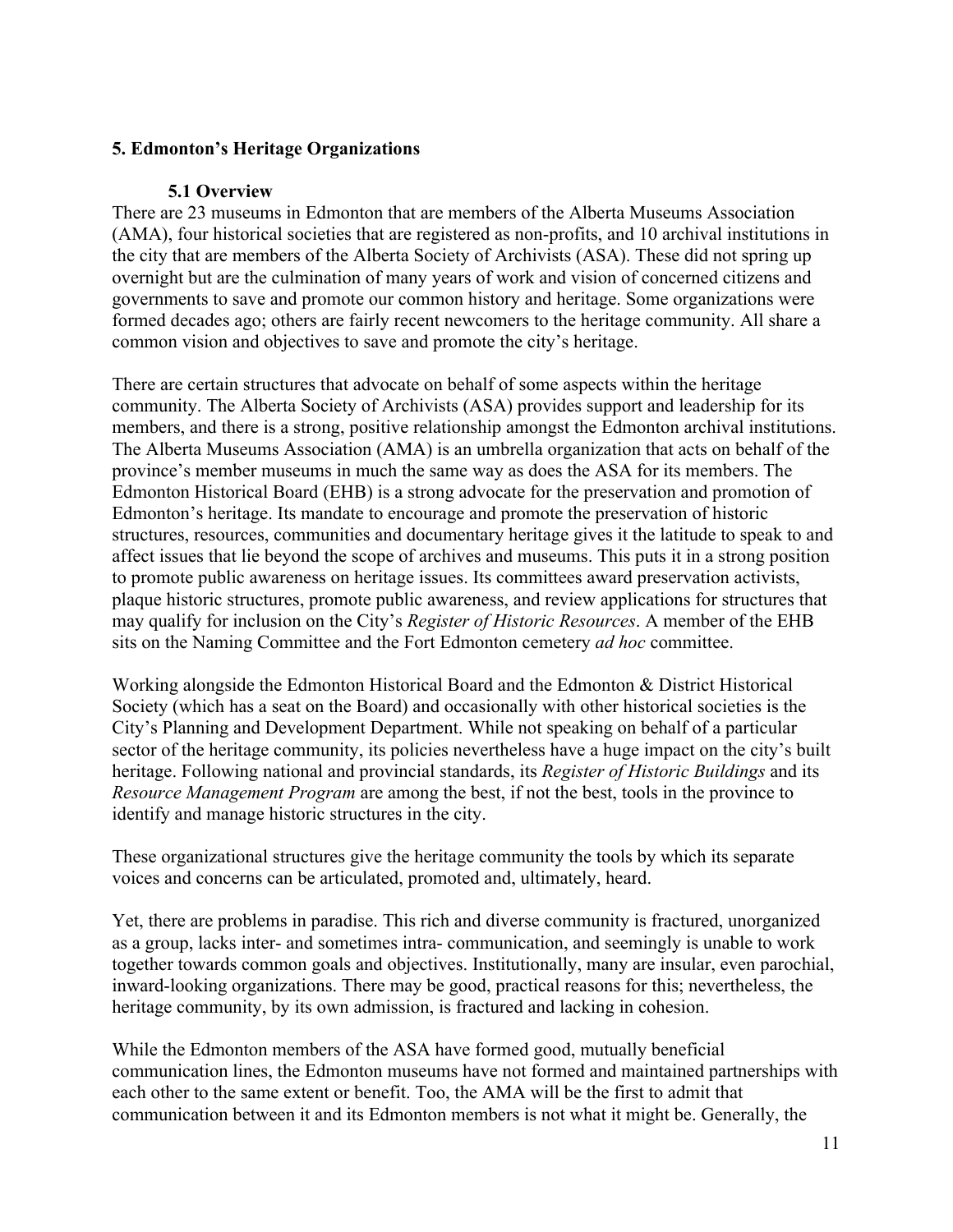Edmonton museums are not particularly active members in the Association, taking courses and attending workshops and the annual general meeting only occasionally when these are held outof-town. On the other hand, it is true that some members such as the University of Alberta Museums and the Alberta Aviation Museum to name a couple, are strong supporters of the AMA and are active in promoting better relationships and communication amongst Edmonton's museums. For its part, the AMA team tends to concentrate its efforts outside the city for it is those museums, which are more actively involved in the organization. To its credit, the AMA has made attempts to create a stronger Edmonton museum community but has failed. Even the influential Edmonton Historical Board finds that it cannot address some aspects of its advocacy role due to its increased focus the last number of years on the city's built heritage, its level of funding and lack of paid staff, and its administrative relationship with the City. And the historical societies have no umbrella organization to bring them together with the result that they tend to operate in splendid isolation from each other and sometimes even from the rest of the heritage community.

So, is the heritage community doomed to continue to struggle for survival and recognition? The answer, of course, is "no", but only if its various sectors are able to overcome their isolation and if they have a mechanism by which their mutual issues can be addressed and effectively conveyed to politicians and to the public at large. Some steps are already taking place; the Alberta Aviation Museum and the Telephone Historical Centre are spearheading discussions within the museum community to form some form of network that will help the members work together and to lobby successfully for better funding. The City Planning and Development Department is advancing ideas internally that, if approved, would not only help it and the Edmonton Historical Board in their identified roles but would bring the various sectors of the heritage community – archives, museums, historical societies and advocates – together to be able to speak as a unified voice.

### **5.2 City-Operated Facilities**

The consultant was asked to assess the current issues and potential of the City Archives and the Artifact Centre. However, one cannot look at the Artifact Centre in isolation from Fort Edmonton Park so information was gathered on three city facilities, the City Archives, the Artifact Centre and Fort Edmonton Park/John Walter site.

All three facilities are administered by the Recreation Facilities Branch of Community Service Department. There are disaster preparedness policies in place which staff feels are adequate.

## **5.2.1 The City Archives**

The City Archives is charged with collecting, preserving and providing access to documents relating to the city corporation and those connected to it, and to organizations and individuals relating to the city. Its large and diverse collection is housed in a purpose-built building within the Prince of Wales Heritage Centre and is recognized to be one of the best in the country. It is a popular resource for historians, academics, general researchers and genealogists. The City Archivist has additional duties as the Supervisor of educational experiences at the Archives, Fort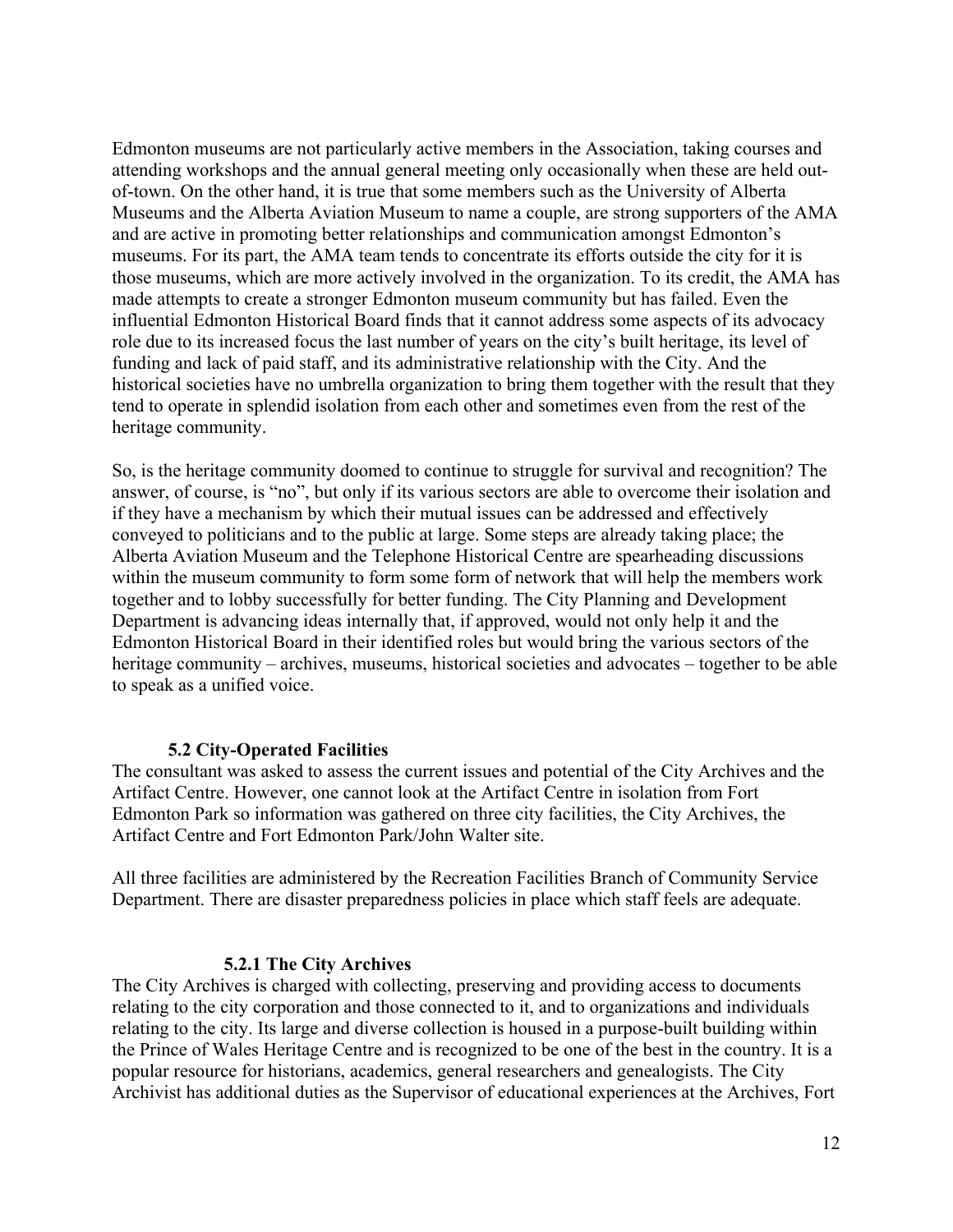Edmonton Park and the John Walter site. He also facilitates the operations of the Edmonton Historical Board. Reporting to him are 4.2 FTEs most of whom are professional archivists.

## *Issues:*

**Space:** *At current levels of intake the City Archives may run out of on-site storage within five years.*

While there are significant numbers of private manuscripts, maps, and photographic collections at the Archives, the bulk of the collection is scheduled materials that are sent to the Archives from the city's records centre. "Scheduled material" means that there is a never-ending stream of city records arriving at the Archives. Initially, it was expected that the space in the on-site storage vaults would be sufficient until mid-century. However, the estimates of the number of city records arriving at the Archives were incorrect and now the Archives has a looming space issue.

To deal with its space issue, the Archives can do a number of things. It can delay the receipt of scheduled records (which it has done with building permits and blueprints); purchase more compact storage units; and/or store new materials by accession order, not leaving growth room in certain large collections.

These measures, though, only defer a decision on what to do once the current on-site storage is maximized. The City always knew that the vaults would not provide enough space and initially it was thought that overflow materials would be stored in space in the old armouries building. This may no longer be a cost effective solution and off-site storage needs to be considered.

## **Staffing:** *The current level of staffing does not allow for full accessibility to new records and for the handling of digital records.*

At one time, the archivists were able to provide descriptive inventories and finding aids to collections. The sheer amount of intake has meant that staff has been able to provide only basic descriptions for new collections as they come in. This impacts accessibility to those records as well as provision of a service to the public.

A huge issue with all archives now is one of digital records. Archivists are trained in handling hard-copy records, but how does an archives deal with digital records? Not only is there an overwhelming number of e-mails, memos, and reports being generated every day across City offices, but a question for the future is how they are to be stored. As new software replaces older software the question becomes one of accessibility. Some steps have been taken to begin to address this lurking issue, steps that indicate the need for policies to address classification, authenticity, retention and disposition schedules.

## **Revenue Generation:** *The Archives has fewer options than other heritage institutions in generating additional funding to offset operations.*

While funding for the City Archives is stable, archives in general are the most poorly funded sector of the heritage field, and this is reflected in the City Archives' inability to access outside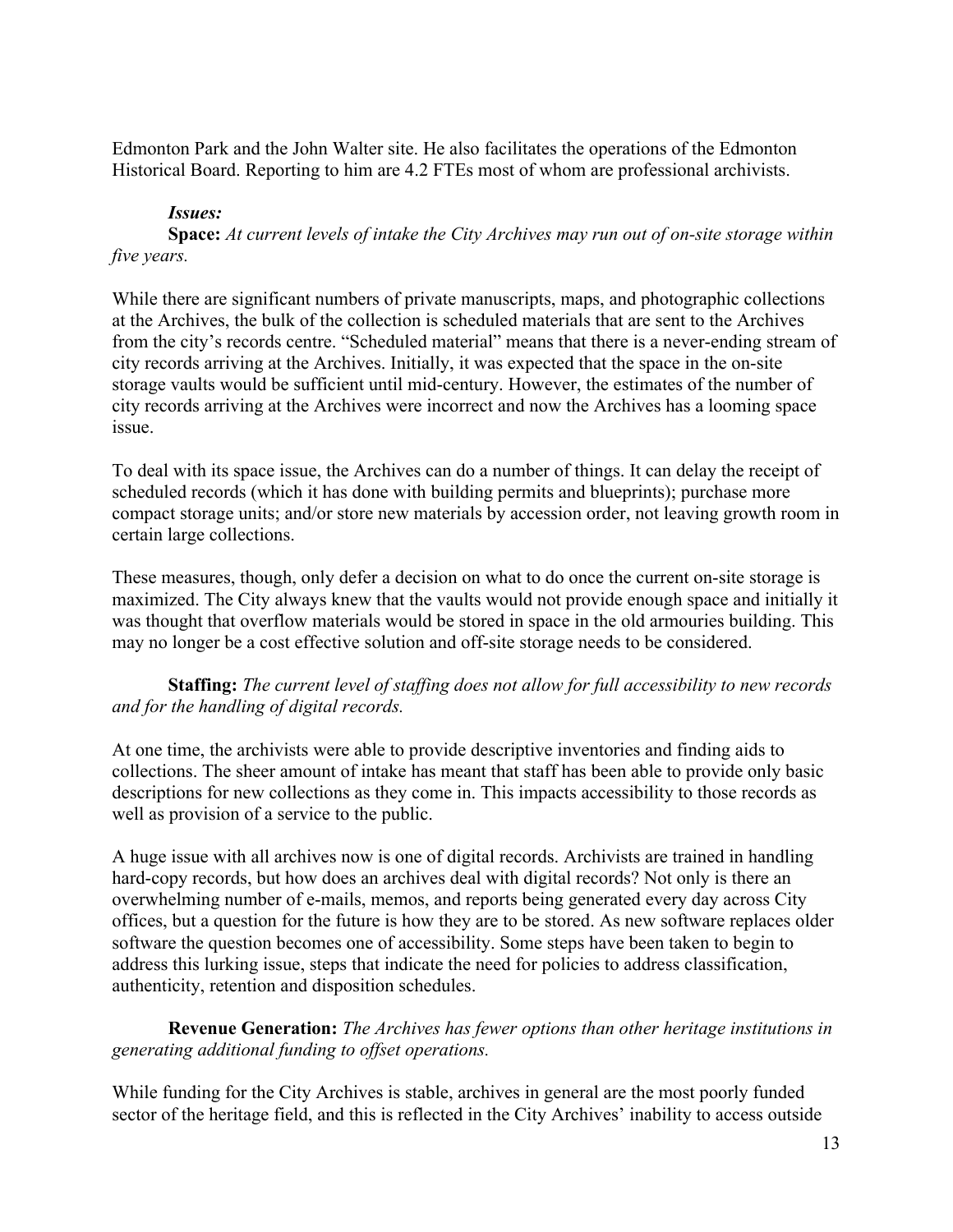funding. Project grants are awarded by The Archives Society of Alberta. It receives its funding from the Alberta Historical Resources Foundation. However, the Society only receives 2 percent of the Foundation's expenditures. The pool, then, for possible grant monies is small. Too, project-based grants such as those awarded by the Society do not help the City Archives address scheduled material, the bulk of the material handled by the Archives. Some monies are generated through the sale of photographic reproductions and photocopying charges. Other monies are raised through adult and school programmes. In both these cases, though, the monies are ploughed back into programme costs.

#### **5.2.2 The City Artifact Centre/Fort Edmonton Park**

These two facilities (three when John Walter site is included) share the same governance structure, some staff and some collections. Both operate under the Recreation Facilities, Community Services Department. The Director of Partnership and Development is also the Director of the Artifact Centre and Fort Edmonton Park. The three on-site staff at the Artifact Centre who handle the intake of collections (accessioning, cataloguing, storing, and loan of artifacts) perform similar functions for the John Walter site and Fort Edmonton Park. Artifacts at Fort Edmonton Park are usually accepted and processed by Artifact Centre staff. Collections at both sites are entered into the database that Artifact Centre staff maintains. Both, though, have different facilities, mandates, staffing levels, budgets, and programming capacities.

#### *Issues:*

**Governance:** *Mandates and collection policies are compromised by Fort Edmonton Foundation and City Council.*

Staff at both the Artifact Centre and Fort Edmonton Park strive to fulfill their mandates. To a large degree, they are successful. However, the City has never really appreciated what it had created when it decided to build the Park. It is this initial misconception of what a historically themed park should be that has led to a history of conflict between line staff and administration. From the beginning, the City wanted the Park to have revenue-generating initiatives to help defray operational costs. Line staff has endeavoured to re-create and interpret the Fort as historically accurate as possible (even if sometimes their purist ideals were impractical), for a positive visitor experience. The two solitudes have not always been able to work well together. While relations between line staff and management have improved over the years, the tension between what is appropriate and historically accurate and what generates revenue and reduces overhead costs nevertheless still exists.

The current governance structure of the Fort and the Artifact Centre spreads staff at all levels very thinly. Both facilities fall under Recreation Facilities, Community Services, that is aligned along functional and not facility lines. The on-site Director wears several hats, the Fort and the Artifact Centre being only some of the facilities for which he is responsible. He, then, must rely heavily on line staff to advise him on day-to-day issues that arise. For their part, line staff and their issues have to compete with the issues of swimming pools and rinks for the Director's attention. Requests for decisions can go through *eight* directors before the facility director can make the final decision. A new process manager may be able to streamline the reporting structure so that decisions are made in a more timely and effective manner.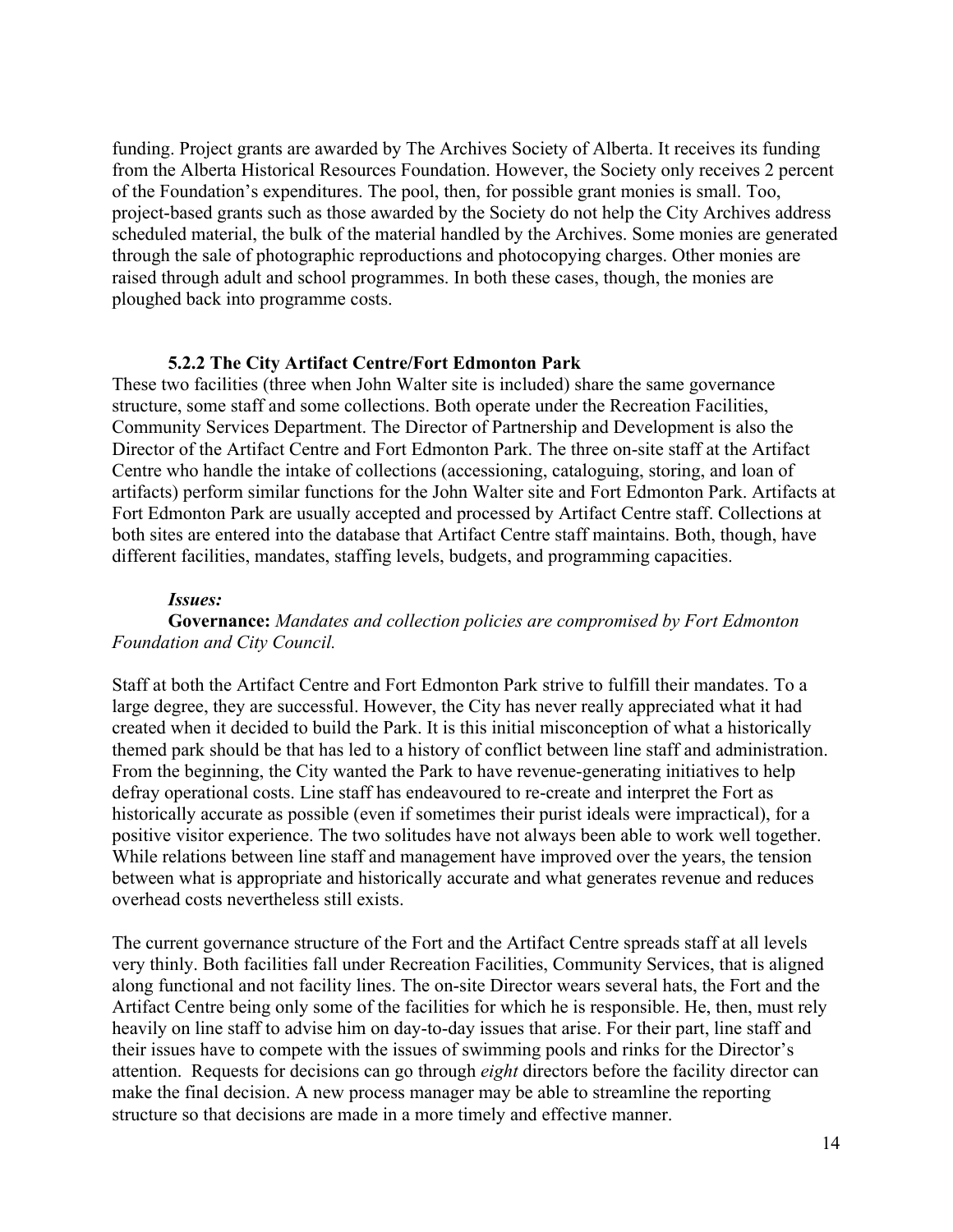While staff has been able to find ways to work within the current governance structure, some issues that arise compromise the mandates and functionality of both the Fort and the Artifact Centre. Fort Edmonton Foundation, created in 1969 to fundraise for capital projects for the Park, does not always respect its sole function. Occasionally, the Foundation has become involved in artifact acquisition; this is outside its mandate. The consequences of this impact both the Fort and the Artifact Centre. Smaller inappropriate items are usually stored at the Artifact Centre, taking up valuable space, while larger items are at the Fort, but cannot be on display; staff has little choice than to squirrel them away out of sight.

Lack of respect for the mandates of the Artifact Centre and the Fort is not restricted to Fort Edmonton Foundation. Equally guilty is City Council. People who have had their donations refused by Artifact Centre staff because the donation did not fall within its mandate have pressured city councilors to reverse this decision. A recent directive from Council to the Artifact Centre to accept Mr. John's hat shop material is a case in point. Not only was the Artifact Centre overruled in its decision not to accept an inappropriate donation, the donor demanded that the collection be displayed at the Fort as Mr. John's Hat Shop. In 1988, City Council approved a revised Master Plan that restricted the Fort timeline to 1840-1929. The Mr. John's Hat Shop collection dates from 1937.

So, what are the Artifact Centre and the Fort to do with this material? If the Fort accommodates the donor's demands for a building on site it will force a re-think and an expanded timeline of the Master Plan. Meanwhile, this collection is taking up a large amount of space at the Artifact Centre. Estimates of the cost of acquiring and processing artifacts range between eight and 12 hours per artifact. When translated into money, each artifact that is accepted by the Artifact Centre costs between \$150 and \$200 to process. Depending on the type of storage (coreplast, acid free materials, zip-locks) the cost of storing the artifacts can range from \$8.00 to \$65.00 per artifact.

**The Artifact Centre:** The large three-storey City Artifact Centre is located in an extended 1894 brewery on Fort Hill. It is home to 45,000 artifacts, many of which are truly treasures that speak to Edmonton's history. Its mandate is to collect artifacts for Fort Edmonton Park and John Walter site, and to collect artifacts significant to the history of Edmonton. There is three staff on site. It has a small operational budget for supplies. Staff conduct tours only occasionally for special interest groups.

### *Issues:*

**Facility:** *The facility is woefully inadequate and is nothing less than a disgrace to the City.*

Where to begin? If City Council has not fully appreciated the significance of operating a historic theme park, it certainly has never understood the value, both monetary and intellectual, of the material culture that speaks directly to the history of the city. If it did, it would have addressed the inadequacies of the Artifact Centre long ago. The purpose of museums and artifact centres is to preserve a society's material culture in perpetuity. Improper storage places collections at risk. Institutions that collect without providing proper storage and full environmental controls can be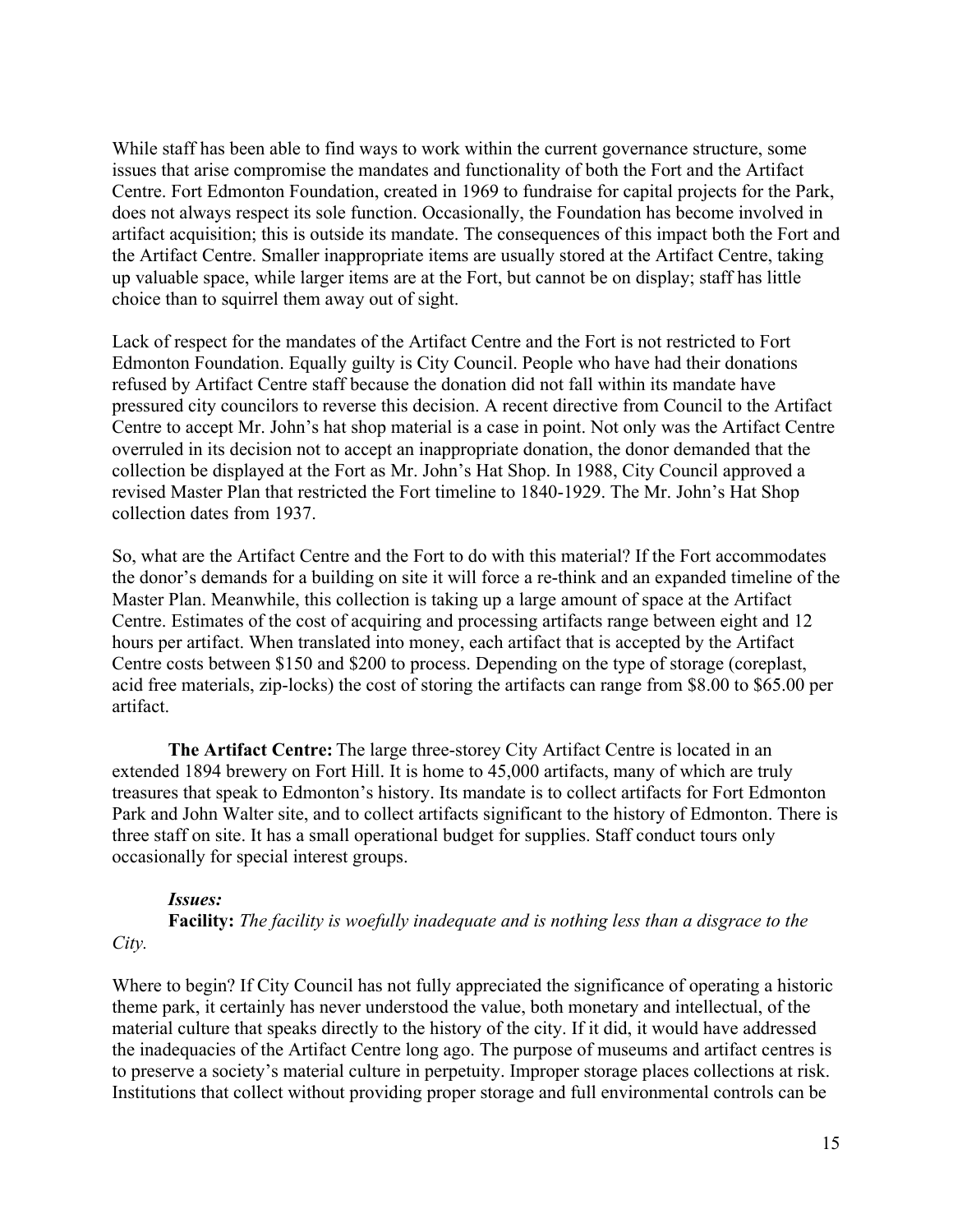seen to be irresponsible. The Artifact Centre is completely inappropriate for the storage of historical artifacts.

- There are no environmental controls (unless one considers the annual flooding of the basement to be the building's humidity control). Different materials (textiles, wood, organic materials) all require different levels of humidity and temperature. The Artifact Centre has warehouse-level controls only.
- Artifacts are stored on pallets (to avoid the flood waters) in the basement. The basement has a dirt floor. A dirt floor equals uncontrollable dust. Dust, given time, destroys finishes on artifacts.
- The floor on the second level was never completed and requires two more inches of concrete. A small part of the floor is of wood.
- Shelving is inadequate. Small artifacts are placed on open shelving where they are in direct contact with the plywood shelves. Plywood off-gases; this has a detrimental effect on materials.
- There are no drop-sheets on the shelving to protect the artifacts from dust. Everything is covered in a layer of dust.
- There is no sprinkler system on the main and second floors. Fire extinguishers would be inadequate if a fire were to break out.

**Staffing:** *The responsibilities of the three on-site staff do not allow for better care of the collections.*

The staff is responsible for the processing and storage of all artifacts, including 50,000 artifacts that remain at Fort Edmonton Park. They are spread too thinly servicing the Fort, processing artifacts and responding to "City Hall school" programmes. There is no curator assigned to the Artifact Centre or to the Fort.

## **Funding:** *The Artifact Centre cannot easily access grants.*

Its small operational budget of \$5000 covers supplies for the Artifact Centre (cleaning supplies, sandpaper etc.) and for the Zoo (coreplast and vinyl for signage). This is far below what the Artifact Centre requires to house its artifacts.

Many institutions address some of their issues by applying for grants. However, there is no dedicated grants officer to champion grant requests to AHRF, STEP etc. As all grant requests are priorized at the Department level, it is rare that the Artifact Centre receives any outside funding.

**Fort Edmonton Park:** Historically based theme parks were in vogue in the late 1960s. City Council approved the Fort Edmonton Park Master Plan in 1968 that envisioned visitors, literally, walking through time. Beginning at a reconstructed Hudson's Bay Company Fort Edmonton, visitors were to experience living history as they strolled along 1885, 1905, and 1920 streets. To furnish the streetscapes, 12 original buildings were relocated to the site; 50 others were reconstructed. Initially, the Fort's mandate allowed a longer timeframe but in 1988 when the Master Plan was revised and the timeframe for the Park was established between 1840 and 1929. There is a manager supervisor each for buildings, the artifacts, the animals and school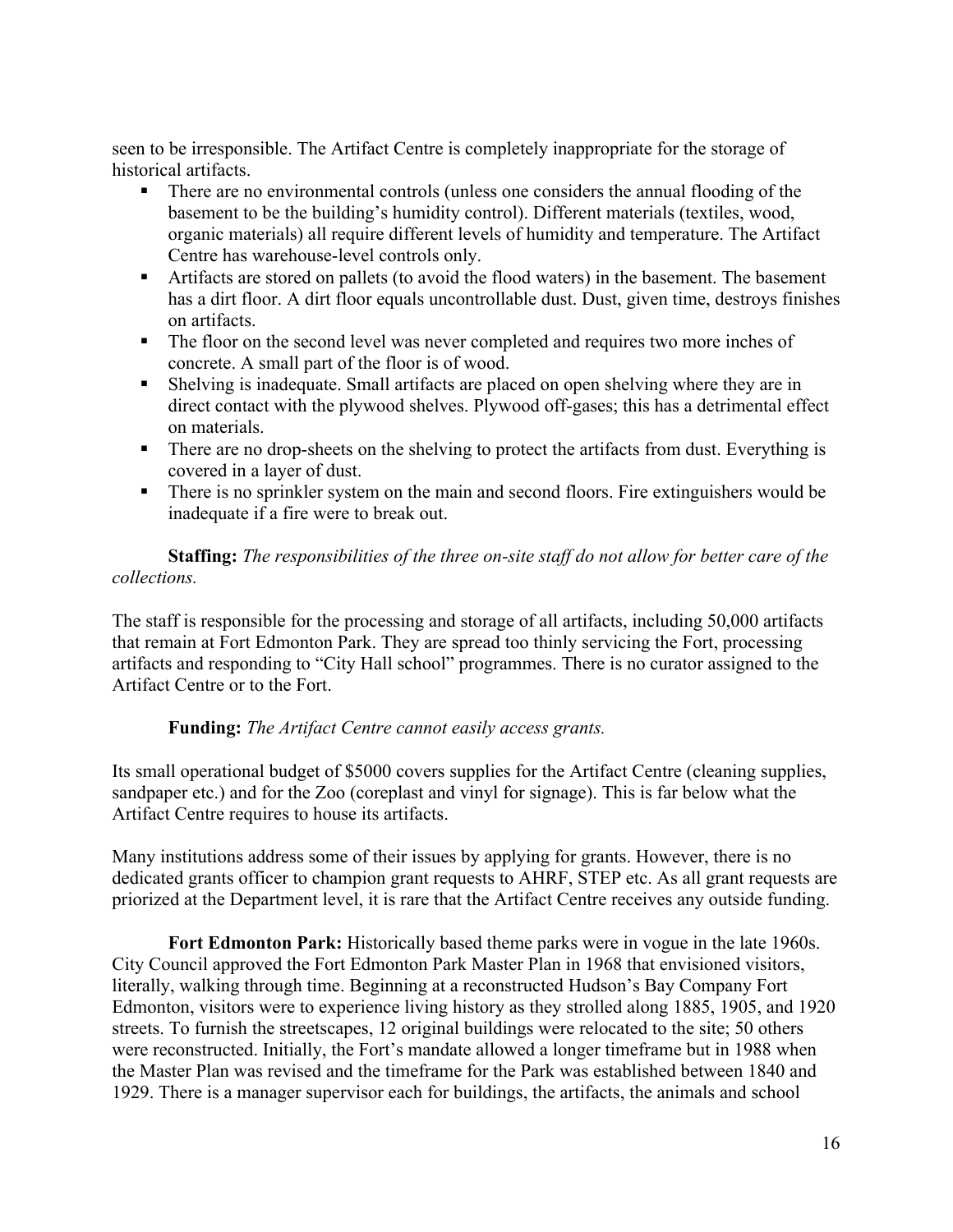programmes. There is a line staff of six, which is boosted during the summer months to 60 to 75 seasonal interpretive staff.

# *Issues:*

**Staffing and Static Displays:** *The visitor experience is diminished by the Fort's static displays.*

In the 1980s, the number of interpretive staff was cut, forcing statically displayed buildings. It wasn't until 2005 that programming staff levels returned to their previous 1980s level. Now, there are six permanent programming staff and between 60 or 75 STEP and other seasonal programme grant positions during the summer months. This number was not enough to man all the buildings in the 1980s and now, with twice as many buildings, there is even less opportunity to mount live, first-person interpretation as was envisioned for the Park.

# **Facilities:** *Most of the buildings are inadequate for the display of artifacts.*

Most buildings on site have no environmental controls, not even basic heat. At the end of the season, Artifact Centre staff boxes up the 50,000 artifacts and, because there is no space at the Artifact Centre, staff is forced to put the boxes in their appropriate buildings.

Many original textiles were destroyed by ultraviolet light and had to be removed. When it was realized that UV was damaging the artifacts, the windows were lined with UV film. The film has not been renewed, placing all artifacts of all materials at risk. Few textiles are now on display at the Fort for this reason.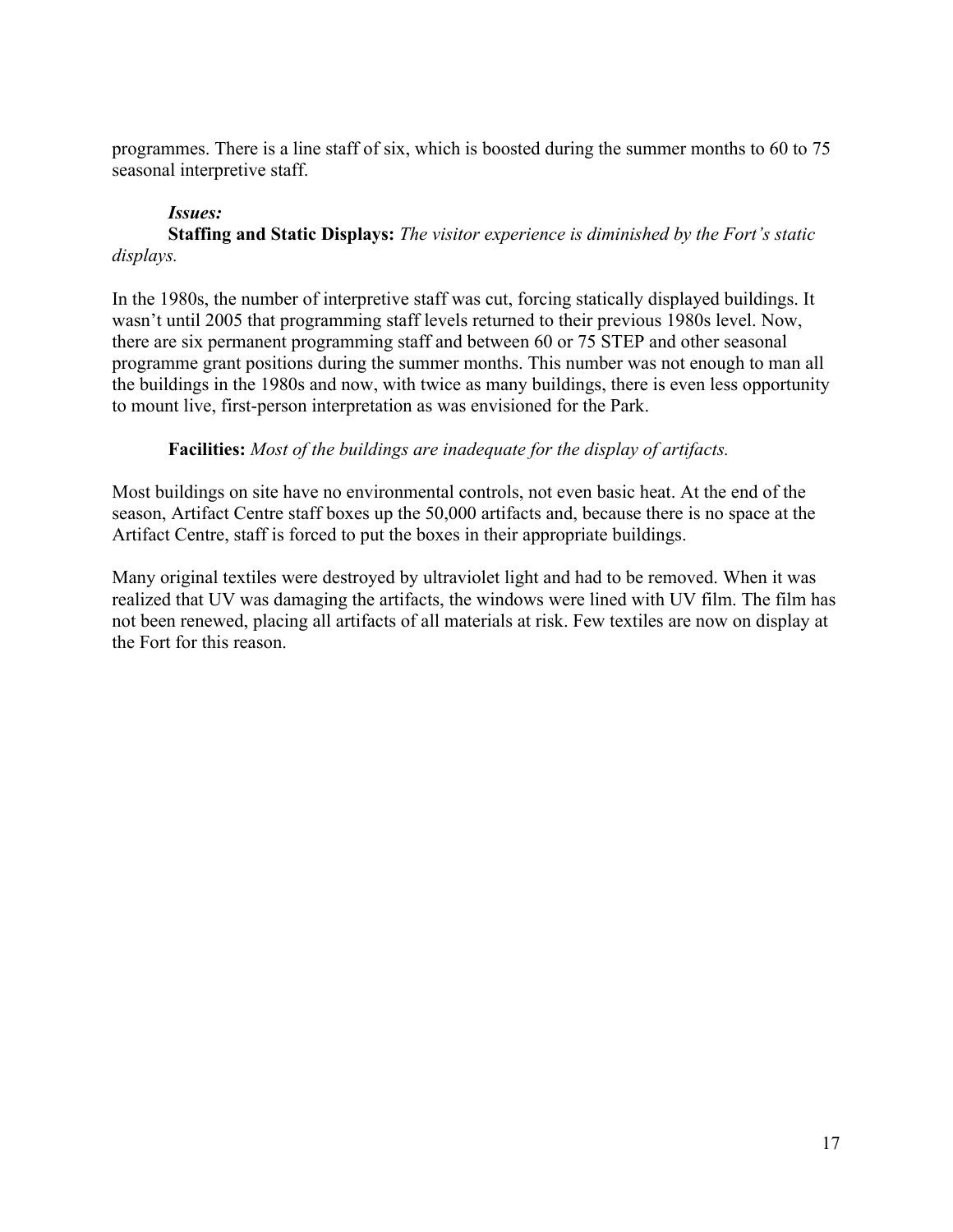# **5.3. Role of City Planning and Development Department and the Edmonton Historical Board**

The consultant was asked to look at the roles of the Edmonton Historical Board and the City Planning and Development Department in reference to policies and procedures for commemorative and naming of streets, parks and other civic landmarks, and for identifying and preserving heritage buildings, streetscapes and cultural heritage landscapes, cemeteries or burial grounds and archaeological sites.

The Edmonton Historical Board is a volunteer board appointed by City Council mandated to advise Council on matters of historical issues and policies, and to otherwise encourage and promote heritage awareness in the city. Five committees – Recognition Awards Committee, Historical Plaques Committee, Heritage Outreach Committee, and the Historical Resources Review Panel – report back to the Board. The Board also has a representative on each of the city's Naming Committee and on an *ad hoc* committee of the Fort Edmonton cemetery and burial site.

The Planning and Development Department designed the Historic Resource Management Program that identifies and manages the conservation of Edmonton's historic resources. The Program maintains the *Register of Historic Resources*, advises on the management of those resources and on public awareness activities, and reviews development applications on flagged properties. The *Register* is an inventory of buildings and structures that merit conservation and may be eligible for designation as Municipal Historic Resources. Maintaining the *Register* is the prime focus of the Department. Once a structure is on the *Register* it is potentially eligible for designation as a historic resource. To date, the City has 70 designated sites. There are generous financial grants to encourage owners to seek designation.

### **5.3.1The Naming Committee**

City policy C509 guides the Naming Committee in its approval of names for municipal facilities, new neighbourhoods, parks, and roads. The Naming Committee is to pay due regard to the historical significance of names but considers also names that recognize natural features and the area's flora and fauna. The Committee is composed of seven members appointed by Council, one of whom is a representative of the Edmonton Historical Board. The others are drawn from citizens at large. It works closely with the Planning and Development Department that provides administrative services to the committee by researching names, maintaining an inventory of appropriate names for future use (the Names Reserve List), and receiving requests from the public for names. The process by which a name is approved is a consultative one. Requests for names from citizens, organizations and from other municipal departments are accepted by the Planning and Development Department. In consultation with the applicant, the City and if appropriate community leagues, the Naming Committee reviews the request. After it reviews feedback, the Committee makes a decision. There is an appeal process through the Executive Committee.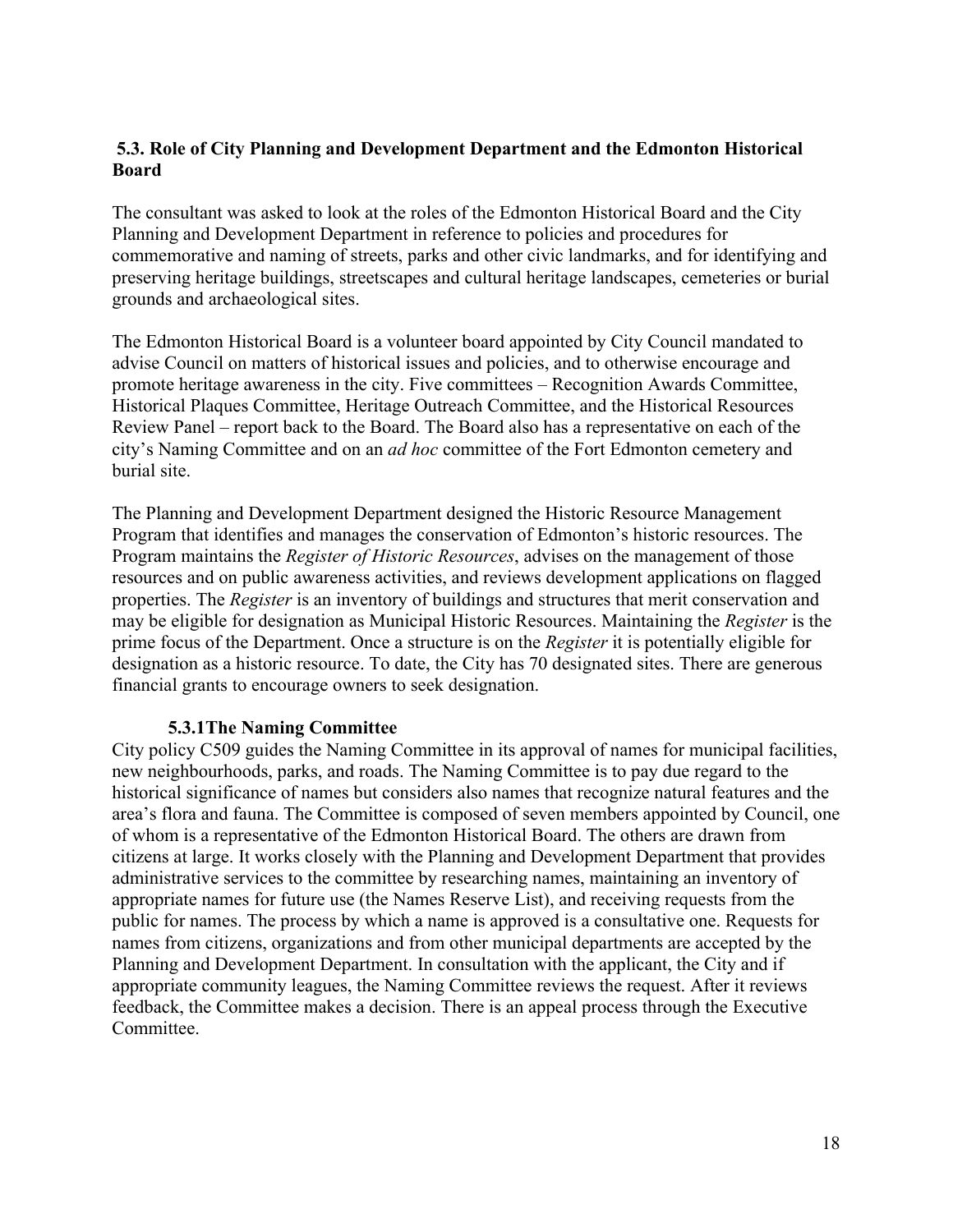#### *Issues:*

**Disregard for Due Process:** *City Council, from time to time, ignores City policies and procedures.*

Despite the existence of a committee of taxpayers dedicated to oversee proposed names for streets, parks etc., and despite City policy C509 that clearly outlines the procedure by which names are to be adopted, City Council has, on occasion, chosen to ignore due process and to change historic and community (local) names of public places without public consultation. Over the years there has been a number of historic names changed which has not gone through the Naming Committee, the most recent and flagrant abuse of due process being the name change of St. Albert Trail north of 137 Avenue to Mark Messier Trail. Calgary Trail was re-named Gateway Boulevard in another political decision.

#### **City Policy:** *Heritage priorities are not embedded in the current City policy.*

The importance of historical and local usage names is not given priority in the policy. This is apparent on two fronts. The policy does not state anywhere that historic and local usage names are to be given priority. This is reflected in the composition of the Naming Committee; of the seven members on the Naming Committee only one represents the concerns of Edmonton's heritage community. The representative of the Edmonton Historical Board, therefore, is in a weak, reactive position. When heritage is not given priority in the policy, it is ultimately local neighbourhood and community fabrics that are weakened because of the lack of respect for a community or neighbourhood.

### **5.3.2 Ad hoc Committee, Fort Edmonton Cemetery**

There are few people in Edmonton who do not know about the controversy over the discovery of an early burial site adjacent to the Rossdale power plant. The first hint that a burial ground lay beneath the power plant and Rossdale Road was in 1967 when power plant workers unearthed six remains. Further investigations revealed a burial ground that had been used by aboriginals, Métis and European settlers as early as the first decades of the 18<sup>th</sup> century. The discovery of the human remains caused uproar. Council requested that the Edmonton Historical Board, the City administration and some 180 stakeholders work together to resolve the issue. It has taken several years of consultations and negotiations to arrive at a mutually agreed upon resolution. Part of Rossdale Road was closed to avoid further possible disturbances; the site was declared an official cemetery and, following various protocols, the human remains were re-interred; and a memorial is planned to commemorate the site. The recommendations were taken forward to Council by the Edmonton Historical Board.

### *Issue:*

**Consultation Process:** *The consultation process should be streamlined so that mutually agreed upon recommendations can be made.*

There were too many stakeholders at the table to effect decisions in a timely manner. Such an unwieldy number of stakeholders slowed process and led to bitter confrontations. The Province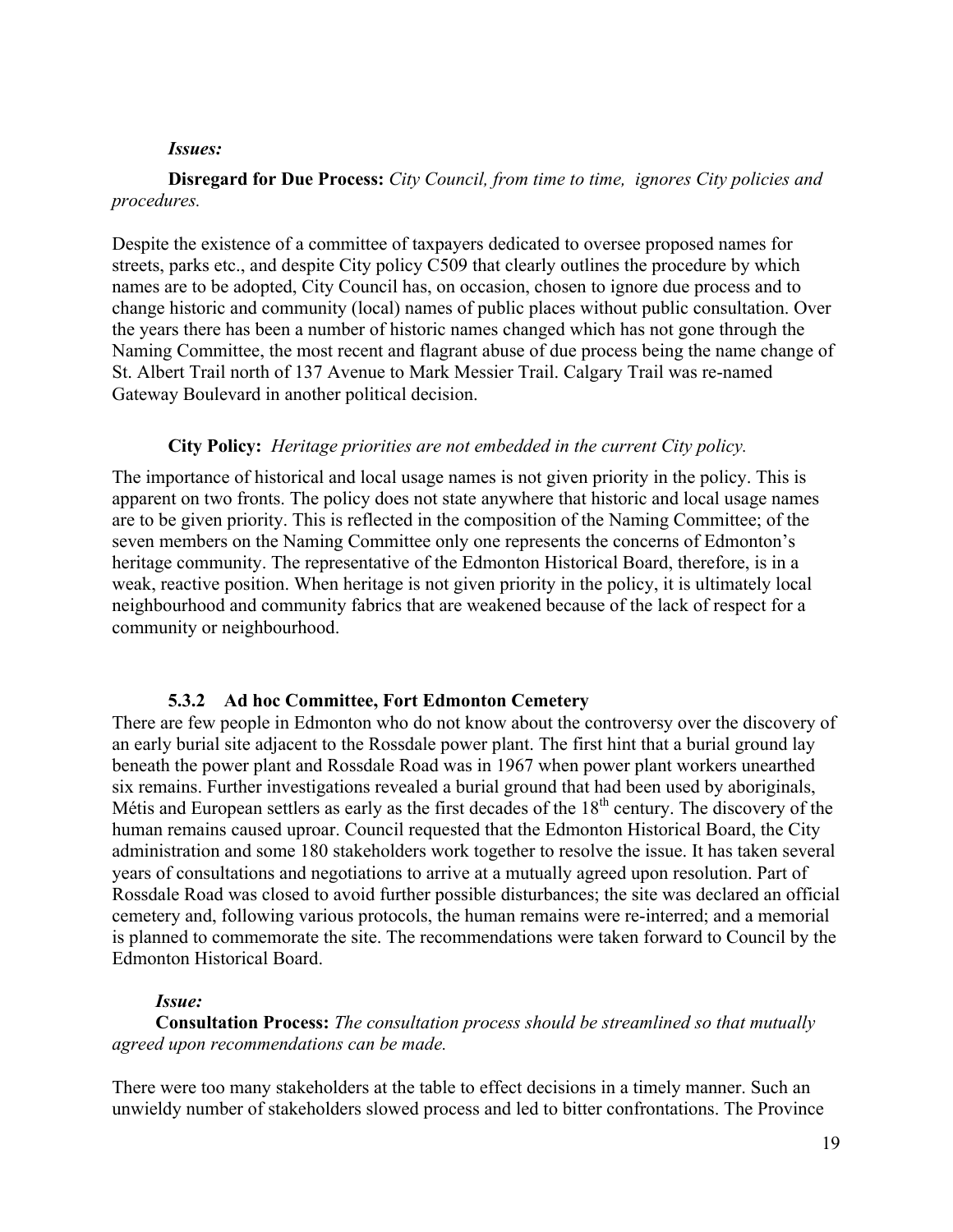empowered by the Historical Resources Act will always be involved in any archaeological discoveries.

## **5.3.3 Historic Resources**

The Planning and Development Department's Historic Resource Program's main focus is on the preservation and designation of historic structures and, in this, the Program follows federal criteria set out in *Standards and Guidelines for the Conservation of Historic Places in Canada*. The Department sits as *ex officio* on the Edmonton Historical Board's Historic Resources Review Panel which reviews nominations for the *Register*. Properties are placed on one of two lists, A List and B List, those properties on the A List being deemed to be of greater architectural and/or historical interest. The Lists will continue to grow as the City assesses structures that date up to 1959; the City will be aided in this update by some historical societies and community groups. The Department enjoys a 60-70 percent success rate in working with owners of designated properties. City Council has been very supportive of applications for designation. Only a handful of buildings listed on the A List have been lost in the past decade.

## *Issue:*

**Emphasis on Historic Structures:** *The Historic Resource Management Program addresses historic structures at the expense of cultural heritage landscapes, streetscapes and trails.*

The Planning and Development Department recognized the urgent need to preserve Edmonton's historic structures when it drew up the Historic Resource Management Program. The Program is considered to be among the best in the province. However, the Department's *Register* does not include archaeological sites, heritage cultural landscapes and trails, as the Program does not mandate the Department to look beyond structural elements. Other than sponsoring some heritage awareness campaigns such as the Edmonton and Athabaska District Historical Festival, the heritage planners' time is dominated by the *Register* and the designation programme.

## **5.4 Other Archives, Museums, and Historical Societies**

The consultant was asked to undertake an environmental scan of a range of issues relevant to the city's heritage. Excluding the city-operated facilities, the consultant assessed the issues facing three archives, five historical societies and eight museums. Below are the largest issues that affect the effectiveness of heritage institutions in the city.

### **5.4.1Funding:**

Funding is always an issue. Without proper funding organizations and institutions cannot hire staff, carry out programmes or house their collections properly.

Certainly for Edmonton's museums and historical societies, funding is their biggest issue. With the exception of the provincial and city institutions, which have operations budgets funded by their governments, the city museums rely heavily and, in some cases, solely on casinos to raise enough money to sustain their operational activities. Most smaller museums do not charge admission. Larger facilities do charge entrance fees, which help offset some operational costs.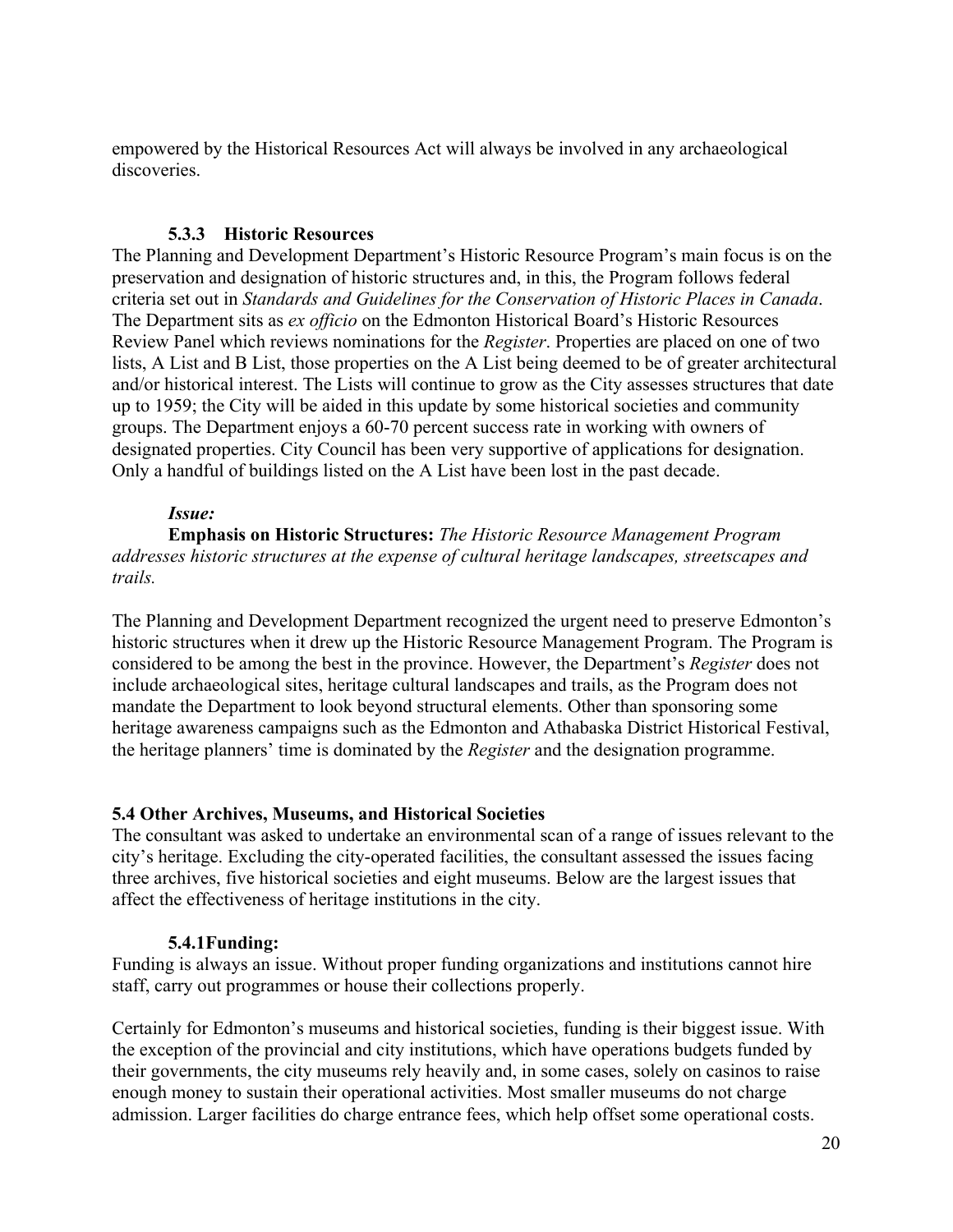Monies are also raised from product sales whether those be community history books or walking/driving tours. School programmes and conducted tours bring in money but tend to be self-financing only. Membership fees normally cover newsletter costs only. For all museums, large and small, special projects are funded through a variety of grants from the Alberta Museums Association, the Edmonton Arts Council, Canada Heritage, Alberta Historical Resources Foundation, Community Initiatives Program and corporations and academic granting agencies. Museums are not eligible for either Alberta Foundation for the Arts or Edmonton Arts Council grants.

In contrast, the archival institutions have stable operational funding. No doubt, this is because they are all supported by a larger parent organization. The Edmonton Public Schools Archives and Museum's operational budget is funded by Edmonton Public Schools; the College and Association of Registered Nurses of Alberta covers salaries and capital costs of its archives and museum; the Provincial Government fully funds the Provincial Archives of Alberta. Some project funding can be applied for from the Alberta Society of Archivists, but this tends to help smaller archival institutions and not larger ones. Other funds can be raised through photocopying and audio-visual reproduction sales but these are too insignificant to address any real shortfalls. Public and school programmes are self-financing only. Considered a community service, no archives charges admission. (Glenbow Archives did try this a few years ago. Not surprisingly, there was a great public outcry. And, researchers stayed away in droves, driving down its visitorship numbers). In general, the archival institutions have far fewer outside moneygenerating options than do museums. Little wonder that that archives are the most poorly funded of the heritage institutions.

### *Issue:*

**Operational Funding:** *The city's historical societies and smaller museums need stable operational funding. This is absolutely critical to their ability to fulfill their mandates.*

Reliance on casino money to cover basic costs of utilities, rent and office supplies is a stop-gap measure, one that does not allow for any longer-term planning and delivery. Most museums recognize this but are at a loss as to how to break out of the cycle of dependency on casino money. Only the Alberta Aviation Museum is aggressively attempting to free itself of this cycle through expanded programming.

Reliance on project monies to fund museum/historical society activities can be problematic as well. Granting agencies have deadlines and staff/volunteer activities tend to concentrate on the project at the expense of day-to-day operations and longer-term planning.

#### **5.4.2 Staffing:**

Staffing is another major issue for all institutions. The large facilities – the Royal Alberta Museum, the Provincial Archives of Alberta, the City of Edmonton Archives and Fort Edmonton Park – appear to be flush with personnel ranging from cashiers to curators/archivists. This is somewhat misleading. These institutions have broad mandates that require a larger, more specialized staff. Some strain on regular staff at the Royal Alberta Museum is ameliorated through its Friends organization that hires contractors on a project basis. While staff at these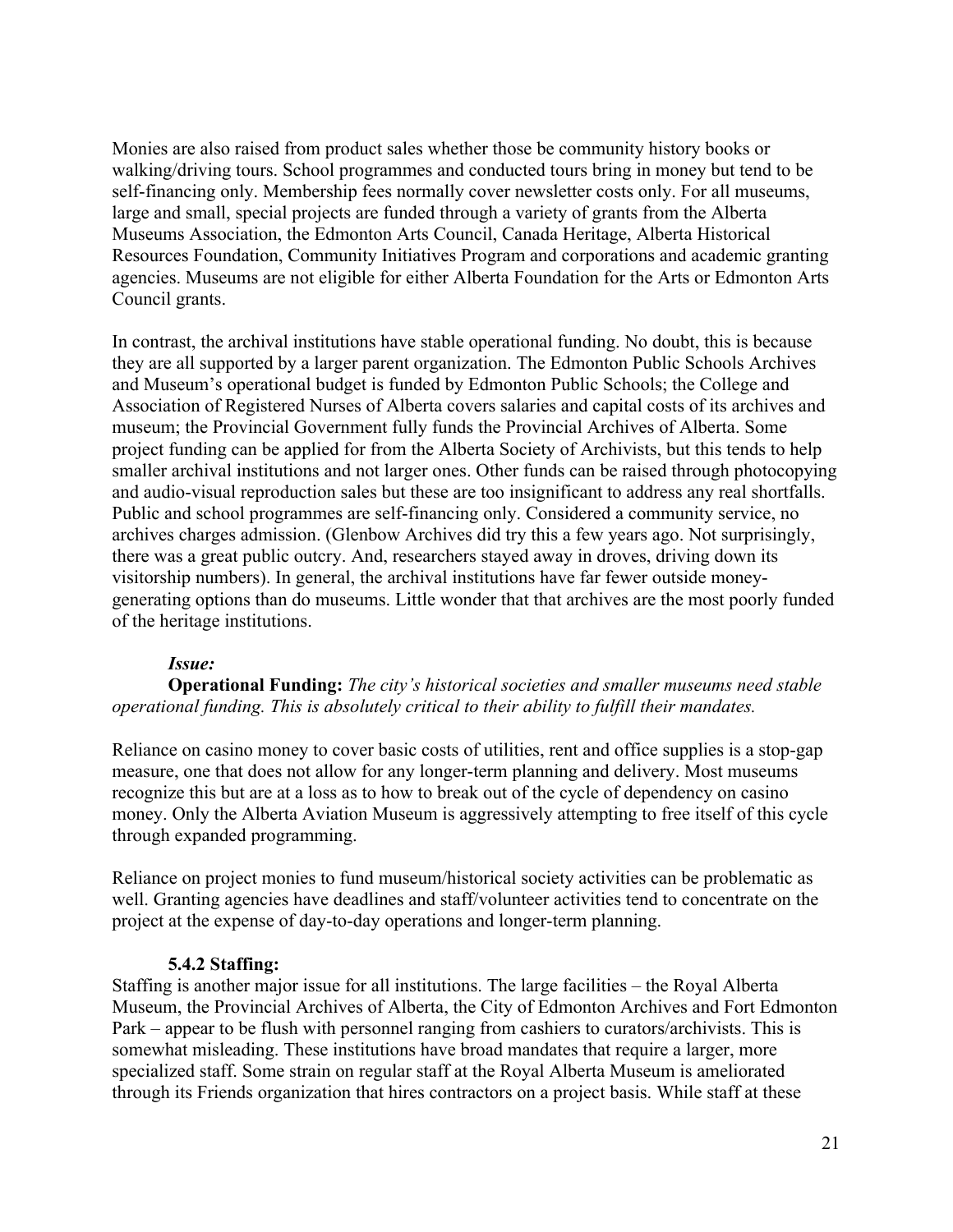facilities was circumspect in remarks concerning staffing levels, it was clear that if there are to be improvements in public service and collections management more staff is required.

Mid-sized institutions such as the Edmonton Public Schools Archives and Museum and the Alberta Aviation Museum have a small number of paid staff. As long as these institutions do not outgrow their facilities, their level of staffing is adequate. However, some facilities such as the Ukrainian Canadian Archives and Museum of Alberta have ambitious plans for the future that will require a significant number of new, paid staff. The Telephone Historical Centre, the Old Strathcona Foundation and the Loyal Edmonton Regiment Museum have one or two full- and part-time paid staff.

Paid staff is only a dream for most of the rest of the museums and historical societies. They can apply for short-term, four month, staffing grants through the Alberta Museums Association but this does not address any longer-term planning. Too, they cannot attract and retain qualified staff. The AMA is planning to move towards annual staffing grants that may bring some stability to the chronic staffing problem in these institutions.

All institutions and facilities rely heavily on volunteers, the smaller organizations exclusively so. Boards, including the Edmonton Historical Board, are invariably filled with volunteers.

### *Issue:*

**Volunteers:** *The lack of volunteers is a huge sleeper issue that threatens the very survival of most organizations and smaller facilities.*

Many volunteers are drawn from the city's pool of retired and semi-retired citizens. Many volunteer because of specific collections-related interest: the Telephone Historical Centre's volunteer corps are largely former Edmonton Telephone employees; the Loyal Edmonton Regiment Museum attracts retired regiment members. These volunteers are all elderly. Many are getting to the point that they are physically incapable of performing their volunteer "duties".

Not all volunteers are retired. Many, many volunteers are drawn from the 40+ age group who are still working full-time. They can dedicate long hours to an organization. For example, five board members of the Ukrainian Canadian Museum and Archives of Alberta put in 1200 hours, or .75 years in 2006.

Burn out is a major concern as fewer people are volunteering fewer hours.

Exacerbating this situation is an interesting and disturbing phenomenon that was observed by several institutions. Younger people, those in their 20s and 30s, are not volunteering. If this trend continues with that generation as they move into their 40s and 50s, all organizations, heritage oriented or otherwise, will be in deep trouble in 10 years. Gerry Osmond of the Alberta Museums Association thinks that in five to eight years, many museums will be facing closure due to the lack of volunteers. The opportunities and satisfaction of community service need to be marketed to this generation.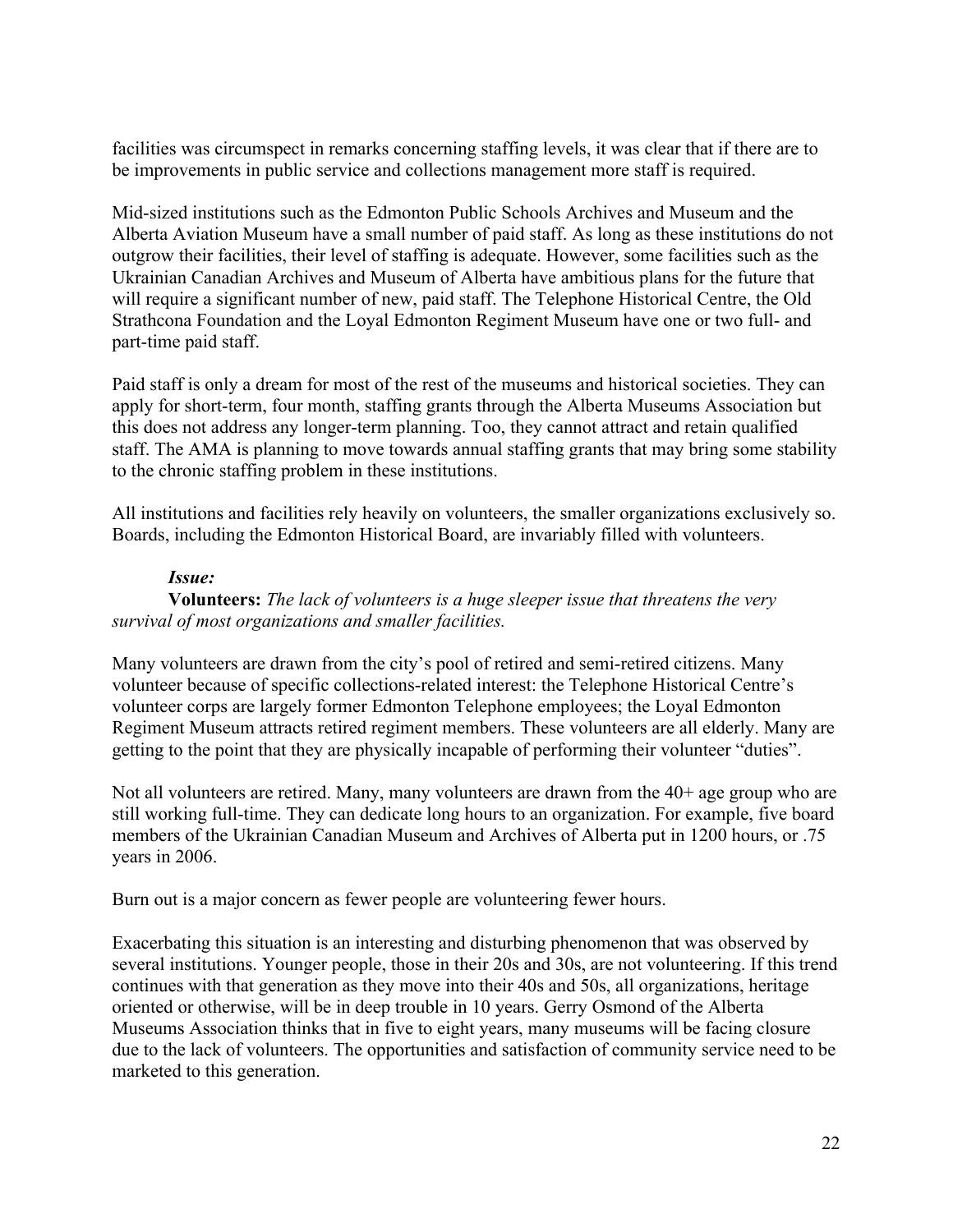#### **5.4.3 Facilities:**

Almost all museums, archives and historical societies have permanent homes. The Edmonton Power Historical Foundation has two homes, one at the Rossdale power plant the other at the Leduc West Antique Society. However, it is anticipating a move out of the Rossdale plant within a year. Some archives and museums are housed in purpose-built facilities, others in retrofitted older buildings. The Edmonton Historical Board meets at the City Archives. Only the Olde Towne Beverly Historical Society, the historian attached to the Riverdale Community League and the Highland Historical Foundation are homeless; their collections, be they artifacts or society files, are kept in either members' homes and offices or in a temporary location.

Four of the larger institutions will be expanding in the next two to five years. The Royal Alberta Museum, the University of Alberta Museums, the Ukrainian Canadian Archives and Museum of Alberta, and the Alberta Aviation Museum are looking to major expansions and have laid plans to achieve these goals. For some, this means expanding out from a present facility; for others it means a new facility. The University of Alberta Museums is looking forward to a purpose-built 350,000 sq. ft. facility. The Royal Alberta Museum will have an ell built on the southwest corner of the present building. For the Alberta Aviation Museum and the Alberta Railway Museum, expansion translates not just as new facilities but major land acquisitions.

The size of the home does not necessarily reflect the quality of programme delivery or the organization's community impact. The Edmonton & District Historical Society and the Old Strathcona Foundation have found it advantageous to share space in the Queen Alexandra History Centre. Their modest offices do not indicate the enormous work that is being accomplished in heritage awareness and preservation of neighbourhoods.

Archives and museums are the keepers of the tangible evidence of our society; it is what they do. Special facilities are needed to house collections whether they are documents or artifacts. The archival institutions appear to have good to excellent storage facilities. On the other hand, this cannot be said of some of the museums including some of the large institutions. Many institutions such as The Royal Alberta Museum and the College and Association of Registered Nurses of Alberta Museum and Archives have full environmental controls. But other collections, some large like those of the Ukrainian Canadian Museum and Archives of Alberta, others small such those held by the Riverdale Community League, have heat but no humidity controls. The Alberta Railway Museum's collection is stored in an uncontrolled building.

### *Issues:*

**A. Space***: As archives and museums acquire collections space becomes an issue. For some institutions, the lack of space is becoming critical. Should/can they expand, or not?*

Storage space can be addressed in several ways. Deaccessioning duplicate, incomplete artifacts that have no provenance, culling collections as they come in, utilizing off-site storage and storing collections on compact storage units will increase space for a certain length of time. (Compact storage, in a specifically designed space, increases storage by 60-70 percent; even in converted space, mobile units depending on configuration, columns etc increase storage space by 40-60 percent.) Nevertheless, at some point archives and museums will run out of storage space. The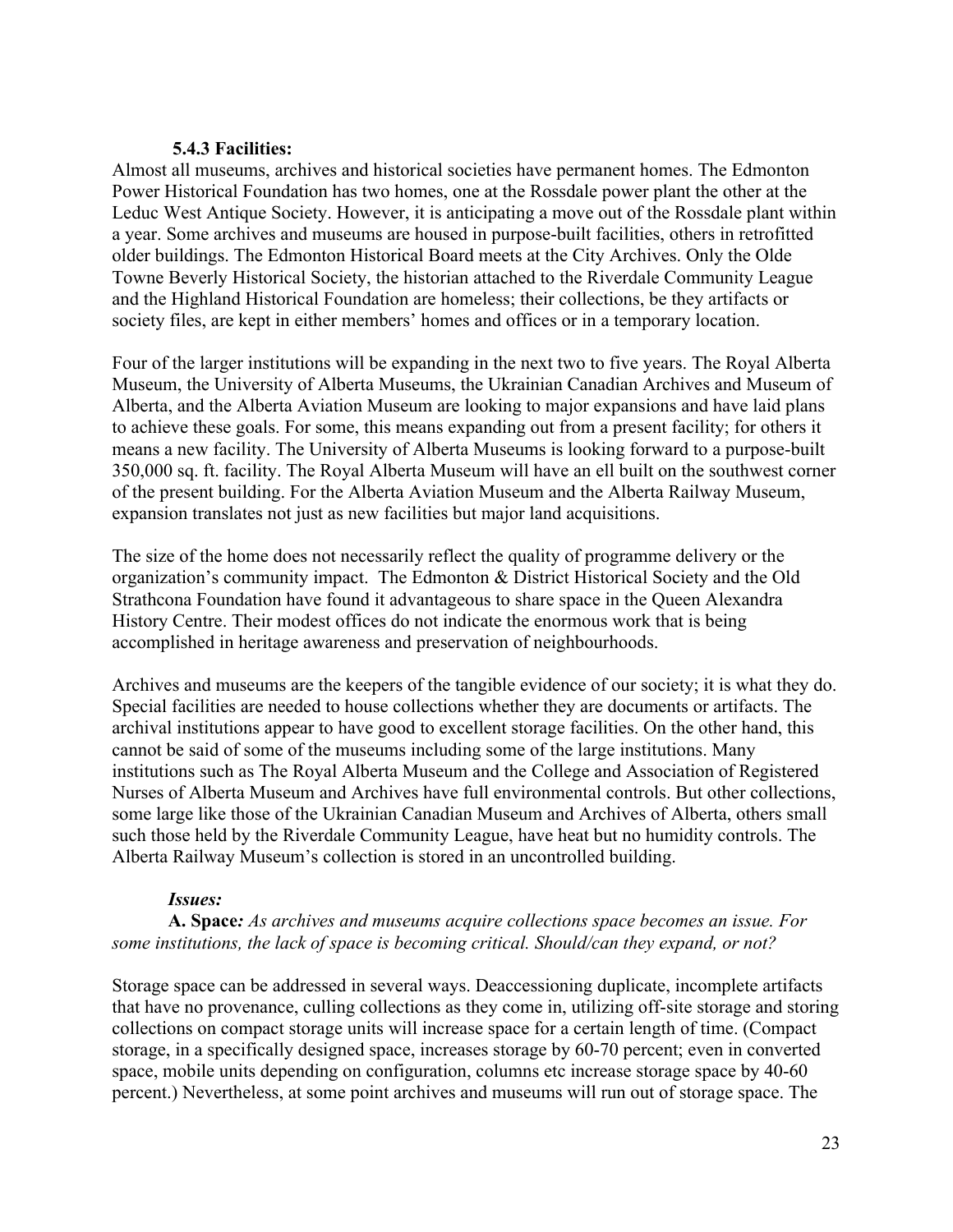question then becomes whether or not the institution can or should expand. What capacity does the institution have in terms of funding and staffing that will justify and sustain an expansion?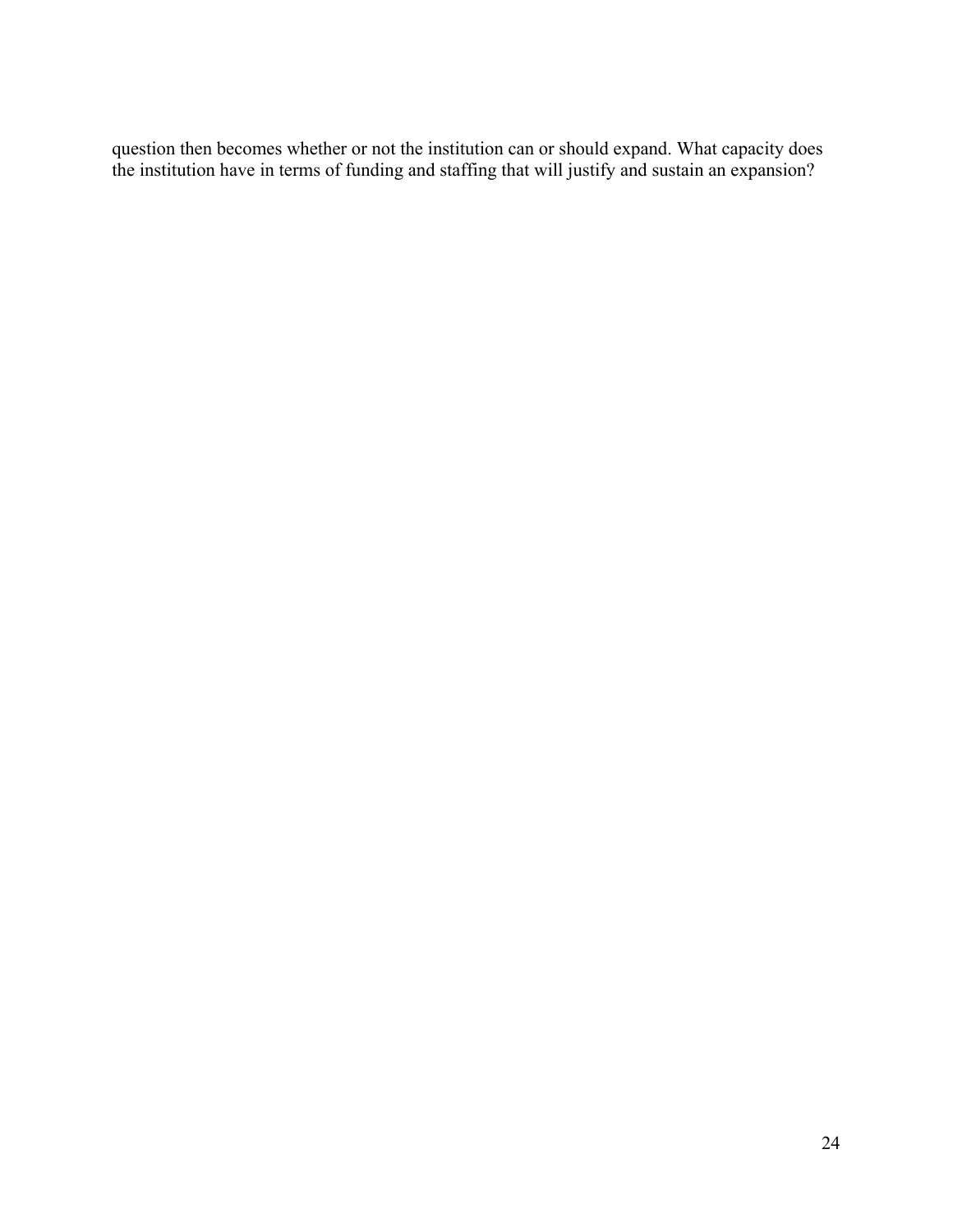## **6. A Museum Network**

The consultant was asked to look at the advisability and possibility of the City supporting a citywide museums' network.

## **6.1 Edmonton Regional Museums Network**

A number of museum organizations have approached Council individually over the past number of years seeking special capital and operational funding. Council has obliged, but has also given notice that these were one-time grants. For example, the Telephone Historical Centre has received in the past year a \$50,000 grant towards its operational costs for the next three years; the Ukrainian Canadian Museum and Archives of Alberta has received \$3 million towards its ambitious plans for expansion to their Jasper Avenue East properties. It is difficult for Council to assess, not the worthiness of the individual proposals, but how these disparate requests fit into the broader picture of museum and other heritage organizations in the city. The City needs some sort of mechanism by which funding requests can be received, assessed, filtered and recommended for Council's decision.

The idea of a museums' network is not new. In the 1990s, the Alberta Museums Association (AMA) had coordinated two museum regional networks that would encourage museums to collaborate on projects and share experiences. The first network, Spirit of the Peace, grew out of the AMA's annual general meeting held at Grande Prairie in the autumn of 1989 and involved 26 museums. The second network, The Central Alberta Regional Museums Network of initially 11 museums, identified a major research project, Who We Are: The Women of Aspenland, and following from it came the publication *Aspenland 1998: Local Knowledge and A Sense of Place.* Both networks are currently involved in digitization projects that are putting museum collections on-line for educators, students and the general public.

In early 1999, the Alberta Museums Association invited the museums in Edmonton and the surrounding area to several meetings to discuss the possible formation of an Edmonton and area regional museums network. Some 15 museums sent representatives to the meetings. A representative from Edmonton Tourism also attended. By April 1999, a steering committee of four museums applied for an AMA Regional Museums Grant Program for a study to ascertain public perception of museums. It was felt that this groundwork would inform how the network might best direct joint marketing initiatives, determine programmes and services to meet the needs of residents and visitors. The grant application was unsuccessful. Nevertheless, members of the network began investigating the possibility of producing a booklet that would promote the heritage resources in the capital region. Each museum was to contribute \$300 towards the project; with 30 museums the steering committee felt that it would have enough money to print 10,000 copies. Edmonton Tourism promised to distribute the booklet though its 1-800 call request line and to include information about the booklet on its website. A total of 33 museums and organizations signed up and a booklet, *Explore Next Door*, was ready for International Museums' Day in May 2000. Once the copies of the booklet had been sold/distributed, it was not reprinted for reasons unknown. The network, as a functioning group, ceased to exist.

The 2000 booklet was not the first. Edmonton Heritage Network Directory was a similar project that produced a booklet in 1989. Again, to the consultant's knowledge it was not re-printed.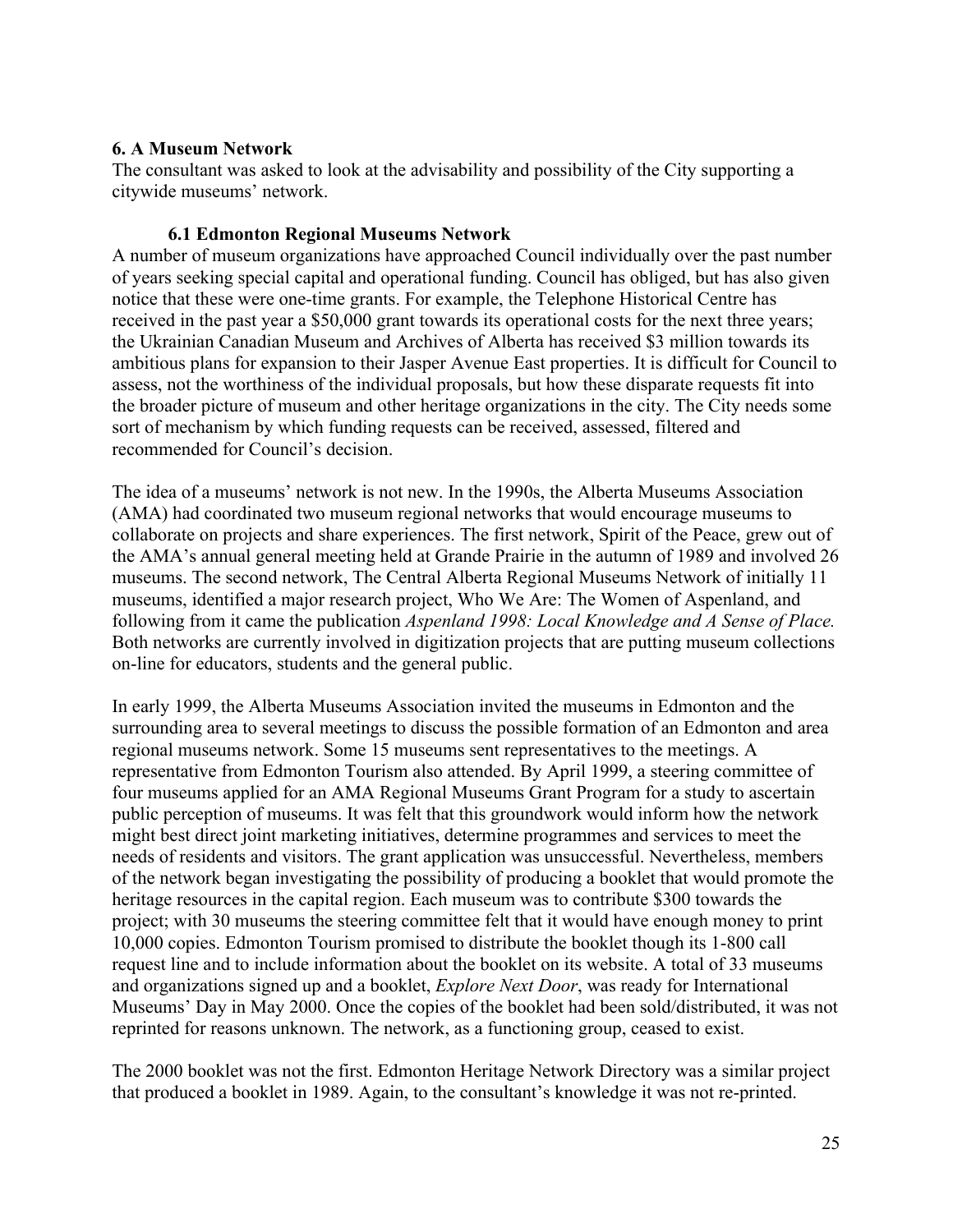## **6.2 A New Network:**

Today, there is some interest in reviving the Edmonton Regional Museums Network. Spearheaded by Tom Hinderks of the Alberta Aviation Museum and Bert Yeudall of the Telephone Historical Centre, a group of museums have met over the autumn of 2006 and spring of 2007 with another meeting scheduled for 28 May 2007. The consultant asked all informants for their reaction to the idea.

## *Issues*

**Function and Organizational Structure:** *All museum representatives were cautious about what form a network might take.*

Most museums thought that a museum network would be "a good idea" especially if its main function were to be a clearinghouse for information. Some who had been through the last reiteration of the regional network felt that the goal of any new network should not just be tourism. The 2000 network worked hard to produce a brochure on the assumption "print it and they will come". Apparently, they were not so enthralled with the results that they could agree upon a reprint. Others stated that a mandate and outcomes would have to be agreed upon before any network could hope for success.

Many museums were distrustful of the idea of a network, afraid that their agendas would be overridden and subsumed by the greater whole. They felt that a network would be another level of bureaucracy that would cramp their independence. Given these cautions, almost all representatives felt that an informal structure might work best and that a formalized structure could only work if there were dollars attached to it.

Many ruminated about who would "run" the network. The AMA? The City? In all cases, these were seen to be non-starters. That the members as a whole would be responsible for the network's functioning and sustainability did not seem to be something that they thought workable.

## **Funding:** *Dilution of funding was a concern.*

There are 23 museum organizations competing for the same pot of money. And the list grows as Edmonton Power, Edmonton Transit, the Edmonton Radial Society and the sports community looks to develop their own museums. They are entering into an already financially struggling sphere. Little wonder that the reaction amongst a number of the city's museums to recent talks on a civic museum was viewed with some reservation. Some pointed out that the network could not have an adjudication function to assess grant applications as that would be a conflict of interest.

**Time Commitment:** *Many organizations expressed concern about the amount of time board members would have to dedicate to the functioning of a network.*

With the exception of the archival institutions, all of which have a parent body or structure, and the Royal Alberta Museum, the rest of the heritage community is largely run by volunteers. As noted above, the dwindling numbers of volunteers is a major concern, and those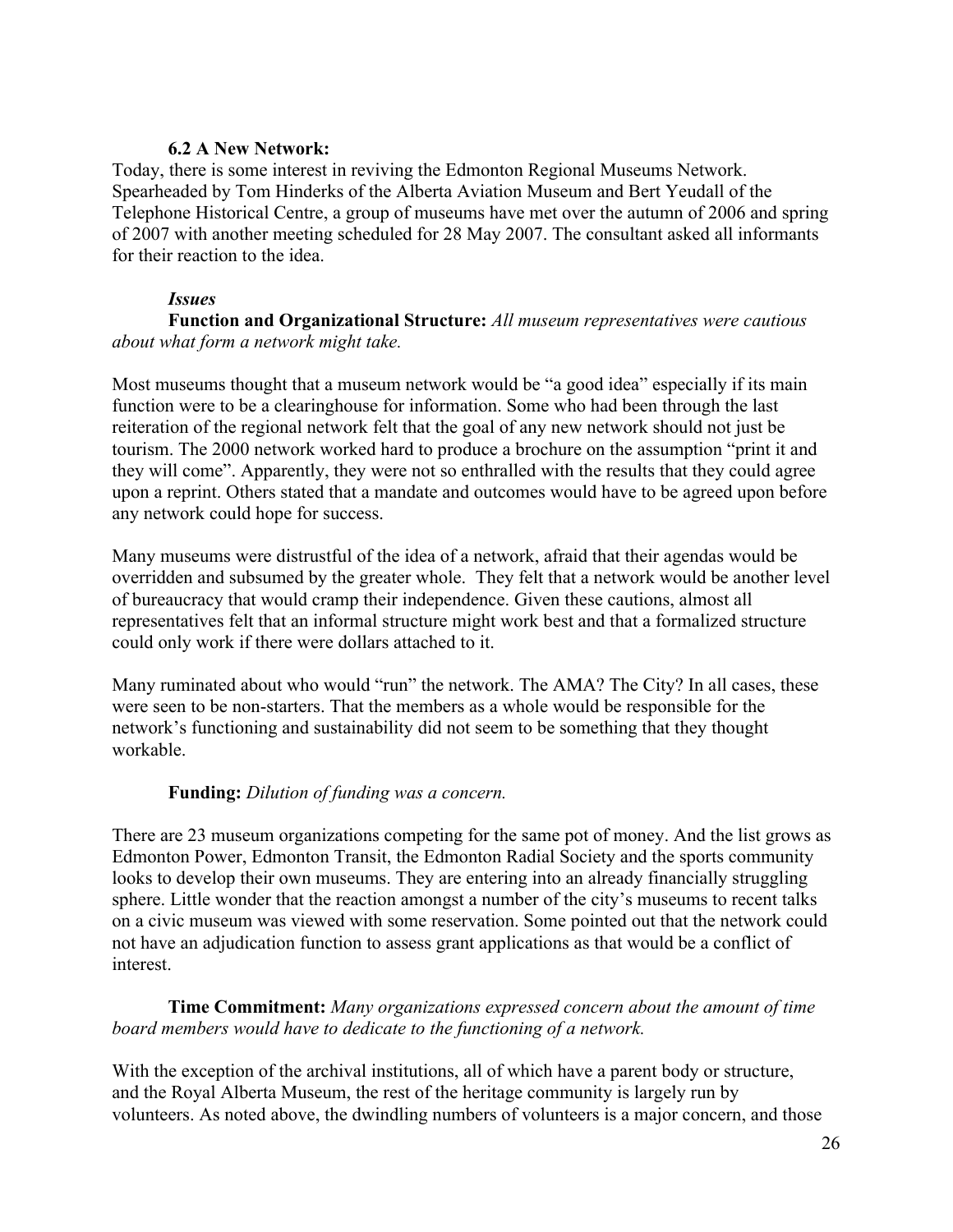who are left are carrying an ever-heavier load. As one informant groaned: "Oh no! Another set of meetings to attend!"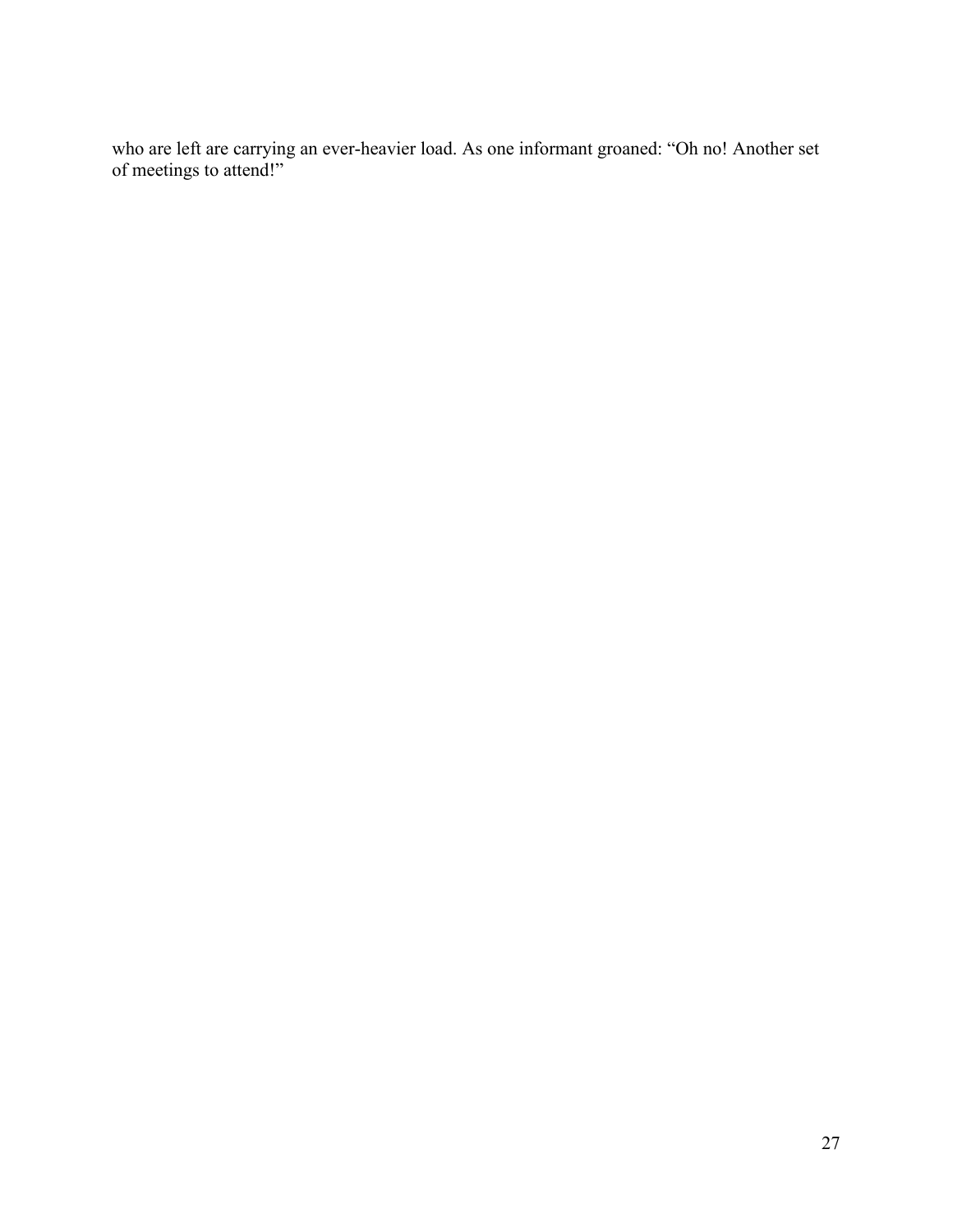## **7. Role of Provincial Government Organizations**

In terms of staffing, budgets, facilities and collections, the Provincial Archives of Alberta (PAA) and the Royal Alberta Museum (RAM) have the most resources. Both institutions have long shared their expertise and collections with other organizations and institutions in the city and across the province, and they have partnered with other organizations for displays, workshops and events. Both institutions have been involved in Edmonton & Athabaska Historical Festival and its predecessor, Historic Edmonton Week.

Partnering with other organizations and institutions is a priority with the RAM as it seeks to build relationships physically and administratively to save and build its collections. A case in point was the acceptance of the majority of the collection of the Telephone Historical Centre in 2003 when it moved from Strathcona to the Prince of Wales Heritage Centre. The archival community for its part works hard to avoid splitting collections, referring potential donors of other institutions where collections already reside. By all accounts this informal arrangement works well.

All archival and museum institutions have collection policies which track loans and incoming donations. The policies often have not been signed off, yet staff follows their guidelines.

### *Issue*

**Role in Network:** *The Provincial Government institutions have a role to play in any museum/heritage network.*

All organizations and institutions agreed that both the PAA and the RAM be invited to join any network that may arise. Smaller institutions are anxious to tap into staff expertise and collections that can enhance their work. This was seen by the smaller institutions to be the greatest benefit to them.

## **Loan of Artifacts:** *Provincial heritage institutions cannot lend artifacts and collections to City-operated facilities.*

The RAM lends artifacts from its collections to institutions and organizations that meet certain standards in security and environmental controls. And it borrows artifacts from other institutions to round out its temporary exhibits. A temporary exhibit on the Edmonton Grads saw the RAM borrow artifacts from the City Archives, the City Artifact Centre, the Edmonton Public Schools Archives and Museum as well as other organizations outside the city. However, the RAM cannot lend collections to the John Walter site and Fort Edmonton Park because neither of those sites meets basic security and environmental controls.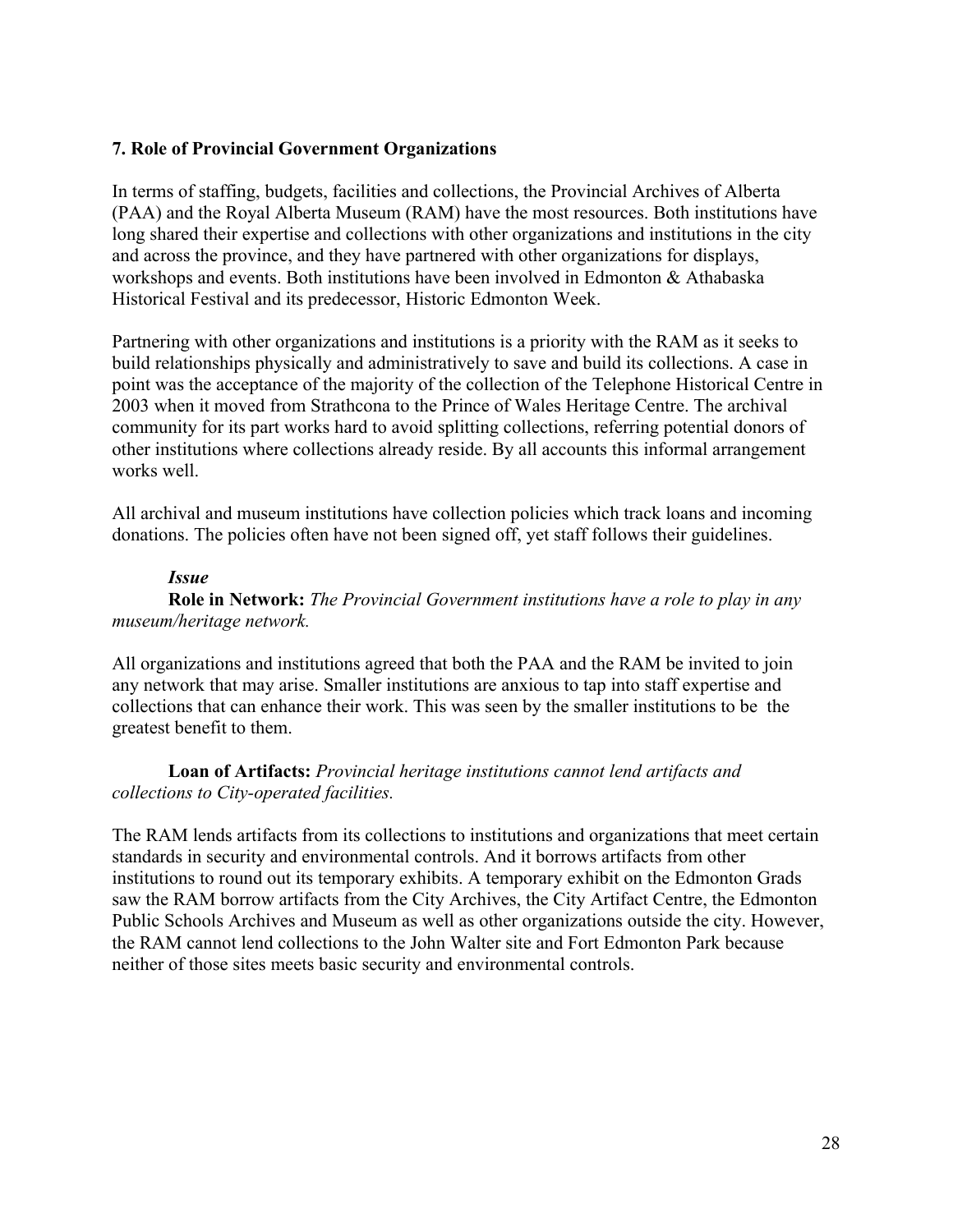## **8. Edmonton Tourism**

The contractor was asked to assess the integration of heritage themes into tourism messages and campaigns.

Relationships between Edmonton Tourism and Edmonton's heritage community is spotty. Cityoperated facilities such as Fort Edmonton Park have received good support from Tourism over the years. Some institutions and organizations have brochures that Edmonton Tourism is willing to disseminate; others do not, or at least not at the present. Other organizations, such as the Royal Alberta Museum, are ignored almost completely by Edmonton Tourism despite the fact that they have large displays and active programming. One or two organizations could not see much advantage in involving Edmonton Tourism in any capacity.

 Most institutions and organizations recognize that there should be a natural fit between them and Edmonton Tourism. Yet, as those involved in the last attempt at a museums' network will attest, tourism is not and cannot be the end game for heritage institutions. Tourism is an asset, a tool, by which museums, archives and historical societies can get out their message of preservation of our history.

## *Issue*

**Value of Heritage:** *Edmonton Tourism does not recognize the value of heritage as a tourist draw.*

The mantra of cultural tourism is not new. Yet, Edmonton Tourism only sells Fort Edmonton Park and the city's various festivals as its nod to heritage and, then, as part of a package that includes shopping at a mall. Edmonton's heritage scene is much, much more than that yet Edmonton Tourism does not understand how much of an asset museums, archives and the activities of the historical societies are to the city. Is the Edmonton and Athabaska Historical Festival advertised on Tourism's website, or in literature? Are the changing exhibits at museums ever mentioned? The answer in both cases is no. Are the eclectic mix of funky shops, the Farmers' Market and the historic neighbourhood of Old Strathcona being celebrated by Edmonton Tourism? Again, no.

The heritage community asks why this is the case. Certainly, Edmonton Tourism could do much more to exploit what should be a natural draw. But part of the blame lies with the heritage community. While there is no excuse for Tourism to ignore institutions such as the RAM that have changing exhibits, many smaller institutions do not reprint brochures or seek links to Edmonton Tourism's website. Then, they complain that Edmonton Tourism is not doing enough to promote them

Edmonton Tourism seems to assume that visitors are only passing through Edmonton on their way to the mountains and that its job is to slow them down in their journey for a day or two. Edmonton is not being sold as a tourist destination. The organization also has not understood that it is not just visitors that it should be targeting, but that part of its mandate is to sell the city to its newcomers. Edmonton and the surrounding area are booming and the boom is expected to last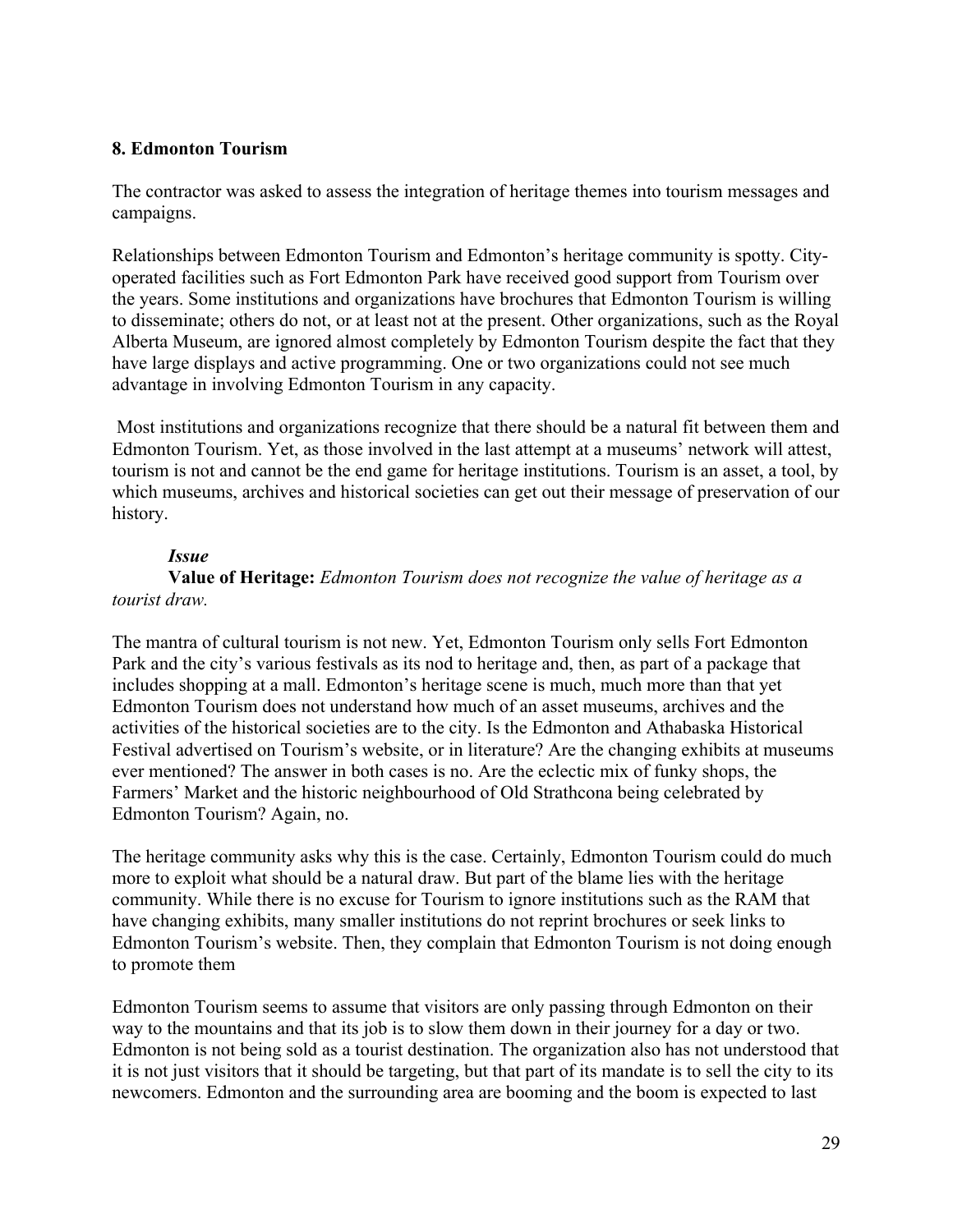for the next several years before it slows. Meanwhile, thousands of newcomers need information on their new city.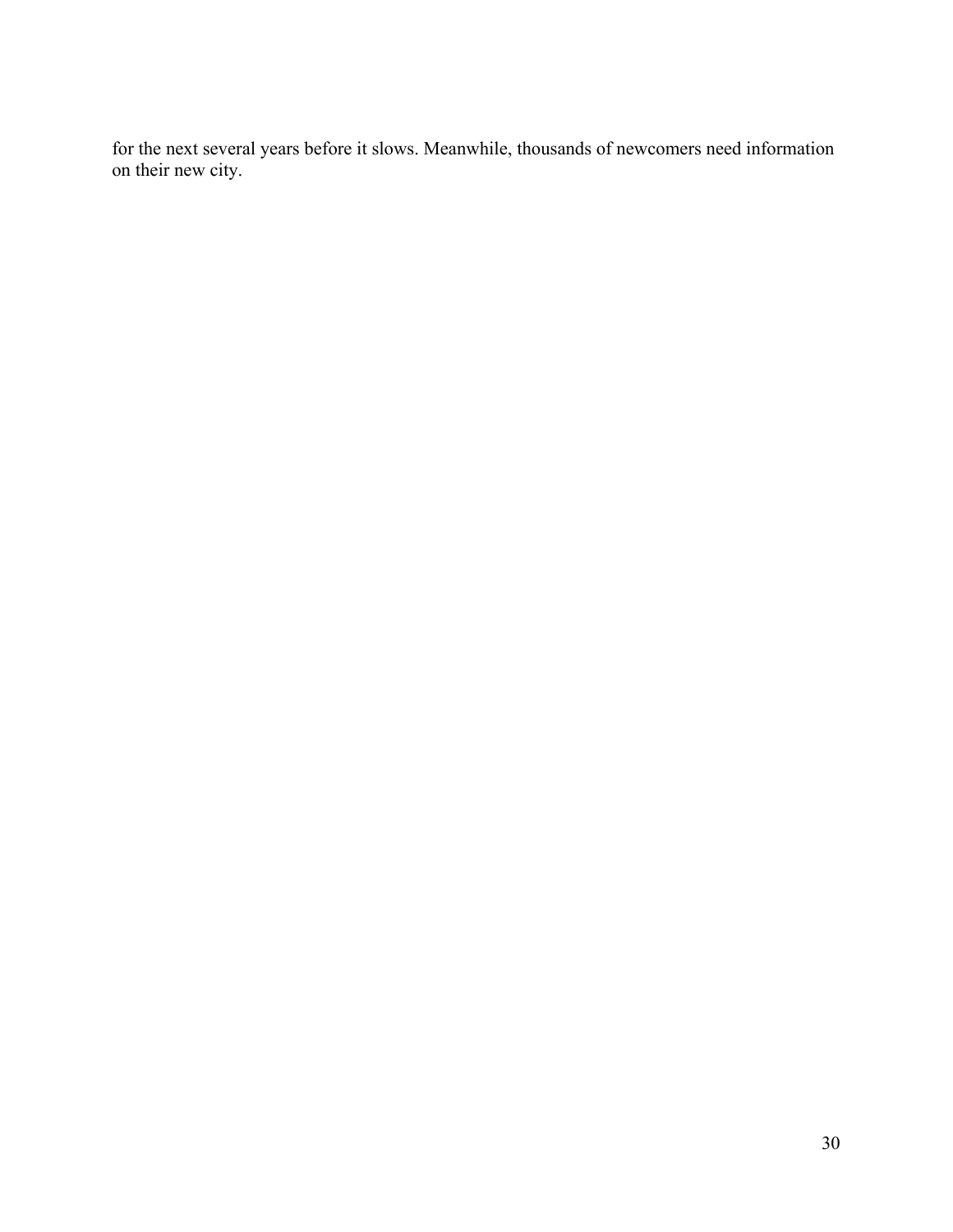# **9. Other Initiatives**

The consultant was asked to consider the possibilities for heritage-related themes in public art and in publications, and to look at how local histories and heritage themed events might be enhanced.

# **9.1 Historical Research**

# **9.1.1 Historian-in-Residence Programme**

The Edmonton Public Library (EPL) has had a writer-in-residence programme, off and on, since the 1980s. It languished with the cutbacks of the 1990s but in 2003 the library was awarded two grants that enabled it to support Linda Goyette's city centennial project, "Edmonton: A City Called Home". Once the project was completed, the library re-engaged Goyette to maintain the website (an outcome of the project), encouraging her to pursue her own writing projects.

Goyette will be leaving at the end the 2007 at which time the library is hoping to attract another writer who may be splitting time between the EPL and the University of Alberta. This writer, though, will not necessarily have the same interest in historical subject matters as Goyette has had. If the City wishes to encourage local historical scholarship, it might consider supporting a historian-in-residence programme.

Candidates would have to have an advanced degree in history or anthropology in order for the programme to have credibility and for it to produce outcomes of quality that would be useful to educators and students as well as to the general public. A selection process would have to created to determine eligibility. Projects would have to have tangible outcomes.

 Historical research is time-consuming. To research and write on historical topics demands a commitment of a minimum of one year. Two year appointments might result in a more in-depth work and/or more than one outcome – a book, a website, school programming etc.

## *Issue:*

## **Reporting Structure:** *There are several options to whom the historian would be reporting.*

The historian-in-residence has to be accountable to someone, some department. Perhaps, the programme could be run out of the City Archives. The City Archivist, a historian, would act as a mentor and as a facilitator for the writing projects. Or, the programme could be administered through a Heritage Council, reporting to and receiving ideas and advice from all sectors involved in the Council. It could conceivably be run through a partnership of the university and the City Archives.

# **9.1.2 Publications:**

Part of the Edmonton & District Historical Society's mandate is to publish historical information and to otherwise preserve historical manuscripts. Over the years the Historical Society of Alberta (Edmonton and District Historical Society is a chapter of the provincial body) has published a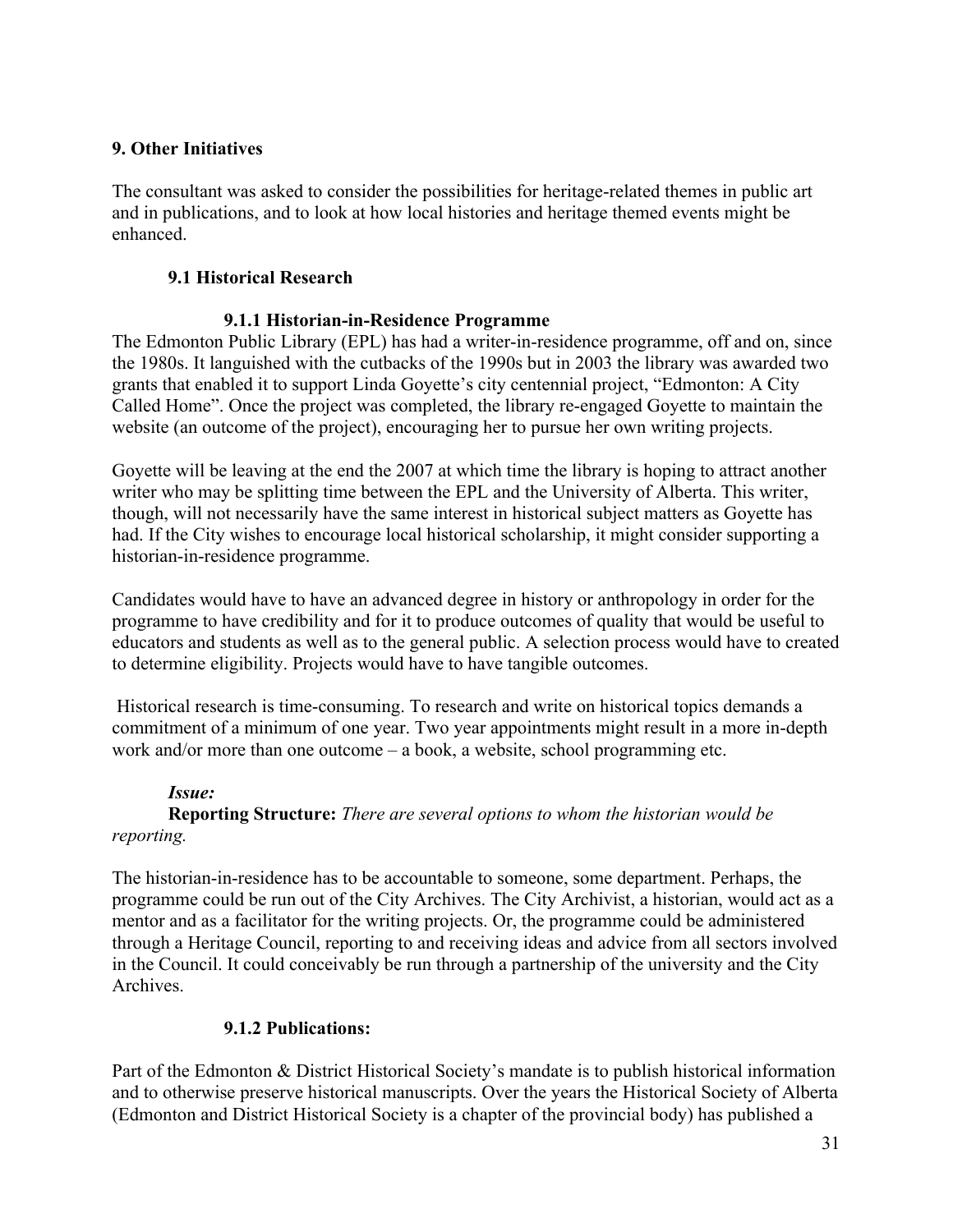number of books beginning in 1978 with David Bercuson's *Alberta's Coal Industry, 1919.* The most recent publication was in 1999 with Dave Leonard's *On the North Trail – The Treaty 8 Diary of O.C. Edwards.* While the titles published by the Historical Society of Alberta reflect the broad scope of Alberta history, the local Edmonton chapter could be encouraged through direct grants or the historian-in-residence programme to publish suitable local histories. The Edmonton Historical Board recently published *Naming Edmonton: From Ada to Zoie*, a book that gives the history of place names – streets, parks – in Edmonton. It should be noted that the Alberta Historical Resources Foundation has modest grants for research, publication and general heritage awareness.

#### *Issue*

**Partnerships:** *The programme could partner with the Edmonton & District Historical Society and the Edmonton Historical Board to publish scholarly and popular books.*

Since Edmonton & District Historical Society and the Edmonton Historical Board are both involved to some extent in the publication of local histories and if the historian-in-residence programme were to be endorsed, a partnership of the three, along with a possible Heritage Council, could be proactive in the publication of various aspects of Edmonton's history.

#### **9.1.3 Writing Awards**

The Edmonton Historical Board has a Recognition Awards programme in place to "provide recognition for those individuals or groups who have contributed to the preservation of Edmonton's history and culture….". Unfortunately, the Board's awards programme is not integrated into the larger body of city awards, but is largely ignored by city administration

#### *Issue*

.

**The EHS' Awards:** *The City needs to expand the mandate of the Board's Awards Committee.*

There is already an Awards Recognition programme in place; there is no need to duplicate it by forming another awards programme outside the Edmonton Historical Board. What is needed is for the City to integrate the EHB's awards programmes into the general city awards programme. This would embed heritage into the psyche of all citizens, including City administration.

#### **9.2 Public Art**

Many cities have a Percent for Art Policy that sees 1 percent of construction costs put aside for the support and creation of publicly accessible art. The art can be in the form of monuments, memorials, civic statuary, sculpture, murals, even graffiti. Edmonton has a Percent for Art Policy for all city buildings; it is administered by the Edmonton Arts. Council. Emerging artists and established artists use public art to promote their ideas and their talents. Some public art is ephemeral; other works are permanent. In 1999, a community-based, multi-partner initiative called Art and Design in Public Places was launched to revitalize Edmonton's downtown. To date, 27 permanent public works of art can be found throughout the downtown core.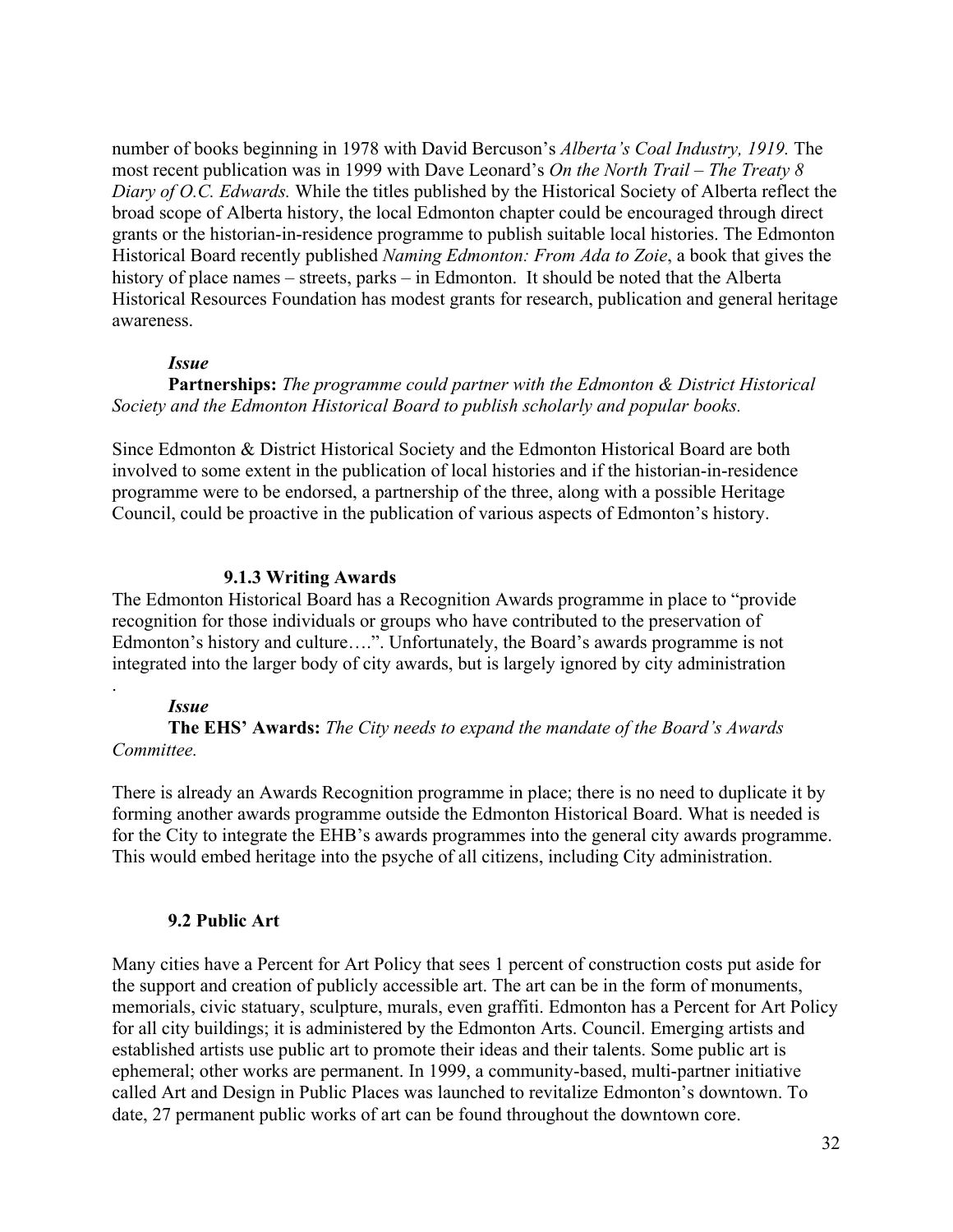## *Issue*

**Integration of Heritage Themes:** *Should the City encourage that a portion of public art to be sensitive of heritage places and themes?*

Some historically themed art has existed in the downtown core for a long time. Historic buildings, it is argued, are themselves works of art and should be treated as such. Some buildings have gone further. At least two historic buildings, CIBC on the corner of Jasper Avenue and 101 Street and the Bay building, have historically themed reliefs on their facades. A privately funded sculpture behind the library depicts John McDougall an early Edmonton entrepreneur.

The question becomes how further integration could occur. The Edmonton Historical Board could suggest personages of note for commissions. Sports teams and heroes could be reserved for  $118<sup>th</sup>$  Avenue while new developments in older neighbourhoods could have commissioned pieces that root the community in its past.

## **9.3 Heritage Events**

Edmonton is "festival city" between May and September. From street performers to jazz, the city is the place to be during the summer, and Edmonton Tourism markets the city as such. There are several festivals and events that are heritage related. Heritage Days that takes place during the 1 August long weekend celebrates Edmonton's multicultural communities; some of those communities have their own festivals – the

Caribbean Arts Festival and the Italian community's Garlic Festival to name but two. Catching the wave, the Edmonton & District Historical Society launched its ambitious Historic Edmonton Week more than a decade ago. Positioned during the week leading into Heritage Days, Historic Edmonton Week, now expanded to Edmonton & Athabaska District Historic Festival, sees multipartners coordinated by the Society offering walking tours, behind-the-scenes tours of facilities, bus tours and open houses, the Doors Open campaign. The Old Strathcona Foundation sponsors and organizes the 1 July Silly Parade which has proven to be wildly popular.

# *Issue*

**Level of Support:** *Edmonton Tourism has not marketed the heritage-related festivals very well.*

Edmonton Tourism does market Heritage Days but visitors from surrounding municipalities and out-of-province who refer to Edmonton Tourism are unaware of other festivals.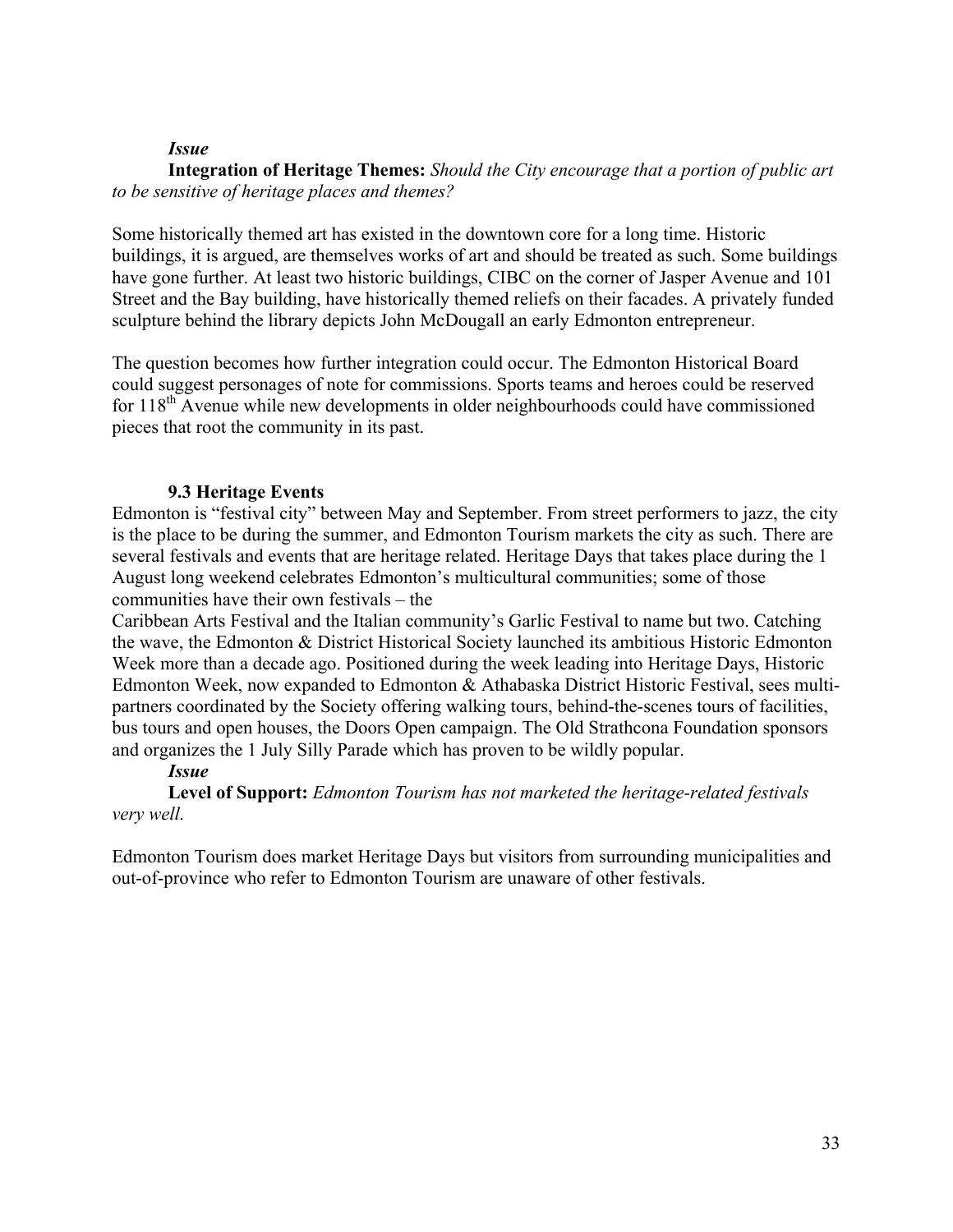# **10 Appendices**

**10.1 Contact Information**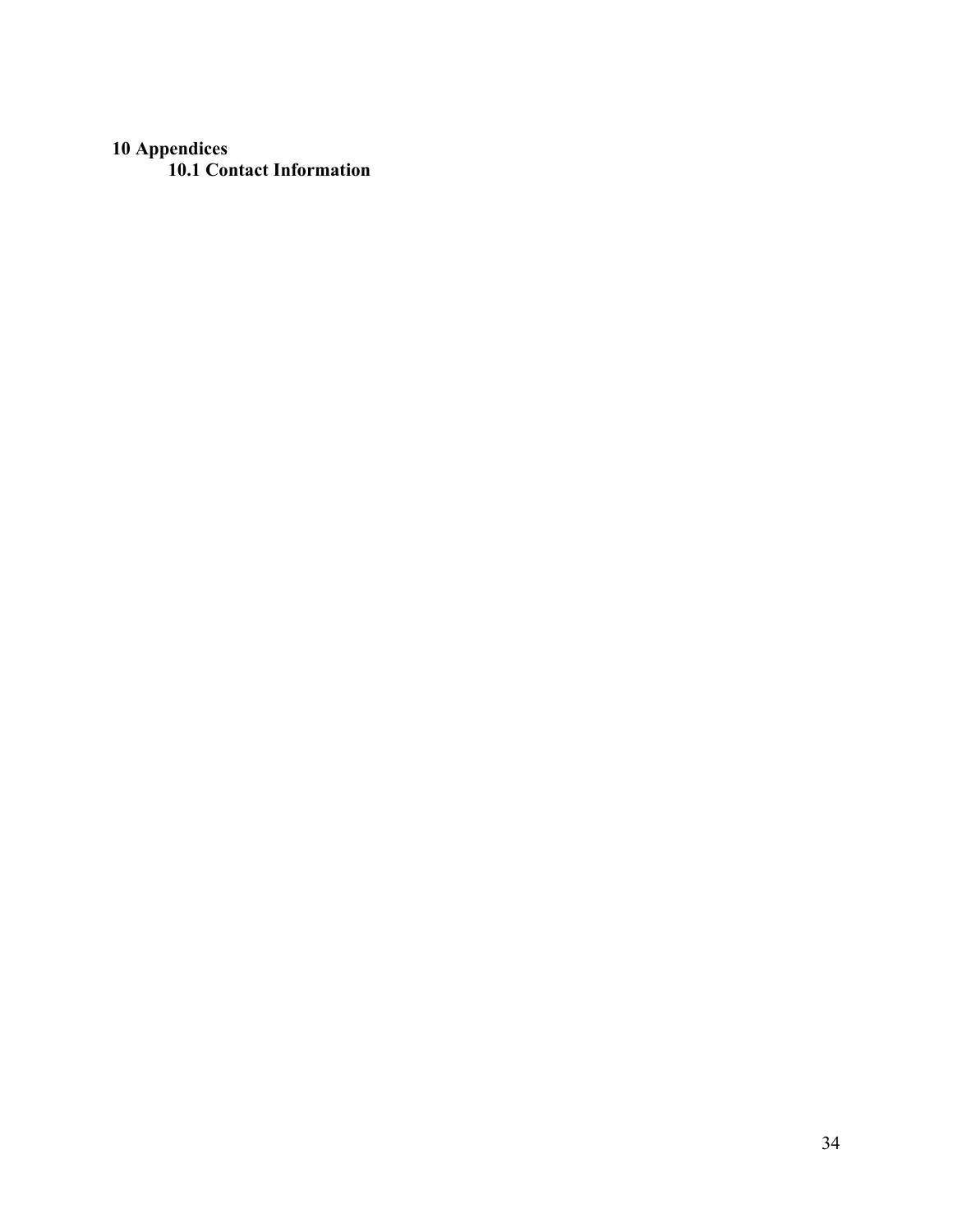#### **Advocates**

Barbara Dacks 9667 – 87 Avenue Edmonton, AB, T6C 1K5 Tel: 780-439-0705 FAX: 780-439-0549 E-mail: bdacks@legacymagazine.ab.ca

Edmonton Historical Board c/o City Archives Prince of Wales Armouries 10440 – 108 Avenue Edmonton, AB, T5H 3Z9 Contact: Virginia Stephen, Chair Tel: 780-488-3155 E-mail: vstephen@telus.net

Marianne Fedori 13526 – 101 Avenue Edmonton, AB, T5N 0J5 Tel: 780- E-mail: mariannefedori@shaw.ca

Linda Goyette Tel: 780- E-mail: lgoyette@telusplanet.net

Bob Hesketh Chinook Multimedia Inc. 3034 – 8308 – 114 St Edmonton, AB, T6G 2E1 Tel: 780-434-7881 FAX: 780-437-3142 E-mail: info@chinookmultimedia.com

#### **Archives**

City of Edmonton Archives Prince of Wales Armouries 10440 – 108 Avenue Edmonton, AB, T5H 3Z9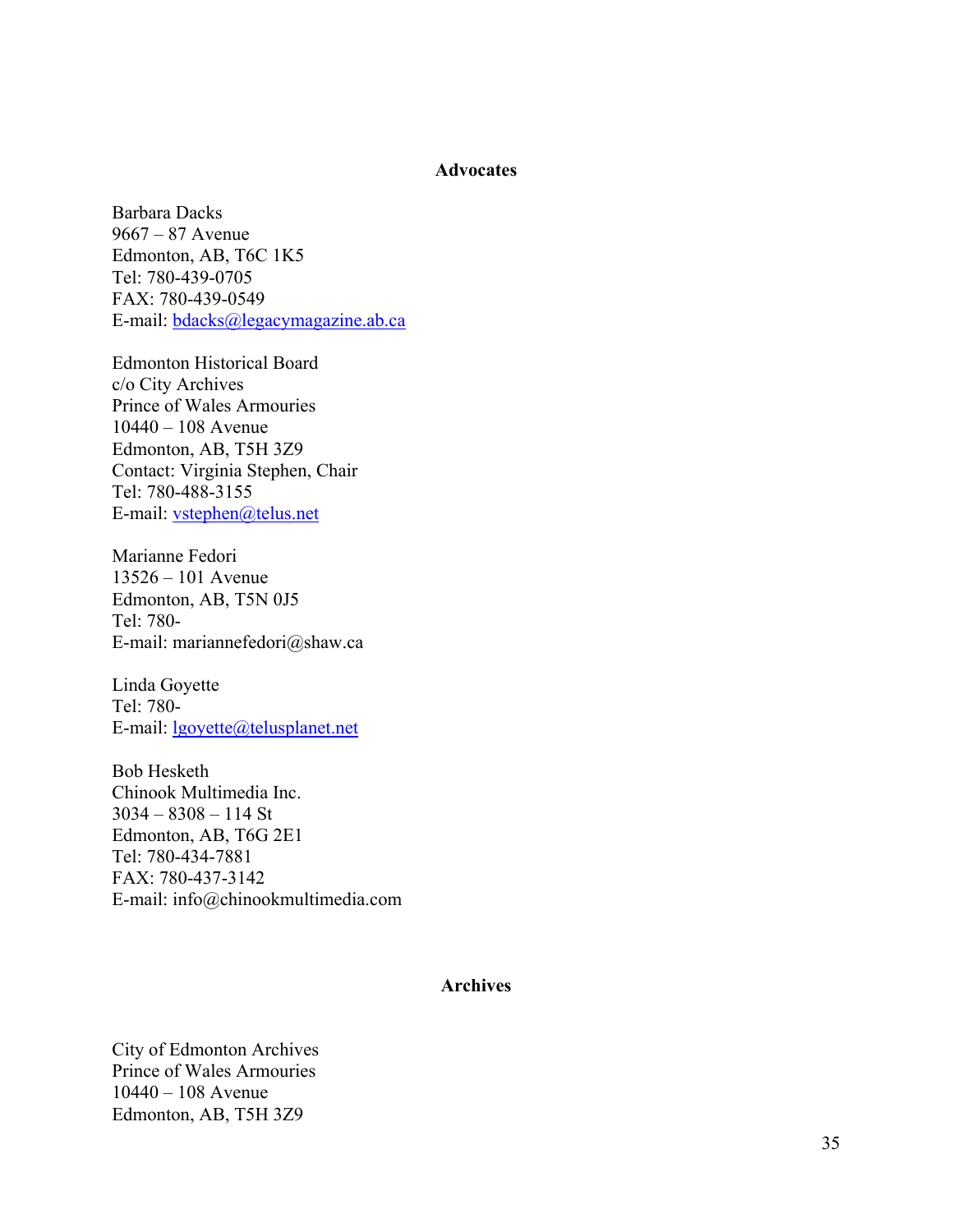Contact: Dr. Michael Payne, City Archivist Tel: 780-496-8710  $FAX$ E-mail: michael.payne@edmonton.ca

College and Association of Registered Nurses of Alberta Museum and Archives 11620-168 Street Edmonton, AB, T5M 4A6 Contact: Lorraine Mychajlunow Tel: 780-453-0534 FAX: 780-452-3276 E-mail: lmychajlunow@nurses.ab.ca

Edmonton Public Schools Archives & Museum 10425 – 99 Avenue Edmonton, AB, T%K 0E5 Contact: Cathy Luck, Manager Tel: 780-422-1970 FAX: 780-426-0192 E-mail: Catherine.Luck@epsb.ca

Provincial Archives of Alberta 8555 Roper Rd Edmonton, AB, T6E 5W1 Contact: Leslie Latta-Guthrie, Provincial Archivist Tel: 780-427-1750 FAX: 780-427-4646 E-mail: leslie.latta-guthrie@gov.ab.ca

#### **Heritage Planners**

Strategic Areas Services, Planning and Policy Services Planning and Development Department  $6<sup>th</sup>$  Floor, 10250 – 101 Street Edmonton, AB, T5J 3P4 Contact: Robert Geldart, Principal Heritage Planner Tel: 780-496 6123 E-mail: robert.geldart@edmonton.ca David Holdsworth, Principal Heritage Planner Tel: 780-496 5281 E-mail: david.holdsworth@edmonton.ca Fax: 780-401 7052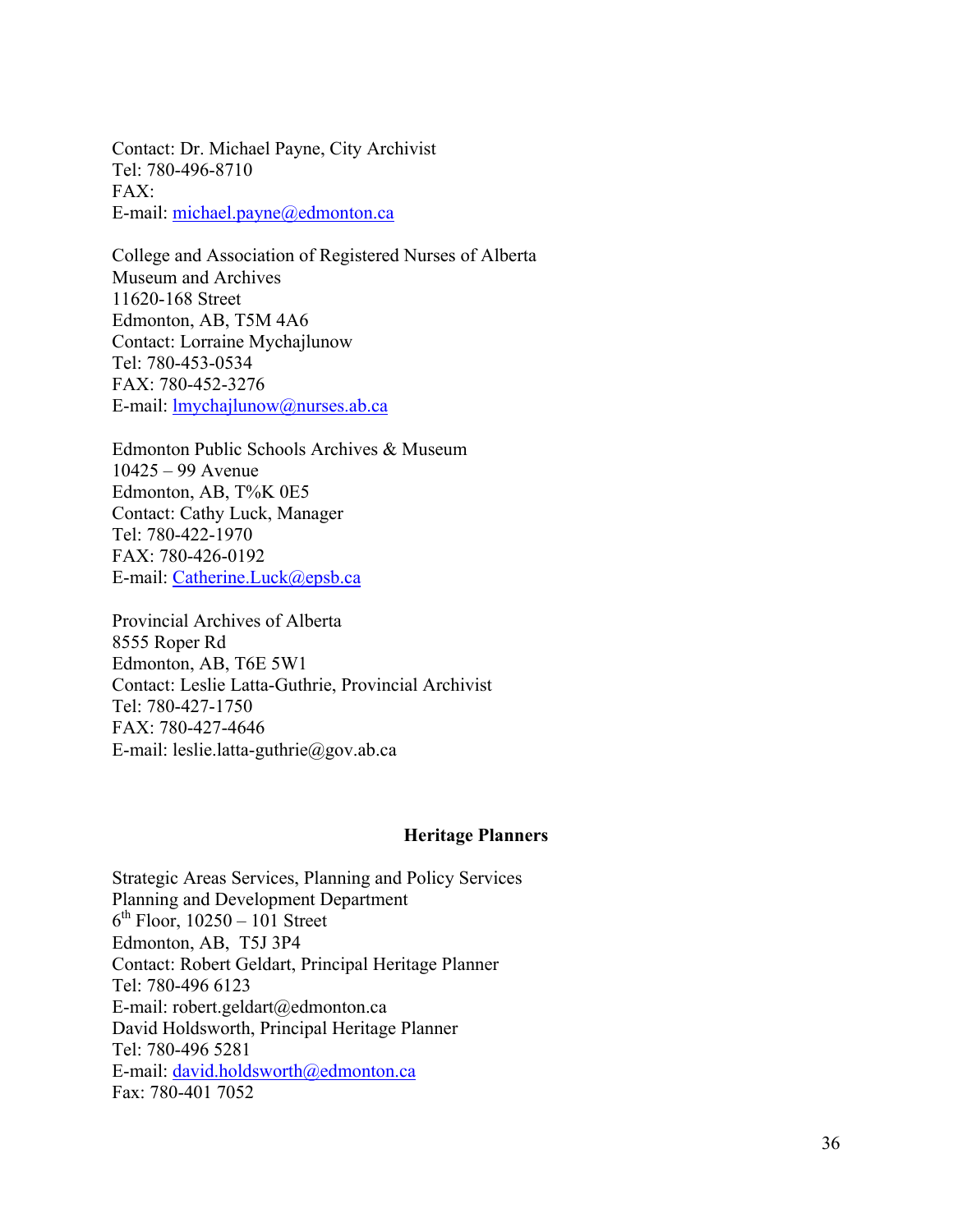#### **Historical Societies**

Edmonton & District Historical Society Queen Alexandra School  $3<sup>rd</sup>$  Floor, 7730 – 106 Street Edmonton, AB, T6E 4W3 Contact: Lisa Maltby, President Tel: 780-438-0855 E-mail: ejmaltby@shaw.ca

Old Strathcona Foundation  $3<sup>rd</sup>$  Floor. Queen Alexander School 106 St and 79 Avenue Edmonton, AB, T6E 4W3 Contact: Henry Maisonneuve or Karen Tabor, Executive Director Tel: 780-433-5866 FAX: 780-431-1938 E-mail: osf@telusplanet.net

Olde Towne Beverly Historical Society 12013 – 41 Street Edmonton, AB, T5W 2M3 Contact: Lawrence Husieff Tel: 780-479-1164 E-mail: lorcan@telus.net

Highlands Historical Foundation 11325 – 67 Street Edmonton, AB, Judith Hibbard, Past President Tel: 780-474-1253 E-mail: jmhibberd@shaw.ca

Riverdale Community League History Committee 10144 – 89 Street Edmonton, AB, T5H 1P7 Contact: Alan Shute Tel: 780-429-1947 E-mail: treefrog@planet.eon.net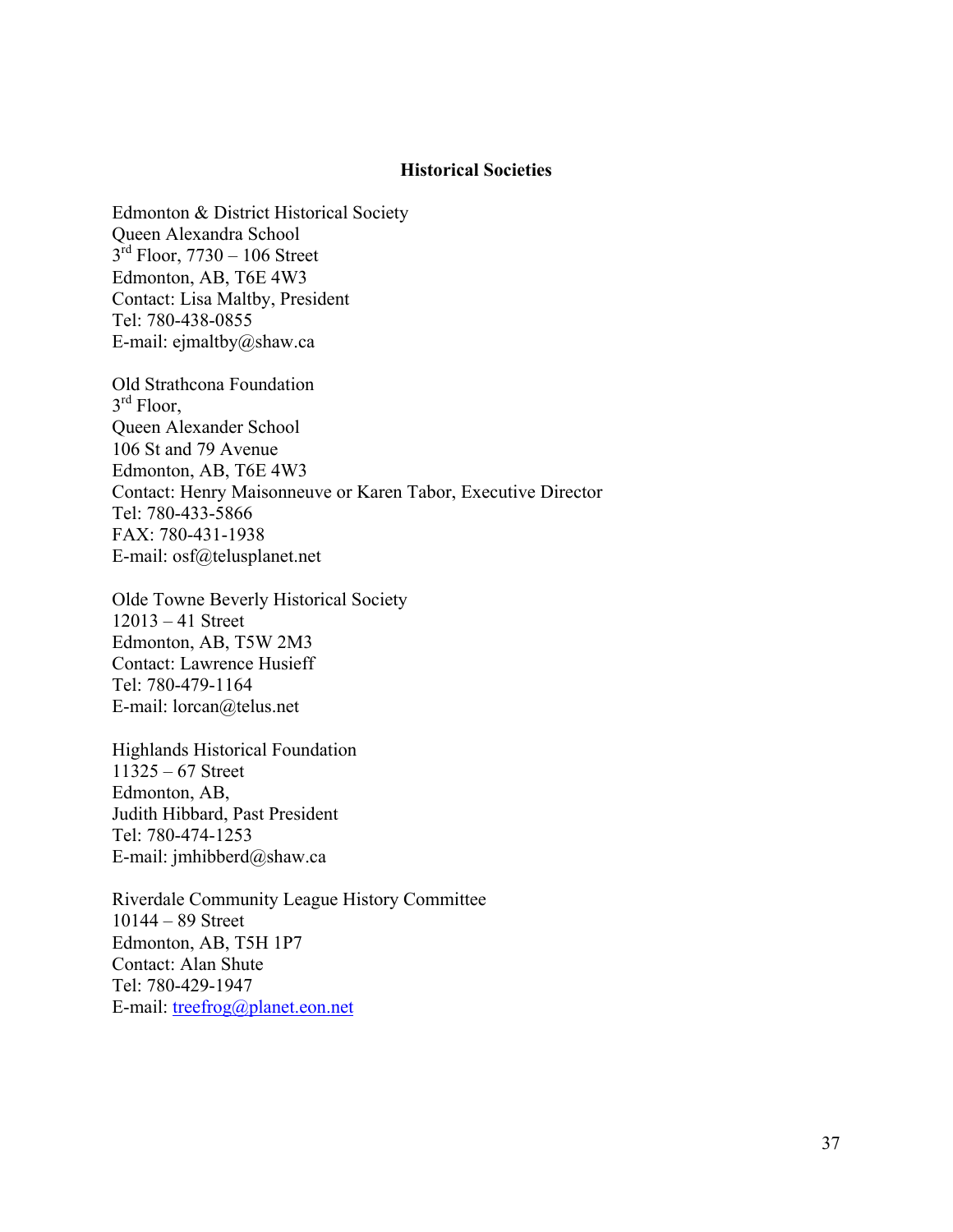#### **Museums**

Alberta Museums Association 9829 – 103 Street Edmonton, AB, T5K 0X9 Contact: Gerry Osmond, Executive Director Tel: 780 -424 -2626 FAX: 780 -425 -1679 E -mail: gosmond@museumsalberta.ab.ca

Alberta Aviation Museum 11410 Kingsway Avenue Edmonton, AB, T5G 0X4 Contact: Tom Hinderks, Executive Director Tel: 780 -453 -1078 FAX: 780 -453 -1885 E -mail: eahs.execdir@interbaun.com

Alberta Railway Museum 24215 -34 Street Edmonton, AB, T5C 3R6 Contact: Herb Dixon, General Manager and President Tel: 472-6229 or 718-0299 (cell) E -mail: hdixon@incentre.net

City of Edmonton Artifact Centre Fort Hill Road, P.O. Box 2359, Edmonton, AB, T5J 2R7 Contact: Dean Treickel, Operations Manager Tel: 780 -496 -1490 E-mail: dean.treichel@edmonton.ca

Edmonton Power Historical Foundation 1302, 10015 – 103 Avenue Edmonton, AB, T5J 0H1 Contact: George Knowles Tel: 780 -421 -2572 E -mail: gknowles@shaw.ca

Fort Edmonton Park Fox Drive and Whitemud Drive Edmonton, AB, T5J 2R7 Contact: Tim Marriott, Public Programming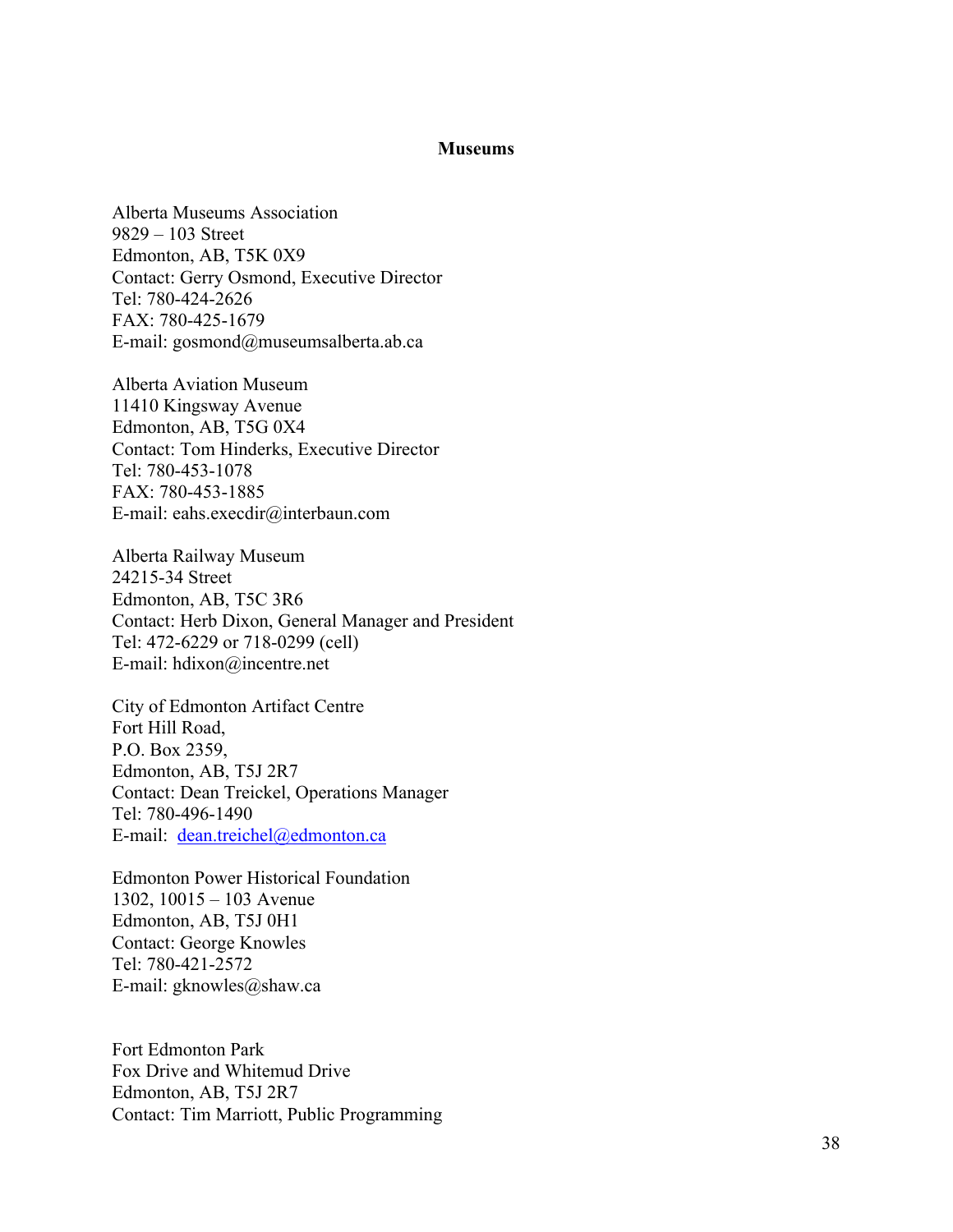Tel: 780-496-8777 FAX: 780-496-8797 E-mail: timmarr@telusplanet.net

Loyal Edmonton Regiment Museum Prince of Wales Armouries 118-10440 108 Avenue Edmonton, T5H 3Z9 Contact: Terry Allison Tel: 421-9943 FAX: 780-421-9943 E-mail: lermus1@telus.net

Royal Alberta Museum 10245 – 102 Avenue Edmonton, T5N 0M6 Contact: Bruce McGillivray, Director Tel: 453-9172 FAX: 454-6629 E-mail: bruce.mcgillivray@gov.ab.ca

Telephone Historical Centre . Prince of Wales Armouries 114-10440-108 Avenue Prince of Wales Heritage Centre Edmonton, AB, T5H 3Z9 Contact: Bert Yeudall, Tel: 780-433-1010 FAX: 780-426-1876 E-mail: bertyeudall@hotmail.com

Ukrainian Canadian Archives & Museum of Alberta 9543 – 110 Avenue Edmonton, AB, T5H 1H3 Contact: Kahrystia Kohut, President Tel: 492-2972 E-mail: kkohut@ualberta.ca

University of Alberta Museums Contact: Janine Andrews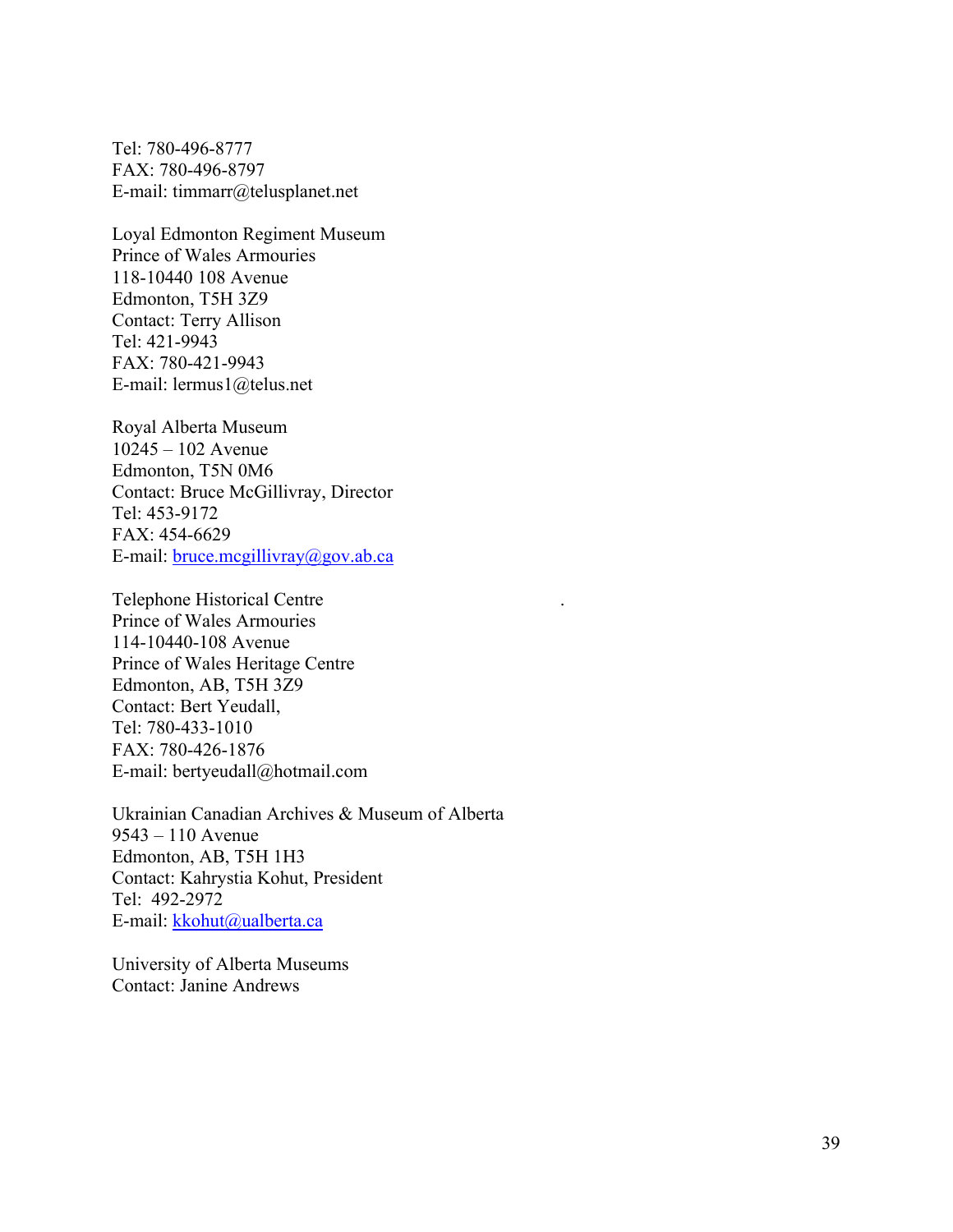# **10.2 Advocates**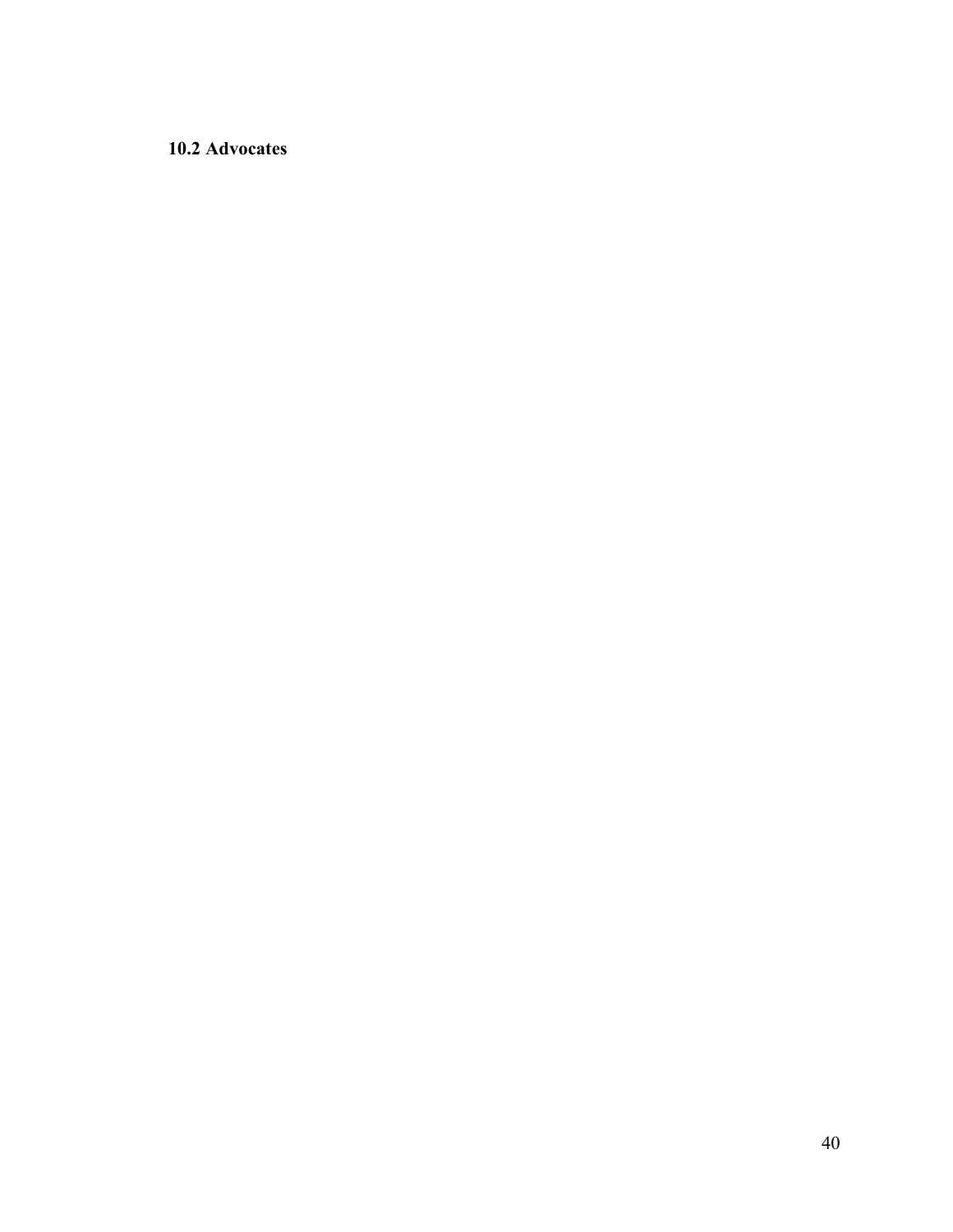### *Advocates*

## **Barb Dacks** *Legacy* Magazine

*Legacy* magazine is an anomaly in the Canadian publishing industry. While there are some very good history magazines such as *The Beaver* as well as arts magazines, *Legacy* is the only independent *heritage* magazine in Canada. While *Legacy* is a business and not a non-profit organization, Dacks feels that the magazine has a role to play in bringing voice to all segments of the heritage field.

Barb Dacks, publisher of *Legacy*, strongly believes that heritage is more than mere history; it is the current fabric that is woven onto and into our history. For example, the act of restoring a historic building creates a legacy, a heritage that adds to the fabric of the city. But historic buildings are not the only architecture that creates heritage; City Hall is a signature building that as soon as it was built became part of our architectural heritage. So, for *Legacy* the re-naming of 75 Street north of 101 Avenue to Wayne Gretsky Drive for example is not an issue as Gretzky continues to be an iconic symbol of the city.

Friends' organizations can play a vital advocacy role. If Friends' organizations exist to support projects and programmes of their institutions and organizations, one of the responsibilities of the Friends is to speak out on behalf of the institution.

## *Issues:*

## **A. Museum Community:**

Barb Dacks has served on various boards and friends organizations and it is her observation that heritage organizations tend to be insular and parochial perhaps because of the lack of stable funding and a tradition of a lack of government support.

#### **B. Awareness:**

Another issue facing heritage communities is the disconnect that younger people have with heritage issues. There is also a need to attract younger audiences/advocates. Heritage has to be contemporary to be appealing to a broad range of ages.

## **C. Heritage Network:**

However, even when attempts are made to bring the heritage community together to work towards a common vision somehow this fails. For example, there has been no noticeable movement on the issues identified in the December 2005 Alberta Heritage Council Report "Value of Heritage". One of the more successful attempts at collaboration within the heritage community is Historic Edmonton Week, the brainchild of the Edmonton & District Historical Society, which sees a number of heritage organizations come together in a massive heritage awareness campaign. All organizations that participate have recognized the enormous benefit that is accrued back to them and to the community in general. Perhaps the HEW model can be used for other issues facing the heritage community.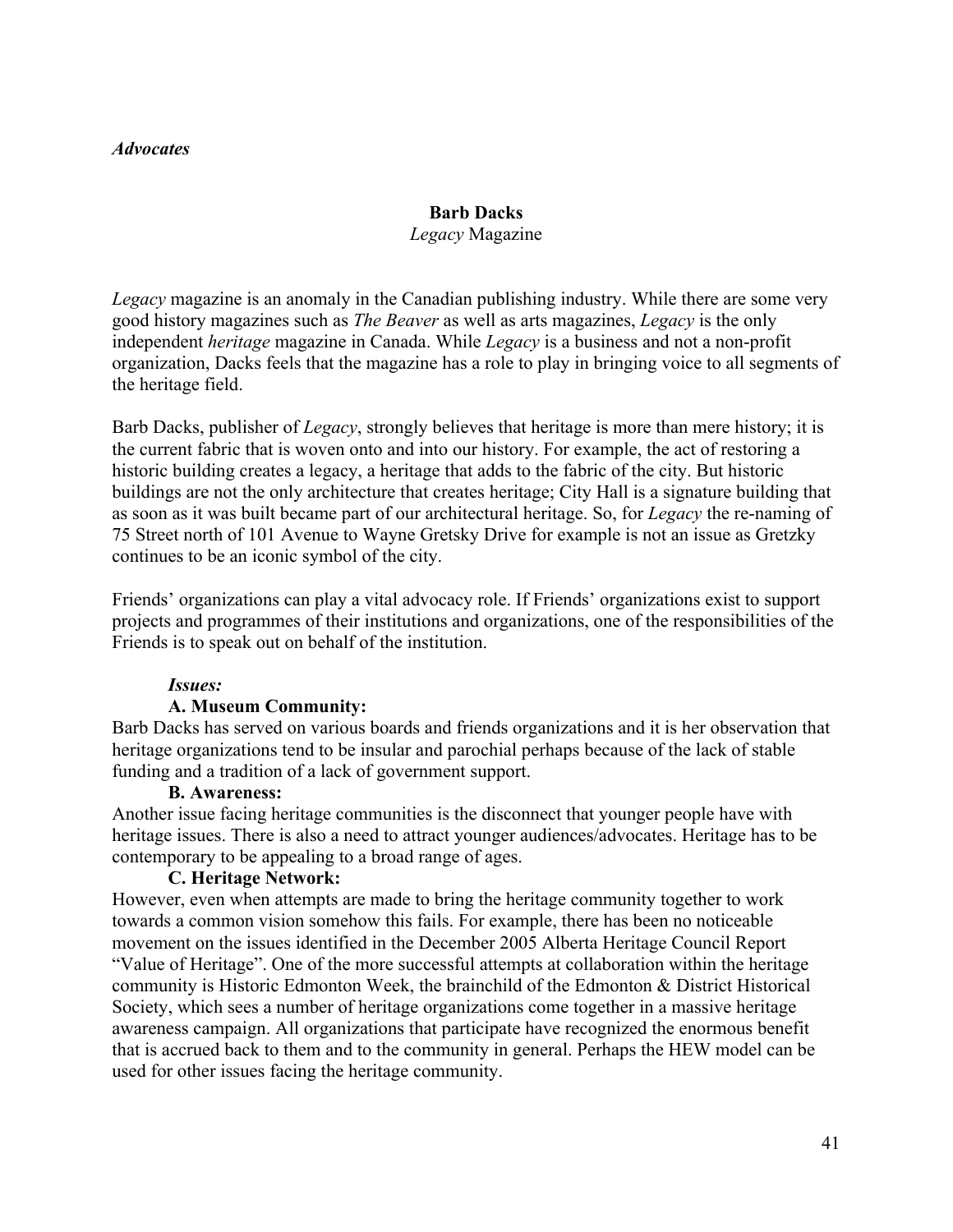# **D. Historical Board:**

An issue that faces the Historical Board is to bring a gender balance to its naming programme. The ethnic and cultural diversity of this city should be reflected in the names that are brought forward by the Historical Board as well as who sits on the Board. This, at times, may not easy but a balance that reflects the city will better serve the heritage community.

# **E. Admission Fees:**

One issue facing the heritage consumer is that of fees. For public institutions to charge entrance fees is to reduce accessibility to our collective memory. It should be a public priority to have access to memory open and free to all Edmontonians. Might the city be brought in as a partner with various institutions to eliminate entrance fees so that low-income families have equal access to our heritage institutions?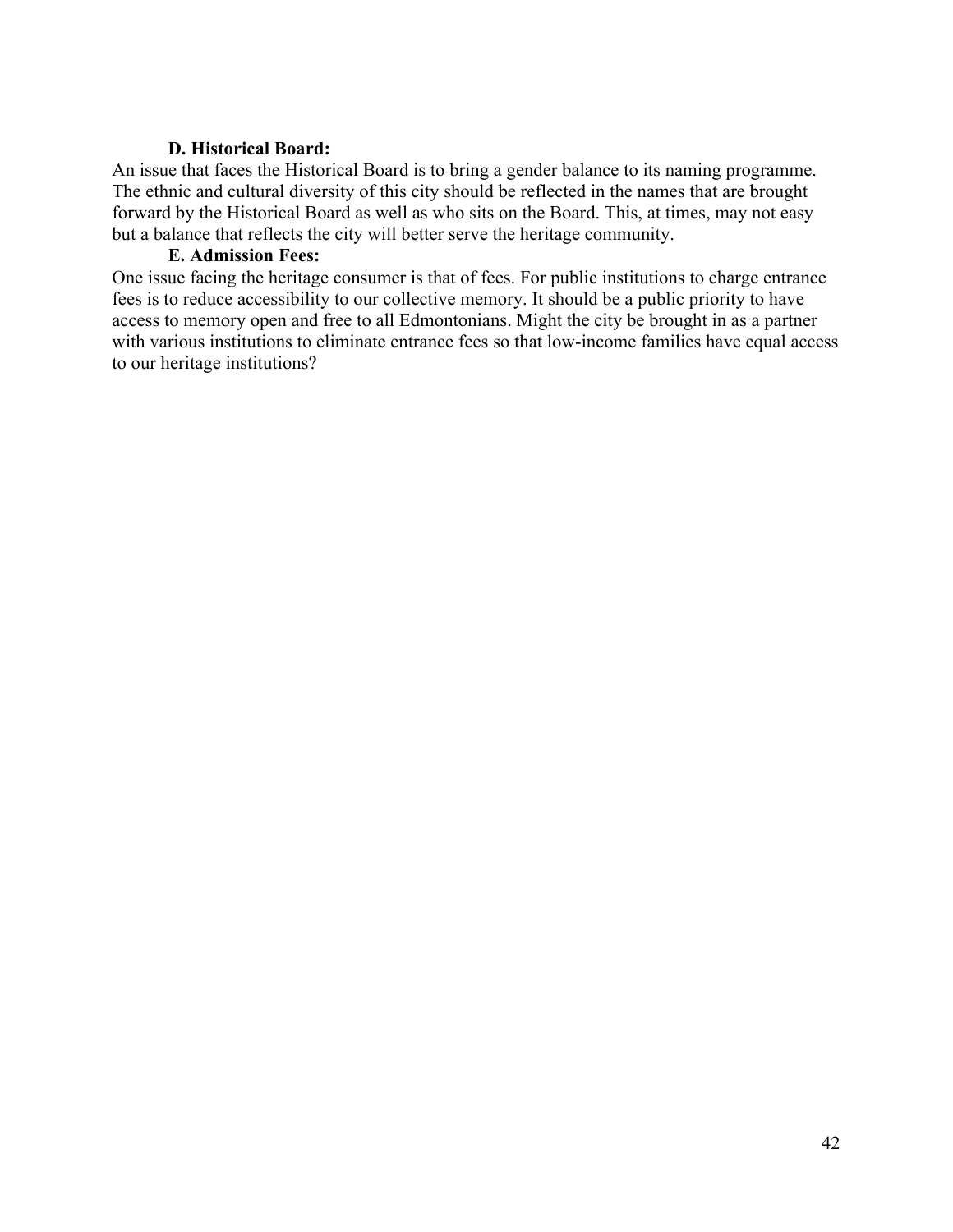#### *Advocates*

# **Edmonton Historical Board**

#### **Mandate:**

The Edmonton Historical Board (EHB) is mandated under Bylaw 13601 to: advise Council on matters relating to City of Edmonton historical issues and civic heritage policies; and to encourage, promote, and advocate for the preservation and safeguarding of historical properties, resources, communities, and documentary heritage.

#### **Governance:**

The EHB reports to Council through the Community Services Department of City Council.

The relationship to city planning is with respect to the Historical Resources Review Panel (see below for description). Planning provides no resources or support to the EHB although the heritage planners are responsible for developing the inventories of buildings and generally provide information on buildings brought forward for review.

## **Staffing:**

There is no paid staff. The Edmonton Historical Board is a volunteer board appointed by Council via Community Services. The City Clerk's office co-ordinated various aspects of recruitment and appointment of Board members and provides training for all of the City's Boards and commissions. The EHB is composed of 11 members, nine of whom are appointed by City Council. Nine members are from the public at large; there is one representative from the Northern Alberta Pioneers and Descendants' Association; and one representative from the Edmonton & District Historical Society. Members must demonstrate a strong interest in and an appreciation for the history of the city and have the ability to speak and write effectively. A significant commitment of time and effort is required for participation on various committees. Terms of appointment are for one year and can be renewed for a maximum of six years. The City Archives provides some administrative support and the City Archivist is *ex officio* to the Board. Other members of the City Archives serve on committees.

## **Programming:**

The EHB operates five committees:

## Recognition Awards Committee

This committee's purpose is to provide recognition for those individuals or groups who have contributed to the preservation of Edmonton's history and culture as well as having exerted significant influence on the understanding of our local heritage growth and development. The general public is invited to nominate individual candidates as well as the names of organizations that might fit within this mandate. The deadline for these nominations is the end of February each year. The Historical Board adjudicates the nominees and chooses six each year. The chosen nominees or their representatives are asked to provide the committee with a photo portrait of the individual, which will be placed on the Wall of Honour at the City of Edmonton Archives, Prince of Wales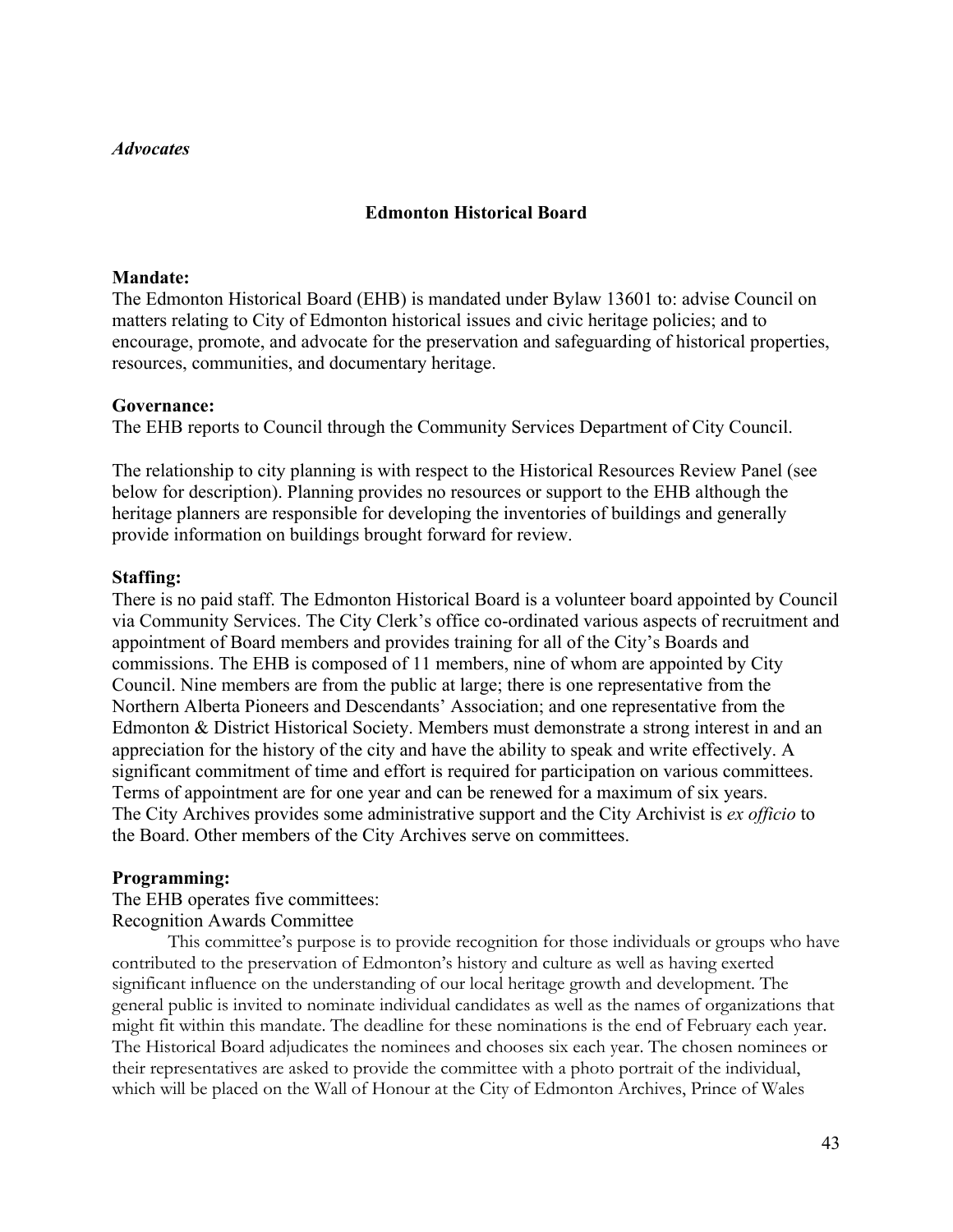Armouries Heritage Centre. The EHB celebrated the achievements of the award winners at a public ceremony

# Historical Plaques Committee

Section 1.01 Each year the Historical Plaques Committee publicly recognizes building with plaques to bring greater awareness to Edmonton's structural heritage.

## Heritage Outreach Committee

Section 1.02 The primary focus of this Committee is to assist the Board in promoting public awareness of heritage concerns. Among other responsibilities, the Committee is charged with bringing forward heritage concerns related to buildings, sites, and areas within the City of Edmonton to the Edmonton Historical Board; recommending positions on heritage advocacy to the Edmonton Historical Board; and liaising and collaborating with other heritage bodies where the Edmonton Historical Board or the Committee deems it appropriate.

# Historical Resources Review Panel

This Committee reviews applications for buildings that may qualify for inclusion on the City's Register of Historic Resources. Committee members work very closely with the Heritage Planners. This is a volunteer committee with representative members of the community as well as members of the EHB. Since 2005, the Committee members have been trained to evaluate structures following new guidelines established by the National Register of Historic Places. The Committee has reported success in putting the new procedures into practice. The Committee was challenged to use the new criteria to evaluate a large number of structures such as those identified in the Oliver Inventory. The board's Historic Resources Review Panel works in association with the City's Planning and Development Department to oversee the Register of Historic Resources in Edmonton.

In addition, the EHB has representatives on the following groups who report pertinent matters back to the EHB:

A. Naming Committee of the City of Edmonton (see by-law attached) which is responsible for approving names for development areas, honourary roads, municipal facilities, parks and roads. The Naming Committee is to pay due regard to the historical significance of names and suitability in relation to the use and function of the Naming request under consideration and solicit, hear and consider representations from any person any matter relating to the function of the Committee.

B. Ad hoc Committee – Fort Edmonton Cemetery and Burial Site Commemoration Stakeholders Committee

The Edmonton Historical Board, through a decade of hard work by its Heritage Sites Committee, has produced the book *Naming Edmonton: From Ada to Zoie* which chronicles the background of the names given to the city's streets, communities and parks as part of Edmonton's 100th birthday celebration. It is an illustrated work using a wonderful selection of archival photographs and detailed maps of Edmonton.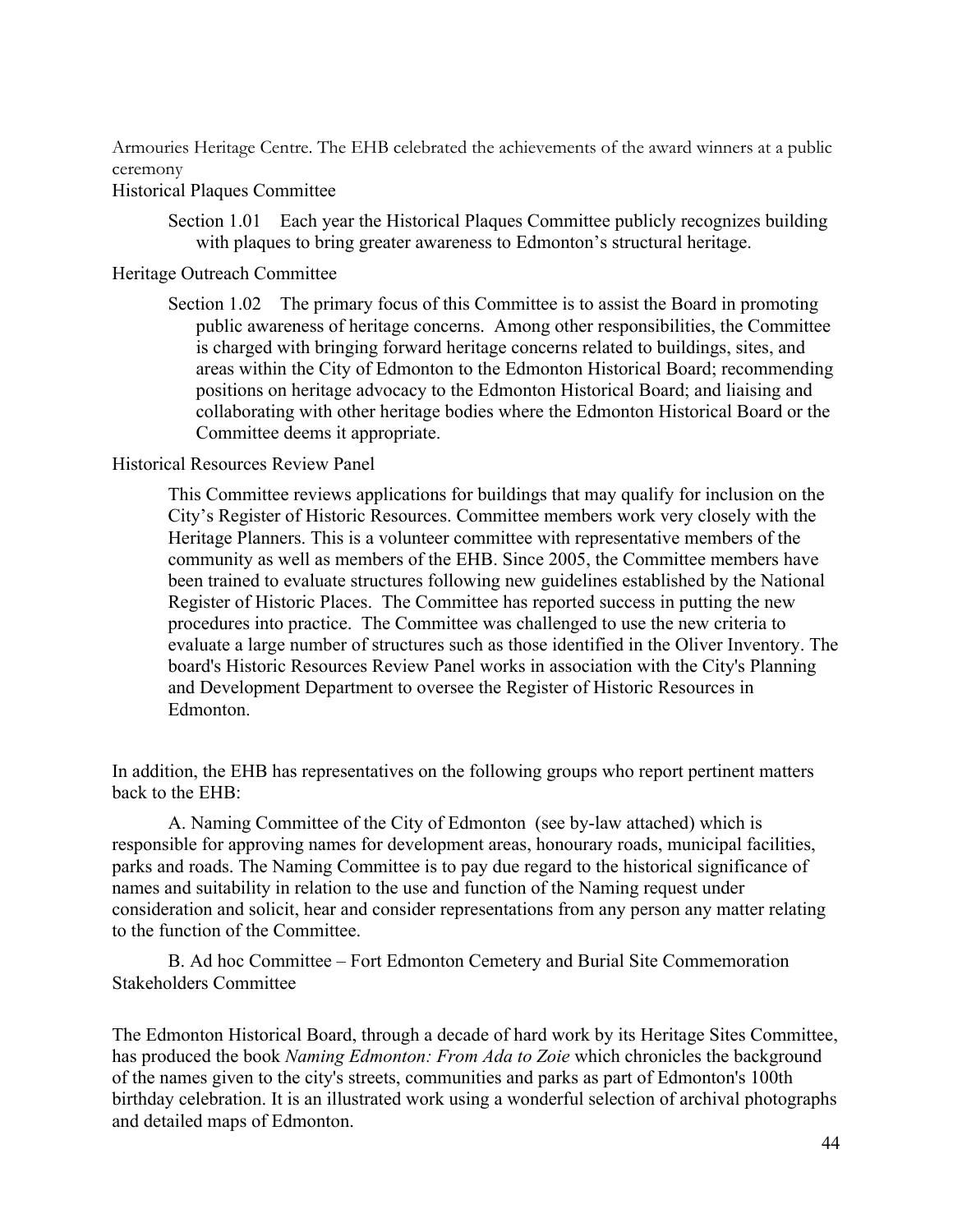# **Heritage Network:**

The EHB welcomes the development of a heritage policy as part of the cultural policy and is very supportive of the notion that the heritage community is in need of a body such as the Arts Council to provide support, administer grants, etc. There certainly needs to be more communication and cooperation between the various museums throughout the city and a network of some sort would be a benefit to all.

In this city, perhaps following the model of the Province, there is little connection between the heritage and the museum communities and between the community and professional levels of these communities. History, genealogy, archives, museums, historic sites, heritage buildings, social and human history, and artifact collections need to bee brought together much as the Arts Council has provided a common ground for theatre, music, dance, festivals, visual arts and writing at both the professional and community level and for organization of all sizes as well as individuals.

# **Other Issues:**

Over the past few years, the Edmonton Historical Board's focus has been on the city's built heritage at the expense of all other aspects of history. However, without increased support of funding and staff, and changes in relationships to Council and city administration it will be difficult to be able to broaden its impact.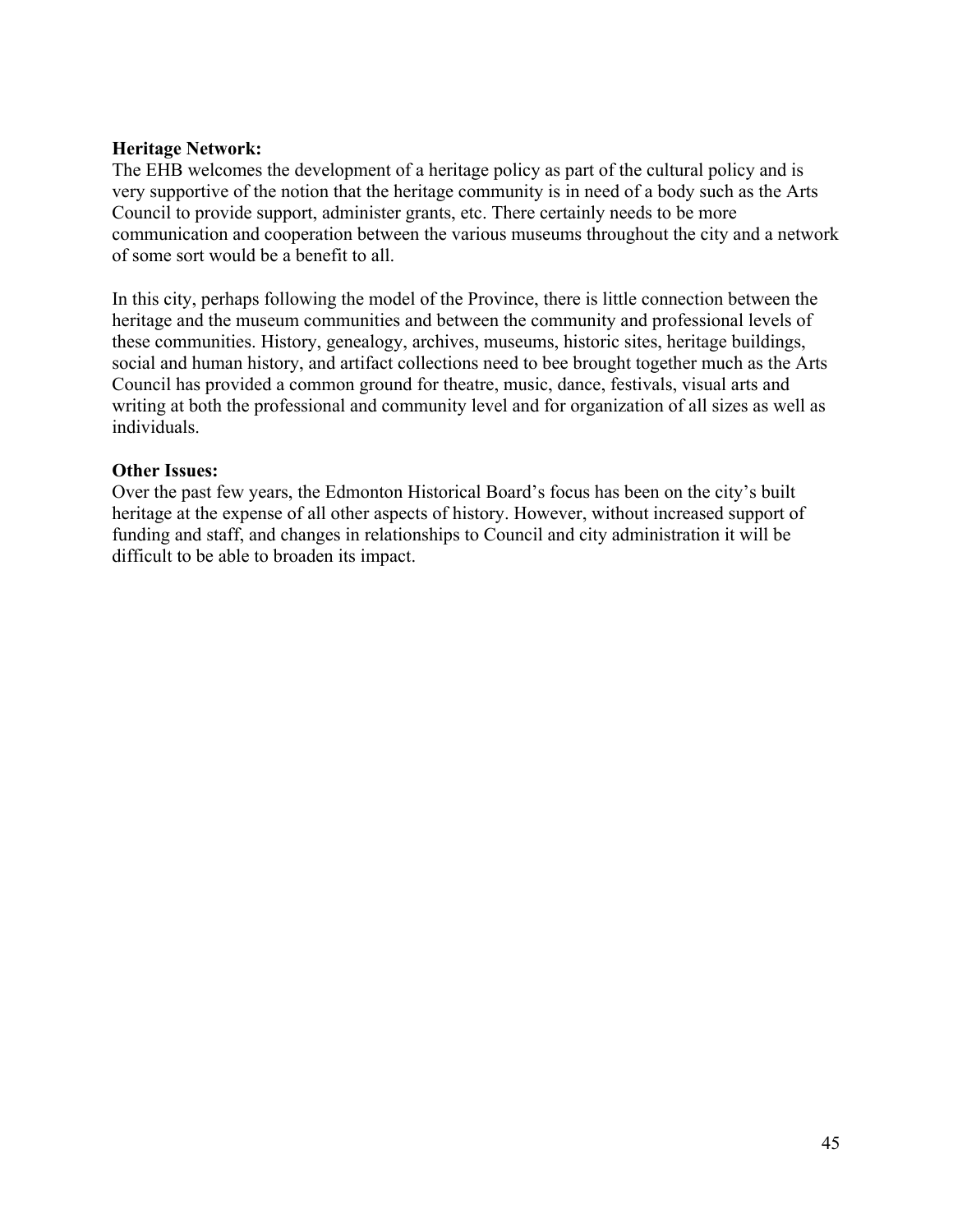#### *Advocates*

#### **Marianne Fedori**

Marianne Fedori is a well-known heritage advocate in Edmonton having served as Chair of the Edmonton Historical Board from 2004 to 2006. She was the President of the Alberta Historical Society from 1999 to 2001 and has been active in raising awareness on heritage issues for many years.

#### *Issues:*

**A. The Cultural Plan:** Alberta is an economically risk-driven society for which heritage has not been part of the collective consciousness. Albertans seem to think that moving forward, as we must do, means "new". Perhaps it is our tradition of a boom-bust culture that dissuades us from embracing our heritage. Our highly transient demographic means that it is harder for newcomers to understand what means to be Albertan, or an Edmontonian. Now, as the city matures and begins to comprehend its essence it is time to recapture the leadership that the city displayed in the 1950s in architecture, and in business. We should embrace, preserve and promote and educate Edmontonians about our history at every opportunity. The City should understand that heritage has economic value just like being a capital city as economic value. We have many areas in the city where people are drawn to heritage qualities and character. For example, Whyte Avenue is a cultural and economic space embodied in its architecture and history.

We have a huge connection with the north; we have a river that served aboriginals and the fur traders. History is all around us.

It is important that the City not treat Edmonton's cultural plan in isolation but look at what is happening around the province, country and within its own civic strategic planning. This is far too frequently a challenge for the current and past City Councils and administration. The Cultural Plan must accept heritage as integral to Edmonton's identity and be in the consciousness of decision-makers at the highest level of strategic thinking from the mayor on down into the city administration. The Cultural Plan needs to identify who its core partners are – education, academic institutions, libraries, the arts and the heritage industries.

The city's core philosophy towards heritage had to radically change and heritage has to register at every level of the planning consciousness. Edmonton allows developers to control development through zoning changes. Too, heritage saving is owner driven. The city's heritage management plan is excellent but unfortunately, the city does not follow its own rules. While advisory agencies like the Historical Board can advocate they do not make decisions. There is a disconnect between the need to address historic preservation and the need to fulfill economic mandates. Hence tough decisions and great political activity arises when preservation is at the forefront. (For example, the Lessard house, Rossdale and Central Pentecostal Tabernacle). The Hudson's Bay store site is another example; compromise after compromise was made to keep this building and today it can be argued that its historical value is highly diminished. We need to de-politicize heritage issues.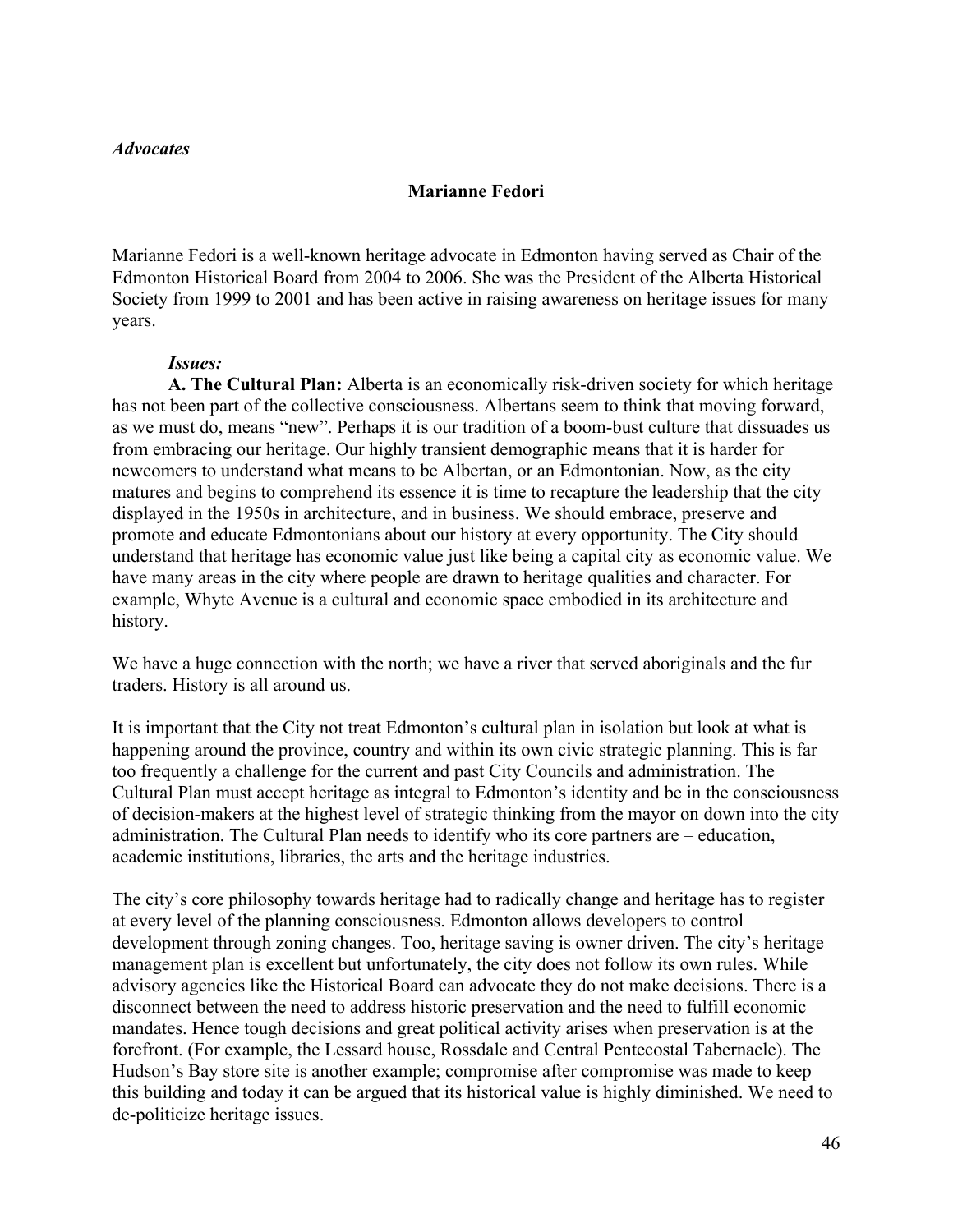Due to earlier developments, Edmonton does not have large clusters of historic buildings such as Calgary has with its Stephen Avenue which is recognized as a national historic district. The remaining clusters have to be protected at all cost, areas such as Jasper East, residential neighbourhoods, Strathcona.

Focus Edmonton plan and the cultural plan need to have the same message and the cultural plan should be integrated into Edmonton's long-range strategic initiatives.

Other pressing urban issues need to be solved with immediate action. High-density development plans are being overlaid onto mature neighbourhoods. There are no architectural criteria, size criteria for these new developments. Examples are Glenora, Highlands, Strathearn all older neighbourhoods, under threat of high-density developments that will destroy these neighbourhoods. There needs to be a balance. Edmonton's Smart Choices Initiatives need to address cultural landscapes and potential heritage areas.

Development issue cannot continue to compromise heritage. Is façadism enough? Can we continue to accept the solution of keeping facades of heritage buildings and allowing maximum density development as a "half solution" to preservation of buildings?

The Edmonton Historical Board is concerned that too little emphasis is being placed on the needs of history and heritage in the cultural plan. There are many areas being overlooked including the structural heritage, heritage landscapes and areas and natural heritage. A civic museum is only one need for the cultural plan.

**B. Edmonton Historical Board:** While the Board works closely with city planning department and council, there are many decisions made by the city which are never brought forward to the Board for input. An example is the redevelopment of the Legislative grounds. The province and the city and the Board should be working together on this. We are the capital city and the city should be working more closely with the province on issues that affect the quality of life in Edmonton.

Too, the city does not use the Historical Board to its full potential as an advisory agency. The Board has an awards programme, which is not integrated into the larger body of city awards. The Board's advice on structural heritage is sometimes disregarded The EHB was not in the beginning considered important to the Cultural Plan. Heritage was not equated with culture.

**C. Heritage Network:** It will not work. There was a network in the 1980s but it died from the practical difficulties in maintaining such a network. If there were a group it would have to be inclusive with leaders who are knowledgeable and understand history and heritage. The Historical Board should take the lead in any network that might be brought together.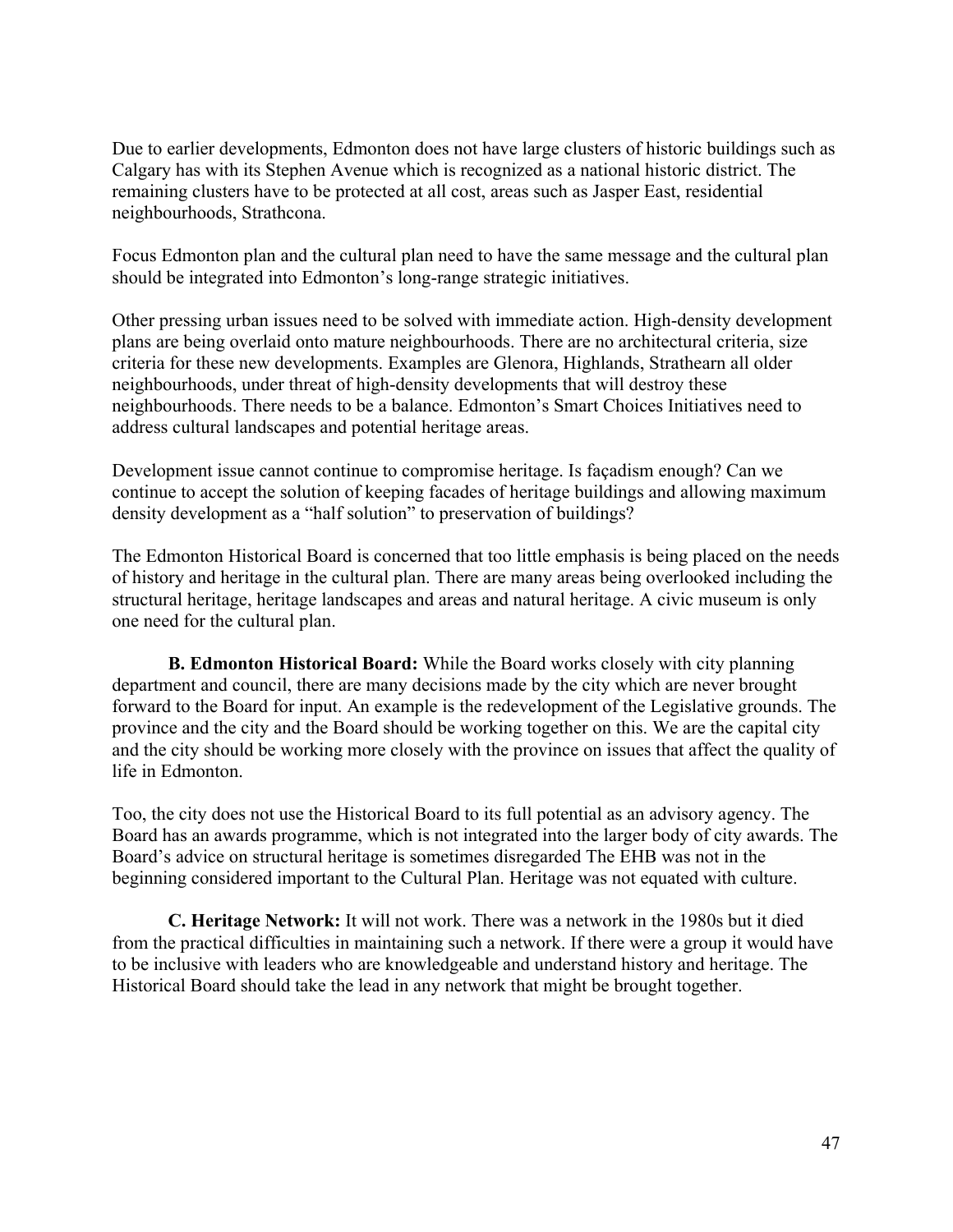# **Linda Goyette**

Linda Goyette is a well-known Edmonton community writer. Currently, she is writer-inresidence at the Edmonton Public Library, a position she will be relinquishing at the end of the 2007 calendar year.

Her programme and the history behind it are unique in Canada. She is not the first writer-inresidence. The library had a short-term matching grant programme funded through Canada Council in the 1980s but this programme was cut in the early 1990s. Then, in 2003, the library got a Canadian Heritage grant and a Canada Council grant to support the *Edmonton: A City Called Home* project, a project Goyette had pitched as a city centennial project for the 2004 centenary. The result was two books, *Edmonton In Our Own Words* and *Kidmonton: True Stories of River City Kids*, plus a local history website. Goyette and her research colleague Carolina Roemmich gathered 300 stories and about 400 photographs at storytelling workshops and through long, in-depth interviews held between 2002 and 2004. The stories and interview information are housed in five ARC boxes at the library, and many are digitized on the EPL website.

Once this project was completed in the fall of 2004, the library contracted Goyette to keep the project going. (The City of Edmonton had set aside \$30,000 a year for the maintenance of the website). The library encouraged a writer-in-residence programme that sees Goyette feeding new information into the library's website and meeting with and mentoring published and unpublished writers in the city. New writers in Edmonton need free advise because writers' programmes are often too expensive for them. Goyette offers a liaison service between unpublished writers and published authors, and also directs newcomers to the Writers Guild of Alberta and creative writing courses across the city. She coordinates "Writer's Corner", a monthly gathering of unpublished writers who have an opportunity to meet with a published author who fields questions. There are usually 30 to 40 new people every month. Edmonton is home to a large number of unpublished writers, many of whom are newcomers to the city; young, working people outside the educational institutions; or older people who in retirement are returning to their passion for writing.

At the library, Goyette is working on two book manuscripts of her own: *Rocky Mountain Kids*, a collection of true stories about children who grew up in the Canadian Rockies; and *The Story That Brought Me Here*, a collection of oral and written stories prepared by new immigrants to Alberta. With the latter project, she is soliciting stories in the first languages of the authors to create a new collection of local Edmonton writing in the Other Language Collection of the Stanley Milner Library.

When she leaves the EPL at the end of December 2007, Goyette has suggested to the library that it use the \$30,000, set aside for maintenance of the centennial project, to establish a permanent, locally funded, writer-in-residence programme for the EPL.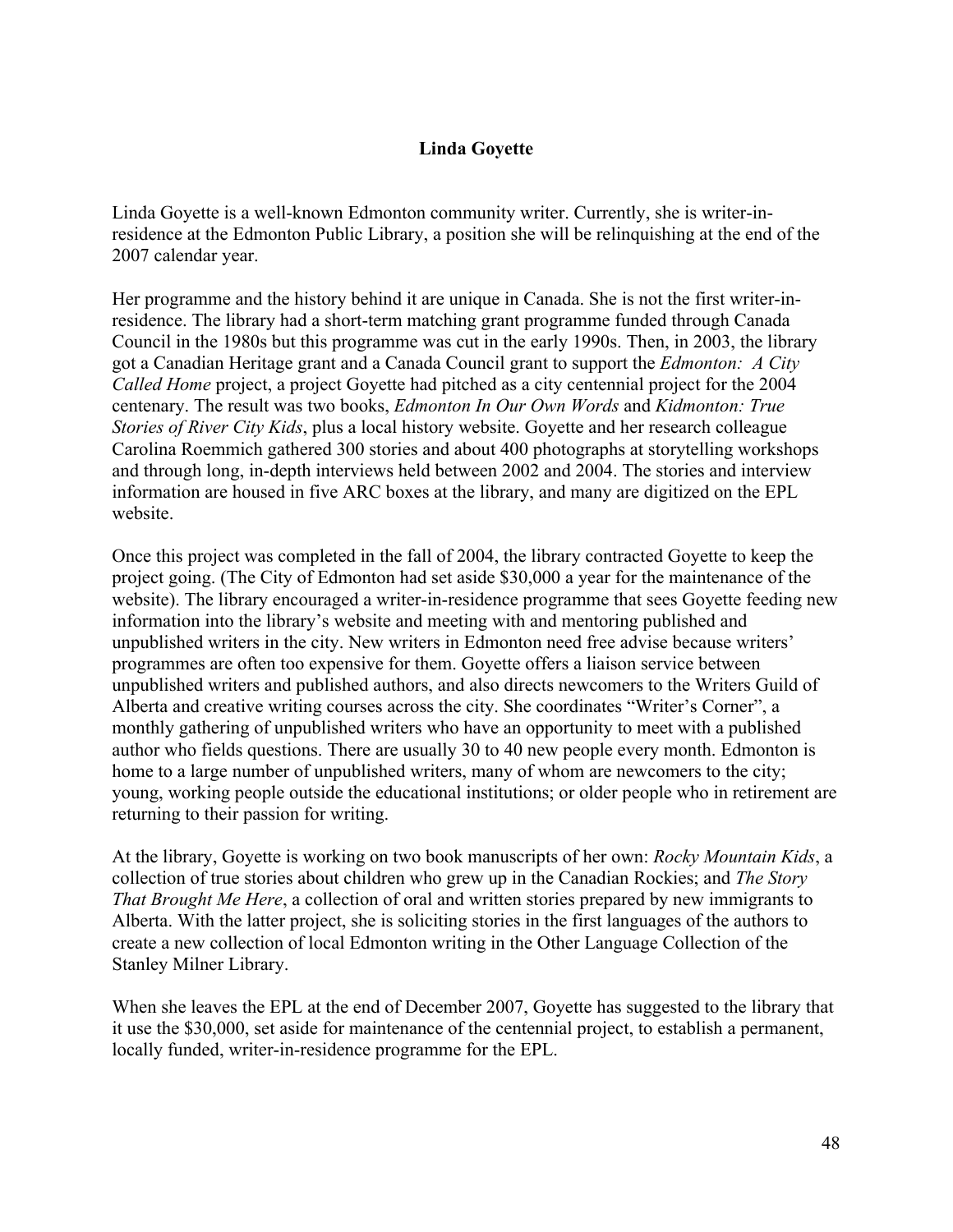#### *Issues:*

**A. Writer-in-Residence Programme:** Rather than be tied to either provincial or federal granting agencies, Goyette feels that any future writer –in- residence programme at the Edmonton Public Library be funded locally. Cultural programmes work best if home grown; money can be raised in half the time to support local culture because the city's citizens strongly support the work. For example, funds of a Writer-in-Exile programme were raised in a few months through an ad hoc committee that will see the programme start up in September 2007. The working committee has also applied to Canada Council for a grant so that the Writer-in-Exile can split his/her time between the EPL and the University of Alberta.

Any new Writer-In-Residence at the EPL would not necessarily write on historical or local themes, or collect local stories. Goyette suggests that a second programme at the City of Edmonton Archives could be established. A "heritage" writer or researcher working solely on heritage-related research could be appointed for a short-term residency. The City Archivist could coordinate the progamme to promote local historical research, writing and publication. A different writer/researcher could be appointed every year.

**B. City Archivist:** Goyette suggests that the City of Edmonton needs to review and improve the terms of reference for the City Archivist, who has many administrative responsibilities unrelated to his expertise as a professional historian. In her view, the position should not be an administrative job, hidden within city government, as it now configured. Instead, it should be a senior cultural appointment. The City Archivist could be encouraged to take a more active and direct role as a spokesperson for heritage-related issues in Edmonton, with a degree of independence that might be compared to the role of Edmonton's first poet laureate, Alice Major. The City Archivist could report directly to the Mayor and City Council and submit an independent annual report on heritage issues confronting the city. This could be a vital leadership role in the cultural life of the city.

**C. Heritage Network:** Networks are useful to support individuals who are working on local heritage projects, alone and often under funded. Membership in a new Edmonton Heritage Network could include not just museum curators and archivists, but filmmakers, academic historians, community historians, historical novelists, artists, heritage librarians and poets who focus on the life of the city. There is duplication of work in the heritage community in Edmonton; yet many unidentified areas of local historical research go begging for investigation. A network might encourage a more collaborative approach, and encourage new research and writing on fresh topics.

**D. Civic Museum/Fort Edmonton Park:** Goyette would like to see a civic museum because Fort Edmonton Park does not fulfill that role. She believes the historical park contributes to public understanding about Edmonton's history, and she admires the hard work of the staff, but she believes the park is a creation of another time, and can't be more than it is. Any civic museum would need local scholarship by museum professionals who can relate the rich, complex nature of the city to the public in an evolving way. Goyette suggests that Fort Edmonton Park and the Royal Alberta Museum, because they are well known and established institutions, stand in the way of the establishment of a civic museum. There is a need to educate City Council on the differences in mandates among the Royal Alberta Museum, Fort Edmonton Park and a civic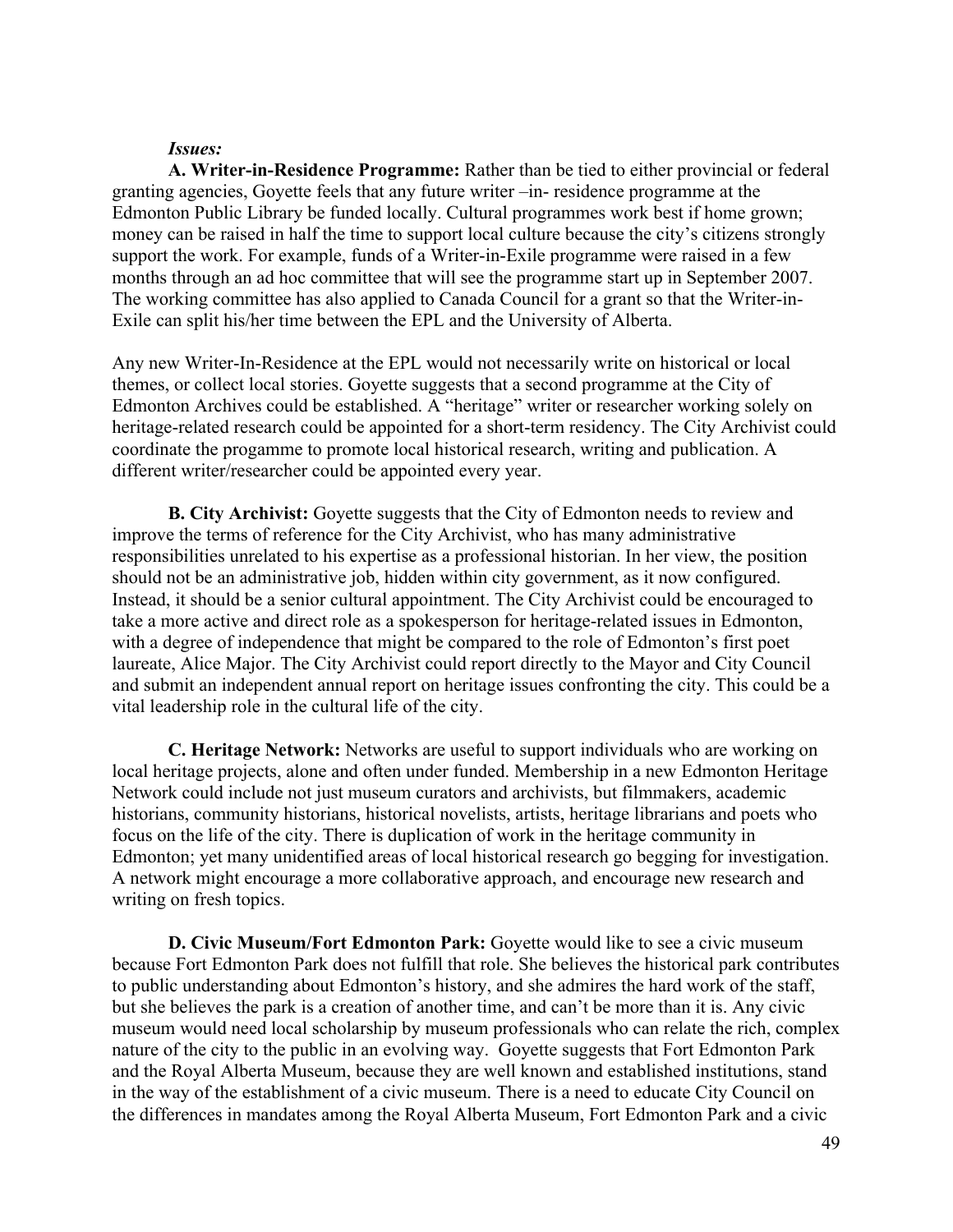museum. The City Archivist could be responsible for the Edmonton civic museum. It would be preferable to house the City of Edmonton Archives and the civic museum in the same building, or in adjacent buildings, to promote local historical research and public education in a bold and dramatic way. An ideal future site for a stand-alone, interpretive civic museum would be the Rossdale Power Plant, located at the city's birthplace in the river valley.

**E. The Rossdale memorial:** After years of painful controversy and difficult negotiations, the City of Edmonton is developing a heritage site at the old Fort Edmonton cemetery in Rossdale. This important work holds the promise of reconciling old wounds between First Nations and Métis citizens and non-aboriginal citizens of Edmonton. The memorial is important to the city's wellbeing. Goyette believes the construction is taking far too long, even with challenging consultation issues considered. She hopes Edmonton's new Cultural Plan will promote this project as a high priority, with improved public funding and outspoken support from senior civic administrators and the members of City Council.

**F. Aboriginal Elder for Edmonton:** Goyette would like to see the City of Edmonton appoint a qualified and respected individual as Aboriginal Elder in an annual appointment. This elder could perform an important role as a cultural leader with ceremonial duties and considerable public recognition. The appointment would help all citizens to recognize the contributions of the founding families of this city, and the cultural origins of Edmonton.

**G. The Edmonton Artifacts Centre:** The City of Edmonton locks away a rich collection of Edmonton's material culture in a former brewery warehouse in the river valley. On occasion, a few intriguing items are pulled out of storage for public display. Find a way to introduce the complete collection to the citizens of Edmonton. They own it. They should have a chance to see it.

**H. Encouraging local research:** A small percentage of the professional historians in local post-secondary institutions are investigating aspects of this city's history and culture. The City of Edmonton could do a great deal to change the situation. It could work with the University of Alberta, Athabasca University, MacEwan College or another willing post-secondary institution in the city to establish an academic research appointment, or a research fund, to support new investigation and scholarship about Edmonton's history and urban culture. One worthy project would be the digitization and indexing of the original Fort Edmonton records of the Hudson's Bay Company, which now exist in microfiche format at the University of Alberta Libraries and at the HBC Archives in Winnipeg. Another overdue project could be the digitization and indexing of local Métis scrip records and homesteaders' records in the Edmonton and St. Albert districts. Many other projects could be identified and explored, including oral history interviews on new topics. The universities and colleges, as well as the public and separate schools in Edmonton, could also be encouraged to develop more specific courses in Edmonton's history and culture, [beyond the new Alberta social studies curriculum], along with practicum placements for student researchers and writers in the community.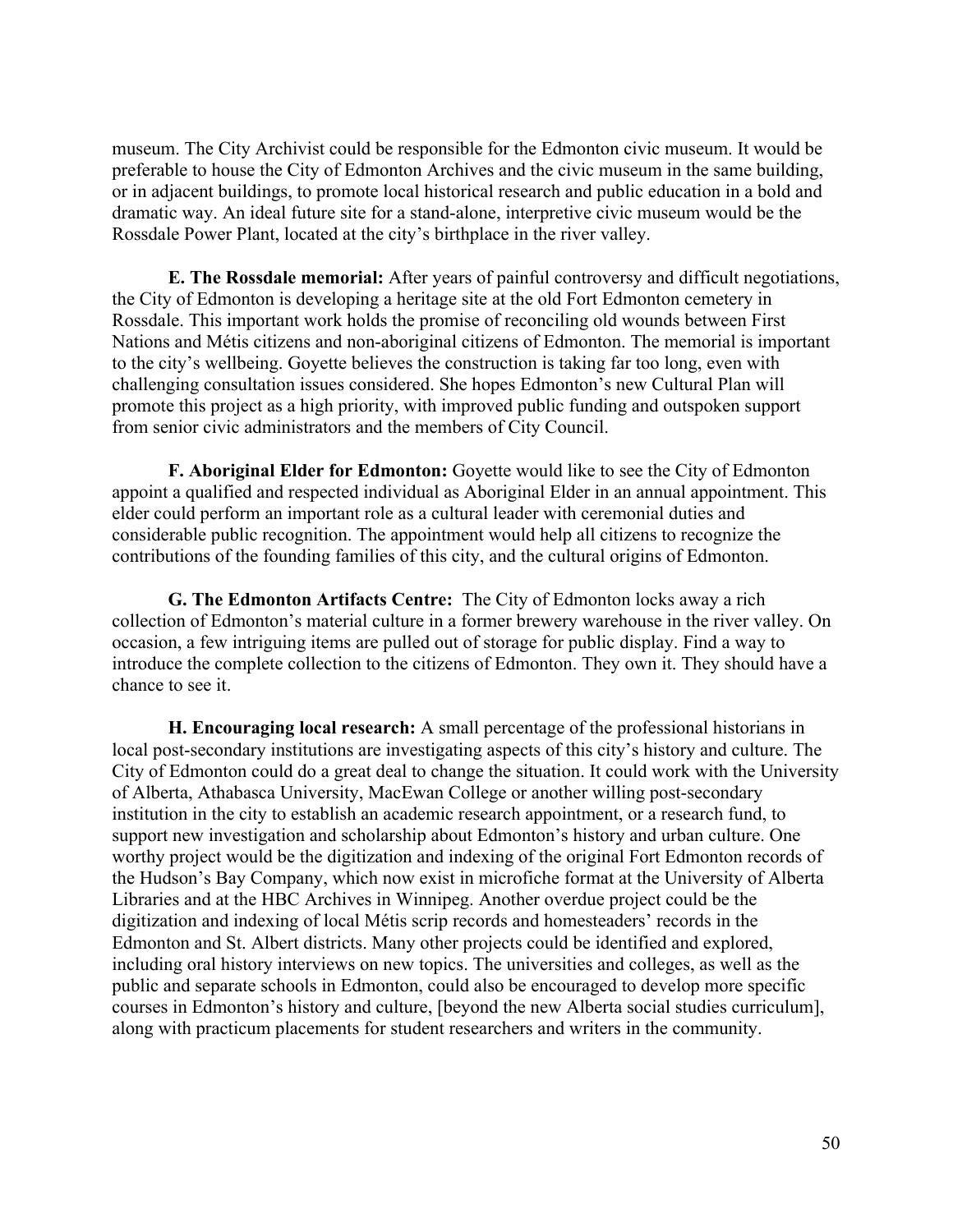## **Bob Hesketh**

Bob Hesketh is a co-founder of Chinook Multimedia, an Edmonton company that is one of Canada's leading producers of digital educational courseware and the creator of *coole* online software. Hesketh, who is also a historian, served on the executive of the Edmonton & District Historical Society in the mid-1990s. He co-edited *Three Northern Wartime Projects: the Alaska Highway, the Northwest Staging Route and Canol* (1996) and *Edmonton, Life of a City* (1995), both publications of the Edmonton & District Historical Society.

## *Issues:*

**A. Heritage Network:** Hesketh's initial thoughts on a potential heritage network were positive as it could act as an advocate for the heritage community and help provide support for all members, especially smaller, less professional organizations. If such a network is organized properly, it will be well funded with permanent, paid staff.

Volunteer-run organizations suffer from the ebb and flow of membership and those willing to serve on their boards. A funded heritage network with professional, paid staff is the better alternative.

Funding for non-profits has always been an issue. Most grants are project based which is problematic for three reasons. Firstly, it does not allow for long-term planning, which for any organization is crucial. Projects usually require more than a one-year time frame to assess and current funding structures do not allow for this. Secondly, project funding can skew the mandate/direction of not-for-profits as they "become" the project for its duration and then return to normal to find that they have this anomaly attached to their operations. Thirdly, project-based funding does not address the need for operational funding. What is needed is sustained operational funding. A heritage network could help to allocate grants to cover operational costs. An adjudication process would have to put into place to handle the grants. Established funding practices, though, cannot be overruled or dismissed by a network organization; each not-forprofit heritage organization ought to be able to pursue funding over and above any funds channeled through a network.

Part of the issue is the need for the heritage community to have a public face. There is no place that the public associates with the network of heritage organizations in Edmonton. Admittedly, this hasn't always worked. A number of years ago, the Alberta Historical Society set up shop on Stephen Avenue in Calgary. There was considerable criticism of the unsustainable costs for the storefront operation, not a positive image for the public. It takes time to build a reputation and to become embedded in the public consciousness.

An observation: In Calgary, there seem to be more prominent citizens who are willing to align themselves with heritage-based initiatives while that is not the case in Edmonton. The corporate ethos of the cities is very different; however, prominent Edmontonians should be encouraged to play more prominent roles in Edmonton's not-for-profit heritage organizations.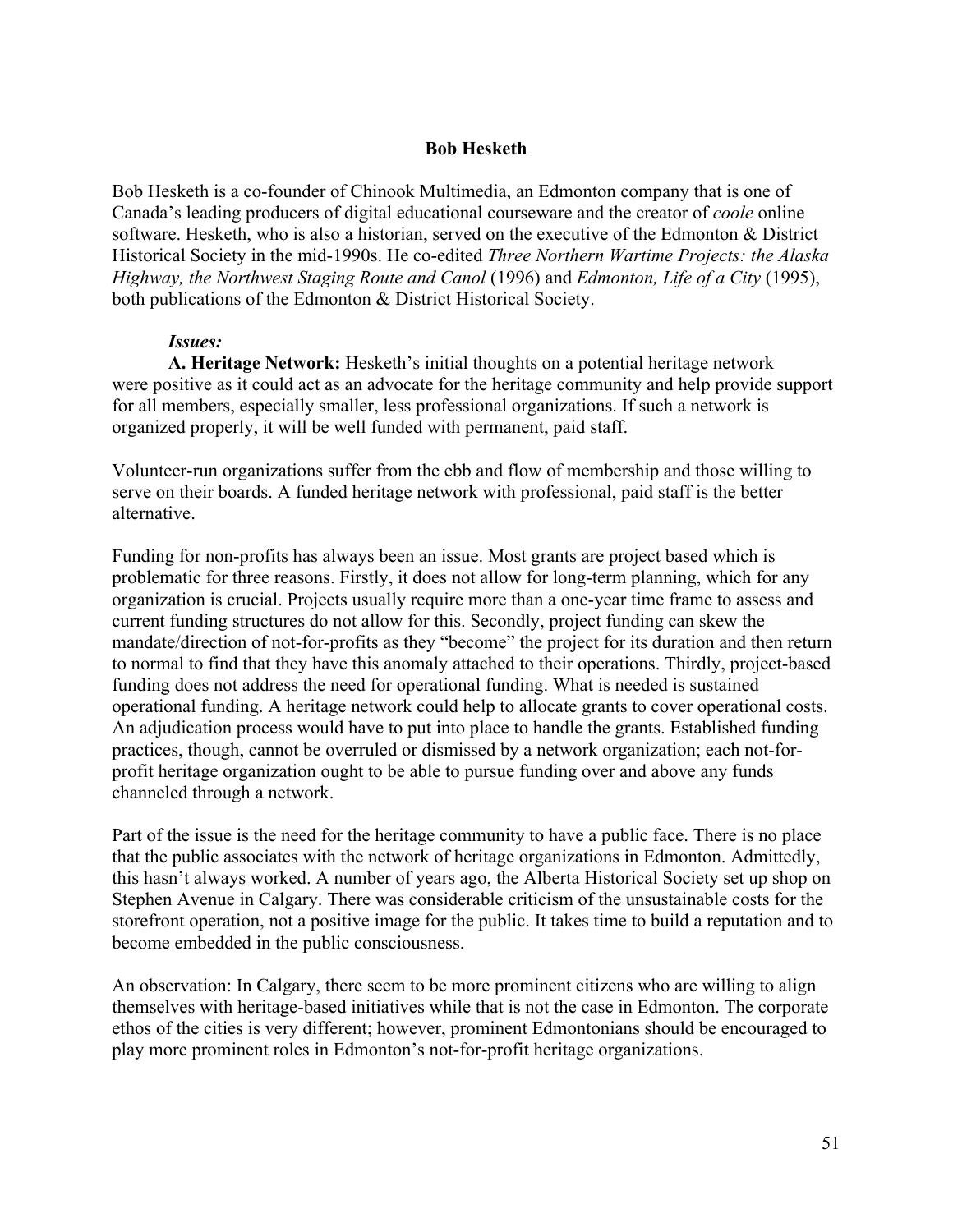**10.3 Facility and Organizational Details**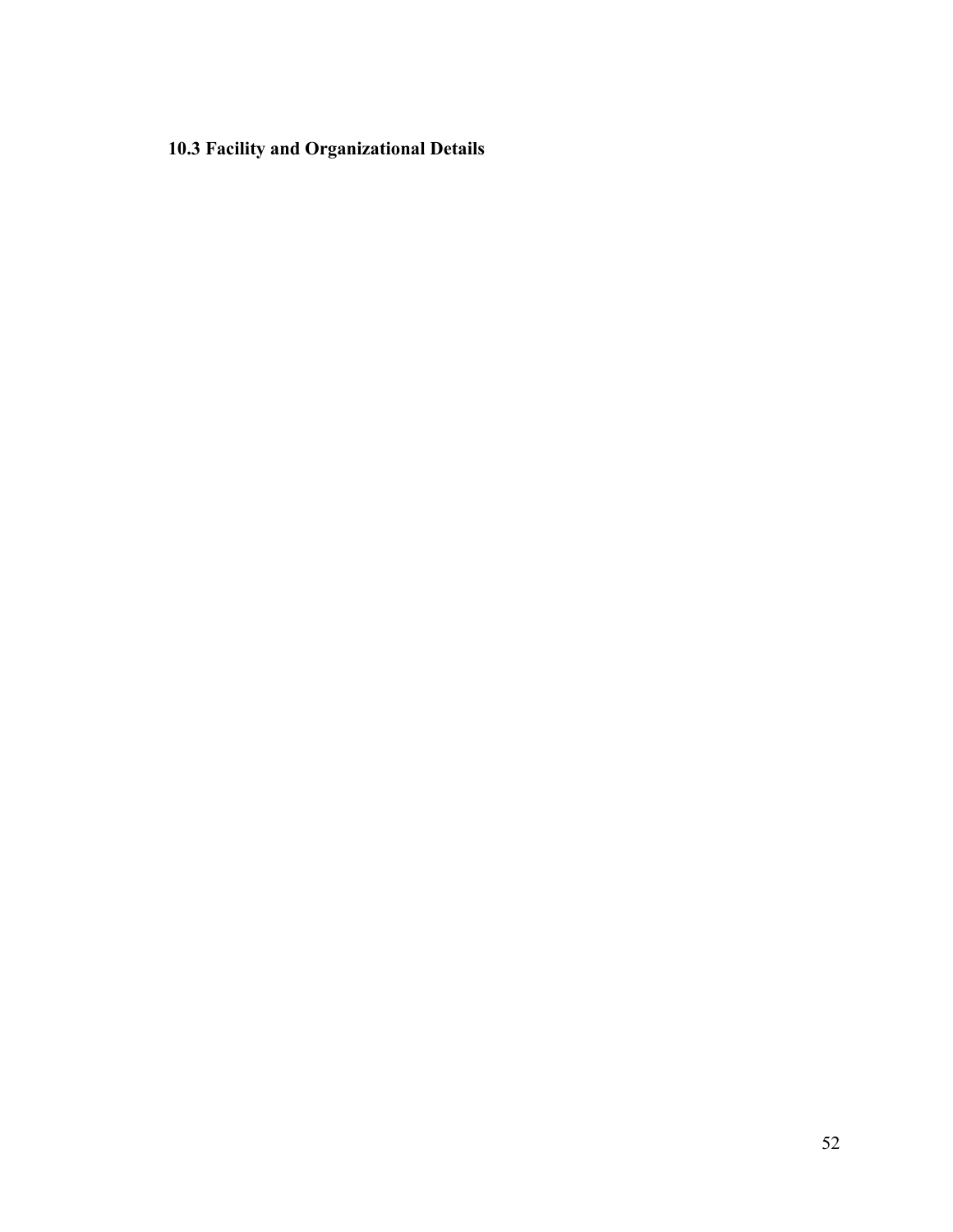## *Archives*

## **City of Edmonton Archives**

#### **Mandate:**

The mandate is to: provide a planned programme for the acquisition, preservation and provision of access to historical records of the corporation, of city officials, of city-sponsored organizations and events; of organizations connected with the city from public and private collections relating to the history of the city when deposited by the owners.

#### **Governance:**

The document that sets up and governs the archives is City Policy C448. It was passed in 1988. The City of Edmonton Archives is administered as part of Community Services Department, Recreation Facilities Branch. The archives program is managed as part of a larger program under the Director of Programs and Events that also includes adult and child/youth education programs, historical research, and the operations of the Edmonton Historical Board. The City Archivist also has some responsibilities for the management of the Prince of Wales Armouries Heritage Centre, the building within which the archives are housed.

#### **Funding:**

Documentary heritage is the most poorly funded sector of the heritage field. There are large programmes at the federal, provincial and municipal government levels to support museums and historical sites, but relatively few programs are in place to support archives programmes, beyond the core operational funds given to archives to preserve the records of their parent organizations. Even there total expenditures on archives are dwarfed by museum, historic site and building preservation expenditures. The expenditures of the Alberta Historical Resources Foundation according to its 2006 annual report are instructive in this regard. The total budget of the Foundation was \$7.273 million. Of this figure almost 40 percent of available funds (just under \$2.9 m) is given to the Glenbow Museum to manage provincially owned collections. Preservation of heritage buildings and the Main Street Program (a program intended to help smaller communities preserve *in situ* heritage buildings) receive \$1.36 m and \$.731 m respectively. The Alberta Museums Association is given \$1.4 m to support its operations and grant programs. By contrast, the Archives Society of Alberta receives \$.16 m, or just 2 percent of available funds to support its operations and a modest grant program.

The Archives Society of Alberta uses a portion of this modest sum, along with some federal funding, to offer a limited range of project grants to Alberta archives. These projects funds are appreciated, but they work better for smaller archives with privately donated manuscript collections. The bulk of the work for the City Archives is dealing with scheduled material, (that is record series and types which come to the archives on a regularly scheduled basis for permanent deposit from the city's records centre). Approximately 5 percent of all city records managed by the Records Management Program of the City Clerk's office will come to the archives at the end of their operational life cycle. As a result, these project-based grants are not as effective in dealing with the main operational needs of the City Archives. This is also true for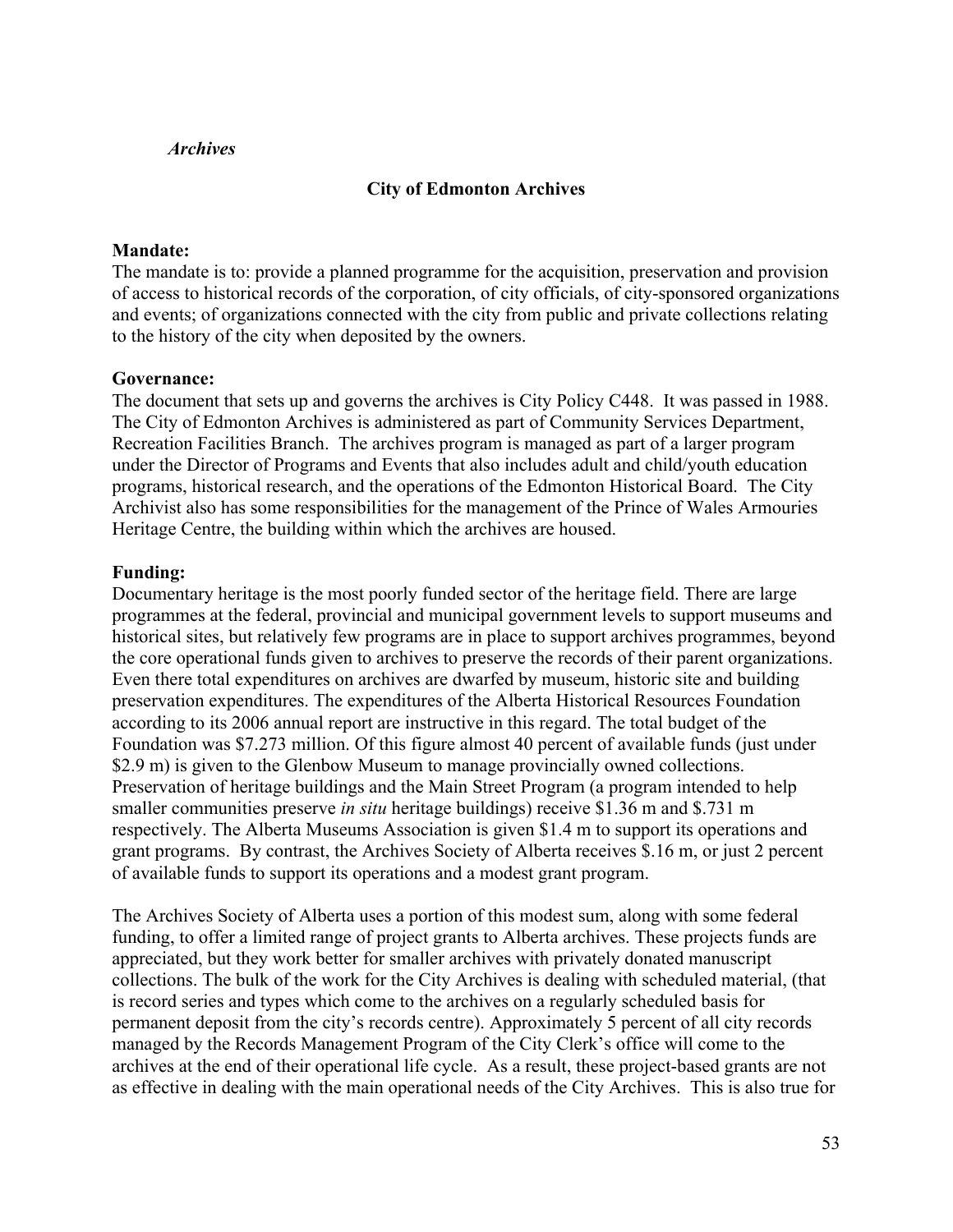the Provincial Archives, other large municipal archives and the archives/records management programs of other large corporate bodies such as health authorities and universities.

Other revenue streams present specific issues. The City of Edmonton Archives is actively involved in providing adult and child/youth programmes of various types, including school programming. These are expected to be self-financing whenever possible, although some are offered at no cost in order to encourage public use and awareness of the archives and its services. These programmes are offered by both archives staff and other education program staff from Community Services. In the case of programmes, which are subject to fees, the more revenue that is generated the more programming that can be offered on a cost recovery basis. For programmes offered as a public service with no fees, the more programmes that are offered the more time archives staff may be committing to these activities and diverting from other job functions. The City of Edmonton Archives believes that public programming is an important aspect of municipal archives responsibilities, but historically staffing levels at the archives have not been set to reflect these public-programming initiatives.

The City of Edmonton Archives also generated about \$27,500 in 2006 through photocopying, photo reproduction and other usage charges. This revenue is largely a matter of cost recovery for photocopier rental and use charges and costs associated with the creation of photographic images for archives patrons. It is not a significant source of revenue to fund program operations. Moreover, while charges for reproduction services are common and generally accepted as a necessary part of archival operations, charging admission to use the archives is not. As a publicly funded facility, the City of Edmonton Archives needs to be publicly accessible.

## *Issues:*

**A. Funding Gap:** In general, archives have far fewer revenue-generation options than museums or historic sites where admission and other fees are now widely accepted as reasonable alternatives to increasing direct tax levy funding. The relative lack of alternative revenue streams exacerbates the growing gap in support between archives and other heritage organizations such as museums and historic sites. Heritage building preservation programmes are also often significantly better funded than archives programs, even though neither has significant revenue generation prospects.

## **Facility:**

Public concern over the growing loss of historically significant information led to creation of an Archives Committee by the City of Edmonton in 1938. In cooperation with the Northern Alberta Pioneers and Old Timers Association, the Committee acquired and preserved documents and photographs detailing Edmonton's early history. This material was made available to city residents and formed the basis of the later civic archives program. The origins of the City's archives program also helps to explain its strong public focus and emphasis on developing collections that extend far beyond just corporate records.

By 1971, this collection of archival materials had grown large enough that the City of Edmonton Archives was established as the official repository for civic government records. In 1992, the City of Edmonton Archives moved to the Prince of Wales Armouries Heritage Centre into a purpose-built archives structure combining public research and reference areas with storage vaults. This structure was built as a building within a building and has won awards and some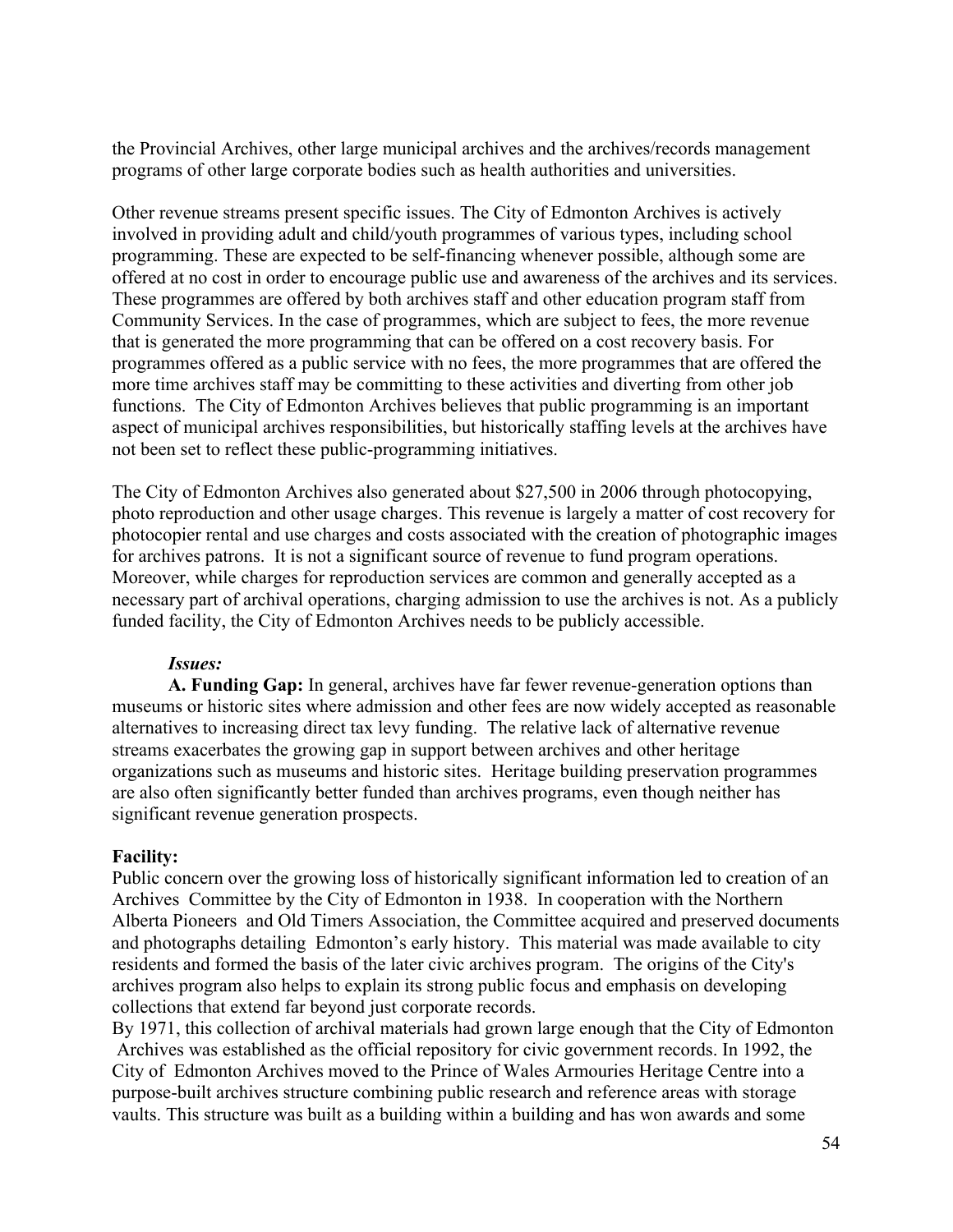acclaim as an excellent example of adaptive reuse of heritage structures. The main archives space, including the public areas, offices, meeting space, and storage vaults, are well constructed and maintained. The City of Edmonton Archives is generally considered to be one of the besthoused municipal archives in Canada. There are some building issues enumerated here, but overall the facility is an excellent one and the decision to locate the archives within the Prince of Wales Armouries has been a very successful choice.

#### *Issues:*

**A. Structure:** Currently, the older portions of the building (outside of the new building within a building areas) are facing some structural concerns of which the city is fully aware and in the process of redressing.

**B. Space:** The major building issue is one of long-term storage space. It was initially believed that the storage areas of the archives would be sufficient until well into the  $21<sup>st</sup>$  century. The rapid growth of the city and thus of civic records has challenged these initial assumptions. At current levels of intake, it is felt that the present on-site storage capacity of the City Archives may become strained within five to six years and that it may be necessary to look at off-site storage or delaying the receipt of scheduled records. This has, in fact, already been done with building permits and blueprints which have been scheduled for transfer to the archives but never actually transferred due to lack of space and staff time to undertake arrangement and description of these records. To maximize current vault storage the archives can stop the practice of leaving growth room in large collections, which receive regular additions, and simply store new material by accession order. There is also some ability to purchase additional mobile shelving units, but these are just stopgap measures.

It was always anticipated that the archives would need additional space in the Prince of Wales Armouries and that space not needed initially would be leased to other tenants only until the archives needed those areas. However, structural studies indicate that retrofitting new areas of the building for archival storage may not be cost effective. This throws into question the idea of continued expansion of archives storage space within the Armouries building. As a result, previous calculations as to how archives storage can be managed within the building will need to be re-evaluated, and current leased space in the building may remain available to suitable tenants for longer than anticipated

But even with these measures, the issue of off-site storage should be addressed. There are some options. For example, the Records Centre may build a third tier of storage, a portion of which could be designated for the City Archives. Digital records may in the future shift the storage space issue into an IT concern as much a physical warehousing problem. Some portions of the current archives collection could also be moved off-site, such as the collection of historic newspapers, which the public accesses through microfilm copies anyhow. Aside, however, from securing additional storage space, these approaches are probably no more than temporary measures.

#### **Staffing:**

The current staffing level at the City Archives is as follows: City Archivist (also responsible for education programs, historical research, Edmonton Historical Board and some building functions), 3.6 permanent professional archivists, and a .6 archives assistant position to help with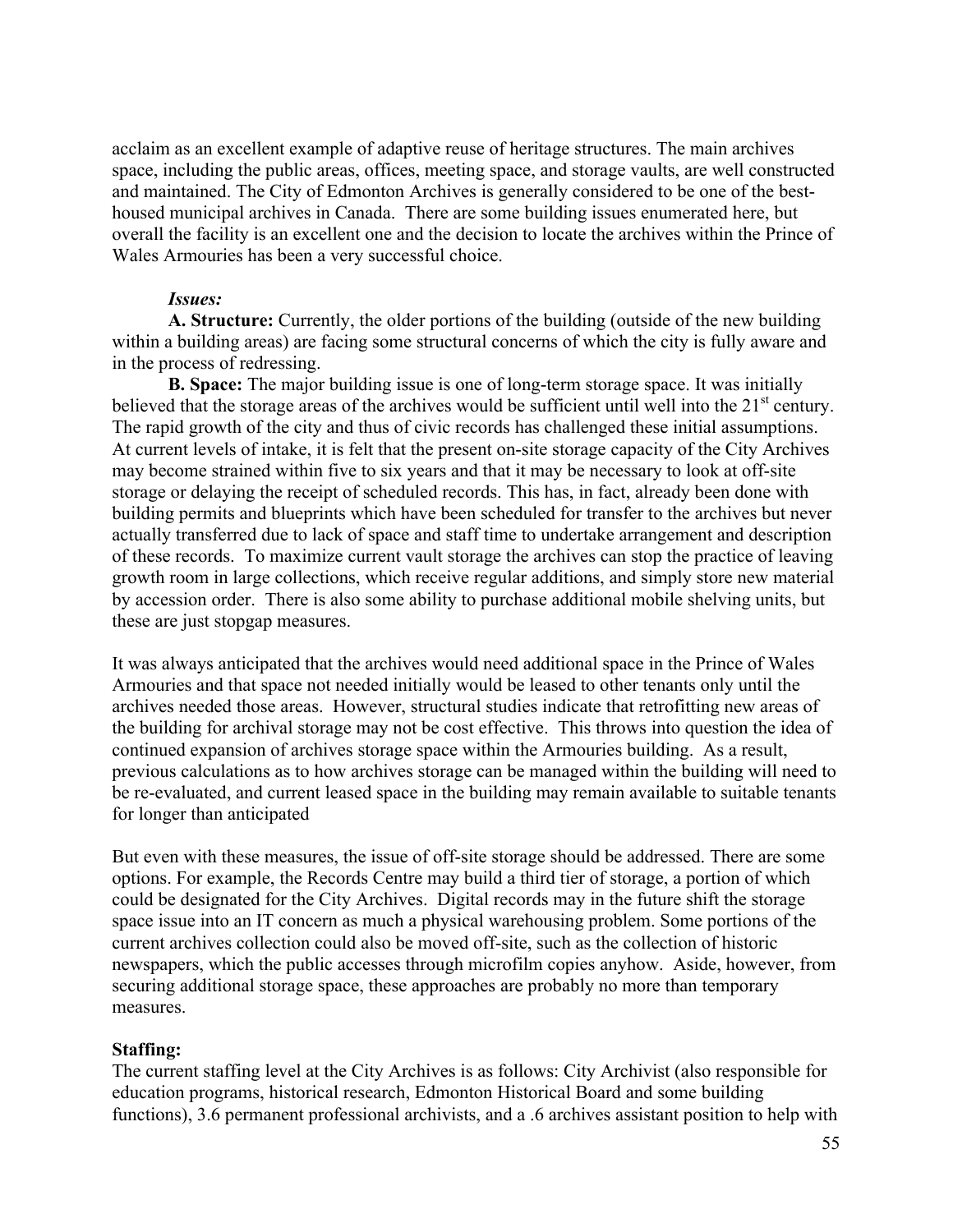programming and exhibits. There are other city employees who work at the archives/armouries taking bookings, handling sales, and providing other services who are not covered by the archives budget. Education programme staff, particularly those charged with adult education programs, is also central to the provision of programs at the archives.

#### *Issues:*

**A. Backlogs:** Current staffing levels mean that significant inroads cannot be made into a large backlog of material accepted into the archives collection but still awaiting arrangement, description and, in some cases, conservation. Archives staff estimates that, even if no new material were to be accepted, there is a backlog of as much as 40 years for full arrangement and description of paper records and 20 years of work to be done on audio-visual materials. This backlog does not begin to address the looming issue of digital records. It is estimated, however, that the addition of one or two new staff positions could reduce this backlog dramatically. The reason for the slow processing of new collections is that at current staffing levels approximately 50-60 percent of archivists' time is allocated to reference work, follow-up on reference requests, public donations and archives programming such as school programs, public tours, lectures and other similar activities.

**B. Accessibility to Records**: Due to its mandate, the archives must continually take in new city records – it doesn't have a choice - but the lack of staff means that these corporate records and donated private materials are not always fully accessible to the public – at least not immediately. Public accessibility to records is dependent on full arrangement and description of collections, preparation of finding aids, and assessment of collections for Freedom of Information and Privacy Protection, copyright and other legal issues. Without this work archival records are stored and protected, but they cannot be considered truly accessible. This accessibility is crucial both in order for the archives to be able to follow its mandate and to serve the public. Backlogs in collection processing create a serious, and growing, access-toinformation deficit. When the archives started up, the intake was much lower and staff was able to provide more descriptive inventories and finding aids to collections. Attempts to standardize descriptions of archival collections across Canada such as the new Rules for Arrangement and Description have also had an impact on this process. In general, new collections, even when arranged and described, are not described in the same detail as older collections and archives users, including those seeking information on collections on-line, need more reference help as a result.

Increasing the number of professional archivists to six full time positions would allow for significant improvements in public service, collections access, and perhaps management of digital records. If the .6 position archives assistant position could be increased to full time, the archives would be able to expand its programming. Some comparison with other city archives may help illustrate the range of staffing levels at municipal archives. The City of Vancouver Archives has a similar sized collection to Edmonton, but has eight professional staff. Winnipeg has a slightly larger collection (about 7000 metres) and a staff of 10, although some work primarily as records managers. Calgary's archives program is very similar to Edmonton's in terms of collection size and staffing. It is less publicly accessible however, and undertakes less public programming. These admittedly very preliminary figures suggest that the current staffing level of the City of Edmonton Archives is not out of line with other Canadian cities of roughly the same size or with similarly sized archives collections. However, this staffing level is not ideal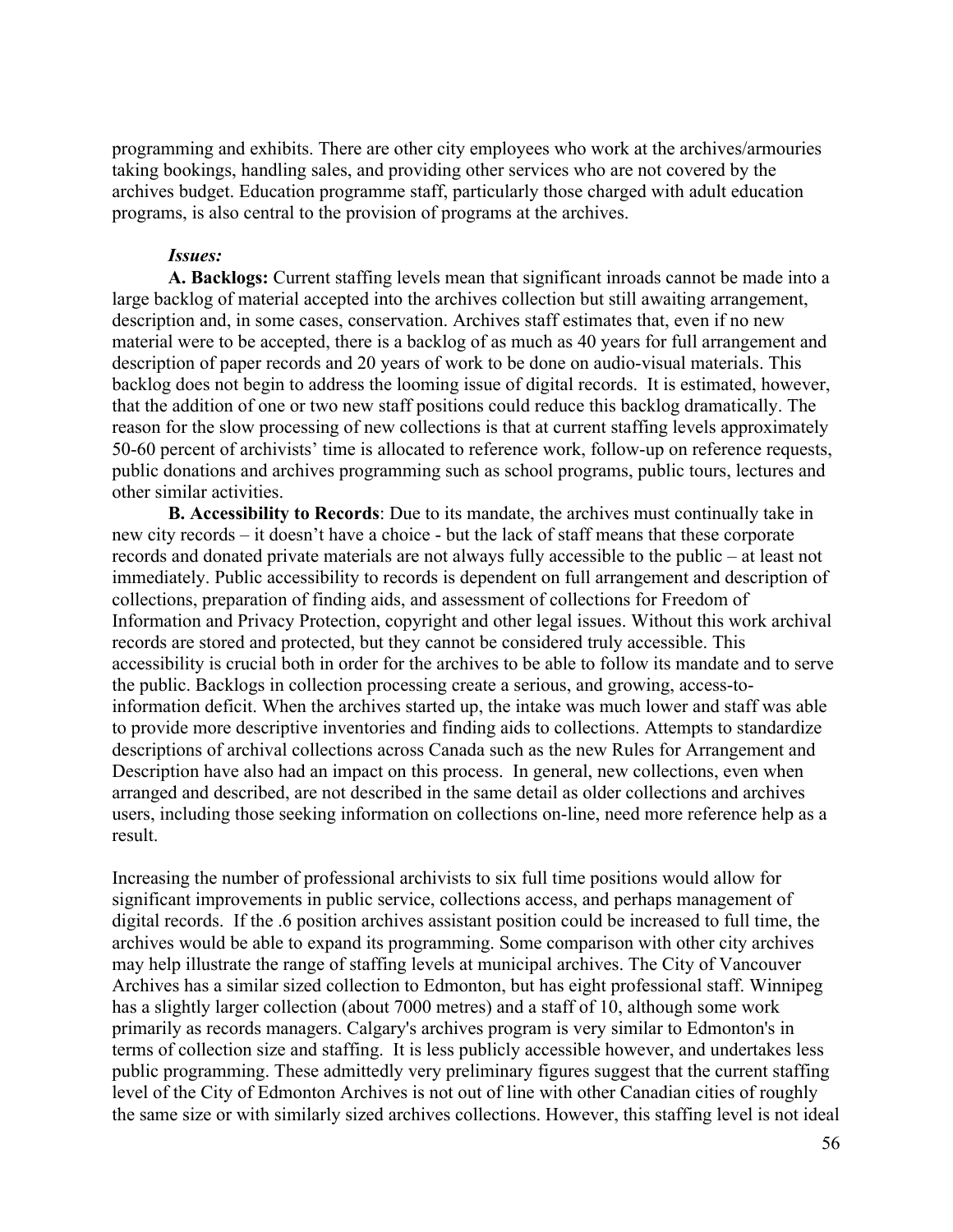as it hinders potential public access to materials and limits the programming the archives could provide.

### **Collections:**

The City Archives collection includes over 250,000 photos, 100,000 slides, 500 maps, 19,000 plans and architectural drawings, oral histories, microfilm and hard copies of major Edmonton newspapers (including clippings), over 750 private manuscript collections, film, video and CDs, a reference library (for which there is a small budget o purchase relevant books), documentary art, posters, trophies and mayor and councilor gifts. The core of the collection is the corporate records of the City of Edmonton. The last full survey of our holdings was done in 1999 when it was estimated at over 3600 metres of material. The growth rate since has been about 150-200 metres of new material per annum so our current holdings are probably closer to 4500- 5000 metres.

These collections are managed using a database program common to most Alberta archives called Inmagic. This program has proven to be very effective for the City of Edmonton Archives. It is relatively easy to use and has improved reference service by giving archivists quick access to collection information.

#### *Issue:*

**A. Digital Records:** Archives of the near future will look very different from an archives today. An issue that is lurking with huge repercussions is digital records – databases, e-mails, workplace documents. This is of huge concern and one that no one has fully addressed. A staggering number of digital records is being created every day in every city office, often not printed out and therefore not getting into the records management stream that sees documents eventually deposited at the archives. The City of Edmonton has taken some significant initial steps in addressing these problems through the creation of an E-records Steering Committee and commissioning a major research and implementation study to address records management issues associated with digital records. The Archives has also completed a study that recommends a number of measures to begin to address the issues of long-term storage and access to archivally significant digital records. These reports indicate that there is a need for specific policies that address retention and disposition schedules for digital records, that ensure authenticity of digital materials, and standardized processes for classification of all digital records. As new software replaces older software, a significant question for archives will be one of accessibility. It is also anticipated that new archival staff will need training beyond that of traditional archivists to include a detailed understanding of the IT implications of long-term storage and access issues for digital materials.

#### **Collection Policies:**

The City Archives has a collections policy. It practices standard archival methods for the storage of hard-copy material. These include ensuring new accessions are re-boxed and re-filed in acidfree boxes and folders, collections are cleaned to remove surface dust and other contaminants when needed, and other basic conservation work is done as needed. Archival collections are never deaccessioned, although most collections are evaluated on the basis of a policy of selective retention before being taken into the collection. This means that some materials may not be chosen for inclusion in the collection, duplicate materials can be pruned and collections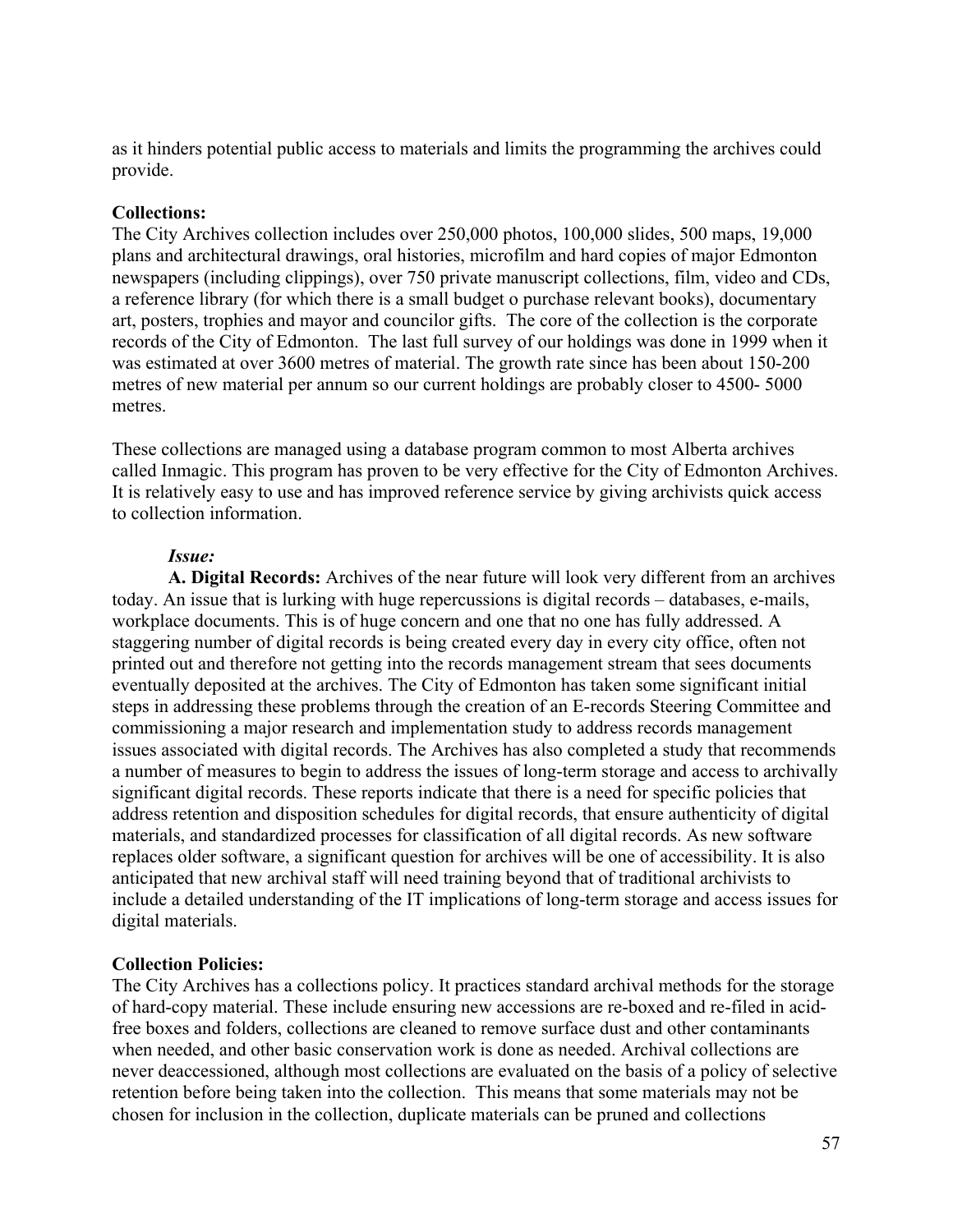occasionally re-organized and re-housed. Materials that are not accepted into the collection as a result of this process of selective retention are usually offered back to the donor in the case of private manuscripts. City records that are not taken in to the archives collections are destroyed under secure conditions. On occasion, the City of Edmonton Archives has transferred material to other archival institutions when collections seem to fit other institutions' mandates or to avoid separating collections between institutions. The City Of Edmonton Archives has also received collections in this way as well.

## **Visitorship:**

In 2006, the City Archives received 5,125 research requests. All required some direct reference activity by staff archivists. While some requests were sent via e-mail or by telephone, the majority of requests came from in-person visits to the Archives. In addition, 1,621 people visited the Archives to participate in school, adult and other registered programmes. The Archives also track its facility rental totals.

# **Heritage Network:**

The City Archives is a member of the Archives Society of Alberta, which supports archives in the province. There is a strong informal and interpersonal working relationship amongst the City Archives, the University of Alberta Archives and the Provincial Archives of Alberta. So, there is some question how another cultural network could benefit the archives. There would be a need to examine closely why the first Edmonton museum network floundered. Monies put into supporting a cultural network could better serve the City Archives if it were used for increasing staff, developing programmes or increasing web access to archives' collections.

# **Role of Provincial Government Bodies:**

The City Archives and the Provincial Archives have two different mandates. The two institutions have cooperated on joint exhibit projects in the past and other initiatives. Both institutions work to ensure that significant collections find homes in an appropriate archival institution and to reduce the chance of competition between collecting institutions.

# **Edmonton Tourism:**

The City of Edmonton Archives and Prince of Wales Heritage Centre are both considered part of a larger network of city attractions that includes Fort Edmonton Park, the Valley Zoo and Muttart Conservatory. The city archives and archives staff work closely with other programme areas in this network of sites. In a larger sense, however, archives – perhaps with good reason – are not really promoted Edmonton Tourism or other agencies as heritage destinations. Instead, the value of archives to heritage tourism is that they can, and should, play a vital support role in developing heritage attractions and dynamic site programming. The wealth of historical information found in archival institutions is crucial to effective development of attractions such as Fort Edmonton Park and John Walter Museum. The archives can also assist with some programming initiatives at natural history sites where these programs have a historical component.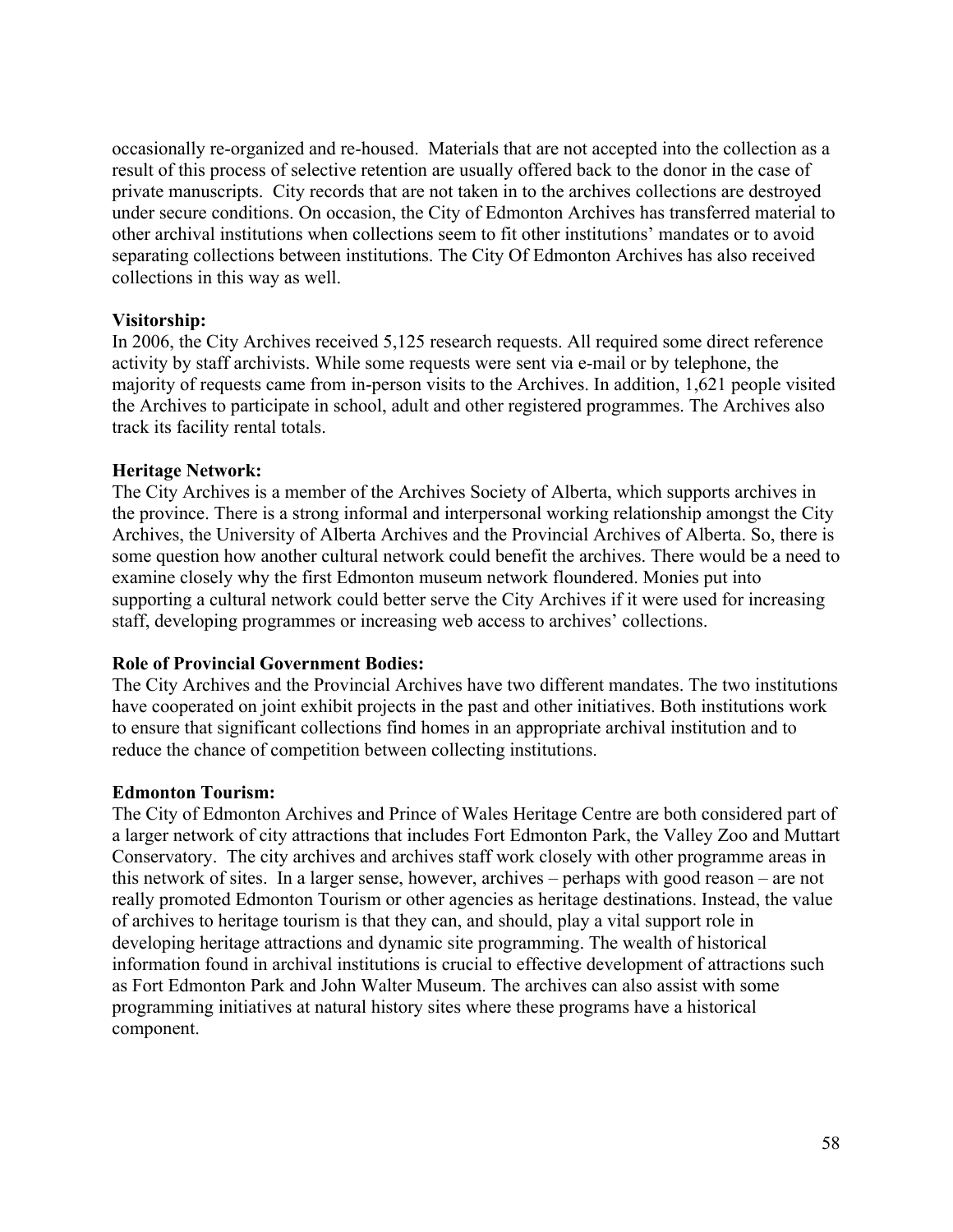## *Archives*

# **College and Association of Registered Nurses of Alberta Museum and Archives**

## **Mandate:**

The mandate of the CARNA Museum and Archives is to document the history, functions and development of the provincial Association and professional nursing in Alberta. In addition, the collection includes archival materials of closely associated organizations such as schools of nursing, alumni chapters, District and Interest Group records and the records of individuals closely connected with the work of CARNA.

#### **Governance:**

The College and Association of Registered Nurses of Alberta has a board one-third of which is elected each year from nurses around the province. The museum and archives, which was pulled together by a group of retired nurses about 35 years ago because a number of the hospital schools were closing, is part of this organization. Day to day operations are left to the Executive Director, Lorraine Mychajlunow. New governing policies were adopted in 1991. CARNA is a non-profit organization but the museum and archives does not have a charitable number.

#### **Funding:**

Salary and capital costs are covered by annual College budgets; the museum and archives has a modest operations budget of \$1500 a year. Specific projects such as storage upgrades are usually funded through either AMA or ASA grants.

#### **Facility:**

Museum: there is 500 sq ft of exhibit area with secured display cases. As the exhibit space is part of the overall College building, it does not have special environmental controls. However, lighting is filtered, with a computerized system, which controls the lux level. The building security system allows for a higher level of security on the museum and archives. Storage: archival materials share a full environmentally controlled storage area with the artifacts. The storage also has its own independent sprinkler system.

There is also a library connected with the museum and archives where researchers can work.

#### *Issue***:**

**A. Storage:** The storage area is filling up. The Executive Director will be looking closely at the collection to determine what might be eligible for deaccessioning; this will free some environmental storage room. The College building also has a large storage room where unprocessed material is stored temporarily which may have to be pressed into regular storage in a few years when the regular store room is full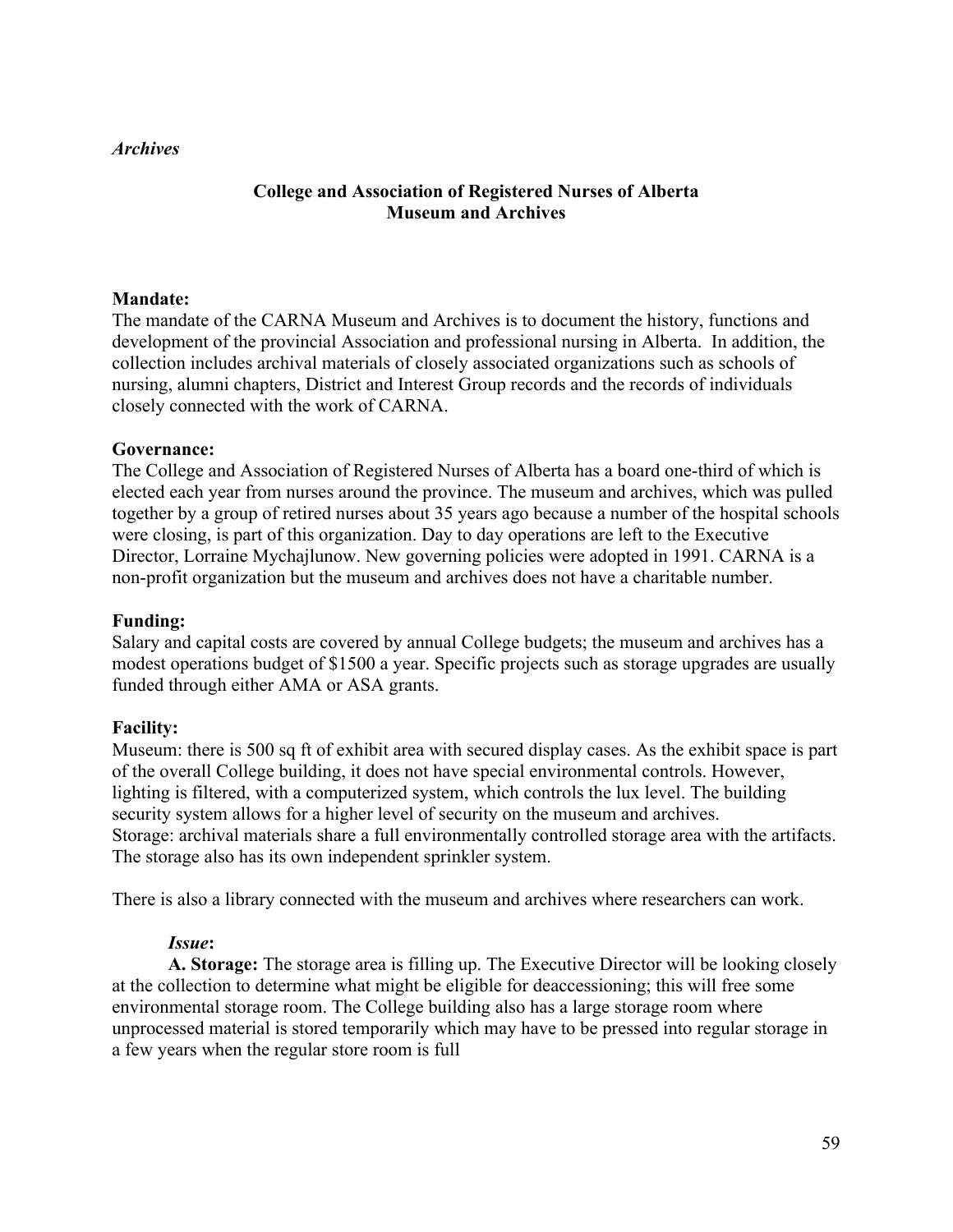# **Staffing:**

What began 15 years ago as a three-month 75-anniversary position to organize the material has become a full time, salaried position for the Executive Director. There is also a full time library technician. There is one volunteer who does data entry. Staffing levels are sufficient at this time.

# **Collections:**

Museum has 2500 artifacts – textiles, medical instruments. The archives have approximately 124 metres of corporate records, personal papers from prominent nurses and those who have worked in interesting areas, minute books, letters, and schoolbooks. Union records were split off in the late 1970s.

# **Collection Policies:**

There is a collections policy with deaccessioning as part of the overall policy. All materials are inventoried, catalogued and entered into its INMAGIC database. There was a disaster preparedness policy is part of a policy developed for the whole organization. By the autumn of 2007, the Executive Director hopes to have the database moved to a web-based version.

# **Visitorship:**

About 100 researchers use the archives in a year. The museum and archives is located in a provincial building so there is walk-in traffic to the exhibit area (approximately 1500 a year). The website has made a large impact on the number of requests for photographs. The archival, including photo, collection is linked to the ASA website.

## **Heritage Network:**

A network will not be do-able without a guiding organization. Given the nature of the museum community, which is in flux as people come and go, it would be difficult to maintain continuity. Also, the museums, although committed to their own cause, are too insular and focused on own world. It would only work if paid employees staffed it.

## **Edmonton Tourism:**

The museum and archives hasn't used Edmonton Tourism to distribute brochures, but it is a good idea. The website has done much to advertise the facility.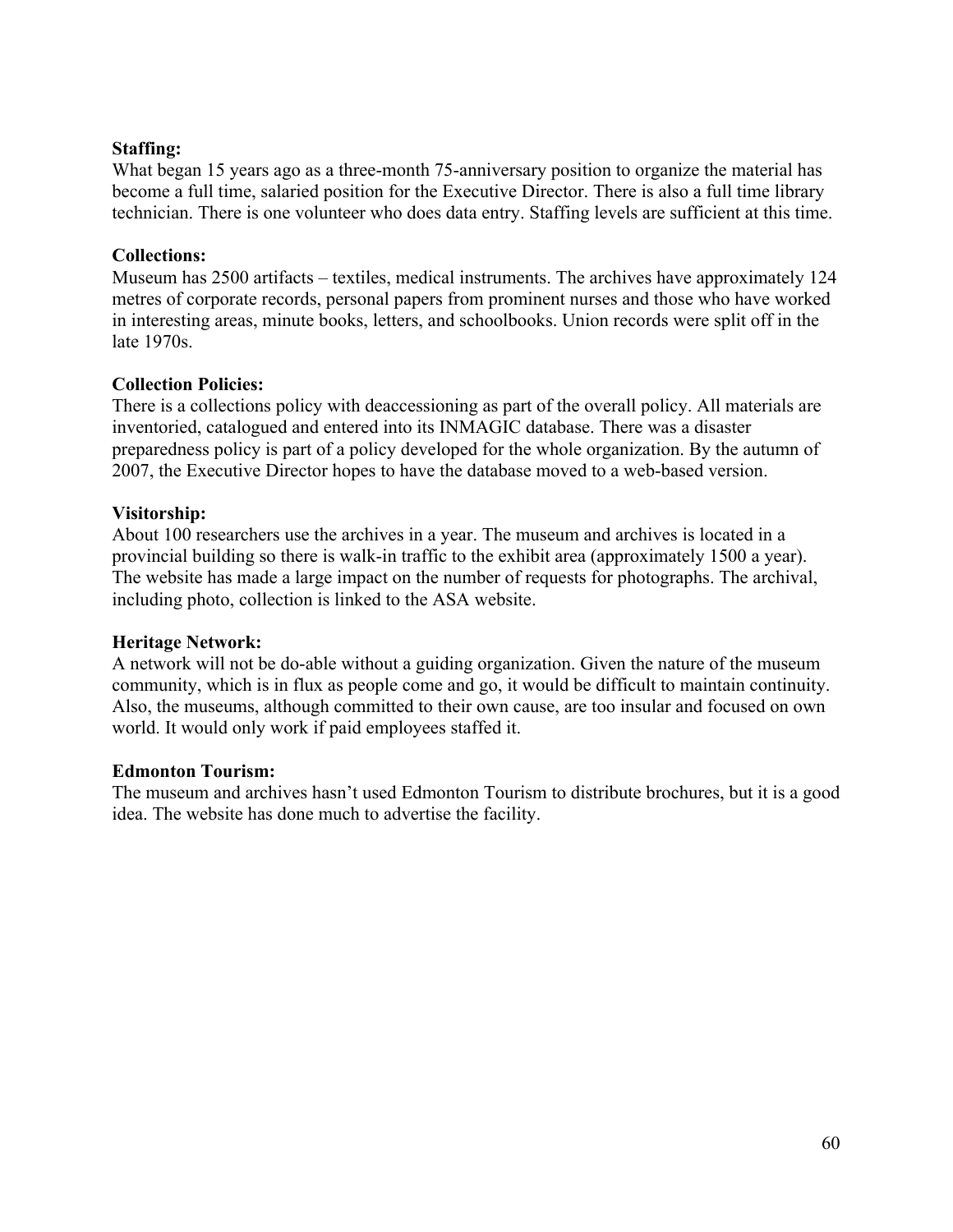# *Archives*

# **Edmonton Public Schools Archives and Museum**

### **Mandate:**

Edmonton Public Schools Archives and Museum will collect and preserve records and objects of historical significance to Edmonton Public Schools. These items will be made accessible to staff, students and the general public for research, and used to increase public knowledge of Edmonton Public Schools through school programs and interpretive displays.

#### **Governance:**

Edmonton Public Schools Archives and Museum is wholly owned and operated by Edmonton Public Schools.

## **Funding:**

EPS Archives and Museum receives an operating budget as part of the general allocation system of Edmonton Public Schools. Admission to the archives and museum is free, but some out-ofdistrict revenue is realized through the use of several classrooms, now furnished as meeting rooms, and of the 3<sup>rd</sup> Floor Assembly Hall, which is suitable for weddings and larger meetings. At the time of the major restoration of historic McKay Avenue School in 1987, funding was received from all three levels of government and several private foundations. AMA grants are occasionally applied for. A one-time grant of \$7000 was received from Alberta Community Development in late 2003; all museums in Alberta received a similar grant.

#### **Facility:**

EPS Archives and Museum is located in the historic McKay Avenue School which was designated a Provincial Historic Resource in 1976. It is historically important as the site of the first session of the Alberta Legislature. The displays feature the Restored Legislative Chamber of 1906, located in the Third Floor Assembly Hall. Researchers can view material in a Reading Room. Located on the same grounds is the 1881 Schoolhouse, it was declared a Provincial Historic Resource in 1983; it is historically important as the first public school in the Alberta district of the North-West Territories.

#### **Staffing:**

There are 5.5 staff, an administrative assistant, two archival technicians, a manager, and two custodians, and hourly staff including school programme teachers, a security person for after hour events and when the museum is open on weekends, plus two seasonal interpretive staff.

#### **Collections:**

The extent of the archival holdings is 478.2 metres. Records include board minutes, administration records, school registers, individual school records, yearbooks, curriculum material, authorized Alberta textbooks, personnel files, early student records, and 492 rolls of microfilm, which represent 228,893 cumulative record files. The holdings also include a collection of maps, and approx. 4,000 photographs.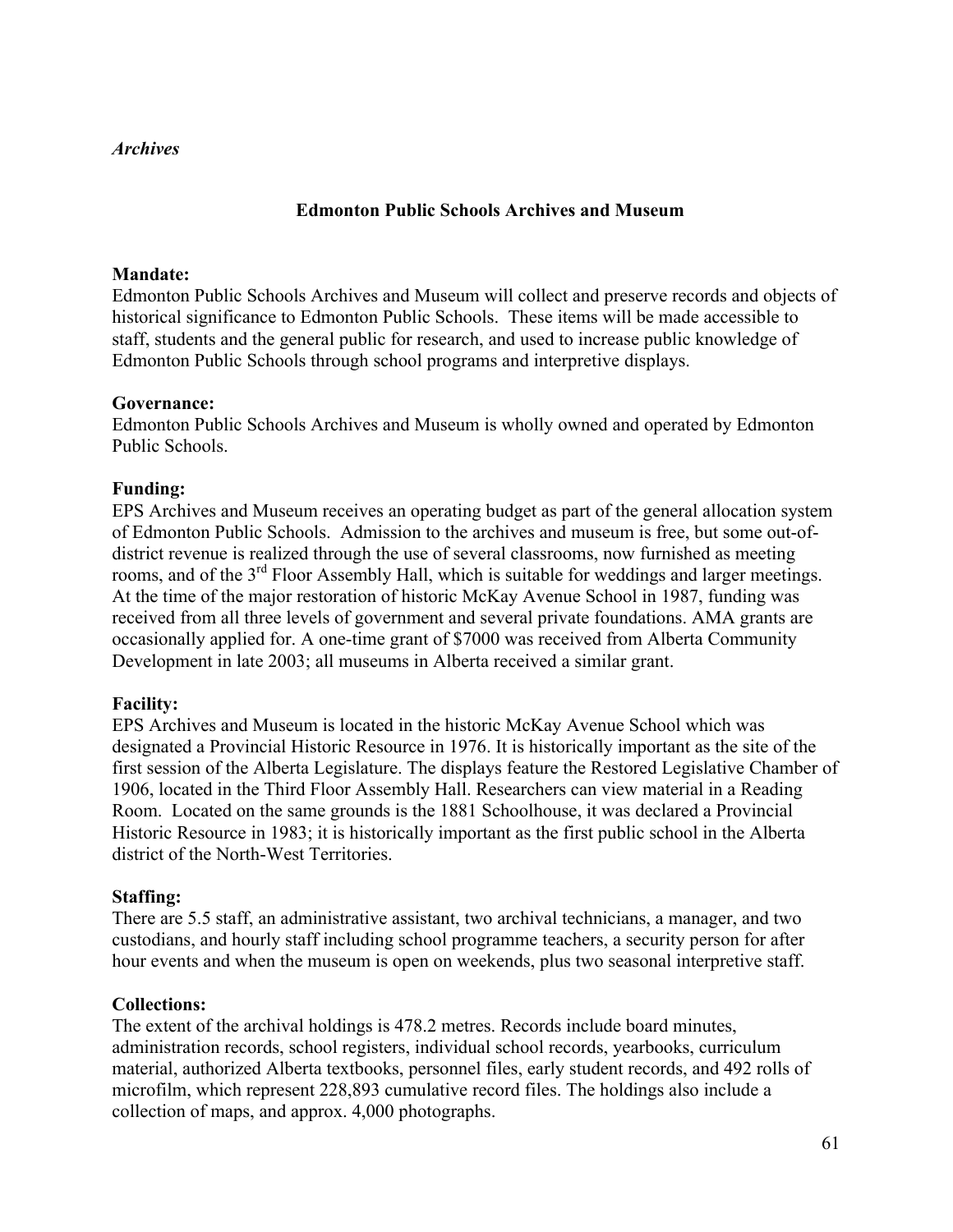The museum collection of approximately1400 artifacts includes trophies, sports equipment, school furniture and other school cultural material.

# **Collections Policies:**

EPS Archives and Museum follows all standard practices for conservation, storage, and display. A collection policy was drafted at its inception (1983) but was never formalized as the archives and museum abides by and is itemized in the policies and regulations, which govern all of Edmonton Public Schools. Nevertheless, EPS Archives and Museum has always followed the informal but more specific collections policy. A disaster preparedness policy is being drafted, and a school district records retention schedule is in the developmental stage.

# **Programmes:**

EPS Archives and Museum offer three curriculum-based educational programmes for grades 2 to 6 and two programmes in published format for junior and senior high school.

# **Visitorship:**

Approximately 12,000 visitors, including up to 5000 school children visit the facility each year.

# **Heritage Network:**

It would be a good clearinghouse of information for teachers regarding choices in educational programmes.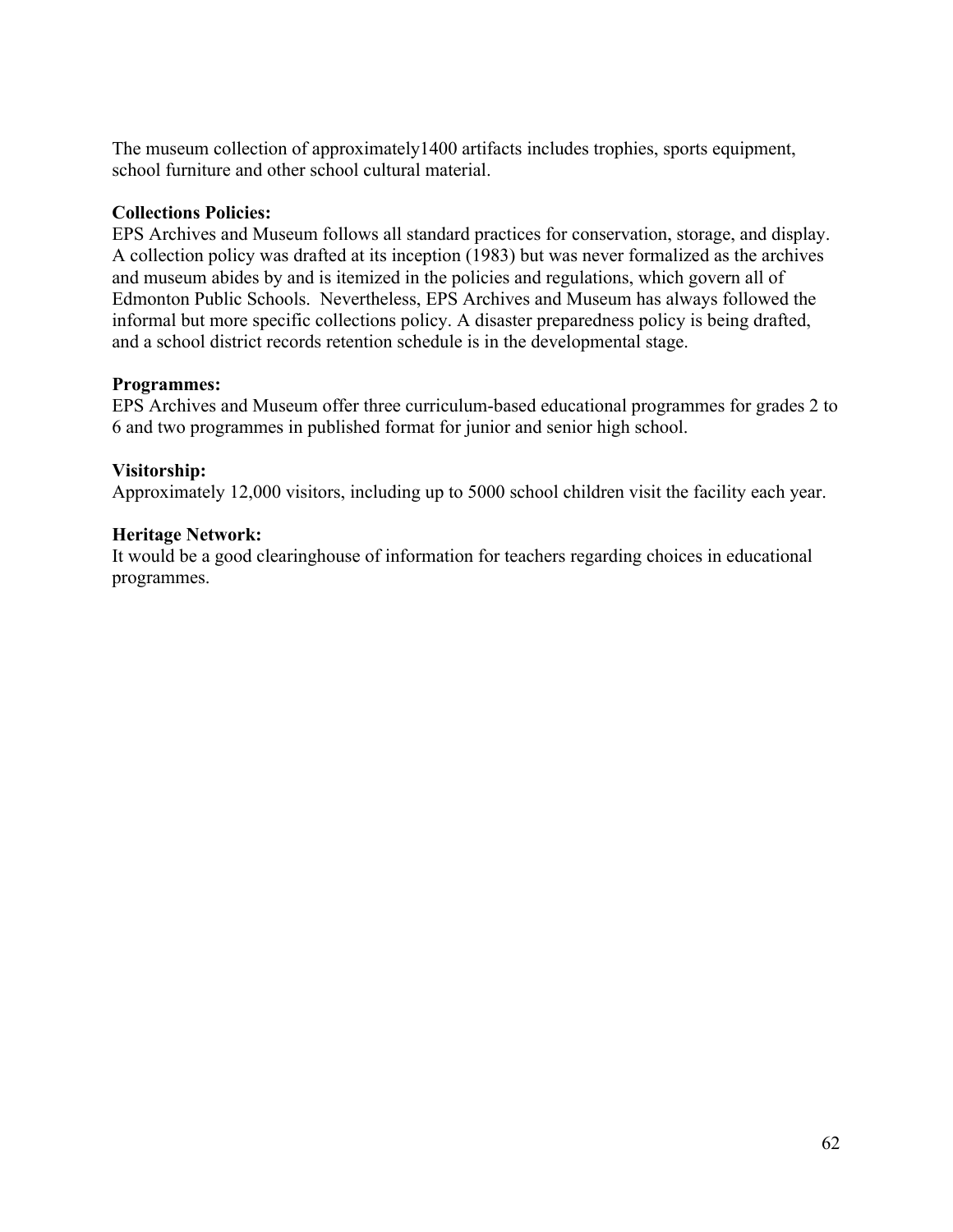## *Archives*

# **Provincial Archives of Alberta**

# **Mandate:**

By 2025, the Provincial Archives of Alberta's vision is to be *the source of enduring knowledge that fully documents the Alberta experience, accessible to all and integral to the historical foundation and cultural, social and economic advancement of the province.*

The mission (or mandate) of the Provincial Archives is: *To preserve the collective memory of Alberta, and to contribute to the protection of Albertans' rights and the sense of the Alberta identity*. This mandate is being followed and remains current in its content.

The Provincial Archives acquires, preserves and makes available for research private and government records of provincial significance. The Provincial Archives also serves as the permanent repository of records of enduring value of the Government of Alberta.

# **Governance:**

The Provincial Archives of Alberta is a branch within the Tourism, Marketing and Heritage division of the Tourism, Parks, Recreation and Culture ministry of the Government of Alberta.

The Provincial Archives operates according to the *Historical Resources Act* which provides for "the operation, maintenance, and development of the Provincial Archives of Alberta," as well as for "the acquisition, preservation, publication and public exhibition of documents, parchments, manuscripts, records, books, maps, plans, photographs, magnetic tapes, or other materials regardless of physical form, the preservation of which is in the public's interest."

The Provincial Archives also has responsibilities under the authority of the *Government Organization Act, Records Management Regulation* that provide for archival appraisals as part of the records management process within the Government of Alberta.

The drafting of legislation specific to the Provincial Archives is under informal investigation.

## **Funding:**

The Provincial Archives of Alberta's funding is stable. It could always use new resources, but did receive 3.5 FTE positions and additional core operational funding in the 2007/08 fiscal year.

# **Facility:**

The Provincial Archives of Alberta moved into a purpose retrofitted building in 2003. The doors to its new location at 8555 Roper Road in Edmonton were officially opened on October 5, 2003. The 11,000 square meter building is situated on a six-hectare (14.8 acres) site in southeast Edmonton. Funding for the construction of the new building was made possible through grants from the Alberta Centennial Legacy Project program. The new facility has 20 storage vaults located on two floors with specialized state-of-the-art environmental controls, as well as a wonderful reading room for archival researchers.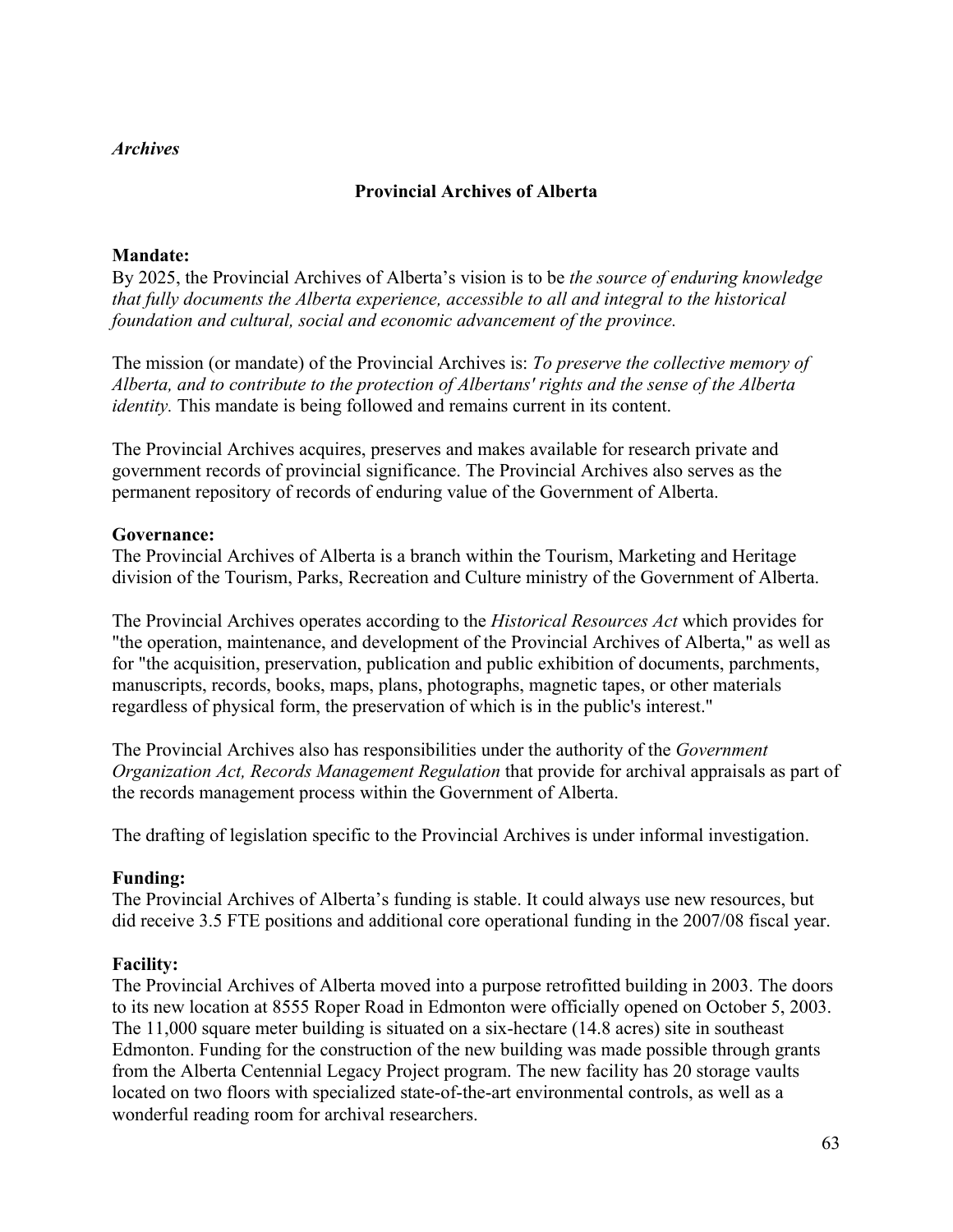# **Staffing:**

The Provincial Archives of Alberta has 26.5 FTE positions. The incumbents in the professional positions (3 managers, 11 archivists) mostly have master's degrees in archival and/or library and information studies. The Archives hires contract archivists through various partnership agreements with the University of Calgary, the Francophone Secretariat and the Friends of the Provincial Archives of Alberta Society. One Archives Technician higher through the U. of C. agreement has formal archival technician training. The Archives has a healthy roster of approximately 50 volunteers (e.g., members of the Alberta Genealogical Society and the Alberta Railway Museum, students, etc.).

## **Collections:**

The Provincial Archives of Alberta holds approximately 41,700 linear metres of government textual record; 4,800 linear metres of private textual records; 61,800 maps; 27,600 architectural drawings; 2,174,800 photographic images; 46,900 hours of sound recordings; 67,560 hours of film and video materials; and 12,547 volumes of library holdings.

# **Collection Policies:**

The Provincial Archives of Alberta acquires archival records according to the Historical Resources Act. The branch has formal policies for the Acquisition, Preservation and Access. The Branch also uses best practice documents to guide its work in the following areas: Appraisal for Selection; Arrangement & Description; Accessioning; Reference; Loans; Location Symbols; Discrete Items; Public Space/Tour Bookings; Library Collection Development; and Incoming/Traveling Exhibits.

The Archives follows the Ministry's Disposition of Museum Collections and Objects policy as approved in 1996.

All of these policy and best practice documents are adequate in their guidance of our current operations.

The Provincial Archives electronically manages and provides online access to its collection holdings via the Government of Alberta's Heritage Resource Management Information System (HeRMIS). Through this application, clients will be able to search the Archives' described records, browse selected photographs, watch archival films, and search the library database. While clients are encouraged to use the web application for their research needs, data is being continually added and amended and presently reflects only a portion of its holdings.

# **Heritage Network:**

The Archives believes that an Edmonton Heritage Network is important. And even more important, the City of Edmonton should work towards ensuring that its "heritage" resources do not get lost under the term "culture". The Provincial Archivist is not totally sure of the specific advantages although she is sure they are manifold. Having a strong committed voice that has the City's full support has to be one main advantage. How the Province's heritage assets that are located in Edmonton fit into this culture network, is a question. This would need further exploration. Thus, having a provincial heritage branch representation at the next step of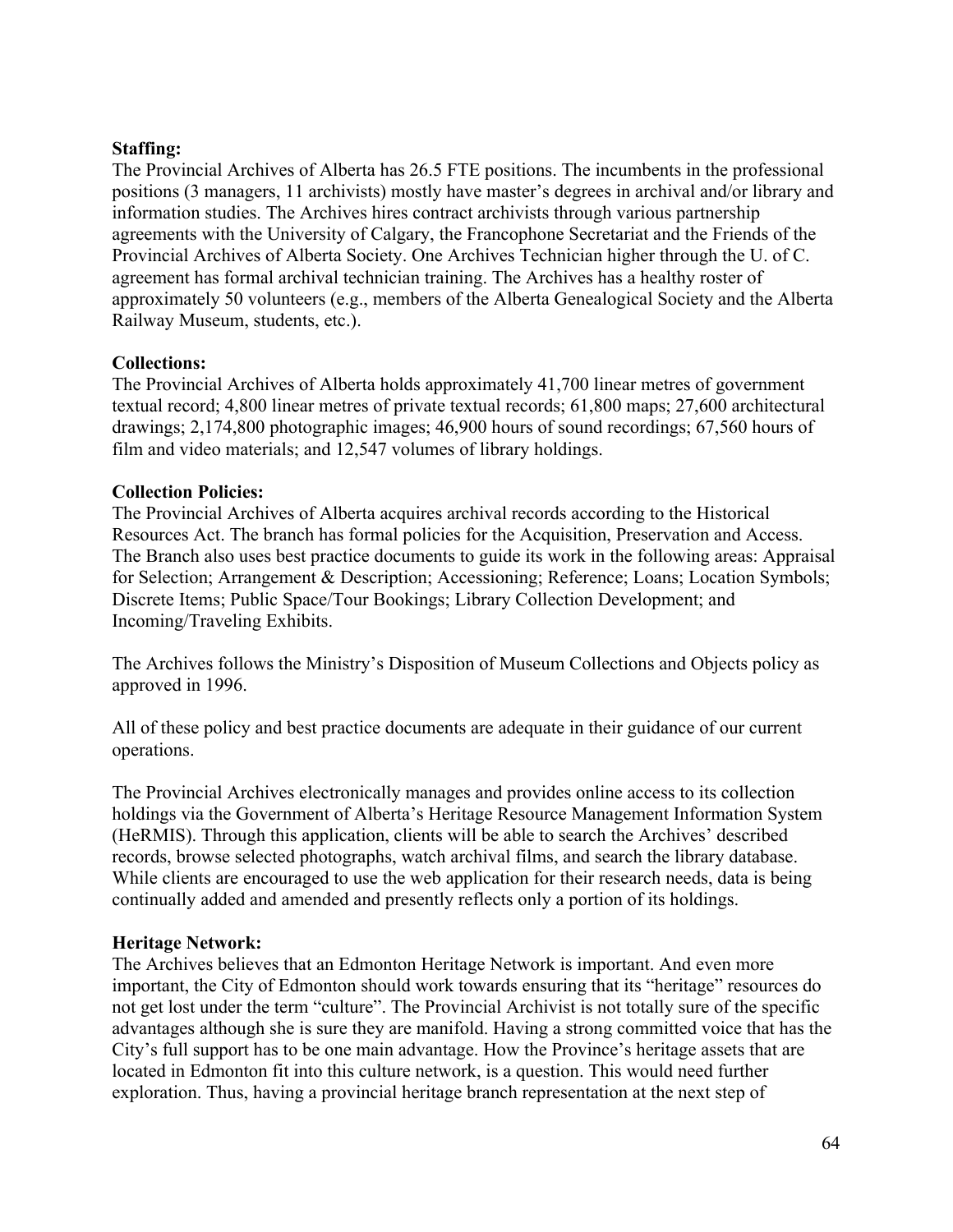Edmonton's Cultural Plan development (i.e., the bringing together of various player representatives to discuss common issues, etc.) would be very important.

The Alberta Museums Association could play a facilitation role in a network. The City of Edmonton's Recreation Facility Services branch under the Community Services department has a wealth of expertise (human, capital assets and content) to lead any City museums network initiative! The City should capitalize on this investment.

# **Role of Provincial Government Bodies:**

The Provincial Archives of Alberta and the City of Edmonton Archives have a good working relationship that is strongly supported via the Archives Society of Alberta. The archival community in Alberta is not huge, but it is strong. The Archives Society received a very recent boost in their funding from the Alberta Historical Resources Board (\$160,000/yr in the past; now, \$250,000/yr). This is still not as strong as the financial support to museums in the province; however, it is a great step in the right direction. The Provincial Archives can help to provide a strong voice to the archival treasure that the City of Edmonton holds, as it sometimes gets lost under the overall focus on recreation facilities. It should be seen in the same light as the Edmonton Public Library.

# **Edmonton Tourism:**

Edmonton Tourism should definitely play a role in the network, as these folks know best how to market Edmonton's cultural and heritage resources. The PAA has seen this shift at the provincial level with its recent reorganization. It can be a really good move in terms of raising awareness and potential. One thing not to forget though, don't let the "heritage" assets become watered down under the "tourism" banner!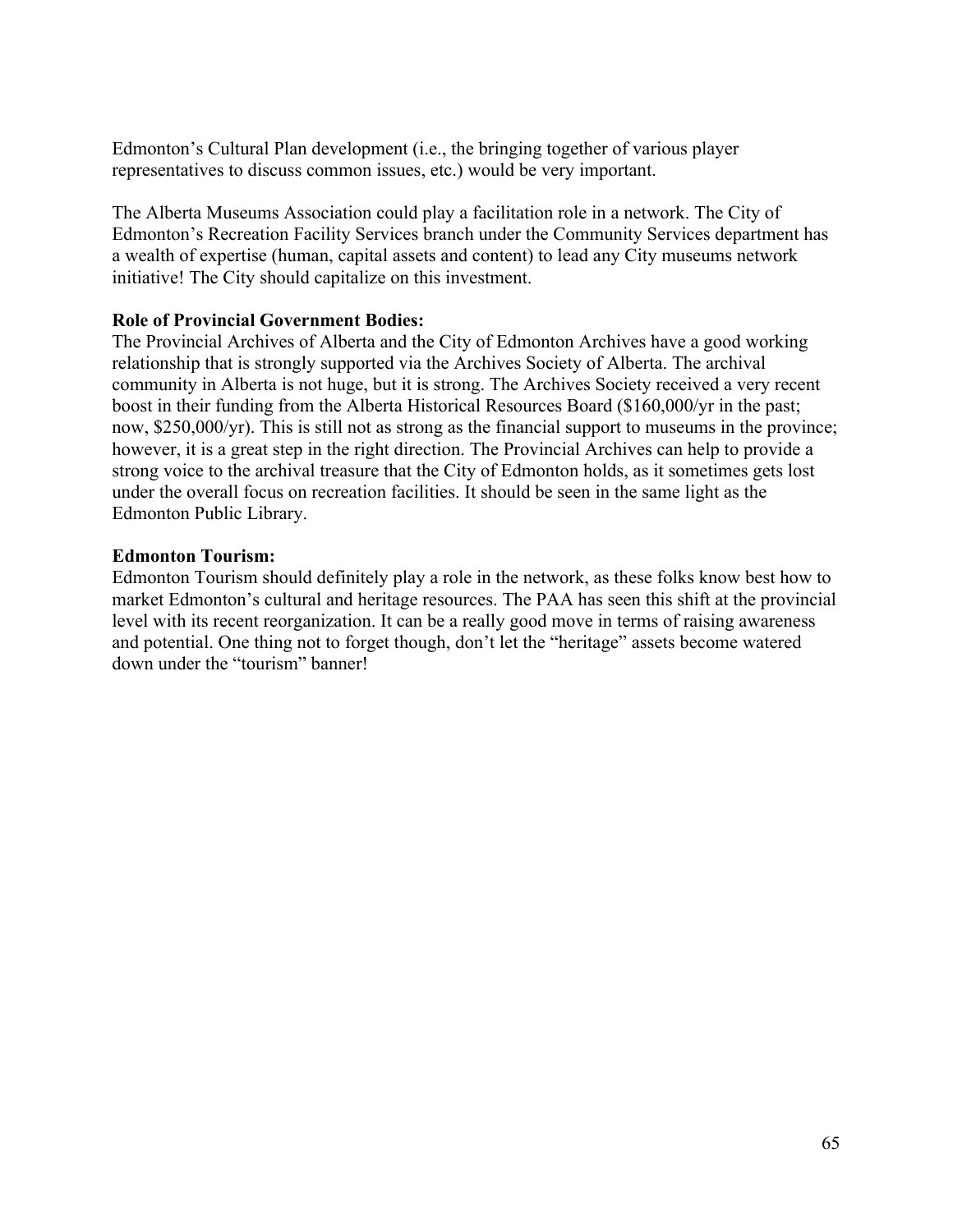# **City Planning Department**

The City of Edmonton's Planning and Development Department designed the Historic Resource Management Program to identify, facilitate and manage the conservation of Edmonton's historic resources for the benefit of the residents of the city. Fundamental to the Program are provisions for the highest standards of professional service and strong partnerships with the community, the private sector and other levels of government. The multi-faceted approach of the Program includes the following: a) maintenance and review of The Register of Historic Resources in Edmonton and a historical resources designation programme; b) advice and assistance relating to the management of Edmonton's historic resources and public awareness activities; and c) review of development applications.

The Planning and Development Department has played a minimal role in Focus Edmonton: City Plan, the city's new municipal development plan. It hopes that the new plan will incorporate some heritage policies, but the Department is in a reactive position on this matter.

## **Designation of Historic Properties:**

Municipalities in Alberta are empowered by the Historical Resources Act to designate historic places through the passage of a local bylaw that legally protects designated resources from demolition or alterations, which takes away from its heritage value. There are two policies that guide the city's designation programme: Policy A1426, A Policy to Maintain and Amend the Register of Historic Resources in Edmonton, and Policy C-450A – A Policy to Encourage the Designation and Rehabilitation of Historic Resources in Edmonton. The Planning Department

## *The Register of Historic Buildings*

Building and maintaining the *Register of Historic Resources in Edmonton* is one of the prime functions of the heritage planners of the Planning Department. The *Register* is an inventory of buildings or structures within Edmonton that merit conservation and may be eligible for designation as *Municipal Historic Resources.* The first Register of Historic Buildings was developed in 1984 in response to City Council's request that the Heritage Planner notify Council should any heritage buildings be threatened by demolition. Initially, only downtown buildings were inventoried. This list gradually expanded to include the inner city residential communities surrounding downtown Edmonton and Strathcona. However, in the absence of consistent criteria and staff resources, a citywide inventory project was not sought until 1988 when City Council directed the Administration to "conduct a comprehensive inventory of all historic and/or architecturally significant buildings in Edmonton."

In 1992, the City of Edmonton Planning and Development Department selected an architectural and historical resource register project team to identify not only buildings and bridges of significance but also landscapes, cemeteries, trees, architectural fragments, street furnishings and monuments. Historic resources of all types and uses were evaluated using nationally recognized criteria. The public was also invited to nominate their favourite buildings and landscapes. The result was the Register of Historic Resources in Edmonton- a list of 437 resources that merited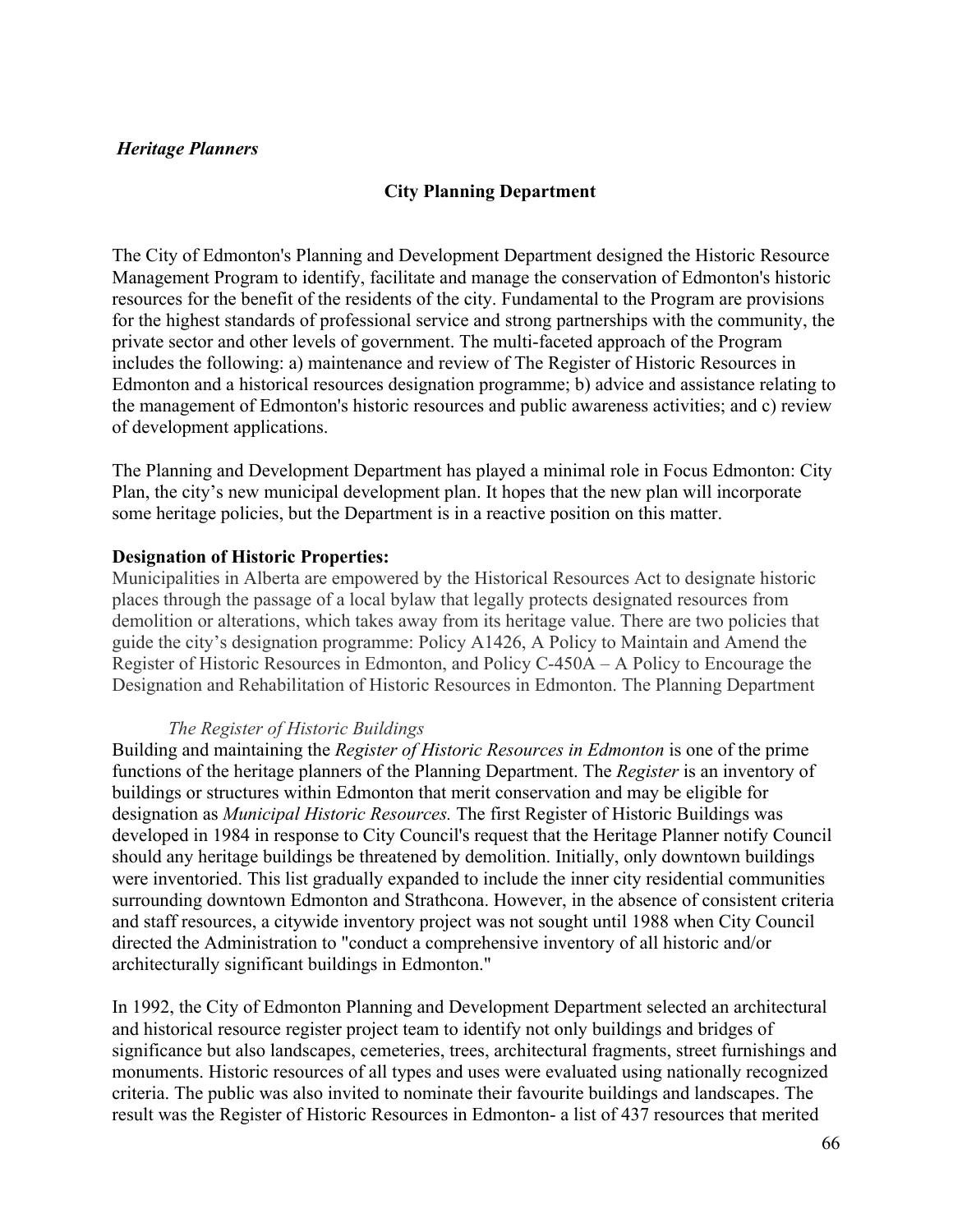conservation at the time. The remaining natural resources, monuments, cemeteries and fragments are listed separately as Appendices to The *Register*.

The *Register* continues to expand as and when other significant resources have been identified. The City of Edmonton is also carrying out a study to assess those buildings built up to 1959 in recognition of Edmonton's significant collection of modern structures. The *Register* currently identifies 396 resources, as well as 16 buildings at Fort Edmonton, 28 landscapes, 12 cemeteries and monuments, two street furnishings, and 13 architectural fragments. Register of archaeological sites and trails are not part of the Department's mandate.

The Planning Department is working with several community groups to update its *Register*. Accessing Municipal Heritage Partnership Programme grants, the Department is working with the Oliver and Highlands communities to update the inventory of structures in those neighbourhoods. Strathcona also is reviewing and updating the inventory for its neighbourhood.

The Planning and Development Department works with the Edmonton Historical Board to review nominations/amendments to add or delete properties to or from the *Register*. The Board acts in an advisory role, supplying the Planning Department with historical information, and act as keepers of the *Register*. Representatives of the Planning Department attend all the Board meetings.

In re-development issues, the heritage planners only get involved if properties in the area have been flagged. With the redevelopment of 118<sup>th</sup> Avenue, there has been an interest from the beginning to involve the Planning Department even though it only plays an advisory role in the plans.

# *Issues:*

**A. Expanding the** *Register***:** As pressure to redevelop mount during the current boom, the *Register* needs to be expanded to include 1960s and 1970s buildings some of which may be at risk.

**B. Edmonton's Boom:** The Planning Department wants to make older, mature neighbourhoods such as Inglewood that are facing development pressures a priority. The Department knows that it must be proactive to stay on top of re-development schemes.

**C. The Lists:** The properties on the *Register* are split between A and B lists, the A-listed properties being identified as the most important and worthy of potential designation. The Edmonton Historical Board would like to see just one list with all the properties from the current A and B lists. The Planning Department though favours retaining the two lists. Owners fighting designation can go to a land compensation board. The board typically favours the owners and can compensate the owner for the loss of market value and market potential. The Planning Department, then, has to decide which properties are worth the fight to designate.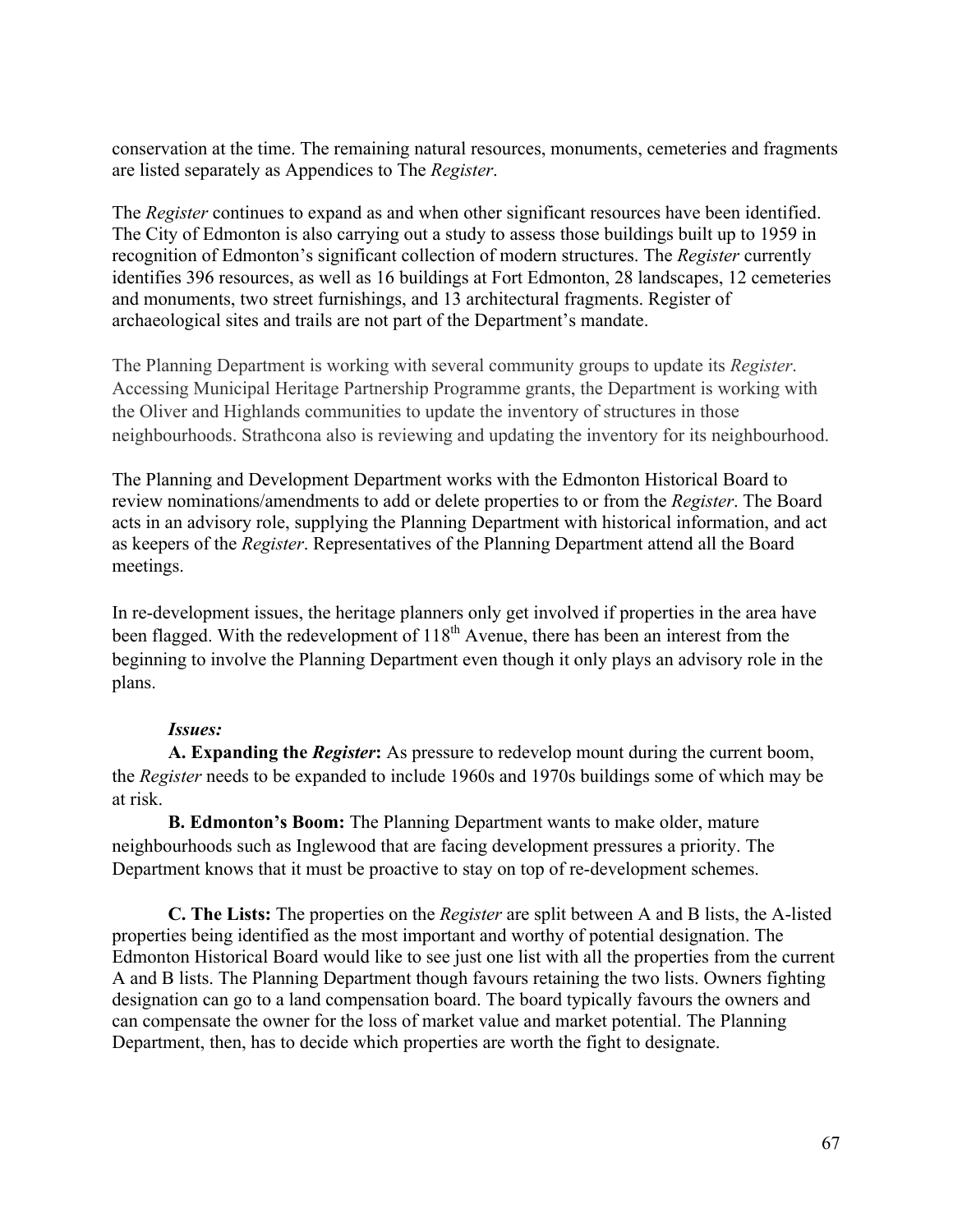# *The Historic Resource Management Program*

The Historic Resource Management Program describes how the resources listed on the *Register*  will be monitored and managed by the Planning and Development Department.

Once a structure is on the *Register*, it is potentially eligible for designation as a historic resource. Demolition is still possible but there are more bureaucratic layers that need to be dealt with before a demolition permit can be issued. In determining whether or not a property is worthy of designation, the Planning Department follows criteria established by the Province. Once designated, the property becomes a Municipal Historic Resource. To date, the City has 70 designated sites.

To encourage owner cooperation and participation in the programme the City's Heritage Policy C-450 (A Policy to Encourage the Designation and Rehabilitation of Historic Resources in Edmonton) may provide financial assistance to property owners for the rehabilitation and maintenance of designated Municipal Historic Resources buildings. For commercial units, the grant is based on 50 percent of the restoration costs; for private residences there is a \$25,000 grant.

The City enjoys a 60-70 percent success rate in working with owners to designated properties. The policies are working well; only a handful of buildings – the Lessard house and the Central Tabernacle aside – have been lost in the last decade. Council has been very supportive of properties brought forward for designation and all applications for designations have gone through.

During the winter of 2007, workshops were held with stakeholders with interests in the built environment. By June 2007, there will be a vision statement, objectives and directives that will inform the City on how to amend the Historic Resource Management Plan.

# *Issue:*

**A. Maintenance:** Property owners have been pressuring the Planning Department for on-going maintenance grants. This needs to be addressed.

## **Advice, Assistance, Awareness:**

The Planning Department participates in the Province's Historic Resources Management Program. It promotes historic resources through public displays, talks, workshops/seminars, walking tours, newsletters, Open House partnership, media coverage, etc. The Planning Department is a sponsor of Edmonton and Athabaska District Historical Festival; it has assumed responsibility for updating a downtown walking tour with the help of a grant from the Alberta Historical Resources Foundation. Once the Highlands' inventory is done, the Planning Department will update the Highland's walking tour. They are distributed to hotels, Edmonton Tourism and tour operators. Some monies are used for the Edmonton Historical Board newsletter and workshops on home restoration, and the Historical Festival.

# *Issue:*

**A. Mandate:** There is some confusion regarding the mandate of the Planning Department. Some heritage groups and advocates think that the Department oversees all things related to heritage in the City, but in reality, the Department deals strictly with bricks and mortar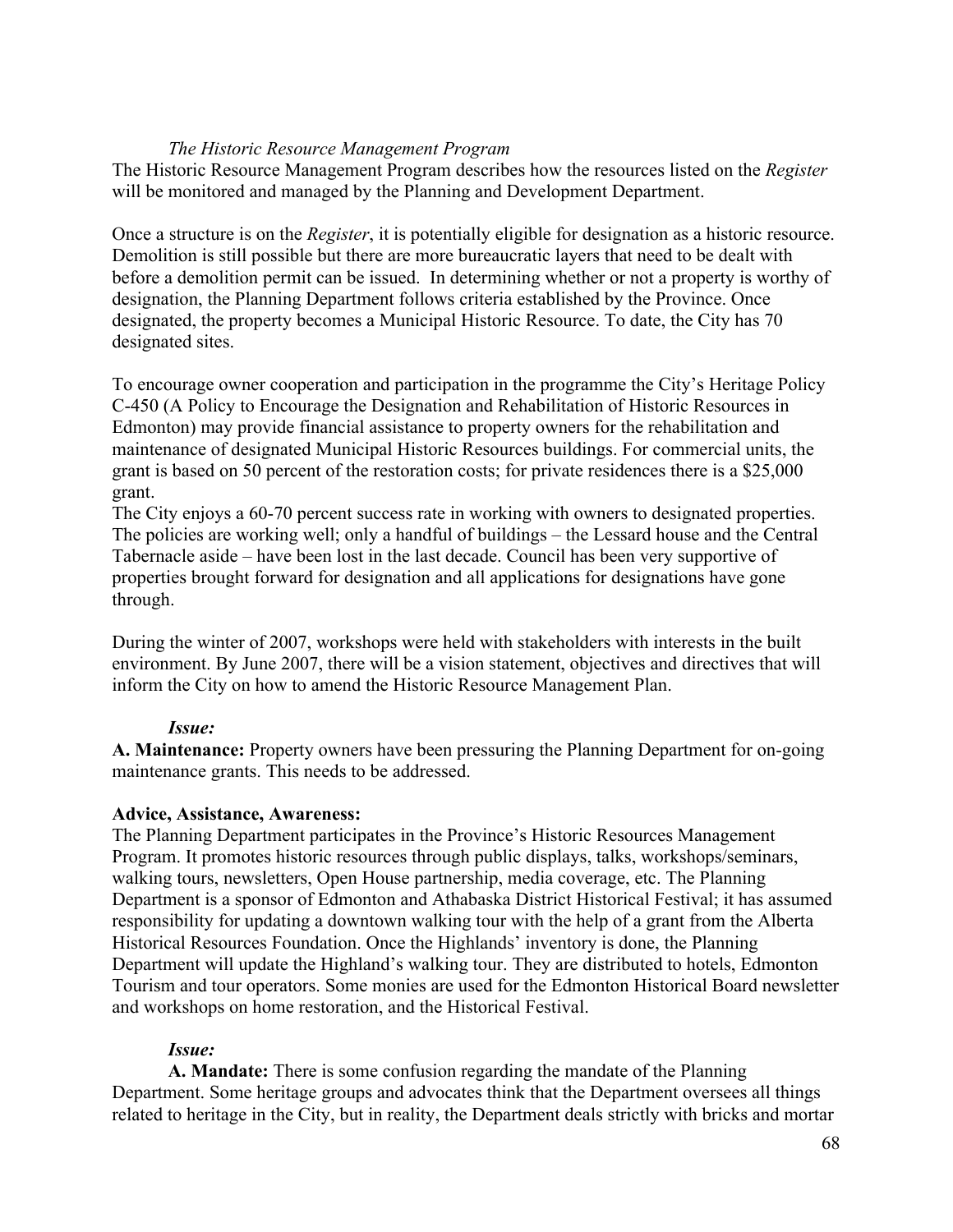issues. One advantage of a City Cultural Plan may be to direct the public on resources throughout the city and responsibilities of various groups. There is a need to clarify the City's planning role in heritage issues.

## **Heritage Network:**

The Edmonton Historical Board is in the strongest position of any in the city to speak and advocate on behalf of heritage issues. It is very conscious of the need to include archaeological sites, and ethnic and aboriginal claims. (Because all archaeological sites fall under the Province's Historical Resources Act, the City defers all such matters to the Province). Certainly the Historical Board should be part of any larger Heritage Council where it could play an even larger advocacy role and work with local historical societies and museums. The Planning Department would like to see Heritage Council alongside the Arts Council. Players in the Heritage Council could be the Historical Board, archives, museums, and historical societies. Requests for funding and programmes from both the Heritage and Arts Council would be funneled through a committee to City Council.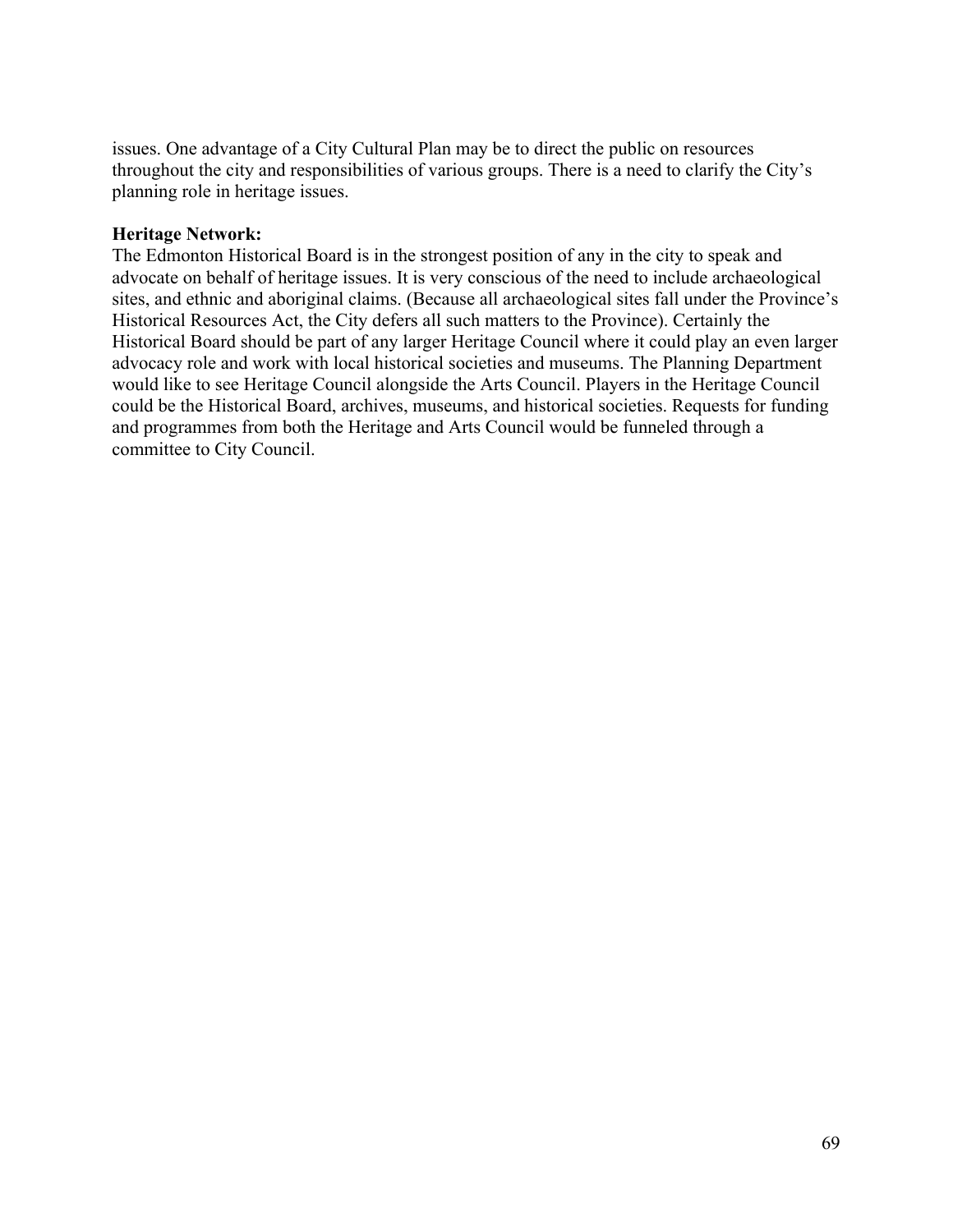# *Historical Societies*

# **Edmonton & District Historical Society**

The Historical Society of Alberta was formed in 1907 in Edmonton. When the Historical Society was re-organized in 1958, the Amisk Waskahegan Chapter was formed in Edmonton. It was renamed the Edmonton and District Historical Society and incorporated as an independent society on October 1, 1991, and serves the area north of Ponoka. The Red Deer (Central Alberta) chapter formed subsequent to 1991.

# **Mandate:**

The objectives of the Edmonton and District Historical Society are: to encourage the study of the history of Edmonton and district and of the Province of Alberta; to rescue from oblivion the reminiscences of Old Timers; to obtain and preserve historical manuscripts; to support local Museums and Archives; to publish and disseminate historical information; to achieve the foregoing objectives, funds may be rained and donation, gifts, legacies and bequests accepted.

## **Governance:**

The E&DHS is a volunteer-run organization with a 12-member Board.

# **Funding:**

Most funding comes from casinos, which it runs once every 18-24 months. Membership dues bring in some money. The biggest single cost to the Society is the part-time marketing position which costs the Society \$18,000. This is paid for from the casino monies. The Society receives a \$4000 grant from the City to help offset costs for the Historical Festival each summer. Last year, the Society ran a small loss on the Festival. The Society charges for the AGM dinner but it is not a fundraiser. The Society applies for and receives an operations grant of \$25,000 from AHRF. The Society received a Community Initiative Program grant in February 2007 to cover furnishings and equipment for the History Centre. No monies are accrued back to the Society for its role in school programming at the Queen Alexandra School. This does not appear to be an issue with the Society.

Four years ago, the Society received a grant to pay a web designer. Annual maintenance and updating are budgeted for each year.

# *Issue:*

**A. The Arts Council:** Edmonton and Athabaska Historical Festival is not supported by The Edmonton Arts Council, one of the reasons being that the Festival is held in more than one location. The E &DHS feels the Council does not understand what its Festival is.

## **Facility:**

After years of being homeless, in June 2006 the Edmonton & District Historical Society moved into the Queen Alexandra School History Centre, sharing space with the Old Strathcona Foundation on the third floor. Both organizations are happy with the arrangement as they share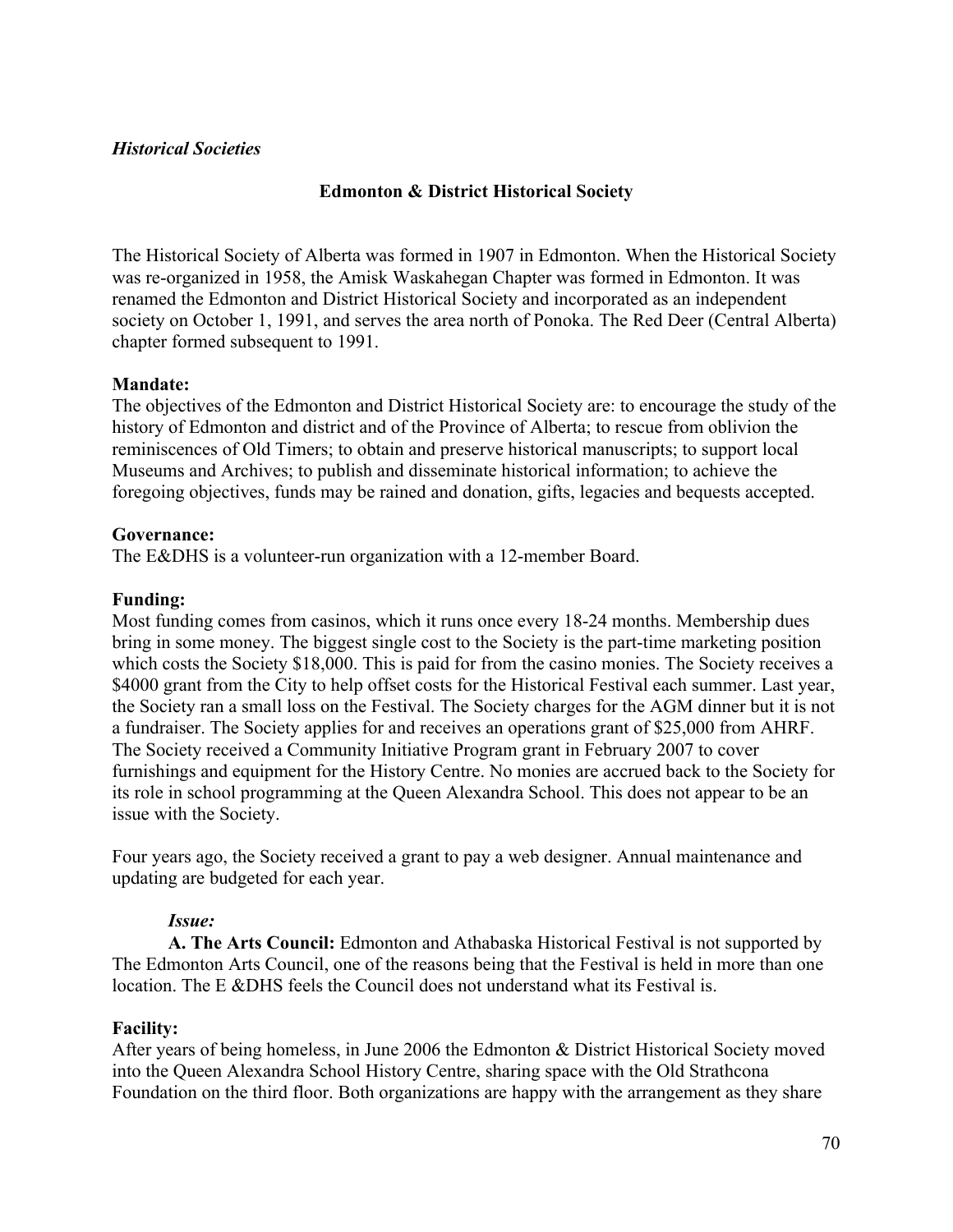common purposes. The Old Strathcona Foundation pays two-thirds of the rent and in other ways has been very helpful to the E & DHS. The office offers limited space for researchers.

The Society does not have to pay for the use of the ground floor meeting room for its winter speaker series.

# *Issue:*

**A. Volunteers:** The Society is located on the third floor of the Queen Alexandra History Centre. There is no elevator and a number of the elderly volunteers cannot climb the three flights of steps to help with school programming.

# **Staffing:**

A volunteer-run organization, the Society has no permanent staff. For the Historical Festival, the Society hires a coordinator. The same person has been taken on to do some marketing for its school programming. It has a membership of 374 paid-up members. A couple of years ago, it was difficult to attract new Board members. However, this past April, with new elections, four new members to the Society have been recruited to the Board so the organization is experiencing rejuvenation.

# *Issue:*

**A. Volunteers:** While the Board is experiencing a renewal, the Society needs volunteers to work with the Public School Board on school programming. It is almost impossible for the Society to supply volunteers for the two or three days a week programming. The Society has noticed that younger people in their 30s and 40s are not volunteer-oriented and this is a concern for the future of all not-for-profits.

# **Programming:**

For many years, the Edmonton & District Historical Society has offered a winter lecture series, which is free to the public. Over the years, it has been held at different venues. Since moving into the Queen Alexandra School, its speaker series is held on ground floor of school. While the Society does not offer school programming, it has partnered with the Public School Board, which does offer history programming, by supplying books, artifacts from the City Artifact Centre and some source material. The Society also teaches school children research techniques. The School Board provides the funding and a .6 FTE for the school programmes. The school programming has been very successful and is expected to get bigger. As a spin-off from the successful networking of its Historical Festival, the Society is planning a brochure/calendar that features museums etc. for northern Alberta.

The most ambitious and most successful heritage awareness campaign in the city was begun in 1996 when the Society started up Historic Edmonton Week with 11 partners leading into Heritage Days weekend at the end of July. The Society invited all heritage organizations in the city to offer tours, open houses, lectures etc. that are, then, coordinated and advertised by the Society. So, for example, the Highlands Historical Society offers guided walking tours, RAM offers a behind-the-scenes peek into the collections. The City Archives has an open house etc. Historic Edmonton Week has been so successful that the E & DHS decided to expand into the surrounding area, encouraging heritage organizations as far west as Jasper and as far north as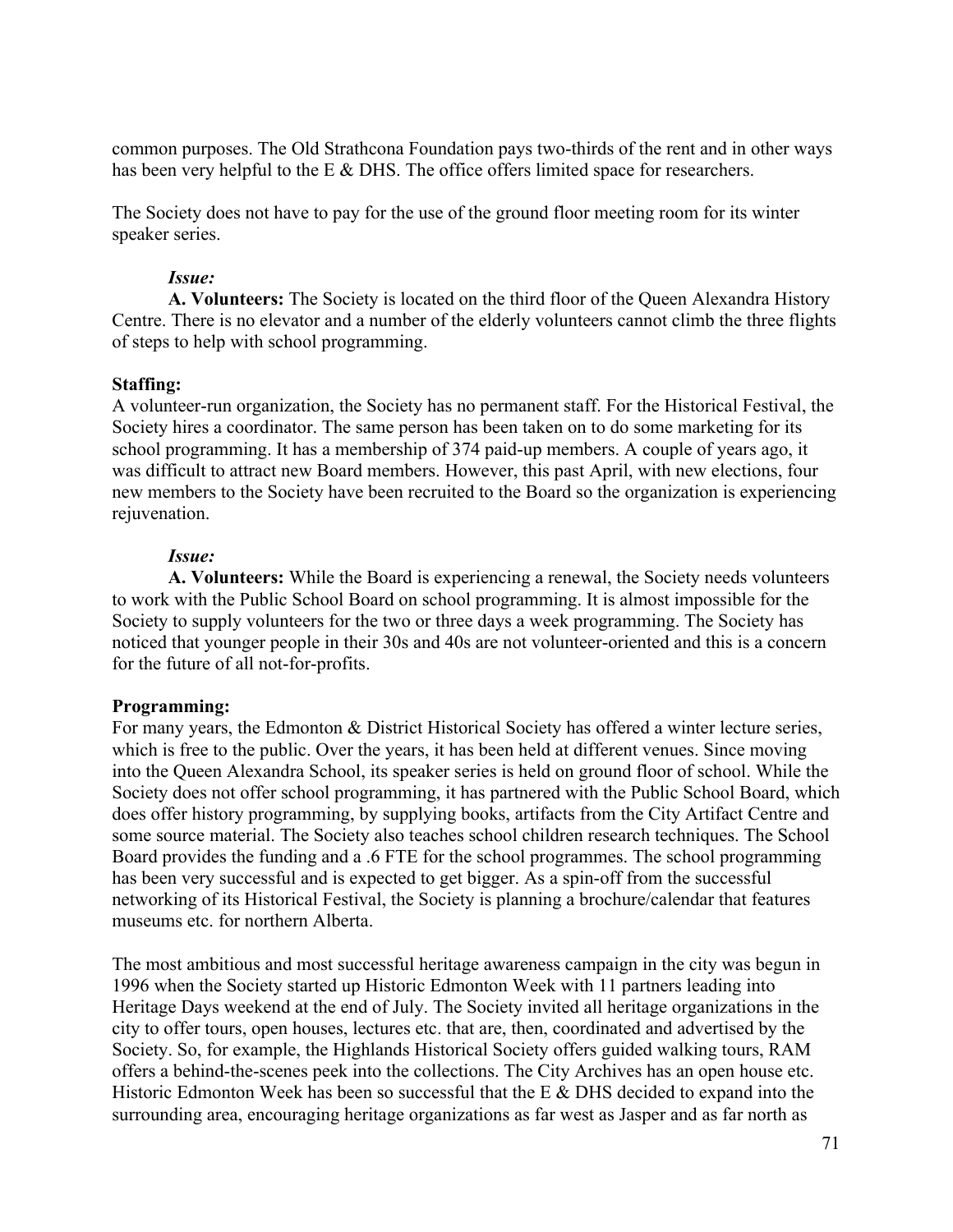Athabasca to get involved in the Edmonton and Athabaska District Historical Festival. Last year, 377 organizations became involved in the Festival. While most of the week's activities are free to the public or by donation only, the Society does have to charge for its out-of-town bus tours.

## **Heritage Network:**

The Society would be in favour of any type of network, formal or informal, although a committee, rather than a formal network, might work better. Nevertheless, the Society realizes that some form of organization is required if the network is to function. Communication among the heritage organizations has to be improved and that should be the main function of the network. If a network is to work, it needs to market its members; collections are being lost because Edmontonians do not know where to go to donate their material.

# **Role of Provincial Government Bodies:**

The Royal Alberta Museum and the Provincial Archives should be included in any network that might be formed.

# **Edmonton Tourism:**

Edmonton Tourism is not doing enough to promote Edmonton's heritage or Edmonton's heritage organizations. It should certainly promote city-run heritage facilities more.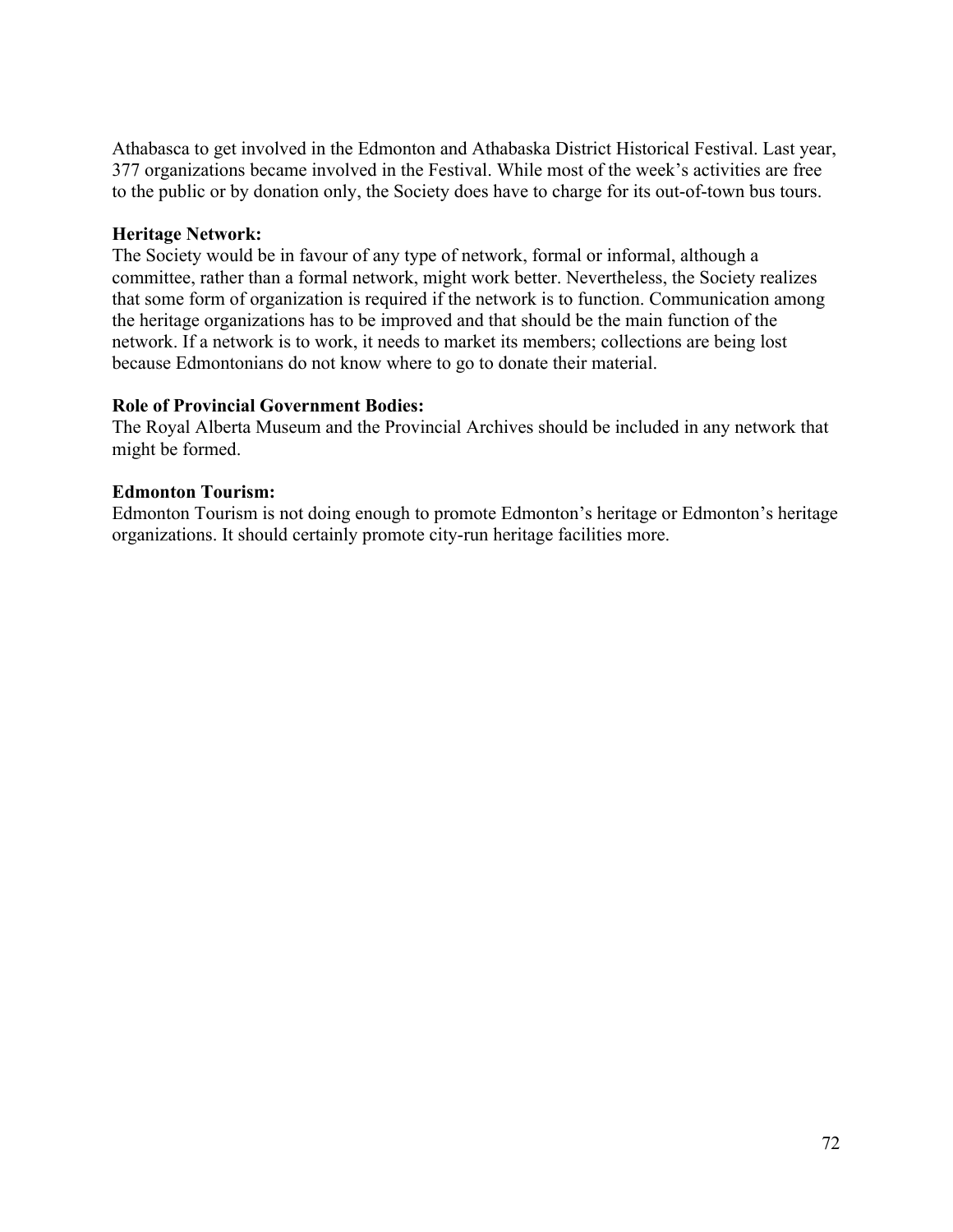## *Historical Societies*

# **Highlands Historical Foundation**

A number of years ago a group of interested citizens wished to purchase historic buildings in the Highlands area that were under threat in an effort to preserve them. Their attempts to raise money toward this cause failed and it wasn't until 1988 that the Highlands Historical Foundation was established.

## **Mandate:**

The Foundation's by-laws are currently under review to reflect changing priorities of the group; the Foundation had been involved in art shows and Christmas light competition (community league functions) but the new Board has decided that there should be a return to heritage issues.

### **Governance:**

The Highland Historical Foundation has an all-volunteer board with no paid staff. A President, Vice-President, Treasurer and a Public Relations person constitute the Board. Most are professionals and are, therefore, very busy. Four years ago the Board nearly folded. A shrinking volunteer base and burn out of active members meant that no one wanted to serve any longer on the Board. A "Thanks for 13 Years …" headline in the Foundation's newsletter underlined the critical situation facing the Foundation and a core of six people were determined not to let the Highlands Historical Foundation die. It took two years for the Foundation to recuperate and to attract new people. Then, last year the owners of the MacGrath Mansion agreed to participate in Open Doors during Historic Edmonton Week. The interest shown by the 690 people who signed up for the tours excited the Board and there is now a positive outlook and energy. There are currently 13 Board members.

## **Funding:**

Nearly all monies are raised through membership fees, which remain stable at \$10/individual, \$15/family. The Foundation has always run on a shoestring, \$1500.00 being as much as the Foundation normally has in the bank. In 2005, the Foundation raised \$800.00 when it sponsored an open house for members only at the Mitchell House. Other monies are raised through the sale of walking tour booklets and back issues of the Foundation's newsletter, which are sold at the occasional Artfest held in the community, or at the Open House events. The Annual General Meeting also raises some funds for the Foundation. Paid up memberships currently stand at 40 which, while an improvement over several years ago, is still only half of the membership at the height of the Foundation's life.

## **Facility:**

The Highlands Historical Foundation has no office. Archival and office materials are held in the homes of various Board members.

#### **Staffing:**  There is no paid staff.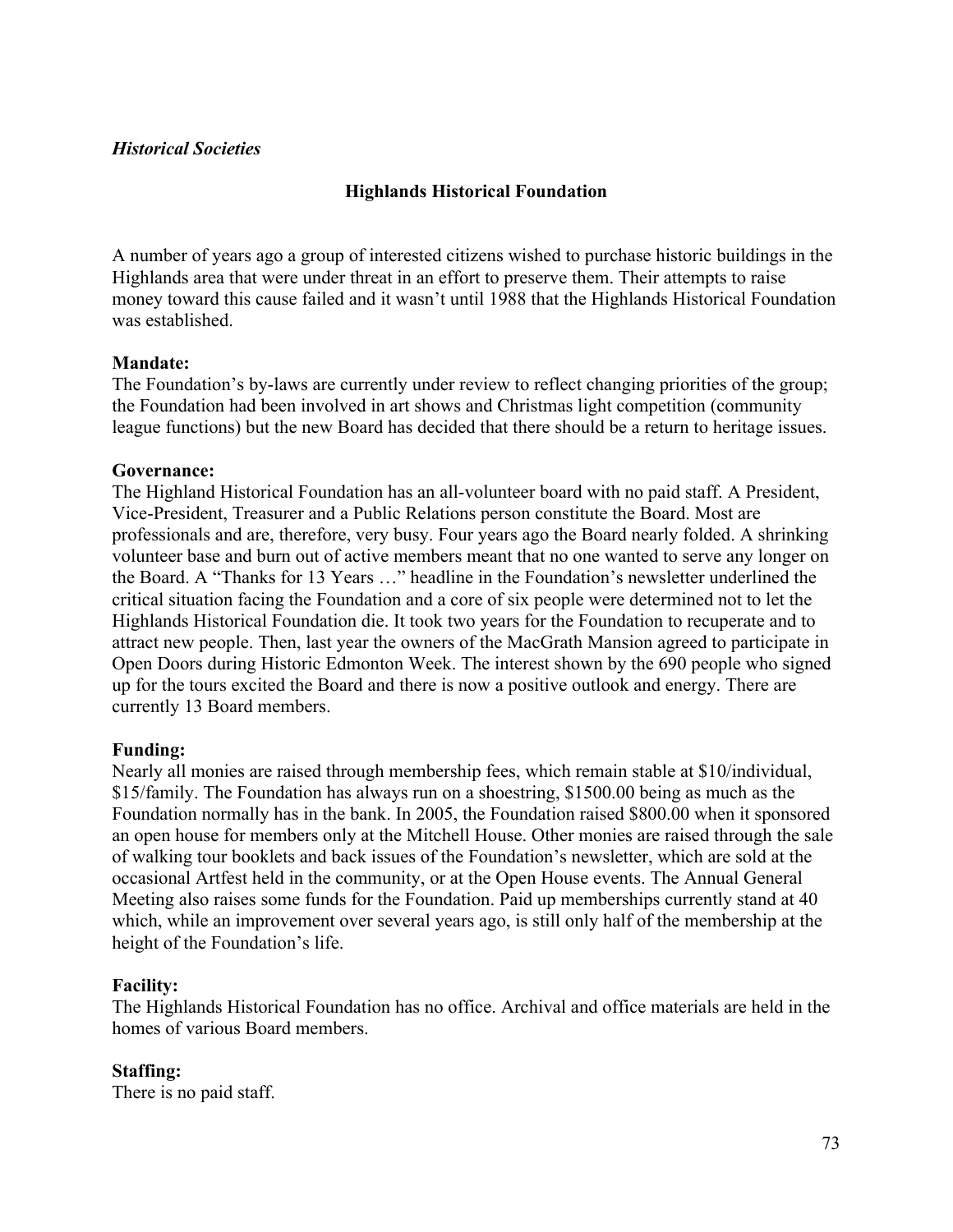## **Programming:**

A newsletter once a year keeps everyone in Highlands, member or not, informed on the Foundation's activities. A main feature in the current newsletter is extracts from oral histories that the public relations Board member conducts. The Foundation hopes to deposit its oral history tapes with transcriptions eventually with the City Archives. Some organizational materials such as past newsletters have already been donated to the archives. Other publications include: *Eva, The Weatherlady*, a book on Eva Owen, was published by the Foundation in 1994; *The Highlands: Edmonton Historical Walking and Driving Tour* which was produced with the help of the Heritage Resource Management Branch of what was then Community Development, Province of Alberta; and four years ago, a website.

Over the next few years, the Foundation hopes to: have an Open Doors tour of the MacGrath Mansion as a fund raiser; have a history of Highlands published and an inventory of archival materials completed. An updated inventory of historic buildings coordinated by the City Planning Department is underway that saw direct input from the Board which drew up an initial list of some 40 buildings for the city's consideration. The consultant's draft report is due at the end of May 2007.

## **Collections:**

The Foundations has no collections.

## **Heritage Network:**

While it was felt that a loose group of interested parties could learn a great deal from each other, time restraints on Board members' time are a major concern on how such a network would actually function. Too, some structure is needed to ensure that meetings are organized.

## **Edmonton Tourism:**

Edmonton Tourism disseminated the Foundation's walking/driving tours, which is appreciated. There is an opportunity for Edmonton Tourism to market Edmonton's neighbourhoods such as the one that is developing around the bed and breakfast, La Boheme. A bookshop, art shop, restaurants, craft shops have moved in to create a core of funky, unique businesses. A now defunct city plan to see landscaped medians, a reduction of traffic lanes and a bike path would have helped to cement the neighbourhood feel to this nucleus.

## **Other Issues:**

**A. Development:** Concordia University College is undergoing a major expansion. There is some concern that the expansion will lead to a demand for student residences that might impact on the Highlands' neighbourhood with the possible expansion of the campus.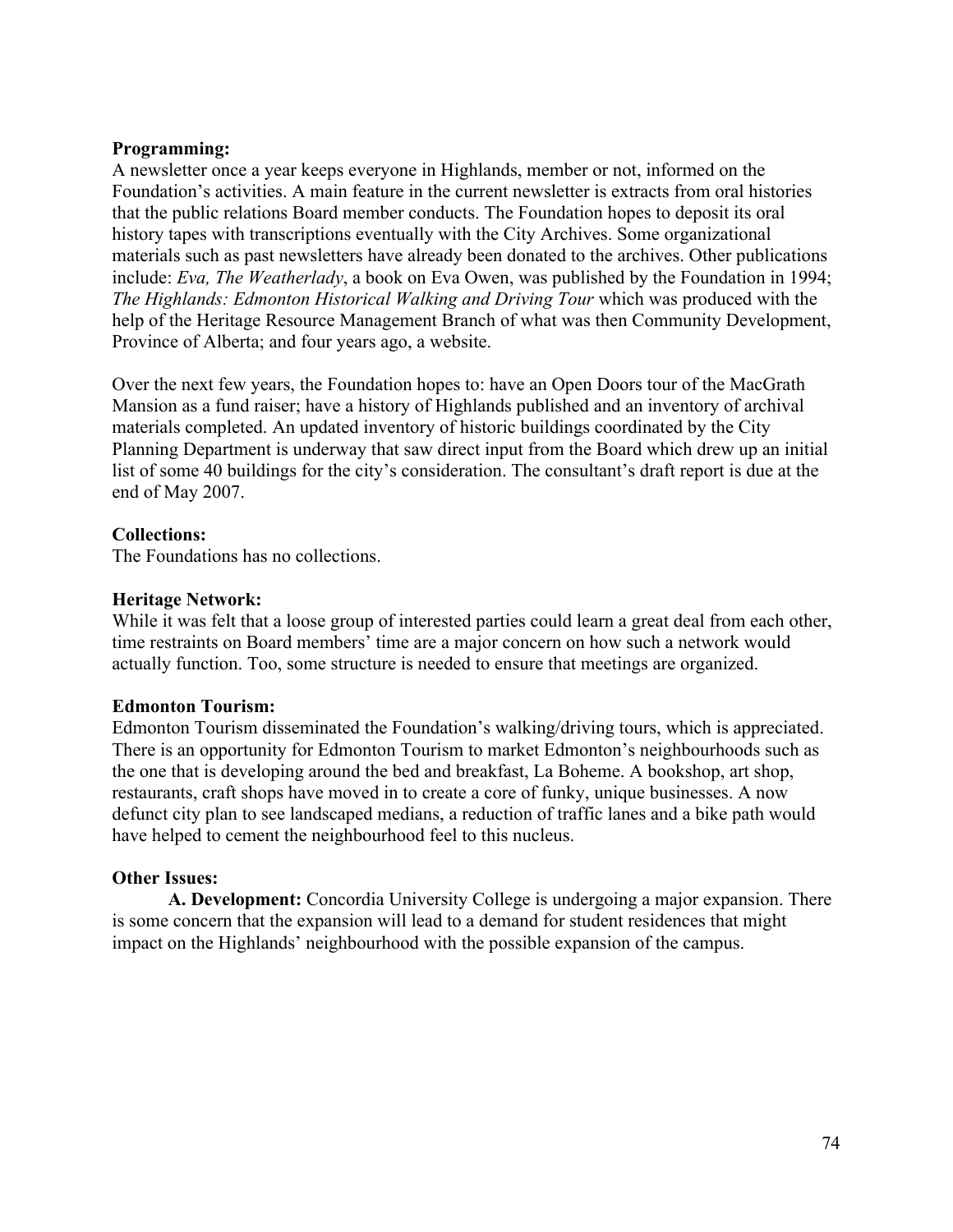## *Historical Societies*

## **Old Strathcona Foundation**

The Old Strathcona Foundation was founded in 1974 in response to public concerns around a planned freeway through the area.

The Foundation received a 10-year grant from the city for staff to work with architects to help preserve the character of the area. In recognition of the architectural significance of Old Strathcona, the Province designated the area a Provincial Historic District, only the second such designation in the province.

### **Mandate:**

The mandate of the Old Strathcona Foundation has always been he preservation and restoration of the historical assets of the area, complimented by programmes to revive cultural amenities to make Old Strathcona a place where people would want to live, visit, and where businesses would prosper.

### **Governance:**

The OSF has a volunteer board. Currently there are a couple of vacancies.

### **Funding:**

All city funding ceased in 1994. Since then, the Foundation has existed on a shoestring despite some public perception that the Foundation is doing well financially. The Foundation sold the Princess Theatre and is carrying the mortgage, the monies from which have carried the Foundation for a number of years. However, that source of revenue is eroding quickly. Most money for operations is raised through a casino once every 18-24 months. Project monies come from a variety of sources: for example, the Silly Parade is funded through an Arts Council grant and a Canada Heritage grant through the Celebrate Canada! Programme.

## *Issues:*

**A. Legacy Fund:** The Foundation needs a legacy fund. The money accrued from the mortgage of the Princess Theatre is being eroded. Once it is gone, there will be no seed money for a legacy fund.

**B. Operations Funding:** Special projects such as the Silly Parade are funded through various grant programmes. There is, though, no grant for administration/operations and nonprofits cannot use project money for administration costs. The Foundation needs stable operations funding to carry out its mandate and to move heritage issues in the area forward.

 **C. The Arts Council:** The Arts Council has not been supportive of the Art Walk because it is not deemed to be a festival. What constitutes a festival? The City, though, has been more supportive by waiving the sidewalk regulations.

## **Facility:**

The Foundation shares office space with the Edmonton & District Historical Society in the Queen Alexandra School History Centre.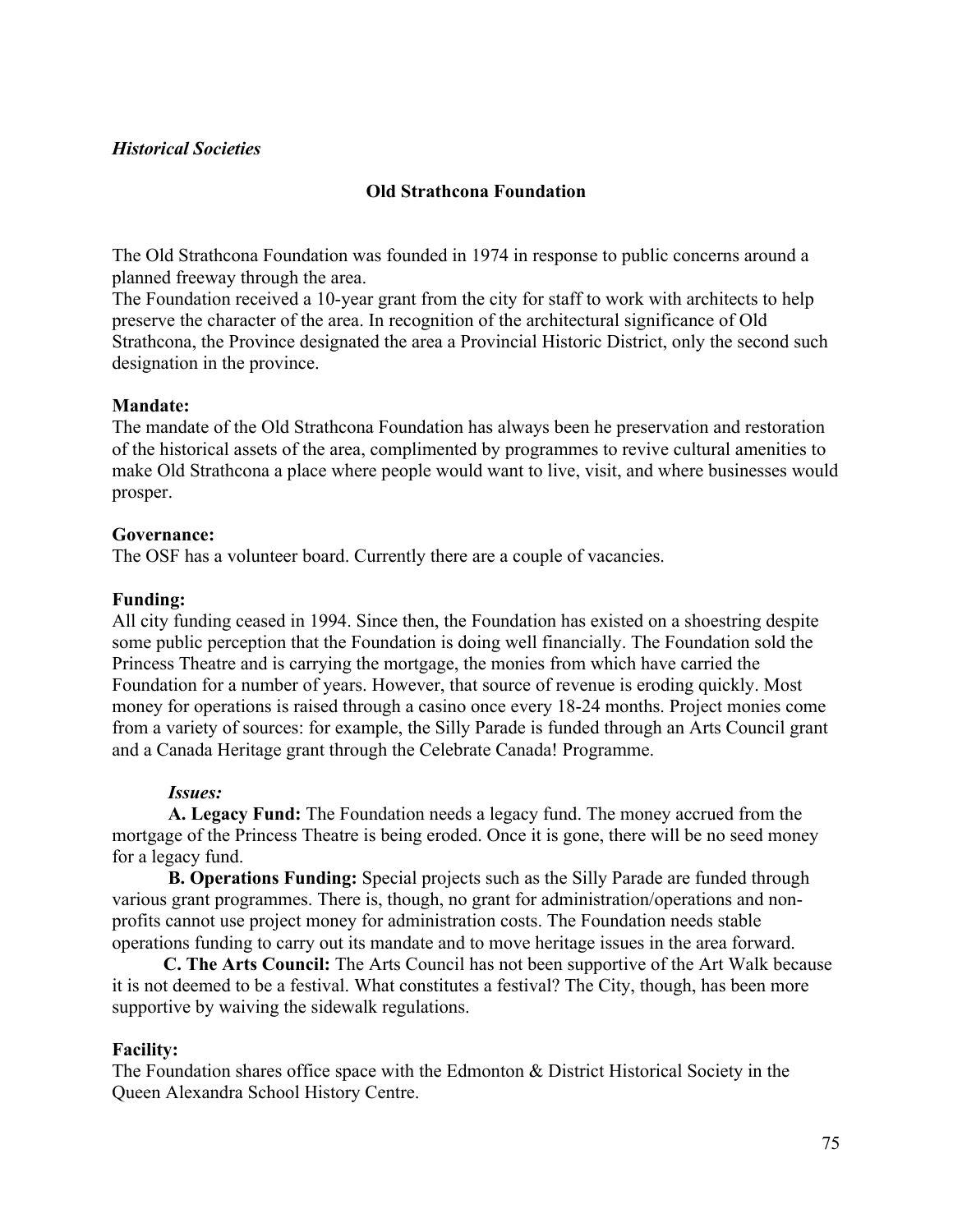### **Staffing:**

The Foundation senses that it is on the cusp of growth. Currently, there is a full-time Executive Director and part-time bookkeeper (three hours a week) and a contract marketing/promotions position for the Silly Summer Parade for two and one-half months.

All others are volunteers. The Foundation has been proactive is trying to recruit new members; it has a booth at the Old Strathcona Farmer's Market to disseminate information and the Foundation has plans to partner with the Alberta Association of Architects which has a representative on the Foundation's Board. These initiatives have led to a minor rejuvenation in the Foundation. Too, provincial area designation has fostered interest in Old Strathcona across the city, which is helping to refuel the Foundation's membership drive. The Foundation wants Edmontonians to understand that they do not have to live in Old Strathcona to be a member or to volunteer with the Foundation.

### *Issues:*

**A. Volunteers:** Volunteers for the Foundation's cultural events go wanting. The Silly Parade requires 70 volunteers; the Foundation can only attract about 40. And the volunteers who do sign up for events such as the Silly Parade do not come from the local community but are drawn from family networks across the city. Burn out, then, is a real issue. With the current boom, the city is in a state of flux. The sense of a lack of community that newcomers feel can be addressed by volunteerism. The newcomers to the city are an untapped potential source of volunteers. The Foundation needs to tap into the influx of new, young people moving into the area's affordable housing. But, for newcomers it is hard to get information on smaller organizations that require volunteers. The biggest loss was the closure of the Volunteer Information Centre in ca. 2001. And it is foolish to think that everyone has Internet access.

#### **Programming:**

The Foundation realizes that programming builds awareness and build on a critical mass to activities. So, despite city funding cuts in 1994, the Old Strathcona Foundation was proactive in fostering a number of attractions in the district. The Old Strathcona Farmer's Market, the Art Walk, the McIntyre Fountain, street signage (adopted now by City Planning and Development Department), the gateway arch on Calgary Trail and the Fringe Festival have all been either initiated or sponsored by the Foundation. The festivals are celebrations of community and should be supported by all parties, the residents, the Foundation, the City.

#### **Heritage Network:**

A heritage network would be a good idea especially if there was a mix of representatives from the culture, arts and heritage communities in the city. Use the synergy among these communities. The network also would need to establish long-term objectives. The question would be how such a network would be administered. Where does the funding come for it? Who would be responsible?

#### **Edmonton Tourism:**

Edmonton Tourism needs to appreciate the fact that festivals can only attract tourists during the summer months. Heritage districts, though, are there year-round. Edmonton Tourism needs to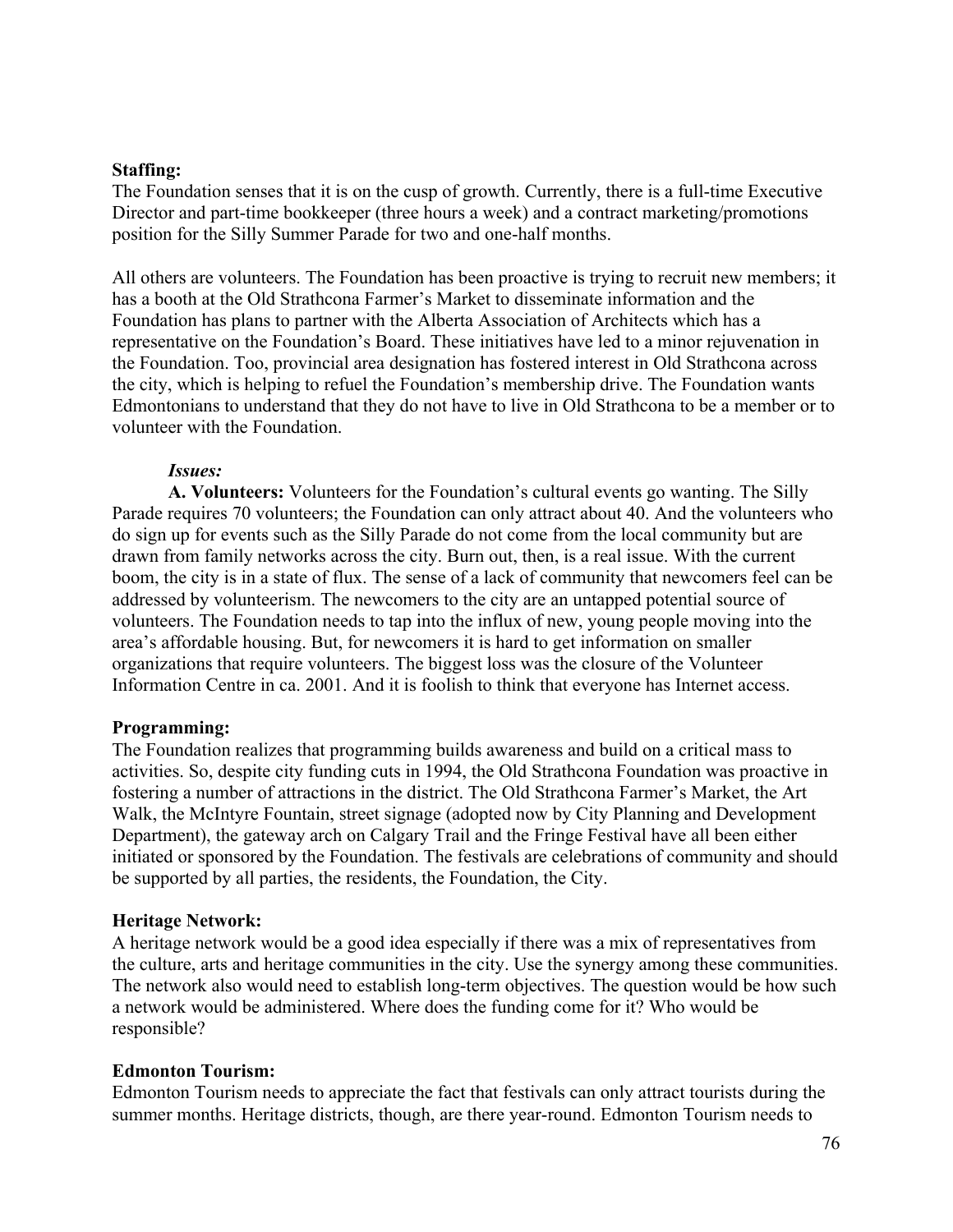sell Old Strathcona's eclectic mixed use of heritage buildings, funky shops, hospitality venues, residential and the fact that it is a designated Historic District. It should be selling the city's hidden gems, such as the Old Strathcona Farmer's Market. Edmonton Tourism also thinks that visitors come to Edmonton only for one or two days and therefore gives visitors only enough information to keep visitors here for that length of time. Alberta Tourism is equally bad, selling only the Rockies and the Calgary Stampede. Edmonton Tourism needs to make the city a tourist destination point and use its heritage as a selling point.

#### **Other Issues:**

**A. Register of Historic Properties:** The City needs to appreciate the fact that bricks and mortar are the foundation on which arts and culture thrive. The City needs to protect and foster areas where arts and culture can be celebrated. The Foundation wants the *Register* updated to include more buildings, green spaces such as the End of Steel Park and multi-use trails. The Foundation realizes that local communities need to help the city's planning department make informed decisions on matters that affect their neighbourhood.

**B. City Planning:** Ten years ago the city approved, with input from the Foundation, a redevelopment plan with architectural guidelines for Old Strathcona. Now that the area is a designated district, the Foundation wants to have more input in the planning for the district. This includes the five square block area east of the tracks and south of Whyte Avenue. There needs to be more incentives for property owners to stay small. Too, more affordable housing is needed in the area. The sense of place and community needs to be fostered. The City needs to work with the Foundation and the Community Leagues of Garneau, Ritchie, Alexandra and McKernan The silent respect that owners once had for the Foundation and the district is no longer there; signage guidelines are overlooked and enforcement is reactive. There needs to be zero tolerance for infractions of the development plan. The City needs a policy to deal with the historic district designation.

**C. The Cultural Plan:** Edmontonians need to understand the distinction between heritage and culture. The Cultural Plan needs to make Edmontonians aware of the distinction between heritage and culture and that heritage provides the base infrastructure for the arts and culture. The Plan needs to evaluate the return that heritage brings to investments. Edmonton's new neighbourhoods have no sense of community unlike Old Strathcona.

**D. Hospitality Industry:** Old Strathcona has become a victim of its own success. The preservation of the area resulted in a mixed-use area that has become a focal point for the entire city. One of the results of this was that the hospitality industry along Whyte and surrounding streets to the south has taken off threatening the infrastructure that attracted young people to the district in the first place.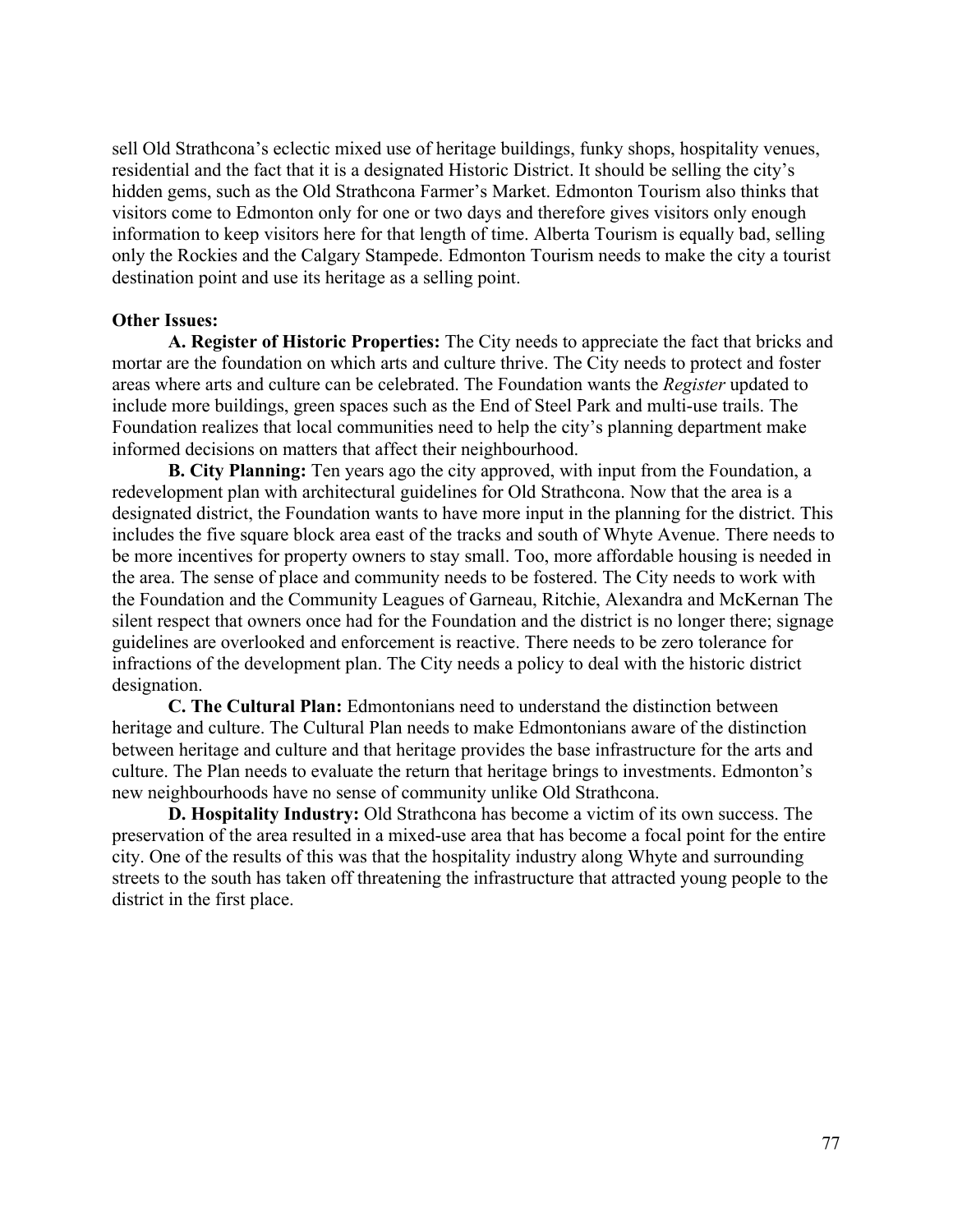## *Historical Societies*

# **Olde Towne Beverly**

## **Mandate:**

The Olde Towne Beverly Historical Society was registered as a non-profit society in 2005; for 10 years it was a history committee. The Society was formed after Lawrence Husieff and two other members lobbied the Beverly History Committee to form a heritage/historical group. The society has a constitution and by-laws, which give the society the ability to collect artifacts, and information and stories, with a final objective being a Beverly museum. The historical society does not restrict its information-gathering activities to the "olde towne" but includes old communities such as Beacon Heights and newer communities such as Abbottsfield.

## **Governance:**

The Olde Towne Beverly Historical Society is run entirely by a volunteer board.

## **Funding:**

The Society runs strictly on donations and money brought in through programming. The Beverly Business Association has given small amounts of money in the past for special projects.

## **Facility:**

The historical society does not have a "home". For a rent of \$500/year, the Beverly Business Association stores the society's artifacts in its basement. Larger artifacts are stored in the backyard of the past President, Lawrence Husieff.

## **Staffing:**

There is no paid staff.

# *Issue:*

**A. Volunteer Roster:** Almost all the members are in their 70s and 80s, and there is an acute need for more and younger volunteers. While the current board members have an interest in seeing the community's history saved they have neither the energy nor vision to make the society a dynamic one. Too, the older members are resistant to new ideas and to change.

## **Collections:**

The Society has collected approximately 50 artifacts as well as some archival material. All the photographs are stored in one place and Husieff has scanned and burned a CD of all the photographs.

## **Collection Policies:**

The society has neither a collections policy nor a disaster preparedness policy.

# *Issue:*

**A. Cataloguing:** The society has not been able to inventory or catalogue its artifacts and archival material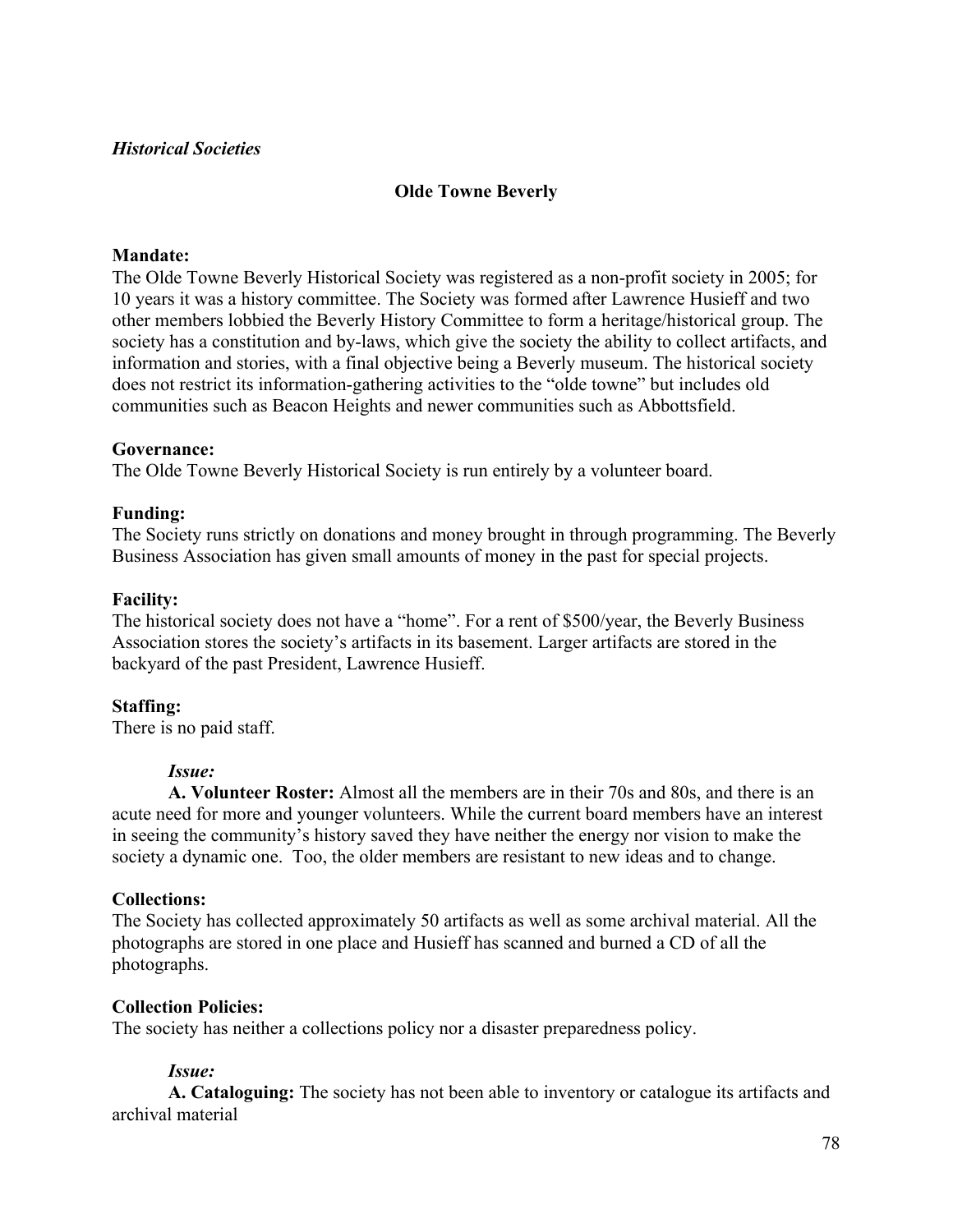# **Programming:**

Once a year for two days during Historic Edmonton Week, the Beverly Historical Society gives historical tours to educate the public on the history of Beverly when it was an independent town (1906-1961). The Beverly Business Association donates the horse-drawn wagon. A guide booklet is for sale during Historic Edmonton Week and at the Beverly Business Association's offices. Arguably, the society's biggest accomplishment has been the publication of its history book *Built on Coal: A history of Beverly, Edmonton's working class town.* Other plans include plaquing the mine sites and the location of some of the early civic buildings. The Beverly Business Association voted against a city planning initiative that would have seen a reduction of traffic lanes on 112 Avenue, landscaped medians and turning lanes.

## *Issue:*

**A. Reprint of History Book:** book *Built on Coal: A history of Beverly, Edmonton's working class town* is now out-of-print and the society wishes to reprint. An AHRF grant of \$5000 will cover only half the costs of reprinting since the original printing company destroyed the templates.

## **Heritage Network:**

A possible benefit of such a network would be the exchange and sharing of information several times a year. Husieff would be reluctant to be involved in a museum's network that was dominated or organized by any one party. He felt that an informal unstructured group would be best at first. The Olde Towne Beverly Historical Society has cooperated with the Alberta Railway Museum in the past for a coal car display at the Abbottsfield Mall. A newsletter to exchange queries and information might be another idea. The Society sees any network acting as a clearinghouse for information.

# **Role of Provincial Government Bodies:**

The Historical Society sees the Royal Alberta Museum and the City Artifact Centre as possible sources of artifacts for displays.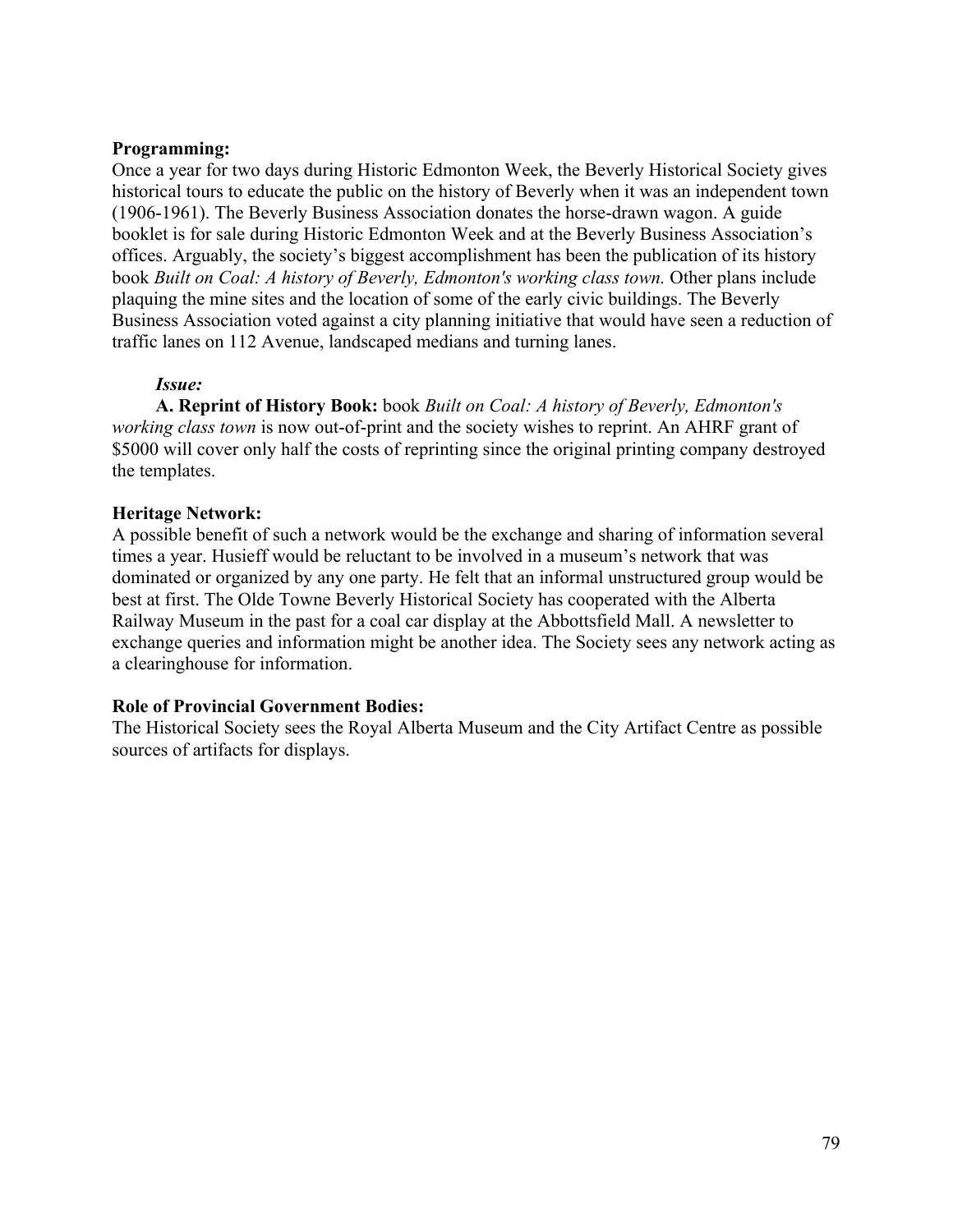### **Riverdale Community League**

There is no museum, archives or historical society in Riverdale. However, Allan Shute has been collecting historical information, photographs, interviews and some memorabilia of Riverdale in his role of local historian for the past 34 years. In 1992, Tree Frog Press Limited, the small book publishing firm which belongs to his wife Katherine and him, brought out Riverdale: *From Fraser Flats to Edmonton Oasis*, a book on the history of their community, the result of 19 years of preparation. Over the course of his involvement in newsletter of the area – "Riverdale Community News", "Riverdale Police Gazette", "Valley Voice", "Riverdale Historian" and "The Riverdalian", he acquired a wealth of material. As the community league was and still is the only organization in Riverdale, the Shutes worked in co-operation with the community league to see their book published, and since then Allan Shute acts as the official historian of the Riverdale Community League. He still publishes stories, obituaries of old-timers and photos in the community league newsletter to acquaint residents with their past.

#### **Governance:**

The Riverdale Community League has a constitution and by-laws. Neither, though, reflects a heritage component as community leagues almost by definition focus on recreation, leisure and neighbourhood improvement. The Riverdale Community League was established in 1920 and was amongst the first in the city.

#### **Funding:**

Allan and Katherine Shute have sponsored most of the sponsorship of Riverdale's historical and archival attention. Some funding was garnered through a Neighbourhood Improvement grant that saw signage and plaques erected in three locations in Riverdale. The League received some funding through the Wild Rose Antique Collectors Society to have photographs that Shute had collected for a history book copied onto internegs before he returned the originals to their owners. Towards a small portion of the editorial preparation of the Riverdale history book, Shute received help in the form of employment programs and volunteer assistance. He also received from AHRF a small sum towards its printing, and some assistance from the Riverdale Community League, the Film and Literary Arts Branch and the Alberta Foundation for the Literary Arts, but the total of this assistance was a minor percentage of the total budget required for publication, the lion's share being provided by the Shutes.

#### *Issue:*

**A. New Edition:** Shute is acutely aware of the need to update the history book in time for the district's centenary in 2010, but a project of this scope would be impossible without substantial support from two levels of government, private funding, full co-operation of the League and significant volunteer help.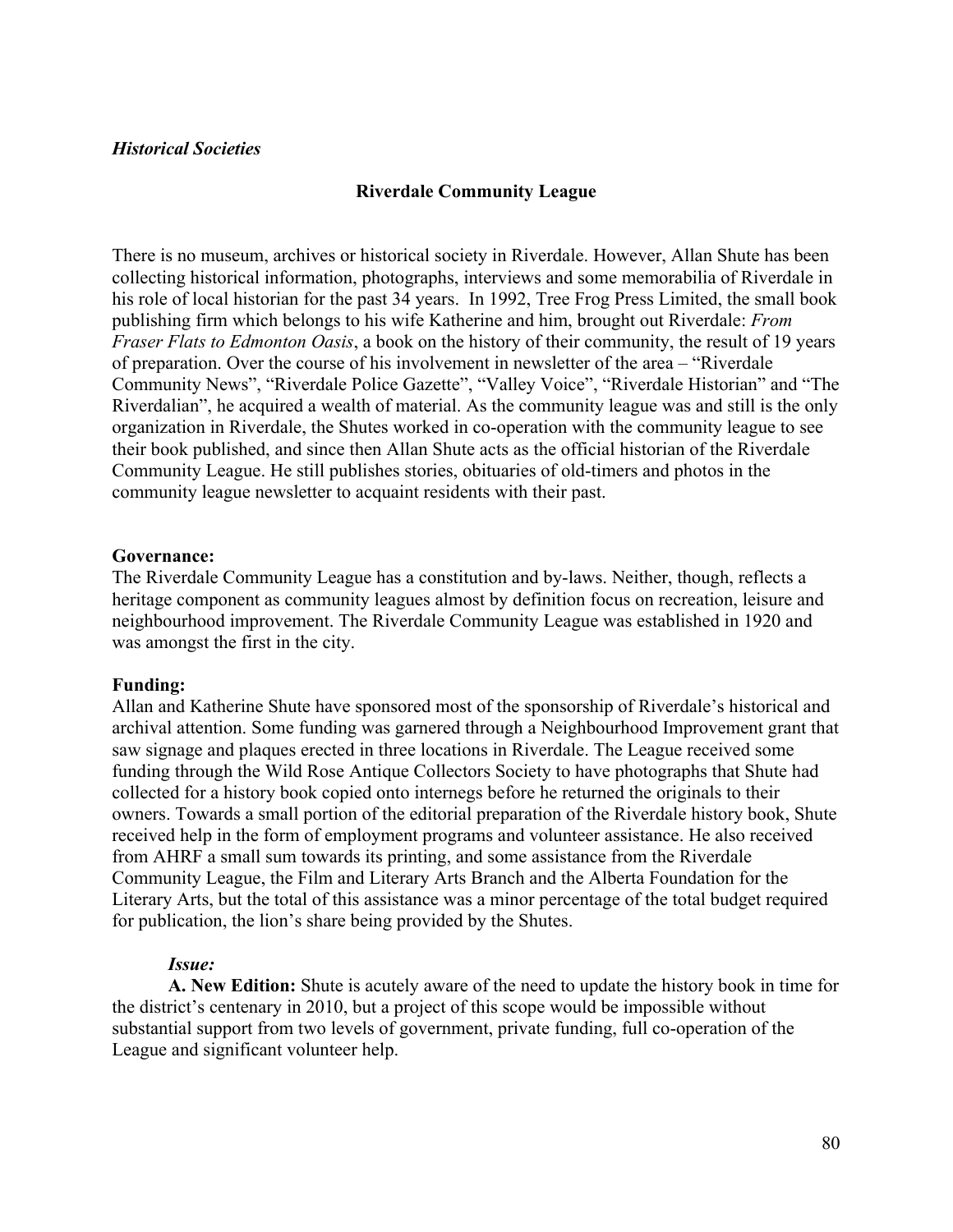## **Facility:**

All archival material is kept at Tree Frog Press. Shute is considering donating all of the material to the City Archives at some future date. This location would be most appropriate because he has already donated material from his press to the archives and "Riverdalian" to the City of Edmonton Artifacts Centre.

## **Staffing:**

See #1 above.

# **Collections:**

The History of Riverdale boasted some 500 images – diagrams, maps, and photographs –which was only a portion of the 1500+ visuals that Shute had collected at that time. In the 15 years since publication, he has acquired at least another 1,000 photographs and countless stories, anecdotes and a massive collection of documented history concerning the two Area Redevelopment Plans that ushered in the development of the J.B. Little Brickyard, as he was involved in the planning and negotiation process.

## **Collection Policies:**

The Riverdale Community League has no collection management policies. Shute recognizes that he needs to continue to organize and catalogue the material he has gathered.

## *Issue:*

**A. Funding:** Without funding Shute and/or the Community League needs to catalogue the photographs.

## **Programming:**

Allan Shute researched, co-wrote, edited and published the Riverdale history book in 1992. Then, to help celebrate the city's 200<sup>th</sup> anniversary, the then Provincial Museum of Alberta and Shute collaborated to present "Historic Edmonton: Faces of Riverdale," a photographic exhibit that ran at the Museum from 22 May to 4 July 1995. Shute then was awarded grant monies to mount and frame 70 historic photographs, which hang permanently in the community hall. A Neighbourhood Improvement Project in 1997-98 saw Shute, through the Riverdale Community League, erect an outdoor interpretive panel overlooking the district, a colour-coded flood pole attached to the Dawson Bridge with explanatory signage, a plaque and cairn at the Riverdale school and four historical panels inside the school.

## **Heritage Network:**

Shute is skeptical about the ability of a network, either formal or informal, to actually work. In order to be effective, strong leadership and commitment from members would be essential. Given this rare combination, overall benefits are possible, though he feels that with such a large number of heritage groups and organizations in the city, any funding would be so diluted as to be only a token and not to be able to address any issues that organizations might have.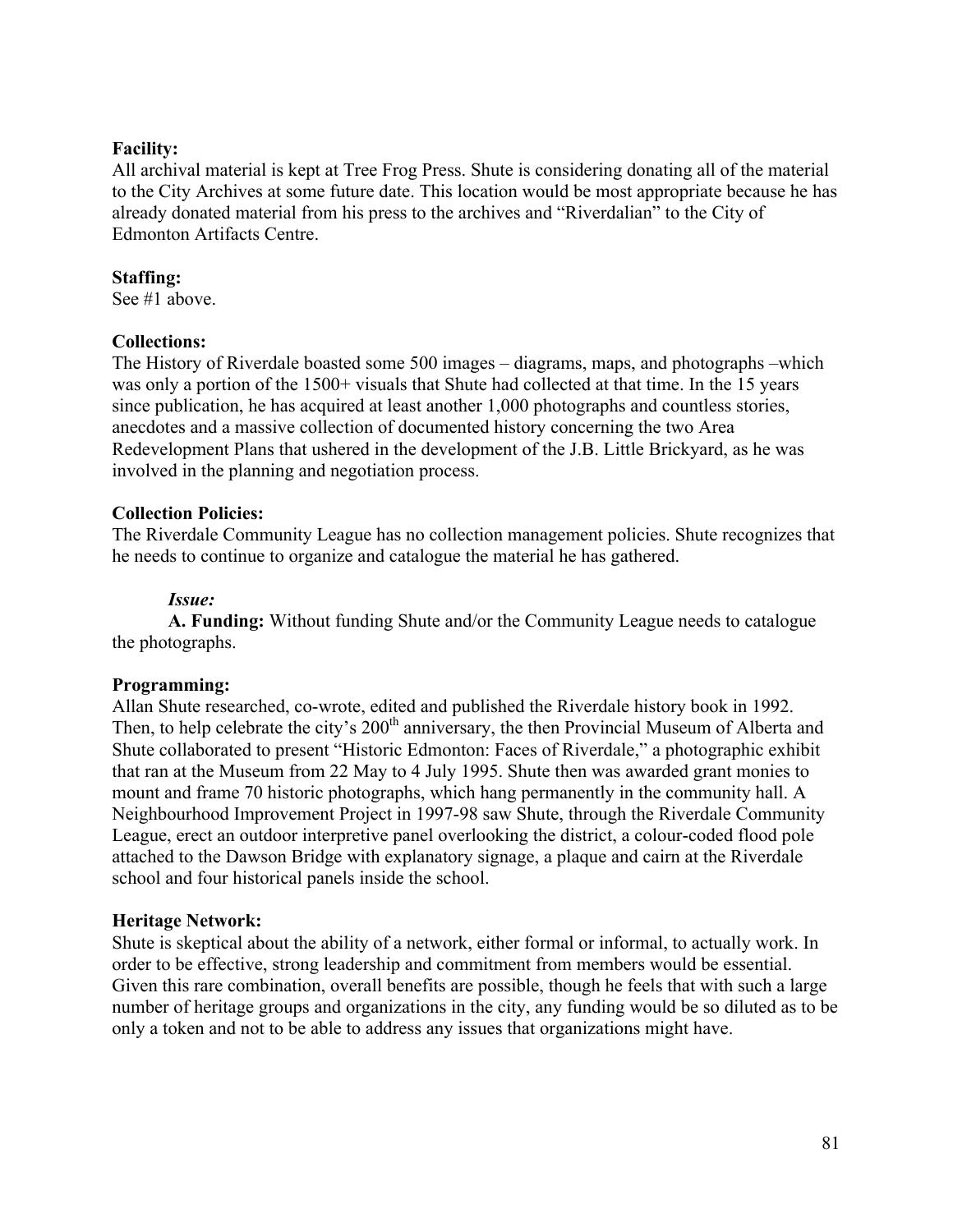## **Role of Provincial Government Bodies:**

Shute sees a role of provincial government bodies in Edmonton's heritage community. Partnerships such as that which produced "Faces of Riverdale" would benefit everyone. The Province, though, does not seem to understand the role of arts and culture in the creation of a dynamic society, he says, given its record for the past 16 years.

## **Edmonton Tourism:**

A partnership with Edmonton Tourism is a natural fit. Visible and easily accessible historical interpretation is a key component to visitor enjoyment as most tourists have a natural curiosity to discover the story behind the city they are visiting.

## **Other Issues:**

**A. Newcomers:** The development of the brickyard has seen a large influx of newcomers into Riverdale, some of whom have become involved in the community league. Their integration into an older, stable community has not always been smooth and this may impact on the sense of community. An ongoing program to acquaint new Riverdalians with their past would be a step in the right direction.

**B. Public Art:** Public art that includes story plaques downtown, throughout the river valley and in malls would help make the most of and tell Edmonton's many stories. Such a programme, though, needs strong organization and long-term, stable funding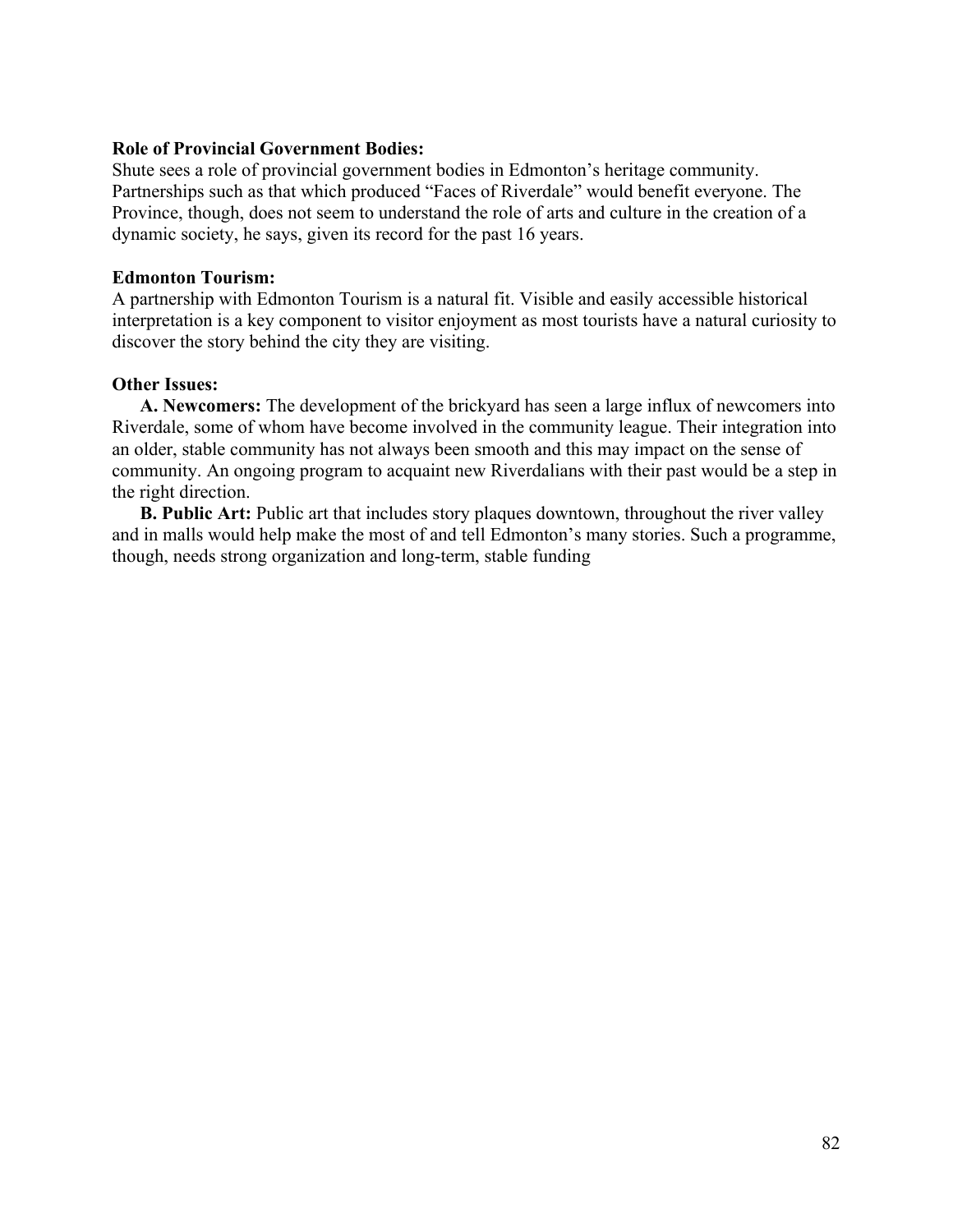# **Alberta Aviation Museum**

# **Mandate:**

There are two organizations, the Alberta Aviation Museum and the Edmonton Aviation Heritage Society. The former is the museum and is one tenant in the hangar. The heritage society is the landlord for the site.

The museum's mandate is to collect, preserve and present the history of Edmonton, Northern Canada and the rest of world as it relates to Edmonton. The Edmonton Aviation Heritage Society's mandate is to operate the facility as a historic site to the benefit of member organizations, and to provide a home for the past, present, and future of aviation in Edmonton.

## **Governance:**

Edmonton Aviation Heritage Society operates the facility. Fifteen organizations, the Alberta Aviation Museum being only one tenant, pay a portion of the overhead costs on a per square foot basis - \$.80 per square foot for a year! There are three boards, one for the museum, one for the heritage society and the third being a focal point to represent the complete operations and facility.

When the city agreed to lease the hangar to the heritage society it insisted that a larger community than just the museum use the facility. Hence the large number of organizations – cadets, search and rescue, six veterans organizations etc. – that use the hangar. The arrangement has worked remarkably well.

# **Funding:**

Up until last year the museum had been self sufficient through admissions, donations, and casinos. Facility rentals and educational programming help. Now, the museum has reached a point where it is too big to be a small museum and too small to be a big museum. The Director is aggressively working towards self-sufficiency because he recognizes that the museum and society both have to wean themselves off outside funding. Now, though, the Society and museum require bridge financing for the next three years. He was able to get a one-time grant from the city. Until new programmes kick in which are aimed at self-sufficiency, the museum's funding is not stable.

# *Issues:*

**A. Operational Costs:** Grants are useful, but are almost always for capital costs related to restoration of artifacts, for example; there are no grants to cover operational costs such as salaries.

# **Facility:**

The Alberta Aviation Museum is the only aviation museum that is specific to the Edmonton region. The hangar in which the museum is located is the last doublewide, double long British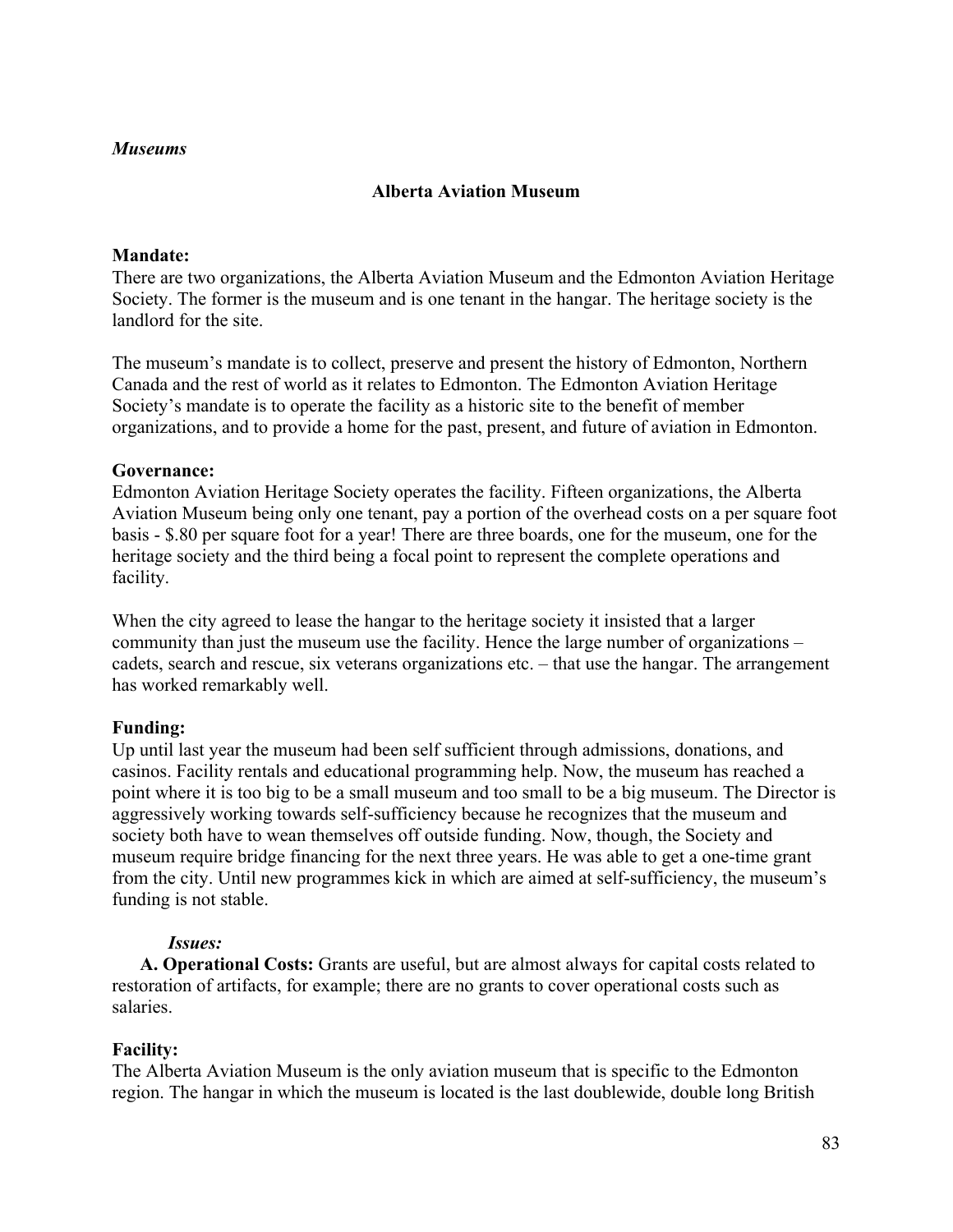Canadian Air Training Programme hangar left. The hangar is designated both provincially and municipally. It has 84,000 sq. ft. of space.

## *Issues:*

**A. Space:** Both the Society and museum need to grow by 25,000 sq ft over the next five years, or 60-75,0000 sq. ft over the next 10 years. If the educational programmes are as successful as they hope, there may be a need to shorten the timelines. Total expansion plans may be difficult to achieve as current airport policy and the Society's economics don't allow the museum to expand in direction it wants to.

 **B. Environmental Controls:** The hangar has no environmental controls. The HVAC system needs upgrading within five years.

## **Staffing:**

The museum has a staff of 3.5 person years, a gift shop manager, an archivist/office assistant, and as of 1 July a half time position for the education director, a half time Executive Director and a half time executive assistant. The Society has 1.5 person years, .5 for the Executive Director, .5 for the executive assistant and .5 for the Education Director. There is a healthy volunteer corps of 80 that undertake a variety of jobs from front end, to working in the archives, display and restoration. In addition, the facility can call on several hundred less committed volunteers, on as required basis.

## *Issues:*

**A. Volunteers:** The volunteers are aging, so while many come in three to five days a week, they cannot do physically some things any more. It is hoped that the new programmes will attract recently retired, younger people. Some of this concern is alleviated because the Society has brought in other organizations some of which have much younger people.

 **B. New Staff:** If expansion goes ahead, the museum will need a curator, a volunteer coordinator, and a maintenance director for a total complement of eight museum and Society staff combined.

## **Collections:**

Currently, there are 34 aircraft on display with an acquisition list of 26 aircraft, some of which will have to be represented by models and replicas as no originals remain in existence. The approximate number of artifacts is 20,000; the reference library has 25,000 volumes; there are 25,000 images. The museum has the fifth largest aviation-related collection in Canada. The collection is inventoried and catalogued and on-line with the Heritage Network (ASA).

## *Issues:*

**A. Environmental Controls:** The archives and library need full environmental controls. **B. Backlog:** There is a backlog of archival/library material requiring cataloguing.

## **Collection Policies:**

The Museum has a collection, deaccessioning and disaster preparedness policies as well as contingency funding which is untouchable except in the case of an emergency.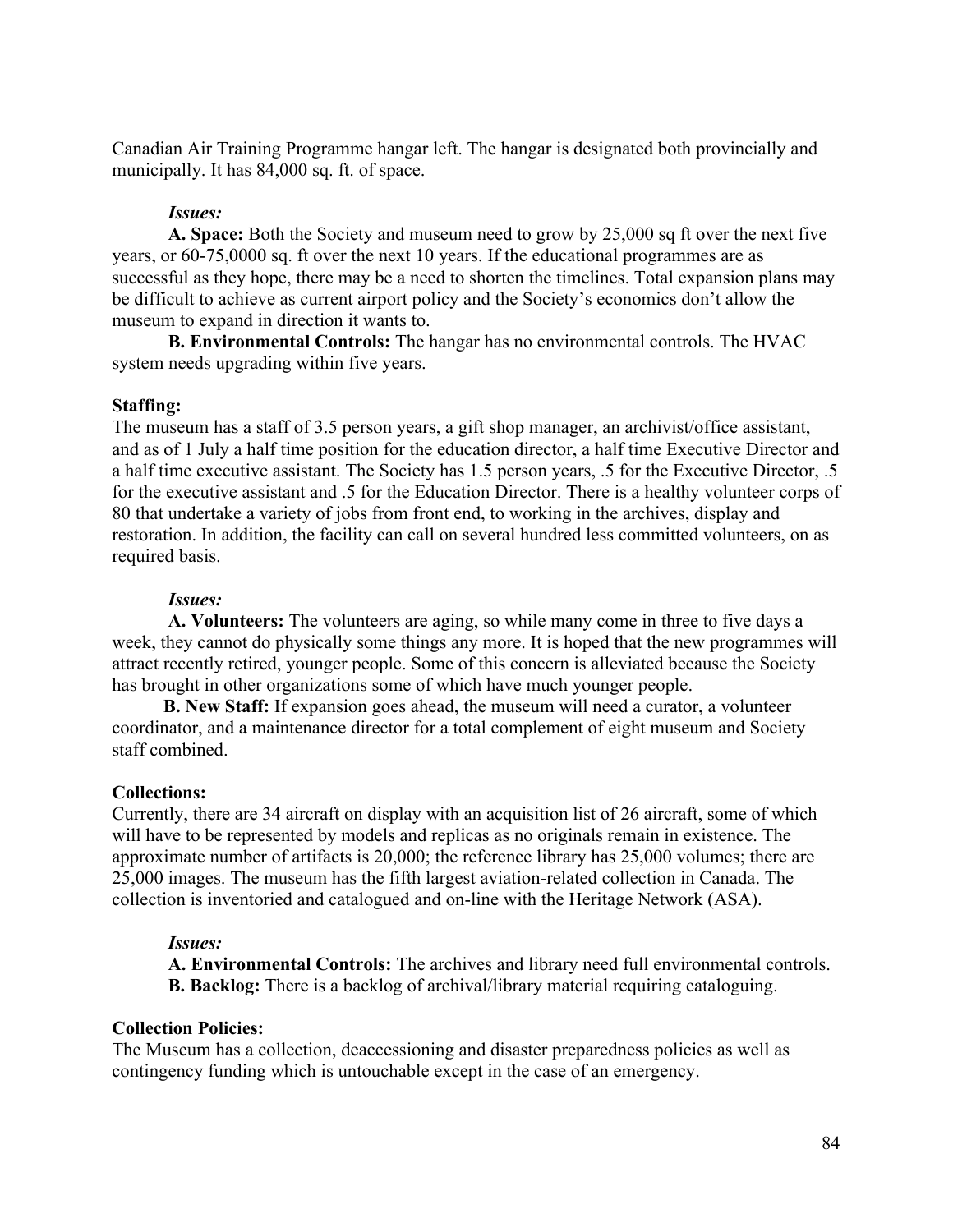## **Programming:**

In July 2007, the museum will launch its corporate membership programme and its new educational programming. By 1 September, all new elementary, junior and senior high school programmes will be in place. The Society is also assuming the NAIT continuing Ed series of summer camps and other programming the fall. Both organizations have web sites linked to the Virtual Museum of Canada.

## **Heritage Network:**

Edmonton museums have to get together because currently the city is approached by too many individual organizations so there has to be unified voice. One meeting has been held with another planned for 28 May 2007. Disappointment was expressed in the museum community generally in its inability to work together on collaborative issues that would benefit all. There is a need for a committee to form a consensus quickly and implement recommendations.

## **Edmonton Tourism:**

Edmonton Tourism has been very helpful, by upgrading the listings for the museum, and has been instrumental in making new contacts in the movie industry, for example. Edmonton Tourism should continue in its support role but it is not its mandate to do the museums' job.

## **Other Issues:**

**A. Corporate Support:** Frustration was expressed at the absolute apathy of Edmonton's business community towards anything heritage-related.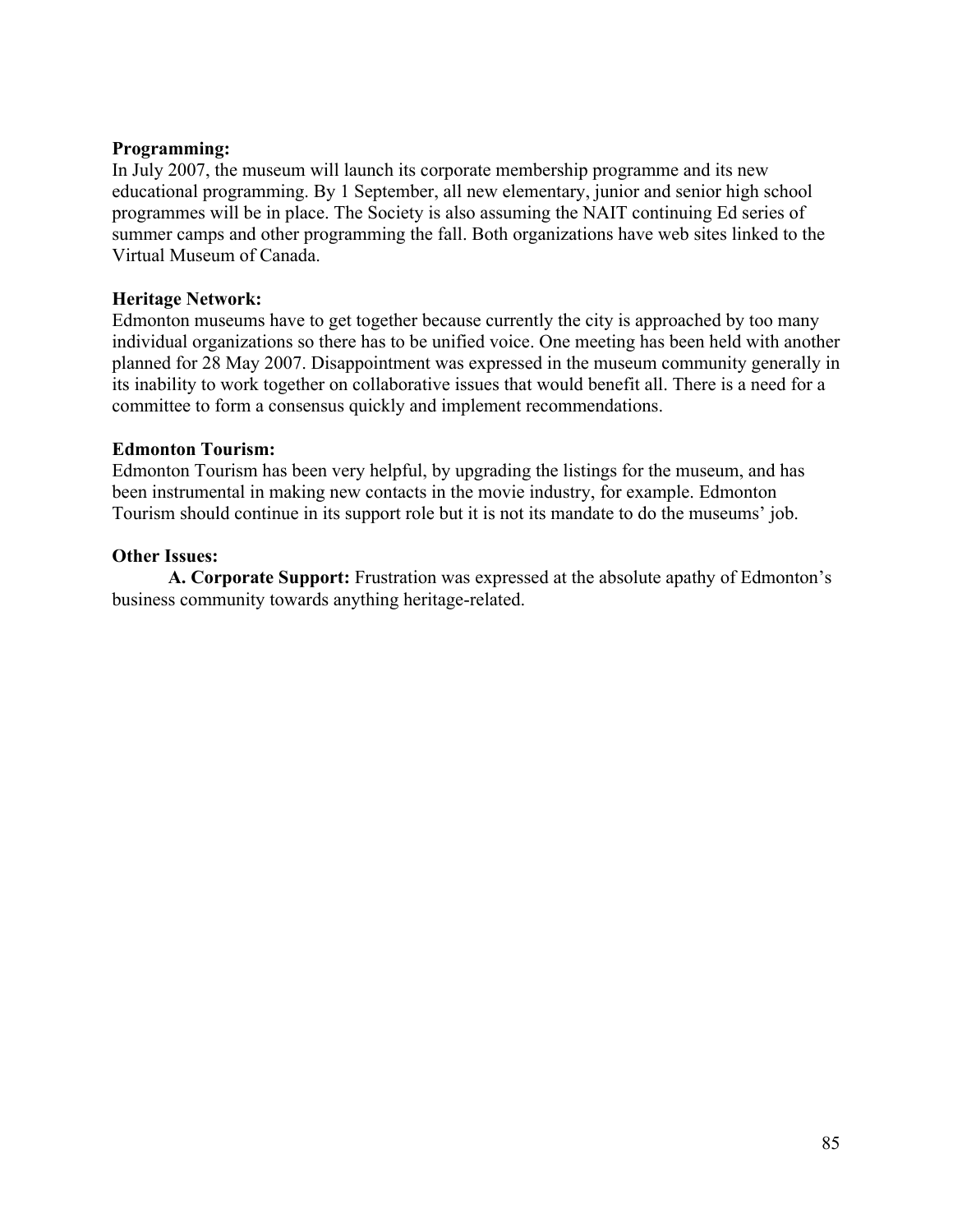#### **Alberta Museums Association**

 The Alberta Museums Association was incorporated in 1971 as a non-profit society by individuals, both museum staff and volunteers, who wanted to promote the development of Alberta's Museums. Today, the Association is a member-driven organization that serves the needs of its membership. It consists of an elected, volunteer Board, an Executive Director and a secretariat, each providing assistance, advice, information and counseling as needed by the membership.

#### *Issues:*

**A. Governance:** Most of the city's museums are either volunteer-run or have one staff member with a heavy dependence on volunteers and this dependency on volunteers is becoming a major problem. Over the years, volunteerism has changed a great deal. There are more and more demands on volunteers' time. Those who have the time to volunteer are less and less active in the volunteer sector. Ten years ago, those volunteering 10 hours a week were not uncommon; now it is hard to find those willing to put in more than two or three hours *a month*. What this means for the city's museums is that within five or, at the outside, eight years the volunteer well will have run dry. Those that are unable to transition to a staff run operation or are unable to fund sufficient staffing levels will certainly struggle and some will ultimately close.

**B. Staffing:** Staffing is always a problem with volunteer-run museums and museums can apply to the AMA Grants Programme for a project grant every four months. This does not provide long-term employment for a museum professional and hence it is very difficult for volunteer-run museums to hire a professional museologist. The AMA wants to move toward annual staffing grants that carry with them significant amounts of money; this will bring stability to what is becoming a crisis in the small museums. To achieve this, the AMA's Grants Programme will have to reallocate funding from current grant categories.

**C. Arts Council Funding:** Most AMA members are not eligible for AFA funding even though that organization is perceived by politicians and the public to have a heritage component to its mandate. But the AFA does not include a heritage component, and hence museums cannot apply for any of its grants. HEW, for example, should be eligible for Arts Council festival funding; how is it different from Heritage Days or any other cultural festival for which the city is known? Any future city funding for museums will help build capacity.

**D. Museums Network:** It is quite clear that within the city, there are too many organizations competing for the same pot of money. And the list grows as Edmonton Power, Edmonton Transit, the Edmonton Radial Society and the sports community look to develop their own museums. They are entering into an already struggling sphere. Little wonder that the reaction amongst a number of the city's museums to recent talks on a civic museum was viewed with some reservation.

 Interestingly, Edmonton and Calgary have roughly the same number of museums yet there are stark differences between them. In general, the museums in Calgary tend larger operations, with considerable budgets, staffing levels and activity in the community. The museums in Edmonton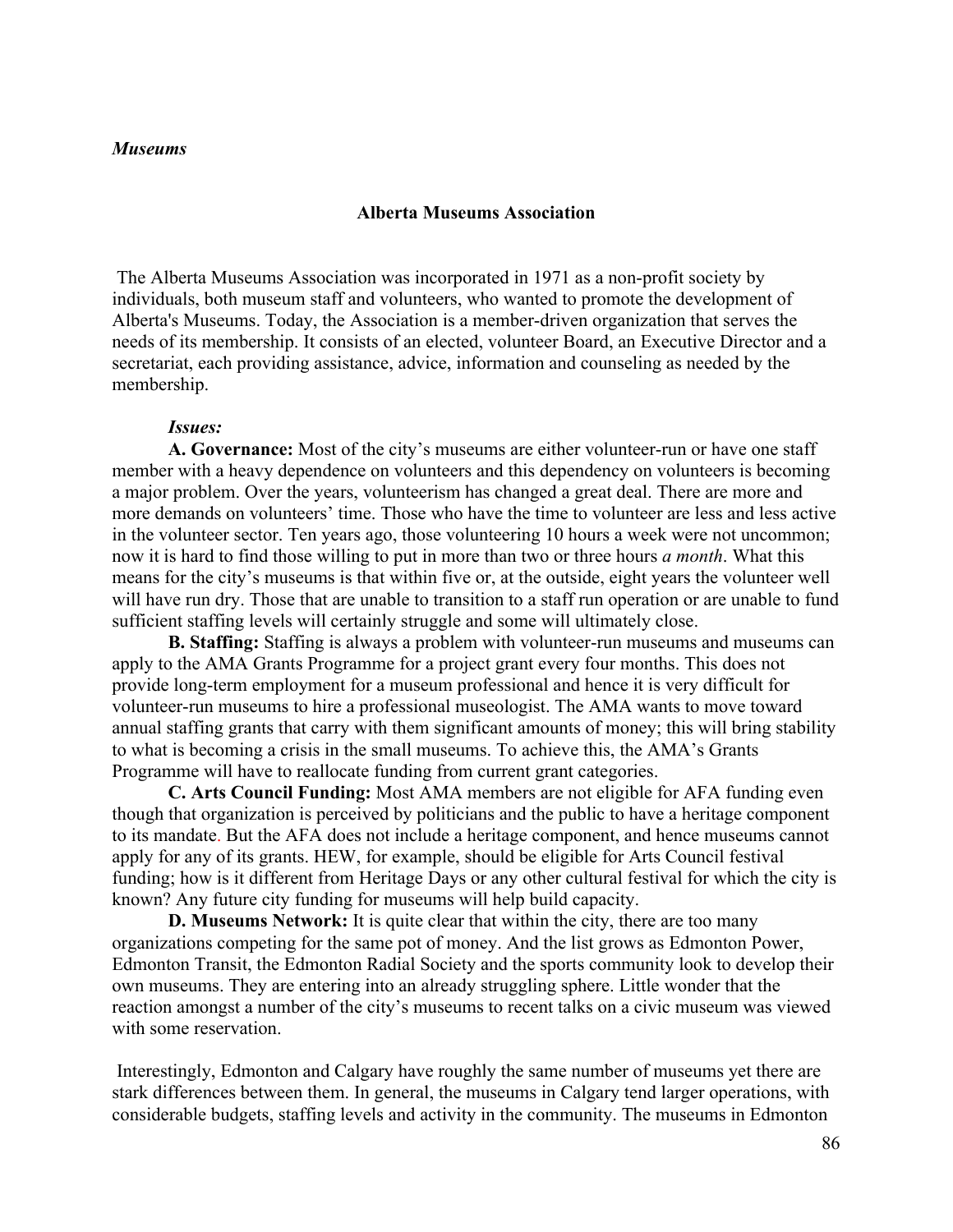tend to be more diverse but they are smaller, volunteer-run facilities. This means that their level of capacity is diminished and this impacts everything from staffing to programming.

Yes, there are different levels of capacity within Edmonton's museums but this should not be a hindrance to forming a museum network that works for all institutions. A network has been tried in the past. In 1998, the AMA attempted to create an Edmonton area network and so long as the AMA organized the meetings and set the agenda, the network functioned. However, the AMA's role was simply to launch such a network, not run it long-term. As soon as the AMA backed out, the network folded.

Perhaps that model didn't work because it was too bureaucratic, too onerous. A looser structure might be more appealing yet some level of organization and a mechanism are needed to make it work. How the funding pot is divided could be an issue.

The Arts Council is not viewed within the museum community as being able to speak for heritage organizations. Yet, an expanded Arts Council that included heritage might work. It would have to be more than just lip service. Even the name would have to become something like the Edmonton Arts and Heritage Council to reflect its changed mandate. If checks and balances that recognized the differences between heritage and the arts were put into place, such an expansion of the Edmonton Arts Council could work. In that case, such a scenario would be better than establishing a separate Heritage Council. The Arts Council is an established, wellrespected body with the city administration and with the arts community. Heritage organizations could piggyback onto the organization and its lobbying abilities.

Perhaps a model that Edmonton's Cultural Plan could adopt is that used in Ottawa. The city asked the question: What are the indicators that make a city a good place to live? One very important indicator was a healthy arts and heritage scene. Even though the national museums are located in Ottawa and are funded through the federal government, the City of Ottawa did not see that as a reason to divest itself of the responsibility to encourage the local heritage community. Ottawa's cultural plan provides more than \$6 million for capital and operating monies to the museum network on the condition that resources are shared and that the museums speak with one voice as a cohesive community when talking to the city. Now, the 11 local museums in Ottawa are no longer competing with each other, but working with each other. There are challenges, of course. Funding still comes up to council every year and it is possible that the vision that the current council has will be overthrown by another administration in the future. But for now Ottawa's plan might be a good model for Edmonton to follow. Timing for a museum /heritage network is right.

**E. Edmonton Tourism:** Certainly, there is a role to be played by Edmonton Tourism. While some city-run facilities such as FEP get good publicity through Edmonton Tourism, more could be done. Gerry Osmond, Executive Director of the AMA, cautions that tourism will not save the city's small museums especially those that do not or cannot charge admission. Edmonton Tourism potentially could be part of a museum or cultural network.

## **F. Other Issues:**

**Awareness:** Heritage simply is not on the horizons of any of the three levels of government, or even the media. *The Edmonton Journal*, for example, has a Culture section but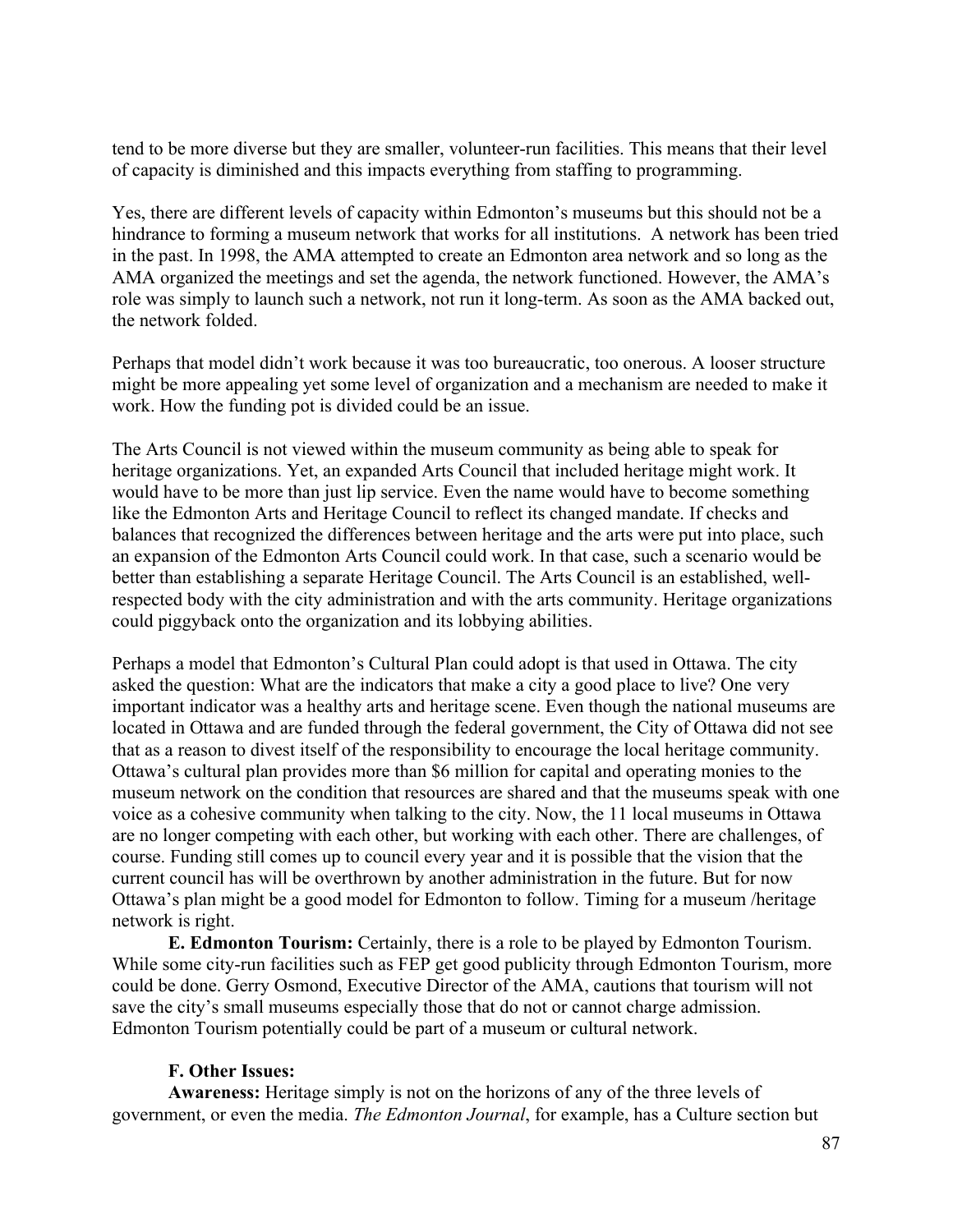carries very few heritage-related stories. To the newspapers and to governments, culture means the arts, and heritage issues consistently fall through the cracks when it comes to funding.

**The Museum Community:** Vision is everything. Due to an ongoing lack of funding and the diversity in terms of size and scope, the local, provincial and even national museum community has become insular, insecure, and in constant competition. Even though the museum community has shared goals and objectives not enough partnerships are being formed so that the museums can combine resources to achieve what should be achievable goals. The museum community needs to recognize that they need each other. City museums do not know what is happening in the rest of Edmonton's museums. How aware are they, for example, of the issues and programming at the RAM or UCAMA? There is a huge disconnect within the city museums.

**AMA's Role:** The AMA recognizes that it, too, needs to connect more with Edmonton's museum community. Perhaps because the AMA is in the city there is a perception on both the part of the AMA and on the part of the individual museums that access to the AMA is easier for the city museums than it is for a facility in, say, Peace River. Ironically, the AMA finds that there is greater interaction with members outside of Edmonton than with any within the city. Even the AMA conferences are attended only sporadically by Edmonton's museums even though there are grants to encourage participation. There are exceptions to this. The University of Alberta Museum and Collections Services and the Telephone Historical Centre have become very active in the AMA.

**Consultation:** There appeared to be a lack of consultation with local museums when the city was developing its Heritage Plan last fall. Glad to see that heritage is being included in the Cultural Plan!!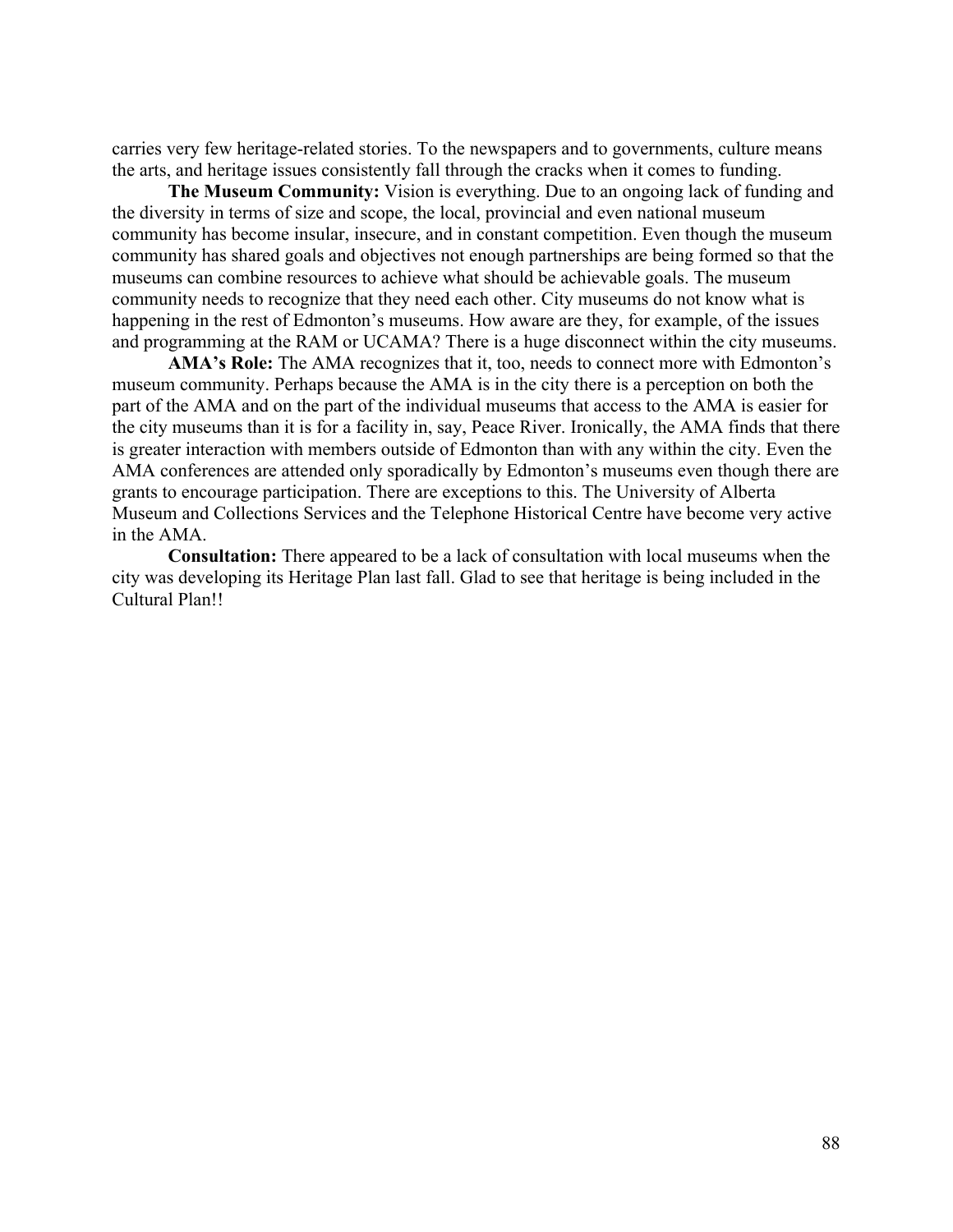## **Alberta Railway Museum**

## **Mandate:**

The Alberta Railway Museum collects, preserves, restores, exhibits and interprets artifacts, which show the history and social impact of Canadian National Railways and Northern Alberta Railways and their predecessors in Northern and Central Alberta. The Museum's mission statement was written in 1993 and needs no revisions.

## **Governance:**

The Museum is operated by the Alberta Pioneer Railway Association, a registered non-profit society formed in 1968. The Museum's by-laws establish a volunteer board of up to 15 directors; currently, 11 people serve on the Board. The by-laws state that every board member has to donate a minimum of ten hours a month to Museum activities, and to ensure an active Board, hours are logged each month. Any Board member who misses three meetings in a row is removed. This ensures a dedicated, active Board. The by-laws state that a quorum constitutes whoever attends the annual general meeting.

# **Funding:**

The Museum receives funding from several sources: 1. The single largest injection of hard cash comes from a casino which it runs once every 18 months; the approximate \$82,000 that the Museum makes in a casino basically has to fund Museum activities until its next casino; 2. While the Museum does not engage in fund raising projects, in-kind donations – equipment, rolling stock and materials from railway companies – are made to the Museum on a regular basis; 3. AMA grants have funded restoration, preservation, and repair projects (the Museum is able to match the \$5000 grant with in-kind donations such as labour); 4. The Canadian Museums Association, which receives, funding from Heritage Canada, funds seasonal staff up to \$15,000; the grant covers 75 per cent of salaries of \$11.00/hr. for 15 weeks; 5. AHRF grants help fund seasonal staff as well although these grants only pay the minimum wage. For three staff this means \$4250.

Major expenses include track maintenance, insurance and propane.

The Museum felt that it could survive if it had a constant \$50,000/year base funding.

# **Facility:**

The Alberta Railway Museum is located on eight acres in the extreme north-eastern part of the city, just inside the city limits, beyond bus and LRT lines, water/sewer and natural gas lines. The facility presents a replica of a small railway yard, complete with shops, water tank, station, trackage, cars and locomotives. The Museum is open during the summer season when it operates small self-propelled motorcars and a steam or diesel powered train on holiday long weekends.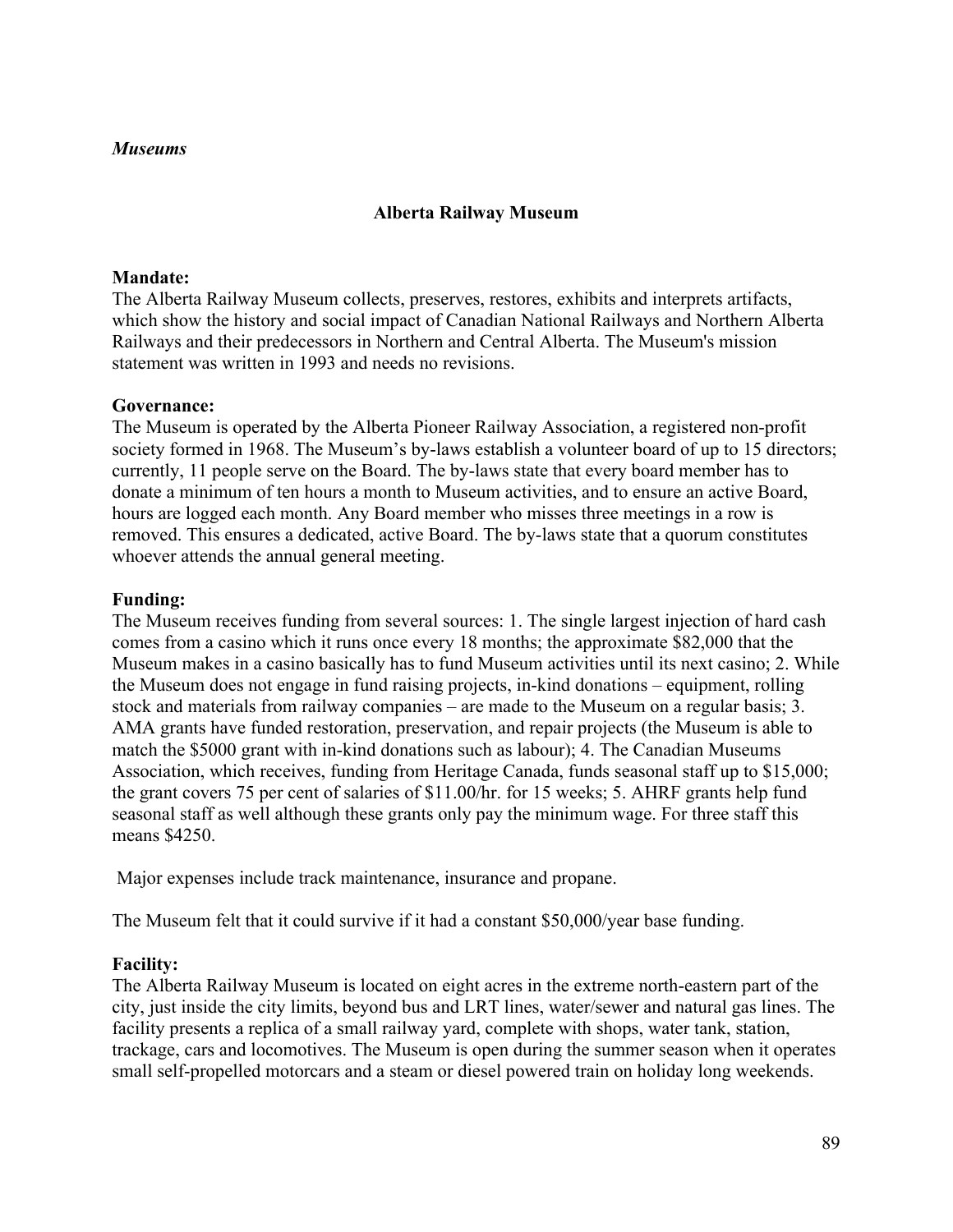In addition to 2.5 miles of track, there are: two workshops that have a total of 35,000 square feet where artifacts are restored and worked on; the St. Albert railway station which houses a small museum display and gift shop; the water tank from Gibbons; a railway bunkhouse from Roslyn that serves as the office; and a fire hall that was retrieved from the now abandoned City Yard on 104 Avenue and 116 street where CN had a roundhouse and locomotive servicing facilities. The fire hall serves as a commissary for Solicitor General work crews that provide grounds maintenance, painting and general repairs throughout the summer. The museum provides lunch for the crew. Displays are inside some of the 65 pieces of rolling stock. Propane heats the locomotive shop.

Plans for the future include: an exhibition hall and improvement in the track, washrooms and city utilities.

## *Issues:*

**A. Land:** In order to adequately interpret and display its collection the Museum requires a total of 30 acres. Discussions have begun with a neighbouring farmer regarding the extra 22 needed acres.

**B. Environmental Controls:** There are no environmental controls.

**C. Utilities and Zoning:** A big issue with the Museum is the need for public transportation to the site as well city utilities. Since the Museum is within city limits, the question becomes one of zoning and where the city feels the Museum fits in with its plans for development. Light industrial zoning would probably be best for the Museum.

# **Staffing:**

The Museum has 75 volunteers, 20 of whom are active in the organization. Seasonal staff interpreters are hired through STEP grants.

## *Issue:*

**A. Volunteer Base:** The volunteer base is dwindling. Burn out among the active members is a problem.

# **Collections:**

The Museum is cataloguing 14,000 photographs, 12,000 slides, 8 and 16 mm film, drawings, diagrams, and maps.

The rolling stock collection of 65 pieces needs to be covered. National significant artifacts need to be addressed at the national level to ensure an awareness of Alberta's and Canada's railway heritage. The appraised value of the rolling stock is approximately \$4 million and the buildings, track and property were appraised at approximately \$2 million.

# *Issues:*

**A. Environmental Controls:** The collection is stored in the train station, which has no environmental controls.

**B. Maintenance**: A major issue and cost is maintenance: every 10 years or so the Museum needs to refurbish its rolling stock.

**C. Funding:** Funding for maintenance too unpredictable.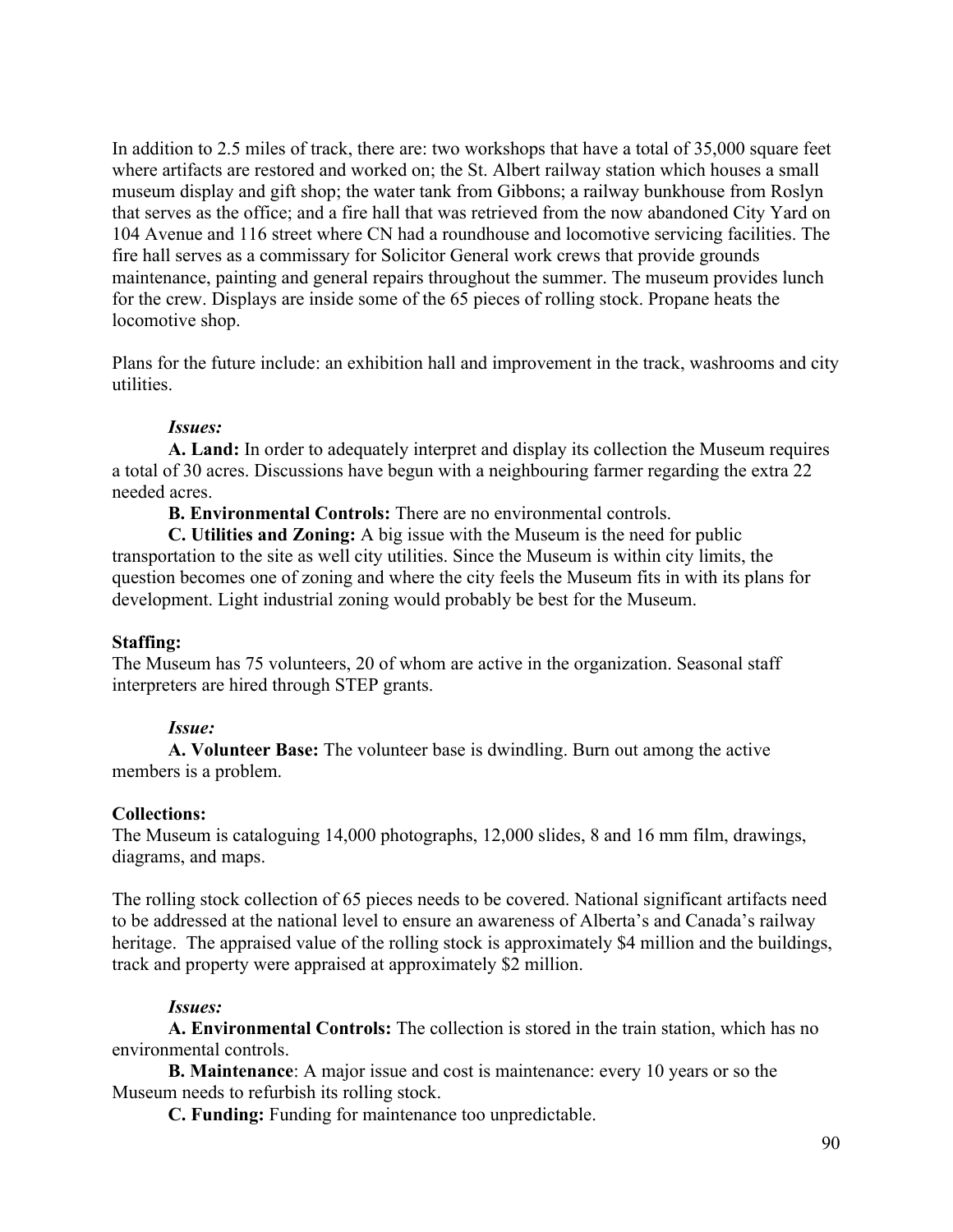## **Collection Policies:**

The Museum has a collection and a deaccession policy, but no disaster preparedness policy. However, its operations manual devotes several chapters on how members are to deal with certain "disasters" such as spills and accidents with equipment when people are on a train. Fire extinguishers are around the site and the Museum is inspected regularly by the fire department. Inventories of the collection have been done; the collection is, accessioned, catalogued and entered into a database (INMAGIC). Archival material has been donated to the Provincial **Archives** 

## **Programming:**

*Issue:*

# **A. Transfer of Knowledge:**

A major issue facing the future operation of the Museum is the reluctance of older members to transfer knowledge of older technologies to younger members.

## **Visitorship:**

Some 4,500 people visit the Museum each year.

## **Heritage Network:**

The Alberta Railway Museum is keen on any form of network, informal or formal, because any exchange of information is better than the current lack of communication amongst the museum and heritage community. Even a smaller network of transportation museums – the Reynolds-Alberta Museum, Edmonton Transit, the Aviation Museum - might be useful.

The Museum sees the role of the AMA as advisory and consultative; perhaps the AMA could create a database of consultants in a number of areas needed by museums. Such a network could act as a clearinghouse for information; it could be a forum to exchange information. However, the Museum is leery of another level of bureaucracy and would probably prefer a loose form of networking. The Museum agrees that the trick would be to figure out ways in which the various organizations can cooperate in areas such as grant writing as it feels that the various organizations would stand a better chance of funding if all applications were screened by one agency.

# **Role of Provincial Government Bodies:**

The Alberta Railway Museum sees the role of provincial government bodies being that of a partnership, one in which resources and experience in collection conservation could be shared with smaller museums.

## **Edmonton Tourism:**

The Alberta Railway Museum brochures are currently being disseminated by Edmonton Tourism and it buys into an *Edmonton Journal* insert that covers the province from the eastern slopes to western Saskatchewan. Edmonton Tourism could be a member-at-large in any network that might come together.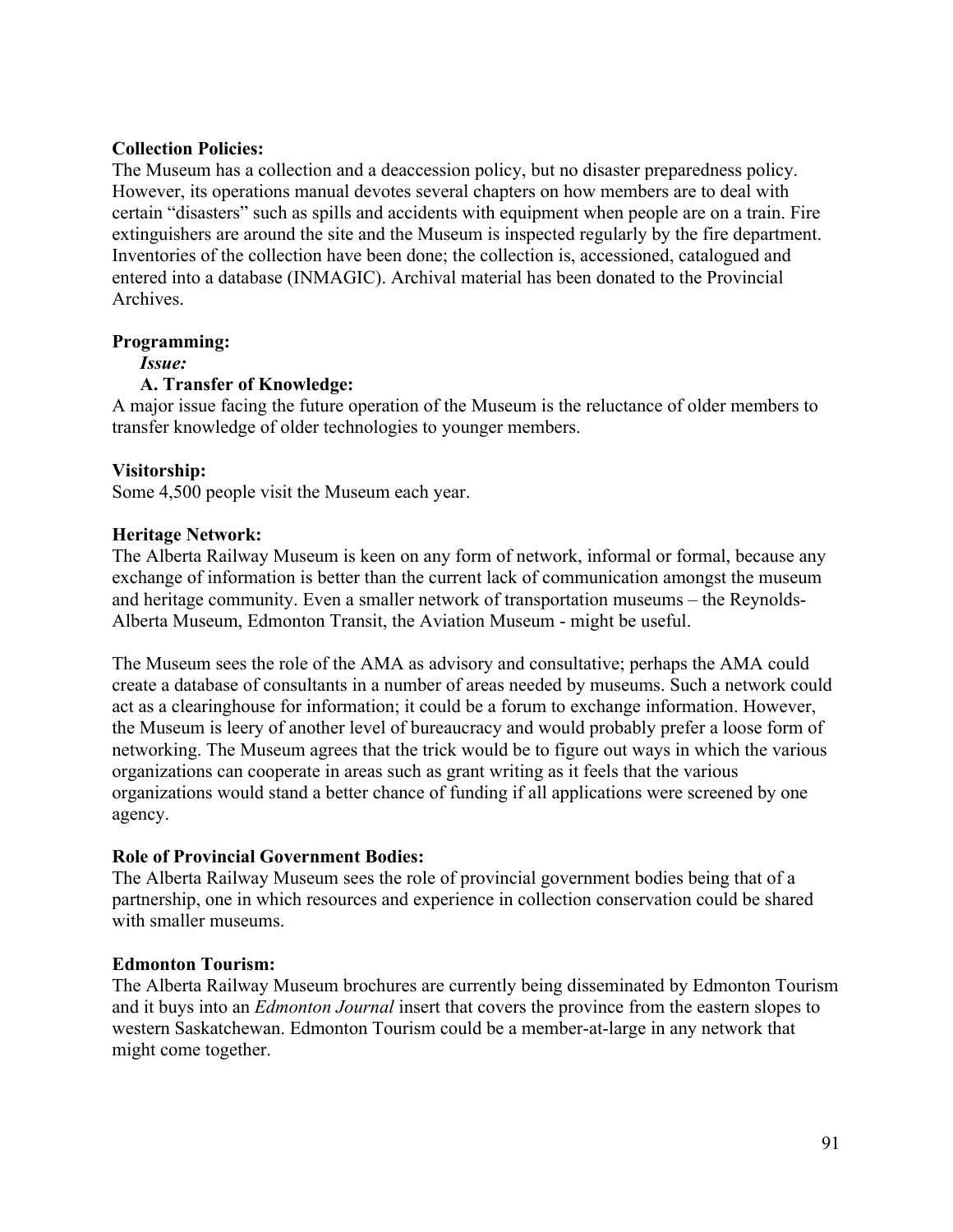# **Other Issues:**

**A. Future Issues:** The Museum has become too large for volunteers to handle acceptably. The Museum, the only one of its kind in Alberta, must plan ahead to fulfill its mandate as an attraction for the Province of Alberta.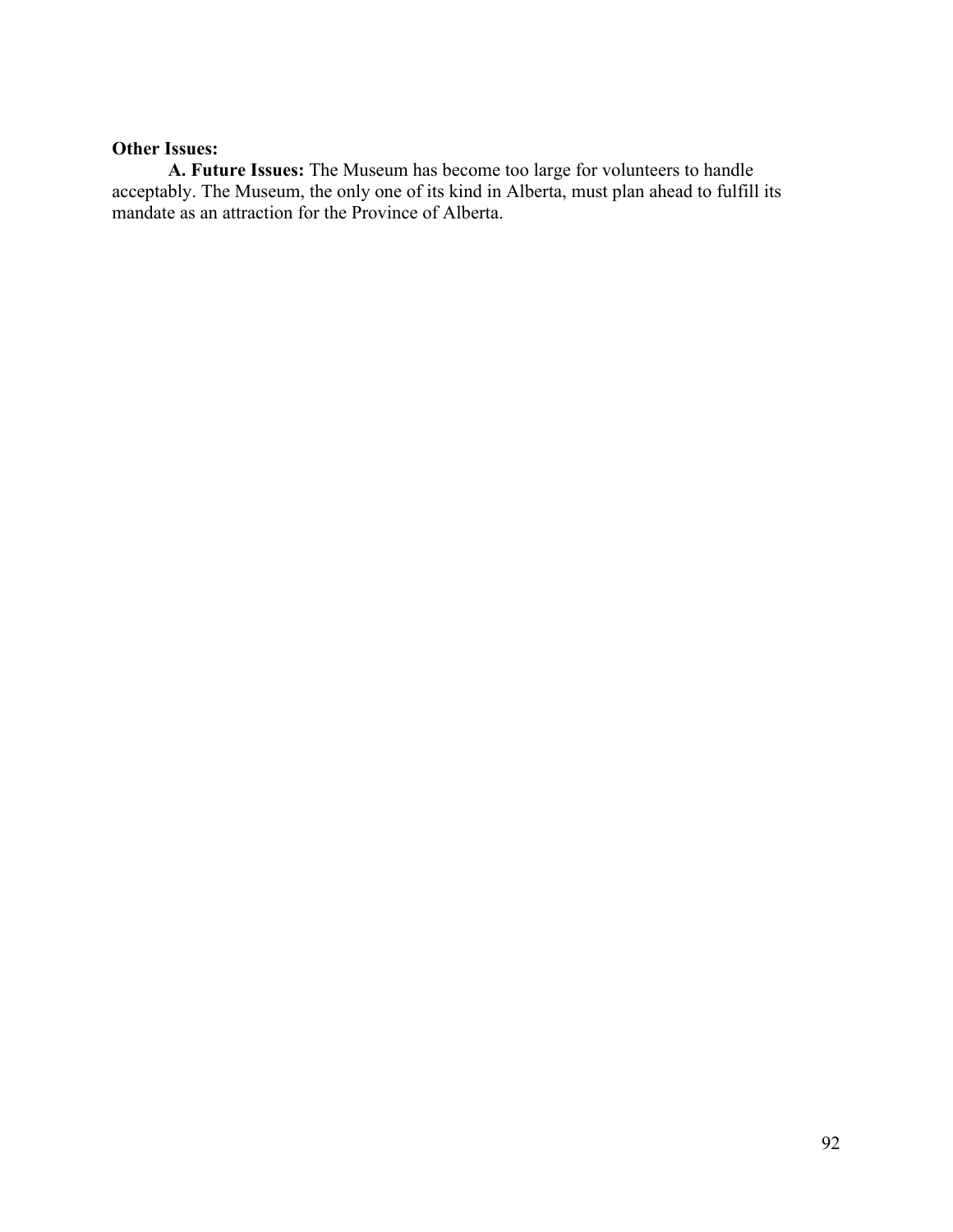### **City Artifact Centre**

#### **Mandate:**

The Artifact Centre is to supply Fort Edmonton Park and the John Walter site with a collection of acceptable artifacts to represent the appropriate era as displayed at those facilities (1846-1929) and to collect artifacts significant to the history of Edmonton.

#### *Issues:*

**A. Political Pressures:** Many artifacts that have been taken in do not fit the mandate and are, therefore, superfluous. Political pressure from a variety of areas accounts for the superfluous intake. There have been donors who have been refused by the Artifact Centre staff because their donation was outside of the Centre's mandate, so they have gone to elected officials and insisted that the City accept the item or items. An example of this is the recent decision to accept Mr. John's hat shop material. Mr. John's hat shop is outside the time frame of Fort Edmonton Park, and the donor insisted that the only way this collection could be displayed would be as Mr. John's Hap Shop. This collection presently sits in storage taking up a great deal of space at the Centre.

**B. Approved Manual:** In the 1960s when the Fort was being planned, the city was accepting all offered artifacts. By 1991, it became clear that this was bad practice so a procedures manual that imbedded the Centre's mandate was drawn up but never signed off (see below).

#### **Governance:**

The Artifact Centre is part of Recreation Facilities, Community Services Department. Functionally, it is lumped with rinks and swimming pools. There is a functional set of directors, one each for programmes, operations, and partnership and development. In addition, each director has facility responsibilities.

#### *Issues:*

**A. Responsibility, not Authority:** The reporting structure is confusing. There is a dedicated director for the Artifact Centre who is also responsible for a functional stream as well as having facility director responsibilities for Fort Edmonton Park, John Walter Museum and the City Artifact Center. This director relies heavily on supervisors and line staff to make a lot of the day-to-day decisions, and is consulted on decisions of greater significance. This present supervision model spreads staff at all levels thinly and leaves little time to focus on long- term planning in regards to the Artifact Centre and its future mandate. Requests for decisions of a significant nature can go through eight directors who give their input but, ultimately, the facility director has the final authority to make decisions. Some of the frustrations due to this structure may be alleviated with the new process manager who is developing ways to move things forward. Staff, too, has found ways to work within the present structure. Because there is no executive director for the Centre, issues are not dealt with in as timely matter as required.

**B. The Foundation**: The Foundation is comprised of well-meaning, enthusiastic volunteers. None, however, is a historian. So, without an appreciation for the historical rigor that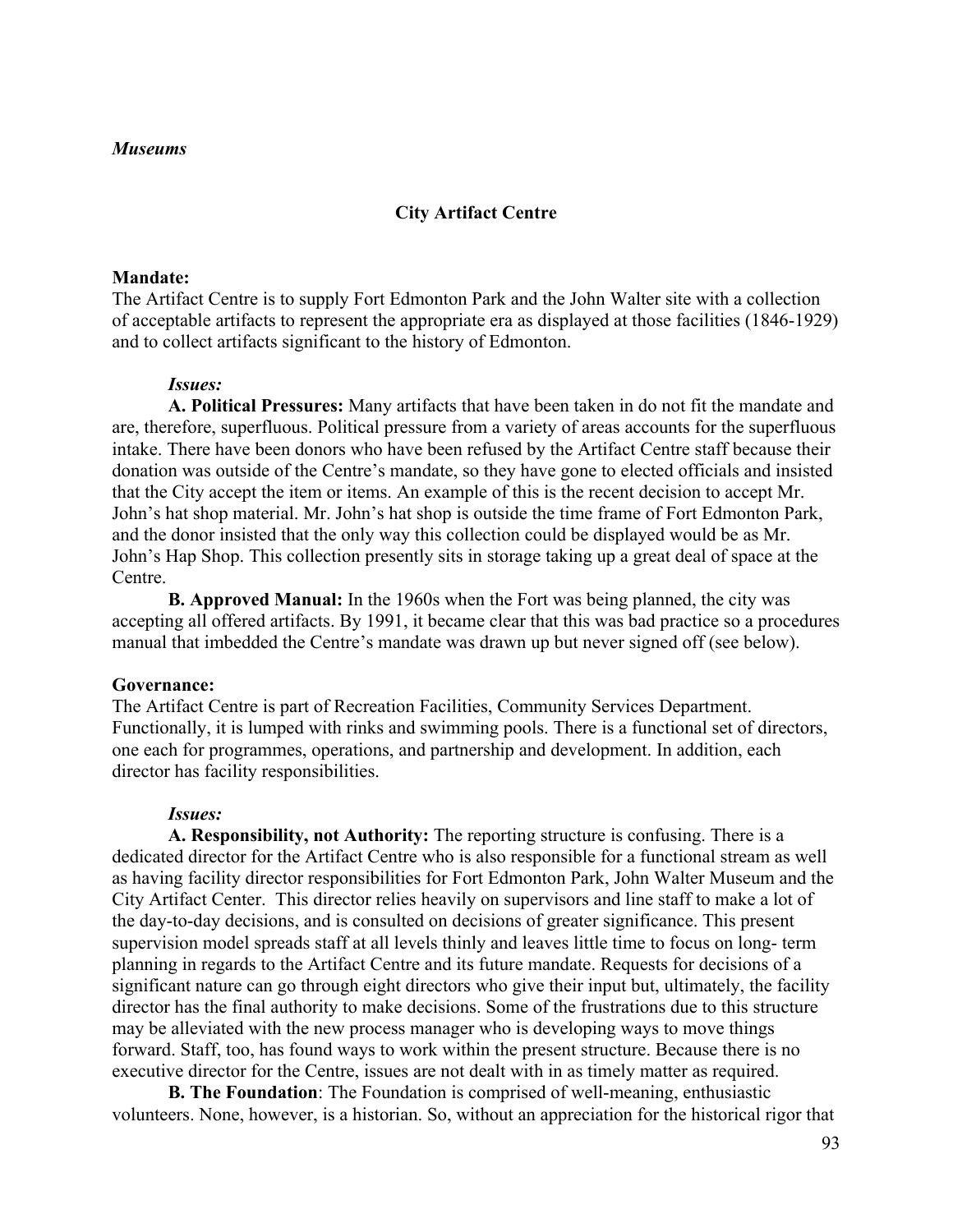a theme park ought to work under, the Foundation does not always adhere to its own mandate, and occasionally involves itself with artifact collection, which lies outside its mandate. The Foundation has a list of 33 projects for which it is to fund raise to help complete these projects. The Foundation should concentrate on raising funds for those projects that have been identified in the Master Plan. The encumbrances that were tied to the LaFlèche Brothers' donation may create issues for the Artifact Centre and the Park if these items are not displayed in a manner that is acceptable to the donor.

## **Funding:**

Community Services pays for staff; maintenance of the building is funded through another department. The only direct operational budget for the Centre is \$5000 that has to cover: toilet paper, cleaning supplies, restoration materials such as sandpaper and paint, coreplast and vinyl for signs for the zoo. Special projects can be funded outside the budget but granting requests have to be coordinated within Community Services, which is limited to three applications. As all grant requests are priorized, it is rare that the Artifact Centre receives a grant. It did receive one AMA grant in 1996 for a laptop computer that staff could use while on–site at Fort Edmonton Park.

## *Issues:*

**A. Operational budget:** A \$5000 budget that is far too little for the demands. Sharing this with other facilities means that little restoration/stabilization work can proceed on the artifacts.

**B. Support Staff:** The City no longer has a grants officer to help coordinate requests.

## **Facility:**

In 1977, the City decided that the 1894 Ochsner brewery was to be used, in part, as the City's Artifact Centre and in that year, an addition was built onto the old brewery. It is a large, threefloor facility. The basement has a dirt floor; the upstairs floor was never finished and requires two more inches of concrete on part of the floor; a small part of the upstairs has a wood floor. Large artifacts are placed directly on the floor; in the basement, they are palletized. Small artifacts are on open shelves. There are no storage cabinets. Only the basement has a sprinkler system.

The City does a risk management audit on the facility each year for insurance purposes.

## *Issues:*

**A. Space:** The Artifact Centre is quickly running out of storage space. However, this could be alleviated by a) providing compact storage units that increase storage space by 40 percent b) deaccessioning duplicate, incomplete artifacts and c) deaccessioning those artifacts that do not fit its mandate.

**B. Equipment:** The Artifact Centre has high ceilings but shelving can only be built so high and remain stable. A variety of material handling equipment would be advantageous to the operation of the Centre. There is only one rolling stepladder for the entire facility and more are needed.

**C. Environmental Controls:** There are none. Flooding in the basement is an annual problem. The Ochsners built their brewery in this location because there were natural springs.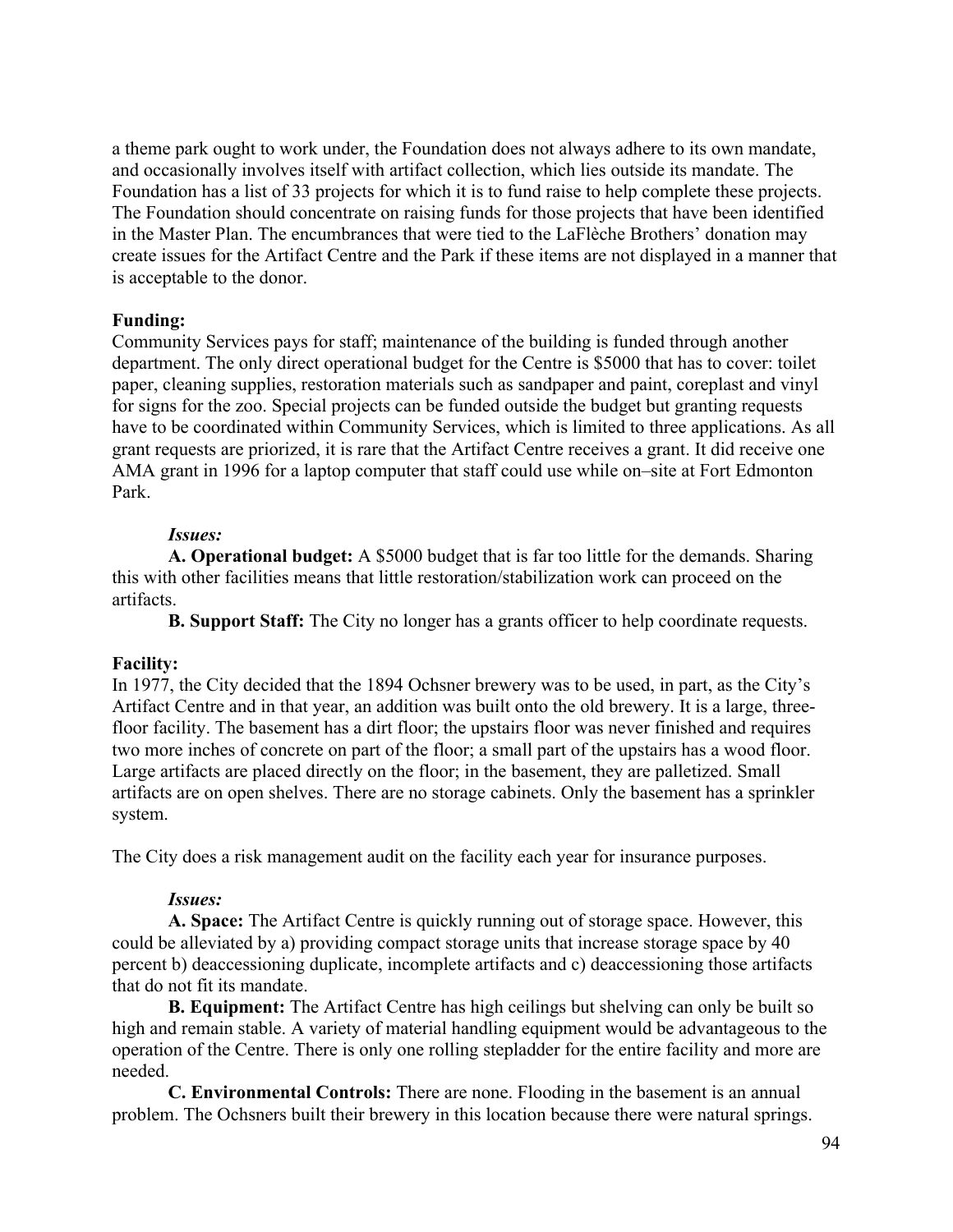These springs flood the basement each year. Two years ago the flood was worse than usual. The City has such a large collection that everybody borrows from but it and Fort Edmonton cannot borrow because professional institutions will not lend to facilities that have poor security and no environmental controls.

**D. Fire Control:** The main and second floors have no overhead fire suppression systems. There are fire extinguishers located on both floors at strategic area. This, of course, places the collection at risk.

#### **Staffing:**

There is three staff on site to handle the collection. In addition, the same three staff handles the artifacts at Fort Edmonton Park and the John Walter site. Those collections remain on site because of year- round educational programming and special events. They ensure that the displays are secured; artifacts catalogued and stored, and support educational programming needs.

#### *Issues:*

**A. Professional Staff**: There is no professionally trained staff with a Museologist diploma/degree. Staff all has at least one university degree in the Humanities coupled with numerous courses/workshops in museum standards, textile/metal conservation, display work etc. At one time, there was a Curator and then a museologist but these positions have either been eliminated or shunted into research only.

 **B. Collections Management:** The current level of staffing is adequate only if collections management was their sole responsibility.

#### **Collections:**

There are 45,000 artifacts stored at the Artifact Centre and another 50,000 at Fort Edmonton Park. The collection, including the artifacts at Fort Edmonton Park is fully accessioned, catalogued and on ACCESS database.

## *Issues, Artifact Centre:*

**A. Dirty Files:** There are duplicate files, and files that need cleaning up in order to make the database useful. There is no staff that can dedicate time to clean up the files.

**B. Dirty Artifacts:** There is no custodial support and dust is a *huge* issue. Open shelving with no dust covers exasperates the dust problem. Only the textiles are stored to museum standards because they were done by University of Alberta, Clothing and Textiles intern programme. Artifacts need to be cleaned, stored on coreplast-lined shelves (the plywood shelving off-gases) and drop sheets applied to all open shelving. The old plastic bags need to be scrapped for zip-lock bags.

#### *Issues, Fort Edmonton Park*

**A. Rolling Stock**: It needs to be stored. Decisions have to be made on inappropriate artifacts on site. The rolling stock committee reviews the inventory on site and makes decisions on new offers to the acquisitions committee, which is composed of the Artifact Centre staff.

**B. Care of Collections**: At the end of the season, the window displays are removed and stored in same building. None of the buildings has environmental controls. There is UV shielding film on some of the windows but deterioration of textiles due to excessive UV means that there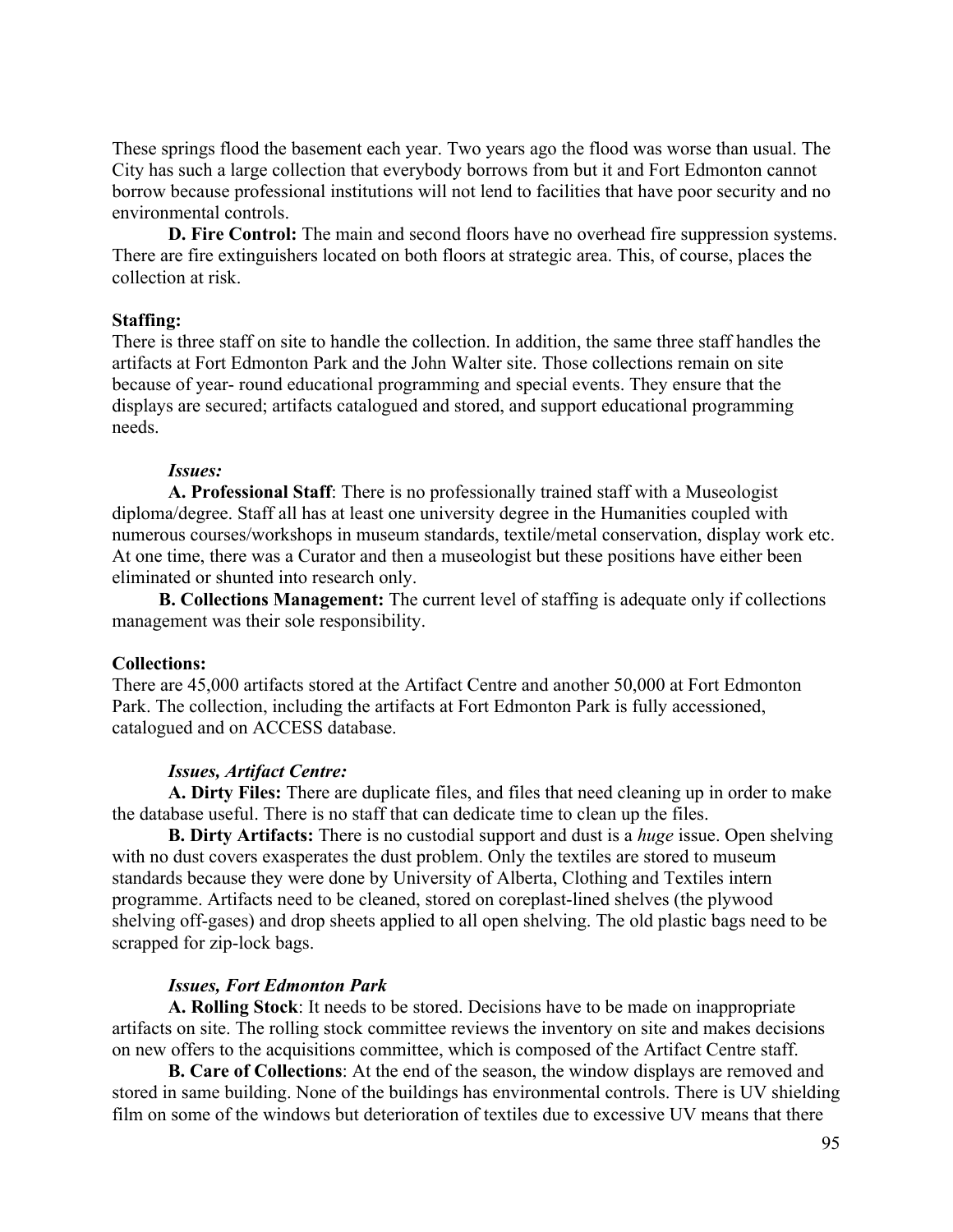are few textiles on site and no textiles in windows. It is staff who has to field complaints on deterioration of artifacts.

## **Collection Policies:**

There is a collections policy but it has not been signed off. Nevertheless, the staff follows it. The collection policy includes a deaccession policy, so it, too, has not been approved. There is a disaster preparedness policy.

## *Issues:*

**A. Provenance Questions:** At the Fort, rolling stock ownership is an issue as previous poor records management means that ownership is in question. Provenance is questionable on some artifacts. These items have been assigned a zero number, indicating that original ownership is unknown.

# **Programming:**

No public tours are offered due to safety issues. However, staff does give tours to Fort volunteers and some special-interest groups.

## **Heritage Network:**

The Artifact Centre staff participated in the Edmonton Heritage Network of 15 years ago. They met once a month in various locations throughout the city. It only lasted a couple of years because for most of the participants it was a social club only that had no clear agenda. A heritage network would work if placed on a professional level. It would be useful for sharing artifacts as many organizations and institutions approach the Artifact Centre to borrow material.

## **Other Issues;**

**A. Civic Museum**: It could complement Fort Edmonton Park if it dealt with Edmonton's post-1920 history. All post-1920 artifacts could be removed to the civic museum leaving the Artifact Centre to deal with the Fort and John Walter sites.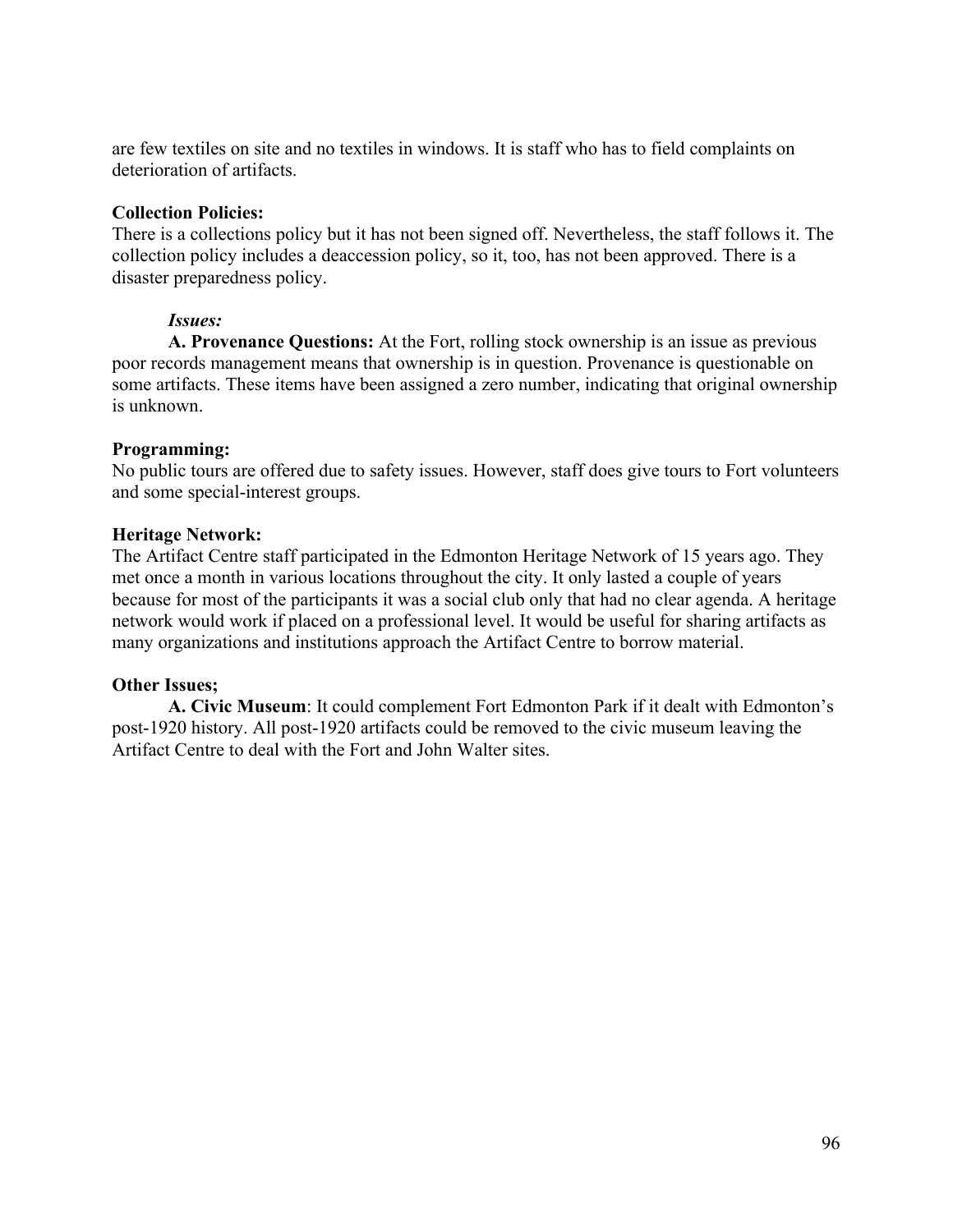## **Edmonton Power Historical Foundation**

### **Mandate:**

Last summer, the Foundation applied to the AMA for museum certification and, to be approved, the Foundation had to develop a written mandate. The Foundation's purpose is to preserve and interpret the history of the electrical power business in Alberta in general and more particularly in Edmonton and to educate people about the industry.

### **Governance:**

The Foundation is run by a volunteer board.

## **Funding:**

Its principal source of funding is a casino once every 18-24 months. It has not applied for any AMA grants because the casino money has been adequate. The Foundation applied to CHIN to set up a website but its application was turned down. However, the Foundation partnered with NAIT where one of its classes built the website. Architectural students at NAIT also built a model of a power plant for display. At the beginning, the Foundation got support from Edmonton Power but when it was sold to EPCOR there is less interest and support.

#### **Facility:**

The collection is split between the Rossdale power plant and the Leduc West Antique Society's site. Archival material is held at Rossdale, displays and artifacts are at the Leduc site in a 40-x50 sq ft. building.

#### *Issues:*

**A. Space**: At the Leduc site, the Foundation is running out of space and they are hoping to be able to expand either in the current building where they are located or in another building. Archival storage and an office are in the Rossdale Power Plant but not for long as EPCOR wishes to establish a water treatment research and training centre in that space within a year.

**B. Environmental Controls:** There are no environmental controls in Leduc and no full environmental controls at Rossdale.

#### **Staffing:**

There is no paid or permanent staff. The Foundation has a membership of 40, a dozen of whom are active members.

#### *Issue:*

**A. Volunteers:** The members of the board are aging with no new members being recruited. Despite this, the Foundation has not had trouble recruiting Board members from its overall membership. Members are essentially retired Edmonton Power and some EPCOR employees.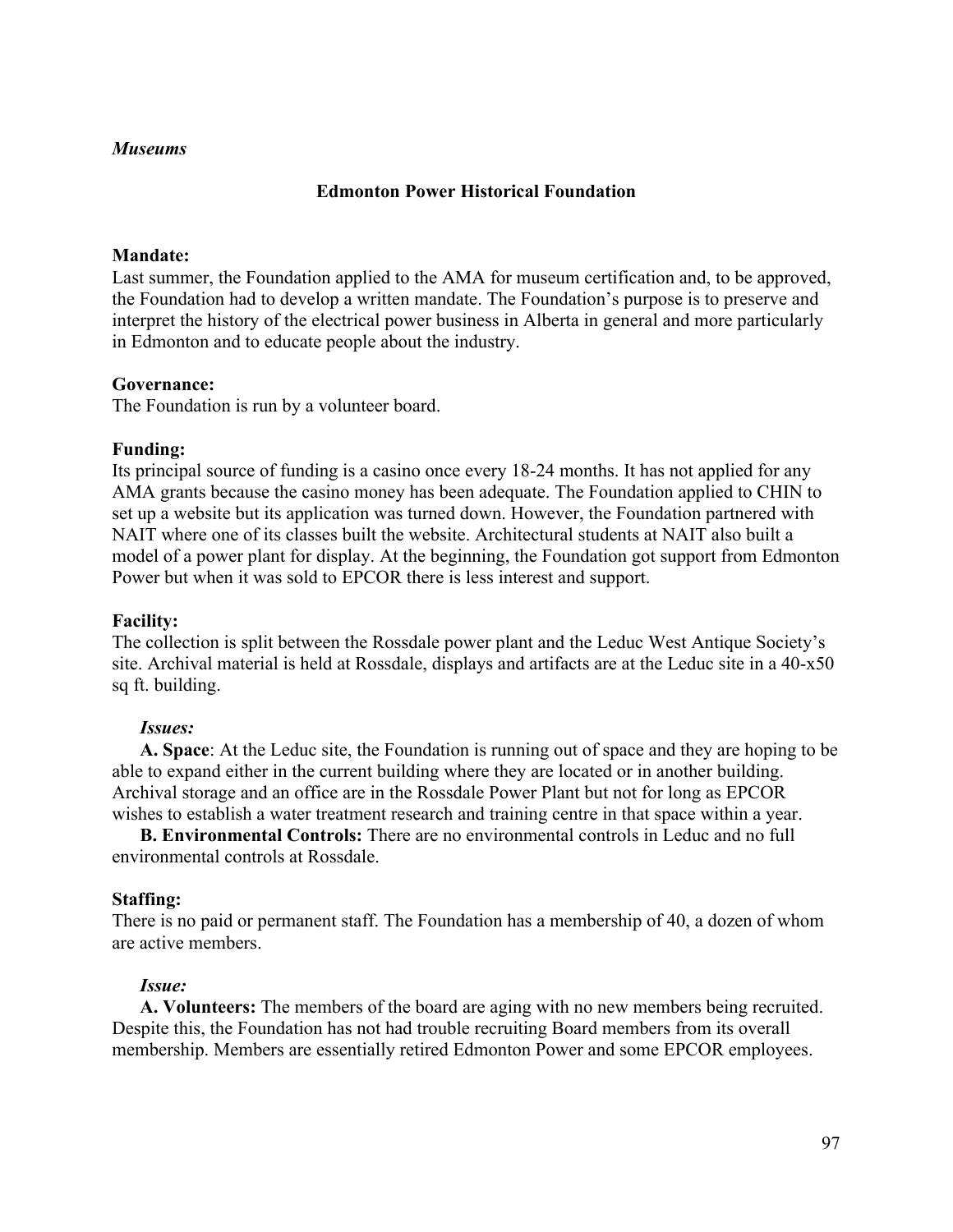## **Collections:**

There is a small collection of 100-200 artifacts, the largest artifact being a 300-lb functional steam engine at Leduc. The Foundation has a good collection of drawings, correspondence and annual reports that are stored in Rossdale in four or five filing cabinets.

## **Collection Policies:**

The Foundation has a written collection policy as part of its application to AMA.

## *Issue:*

**A. Collections Management:** Most of the artifacts are not inventoried or catalogued.

## **Programming:**

The Foundation has been in existence since 1989 and until five years ago its primary function was to provide tours of the power plant at Genesee. Following 2001, security was at Genesee was tightened, curtailing visits. Then, five or six years ago, the Foundation developed a working relationship with the Leduc West Antique Society, which has a site five miles west of Leduc. The Society's focus is agriculture with displays of farm equipment, and some buildings such as a school and a railway station. The Foundation was able to lease one half of one of the Society's building. This is where the Foundation has its displays. A popular display with children is bicycle that when driven powers a generator that shows how much power is being generated.

Four years ago the Foundation funded and published a centennial history of electrical utilities in Edmonton. No grant monies were sought as the money accrued through its tours paid for the \$150,000 bill. EPCOR did not help. The book was distributed to EPCOR employees, school, and museums.

In the future, the Foundation would like to build a portable display about how power is generated which it could then take to local fairs, schools etc.

# *Issue:*

**A. Displays:** The Foundation recognizes that its static, unchanging display will only attract visitors for so long and that it needs to change its displays to keep them fresh.

# **Visitorship:**

The Leduc West Antique Society is open to the public the long weekends in May, July and September. Of the approximate 6000 people who visit the Society's functions, approximately 1500 people take in the Foundation's displays. The Society charges admission of \$5.00 but none accrues back to the Foundation.

# **Heritage Network:**

Members of the Edmonton Power Historical Foundation have attended several recent meetings this past winter regarding a museums network. At several of the meetings, there was concern raised that such a network would be all talk and no action. The Foundation has little interaction with other Edmonton museums yet some of the Foundation's Board is lukewarm at best to the idea.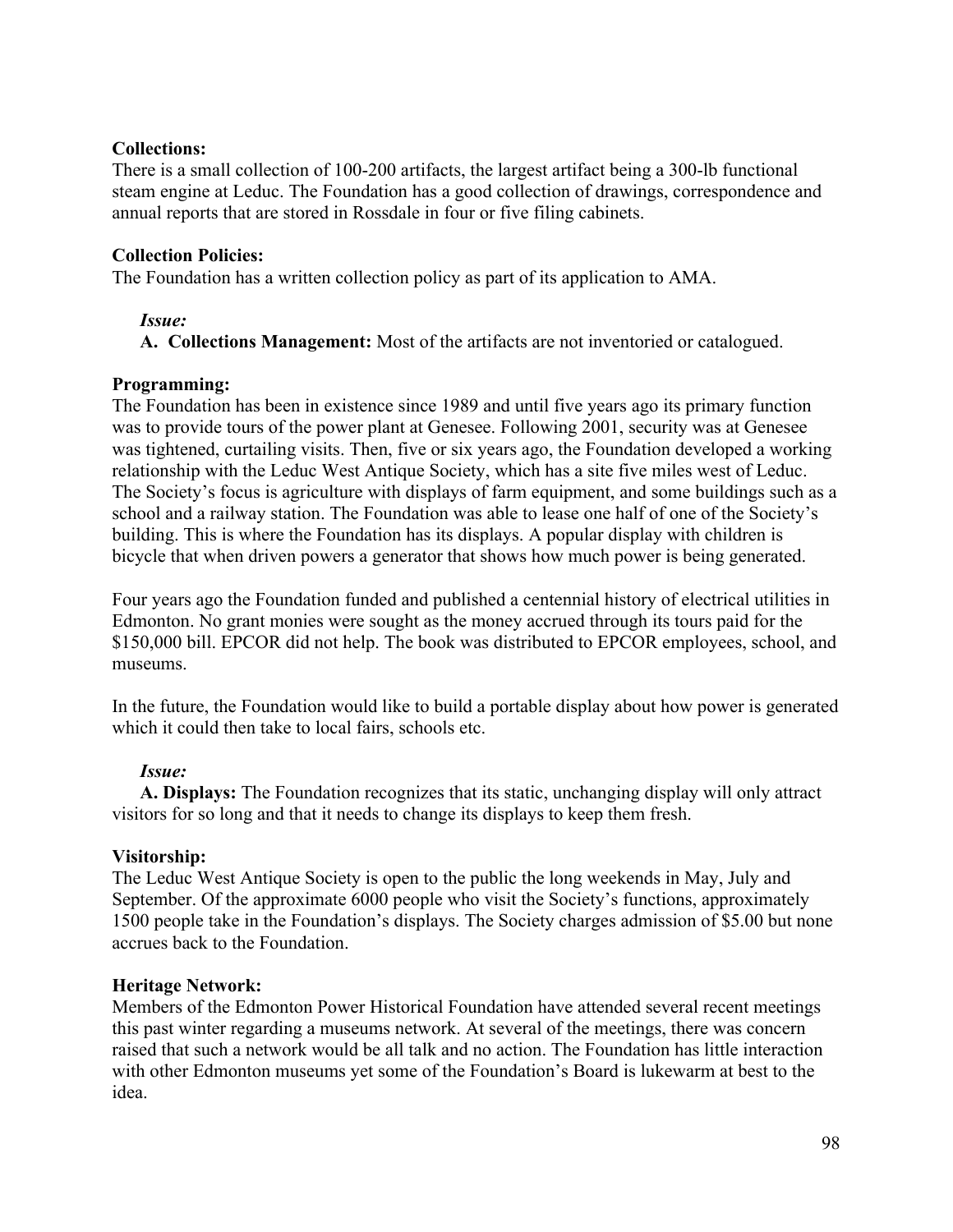## **Edmonton Tourism:**

A few years ago, the Foundation produced a pamphlet for distribution by Edmonton Tourism but the relationship fell apart because the Foundation did not pursue the relationship. It has no brochures right now due to time restraints of its limited volunteer base.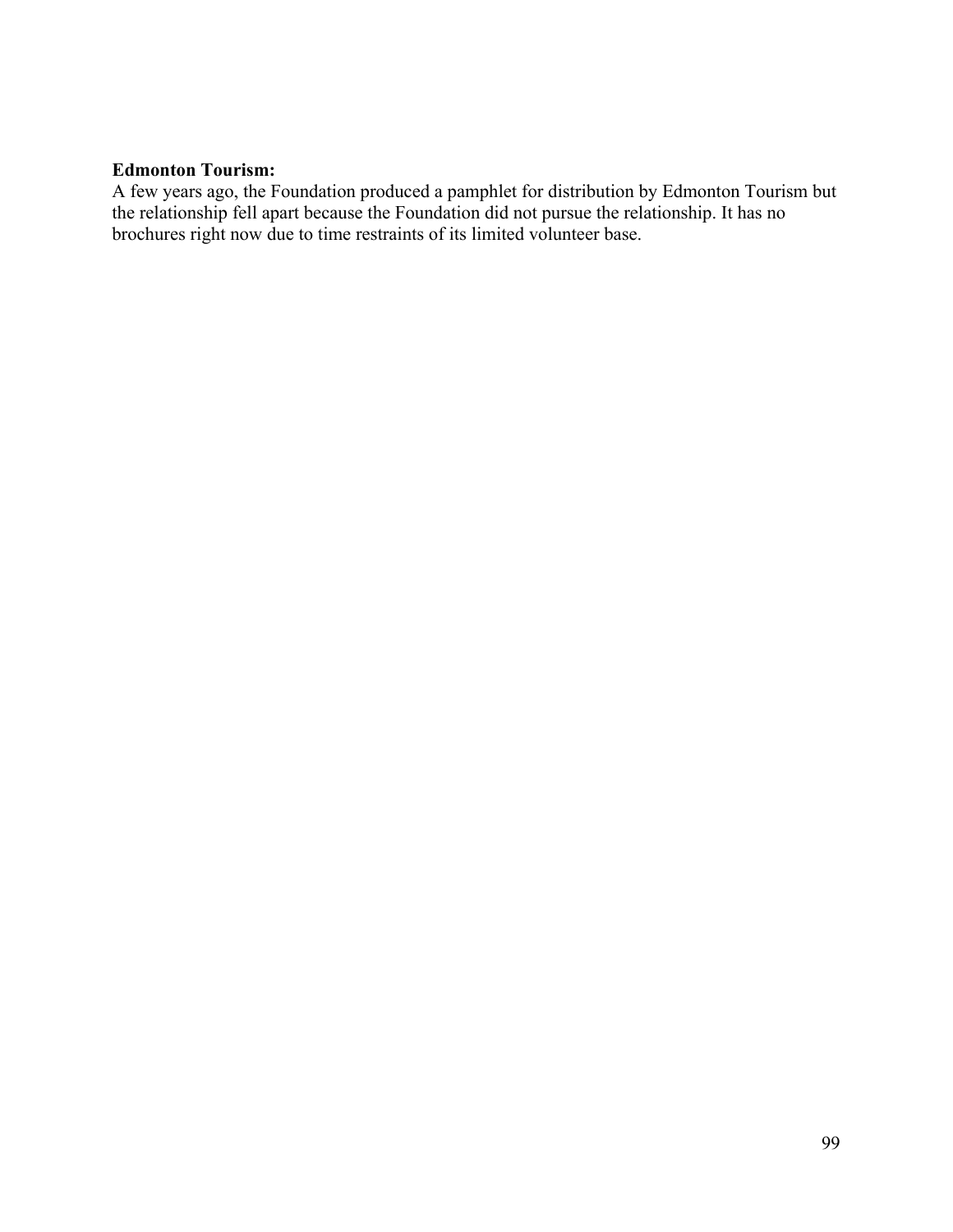## **Fort Edmonton Park**

#### **Mandate:**

In 1968 City Council approved a Master Plan for FEP. The overriding mandate for the development of the Park was as an unconventional museum, eschewing traditional showcases and making use of more active programming. It was also noted that FEP would engage in activities that would draw revenue to subsidize core functions. This statement of purpose was reaffirmed in 1988 when the original Master Plan was revised and re-adopted by Council. In 1995, a mission statement was added which reads: "Fort Edmonton Park provides Edmontonians and their guests diverse opportunities to learn, grow and enjoy themselves through the animation, conservation and experience of Edmonton's history."

### **Governance:**

There are two entities involved in governance.

**Fort Edmonton Foundation:** The Fort Edmonton Foundation (formerly the Fort Edmonton Historical Foundation) was created in 1969 to act as capital fundraisers for the facility. It also owns one major operating asset, the steam train, which operation is paid for through an agreement with the City. This provides the Foundation operating monies for its office function. It currently has approximately 100 voting members from which a 15-member Board is drawn. The Board has an executive of six or seven. In the 1980s, the Foundation first-generation member volunteers were aging and it wasn't until the mid-1990s that the membership underwent major renewal. At various times the Foundation's role has been proposed to be directly involved in the day-to-day operation of the Park. In the mid-1980s it was proposed that the City and Foundation jointly operate the Park through a management committee, but the Foundation soon reverted to its more circumscribed role. At present, the Foundation is negotiating with City regarding an enhanced role in some specific Park operations, such as marketing, in addition to its traditional fundraising mandate.

**City of Edmonton**: The facility is run through the Recreation Facility Branch of Community Services of the City of Edmonton. The RFS Branch operates the City pools, recreation facilities, and arenas as well as the City cemeteries, and the unique facilities, including the City of Edmonton Archives, the Valley Zoo, the Muttart Conservatory and Fort Edmonton Park. The Branch is organized according to several functional outcomes (e.g. programming, business), each headed by a Director. Thus, while some functions of Fort Edmonton Park are singular to the facility, many are part of Branch wide operating sections not centred in any single facility.

The Director whose office is on-site at Fort Edmonton Park wears the hat of Director of Facility Development and Partnerships. This functional area, while being involved in the on-going physical development of Fort Edmonton Park has also major facility planning projects throughout the city (e.g. South West Recreation Centre). The organization, then, is structured by function, not be facility.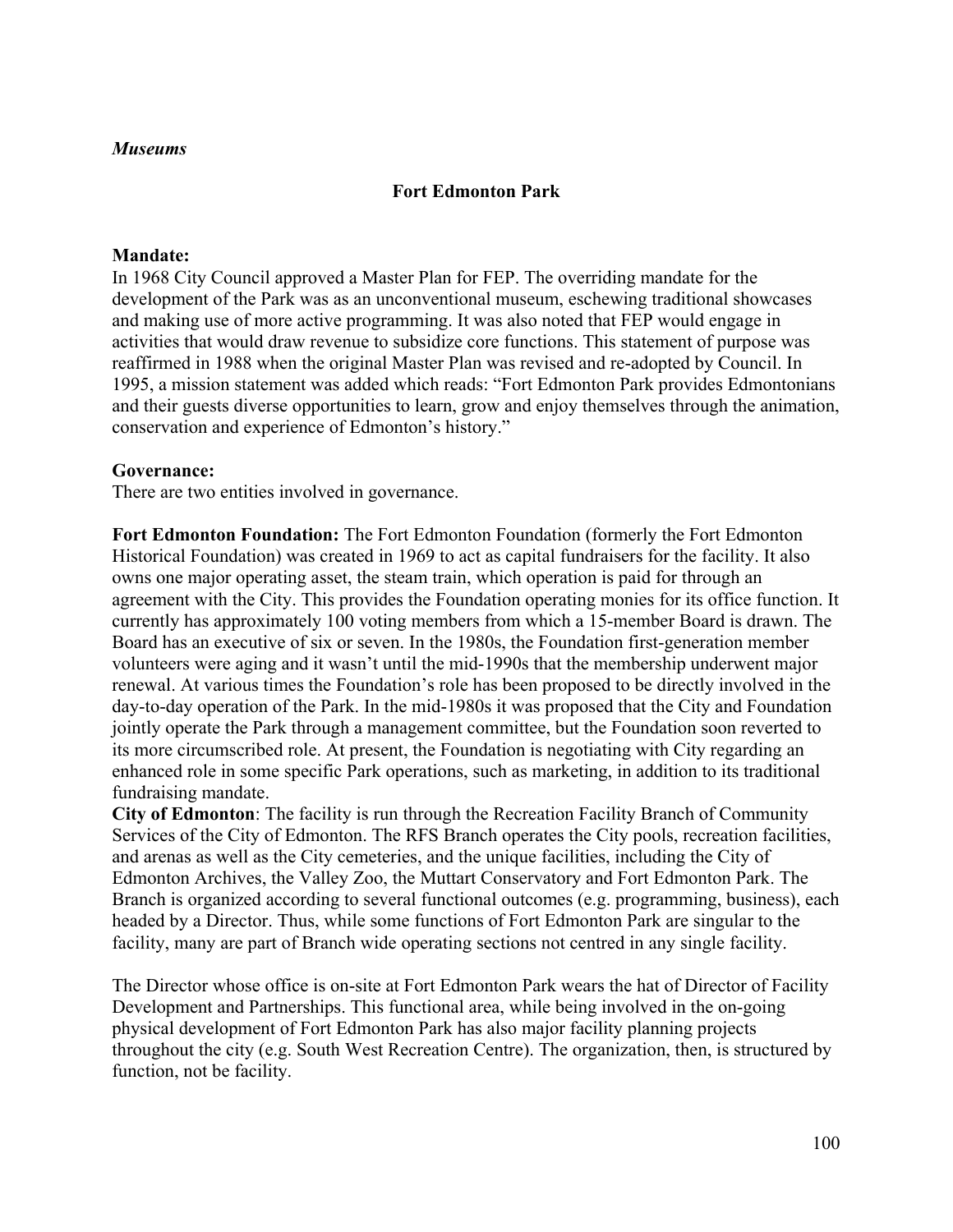### *Issues:*

**A. Reporting Structure:** Only the line staff is aware of the issues that they have to deal with on a day-to-day basis.

**B. What is a Theme Park?** Line staff has to work within a structure that does not appreciate heritage and museum concerns. The city has never understood what Fort Edmonton Park should be, and there have been, almost from inception, a conflict between a city administration that wants to reduce the overhead and the staff who do not want to cheapen the site or the visitor experience.

**C. The Foundation:** The Foundation has taken on an expanded role when it spearheaded the acquisition of the carousel. The Park's decision-making process was compromised by the Foundation's direct interference in the placement of the carousel.

### **Funding:**

Fort Edmonton Park is fully funded by the City through an annual tax levy, with a revenue expectation through admissions, programme fees and private rentals. The Fort is part of what is called the Enterprise Facilities, where better than budgeted financial performance (revenue excesses) may be retained by those facilities in an "Enterprise Fund". The Fort applies for STEP and Young Canada Works grants for seasonal staff, in very limited areas (pony rides, costume department assistant).

### *Issues:*

**A. Structure**: A new, three-year old outcomes model is designed not by facility but by function.

**B. Fee Structure**: It costs \$3 million a year to operate but revenue from all sources – gate, rentals, gift shop - brings in only half that amount. Admission funds are set by City Council, and it feels that the Fort's admission charges should mirror those at other like facilities. Therefore, admission to FEP has been raised to \$13.00 for an individual, a 40 percent increase. There are two levels of passes that can be purchased, a single facility pass and an all-sites pass. The city sites, especially the Fort, though, are seasonal operations so a yearly pass is not perceived to be financially practical for families.

## **Facility:**

The Fort has 12 restored historic structures and 50 period constructed buildings. The Edmonton Radial Streetcar Society provides streetcar service for the Park but is not part of the Park administrative structure. There are no environmental controls. The UV film used on the building windows has not been renewed. Because doors are always open, dust and grit are a constant. Despite many challenges, the staff feel that the site could still be the model theme park that it was conceived to be.

## *Issues:*

**A. Environmental Controls:** There is the lack of even basic environmental controls. **B. Static Displays:** The number of interpretive staff dropped in the 1980s and only in 2005 did staff numbers return to previous levels. However, the staff is now manning twice as many buildings. This means, of course, that most of the buildings on site have no live interpretation and are static displays only.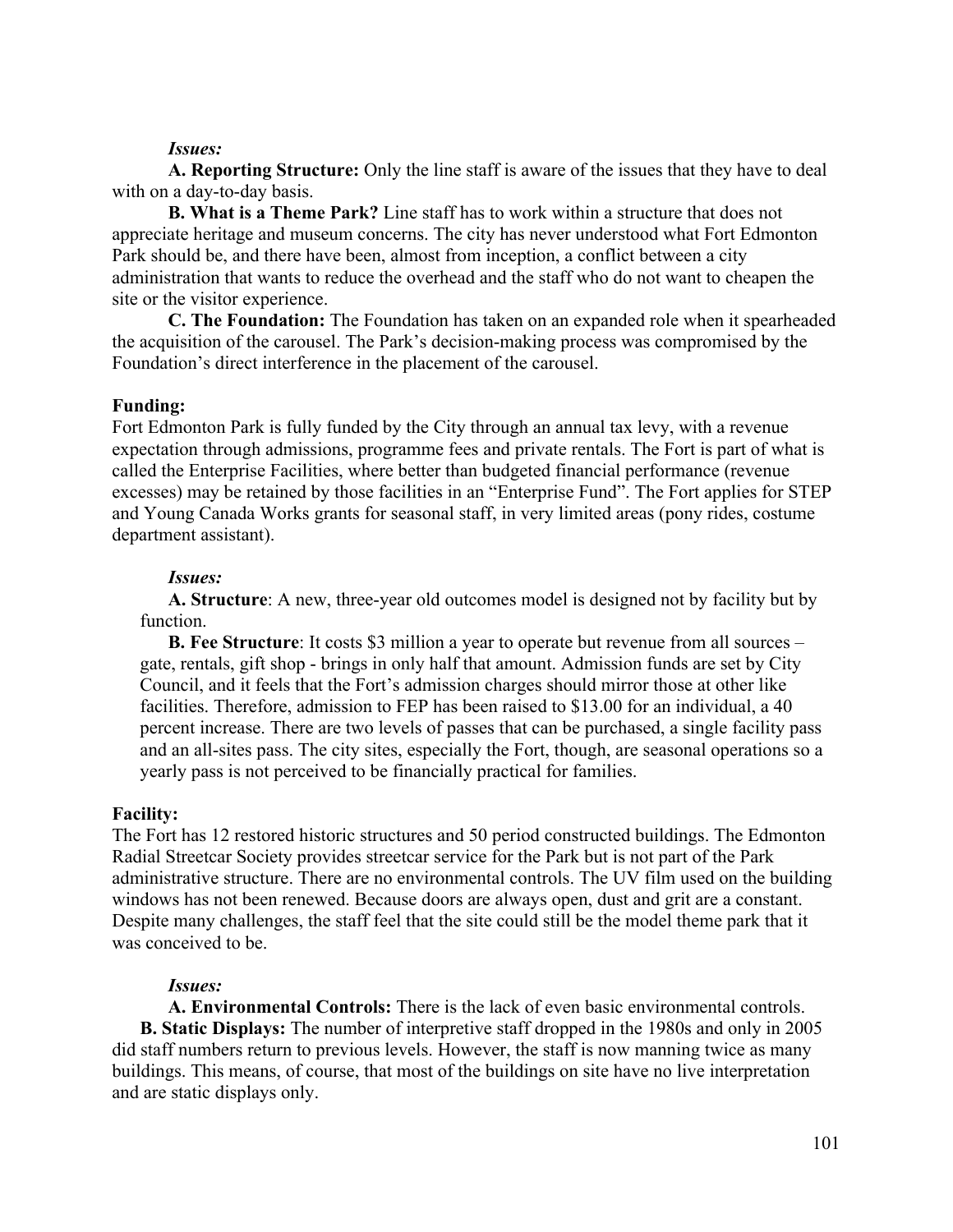**C. Development Plan:** In 2006, a development plan was adopted which was to address certain major issues facing the Park, including marketing, staffing levels, programming and events. However, the plan lacked detail, and was to be developed and functioning within a two year window. This leads to some skepticism as to the long-term availability of the money to restore staffing levels, for example

## **Staffing:**

Within the functional outcome model, multiple managers experience overlapping mandates, and there is no mechanism for dealing with this ambiguity. Different managers supervise different portions of the programming, for example. There is, however, a single manager supervisor for buildings, the artifacts, and the animals. There is about eight full time year-round line staff at the Fort, and a varying number of part-time staff. These part-time positions are boosted during the summer months to  $60 - 75$  with summer hirings through STEP and other programmes. These numbers do not include staff hired by contractors (mainly food services).

## *Issues:*

**A. Investment in Staff:** The City has under-invested in professional line staff for decades.

## **Collections and Collection Policies:**

See "City Artifact Centre"

## **Programming:**

Six years ago, management, the line staff and the Foundation created a process by which the parameters of the park could be determined in order to identify all remaining building projects to the completion of the Park. In accordance with the 1988 Master Plan Revision, the Park interprets Edmonton's history between 1840 and 1929.

## *Issues:*

**A. Attendance:** Management perceives programming as too dull blaming it for plateaued attendance. Attendance was up last year but it was also the first year in more than a decade and a half that significant marketing dollars were spent. The 40 percent increase and bad weather might bring down the numbers of visitors. Sunday shopping is the biggest reason for the drop in Visitorship. Prior to Sunday shopping, the Fort was used heavily by families.

# **Heritage Network:**

This would be a good initiative. Fort Edmonton Park had a very successful, informal "Métis Heritage network" with the Métis Nation of Alberta and other museums and historic sites including Musée Heritage in St. Albert, Jasper National Park, and Provincial Historic Sites Services. Monthly meetings were held to share information for eight years. The Métis were particularly pleased with the partnership. A brochure advertising the three sites was produced. Some networks can work. A Heritage Network would only work if it were not run by the City administration but by means of another structure.

A cautionary note in that all networks have a shelf life unless they are renewed.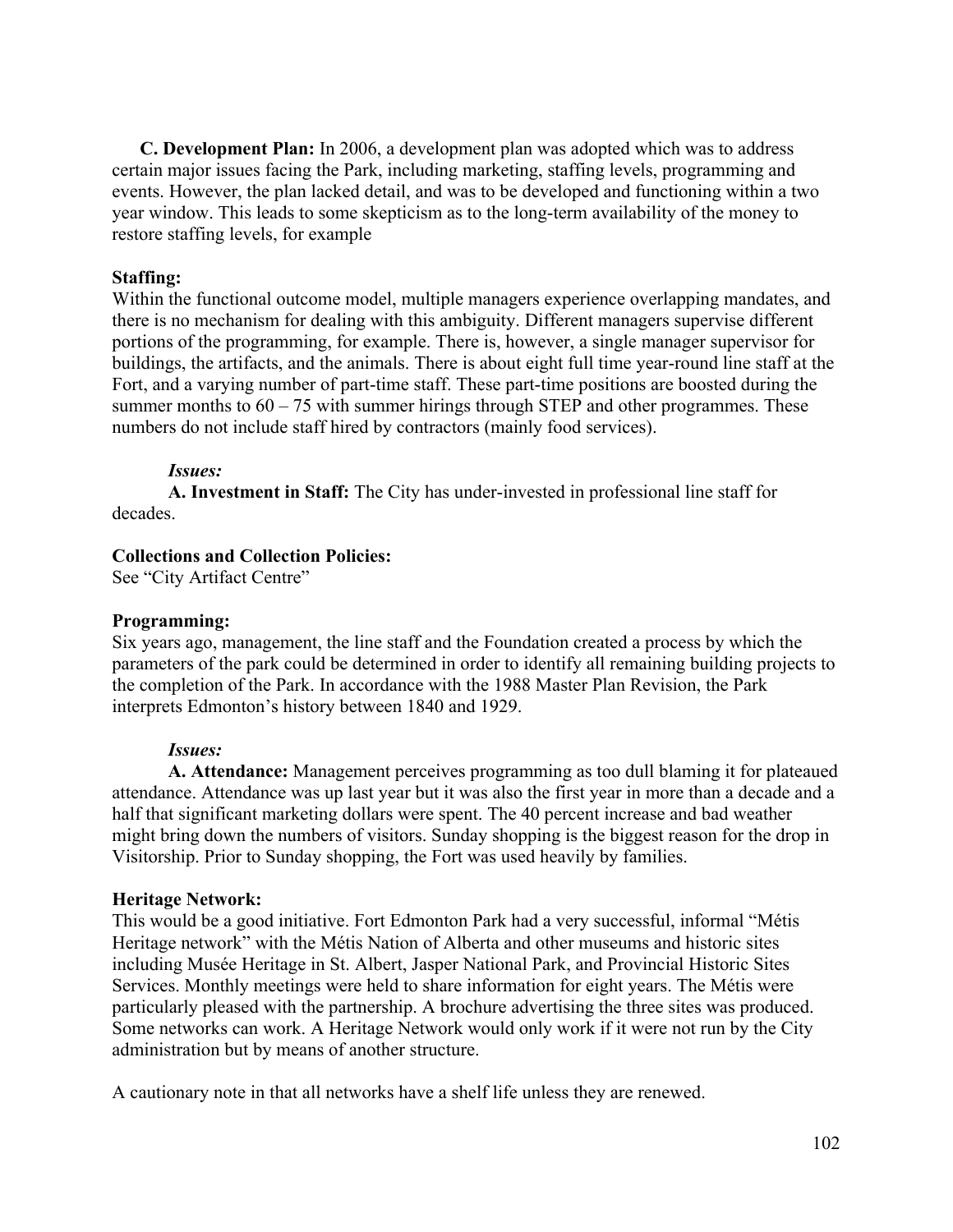# **Edmonton Tourism:**

Fort Edmonton Park lost its dedicated City PR person in 1997. This year, due to the "Fort Development Plan", additional marketing money was available. Edmonton Tourism has worked with the Park for many years with varying degrees of collaboration. Edmonton Tourism has a role to play but not sure how the partnership would work.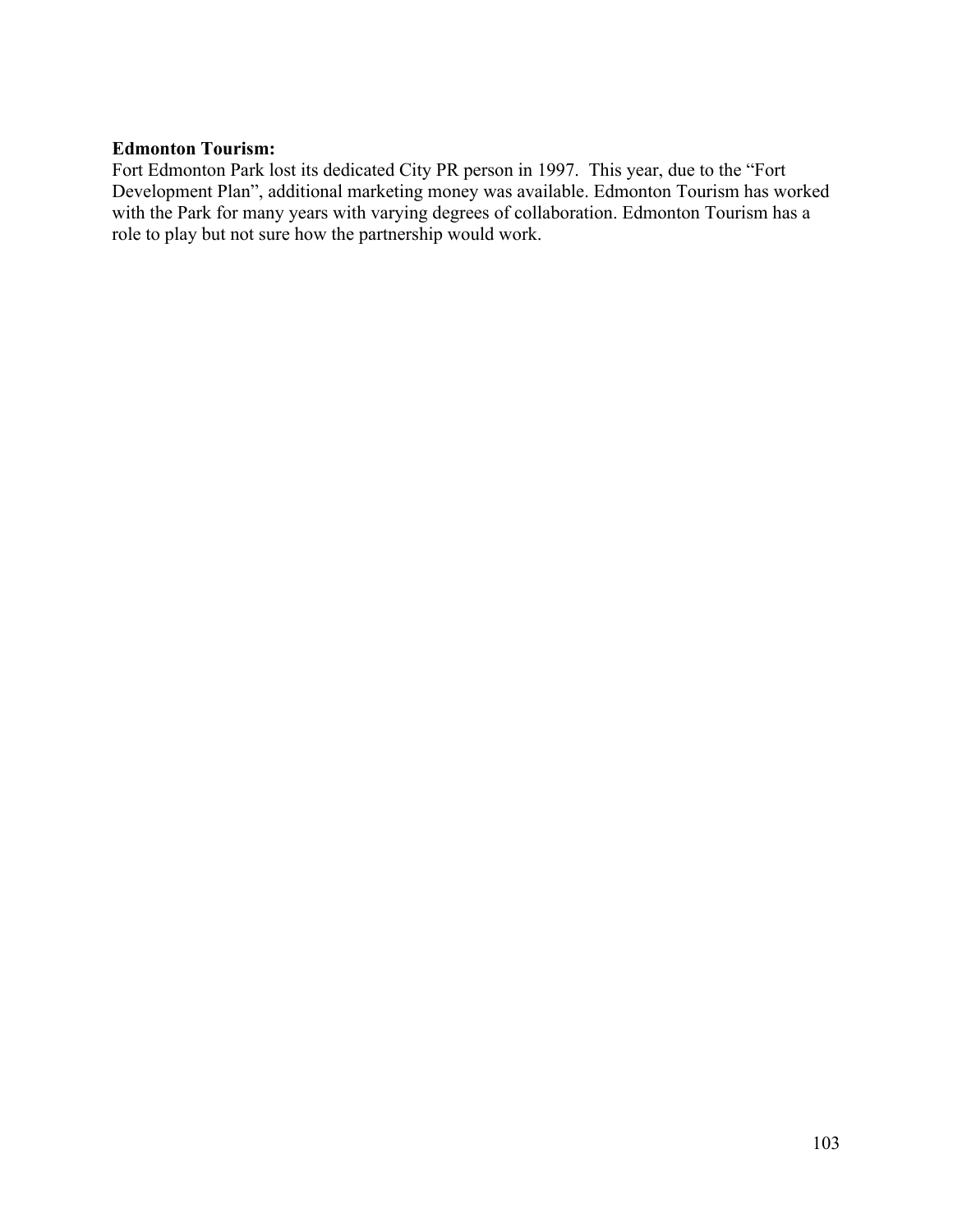# **Loyal Edmonton Regiment Military Museum**

The Museum began through the efforts and vision of a former service member of the regiment who wanted to bring all memorabilia and artifacts together of behalf of the unit.

## **Mandate:**

A written constitution, by-laws and a procedures manual were last updated in 1993.

### **Governance:**

The Museum is a separate entity entirely from the regiment and is run by a volunteer Board.

### **Funding:**

The regiment offers no support at all to the Museum. As part of its lease agreement with the City, the Museum cannot charge admission but can solicit donations. Tour groups pay at their discretion. Most of the Museum's cash flow comes from casinos, which the Museum gets every 18-24 months. They apply for a STEP grant each summer. AMA grants have paid for special projects in collections management, professional development, and exhibits.

#### **Facility:**

The Loyal Edmonton Regiment Museum was one of the first tenants in the Prince of Wales Heritage Centre and was able to negotiate a minimal rental agreement. The Collections Manager, Kathleen Haggarty, feels that the both the exhibit and storage spaces are adequate for the foreseeable future. The Museum is able to accommodate a small number of researchers and has full environmental controls and endeavours to follow standard conservation criteria.

## **Staffing:**

The only professional museologist at the Museum is the Collections Manager who is on contract three days a week. The Curator position, vacant since the autumn of 2006, was a volunteer position; there does not appear to be any plans to bring on another curator. In the summer, there is a full time STEP student who does all the office work.

## *Issue:*

**A. Volunteers:** The regiment is a militia unit so its members hold full-time jobs, usually, in the community and are "weekend warriors" only. This means that the volunteer roster is not drawn from the active members of the regiment. The volunteers are very elderly. Burnout is a serious issue.

## **Collections:**

The collections deal with the history of the Loyal Edmonton Regiment and contain archival holdings, archival photographs, uniforms, accessories, firearms, edged weapons, and accoutrements. There are 12,000 records in the database, 10,000 of which are "clean". Since the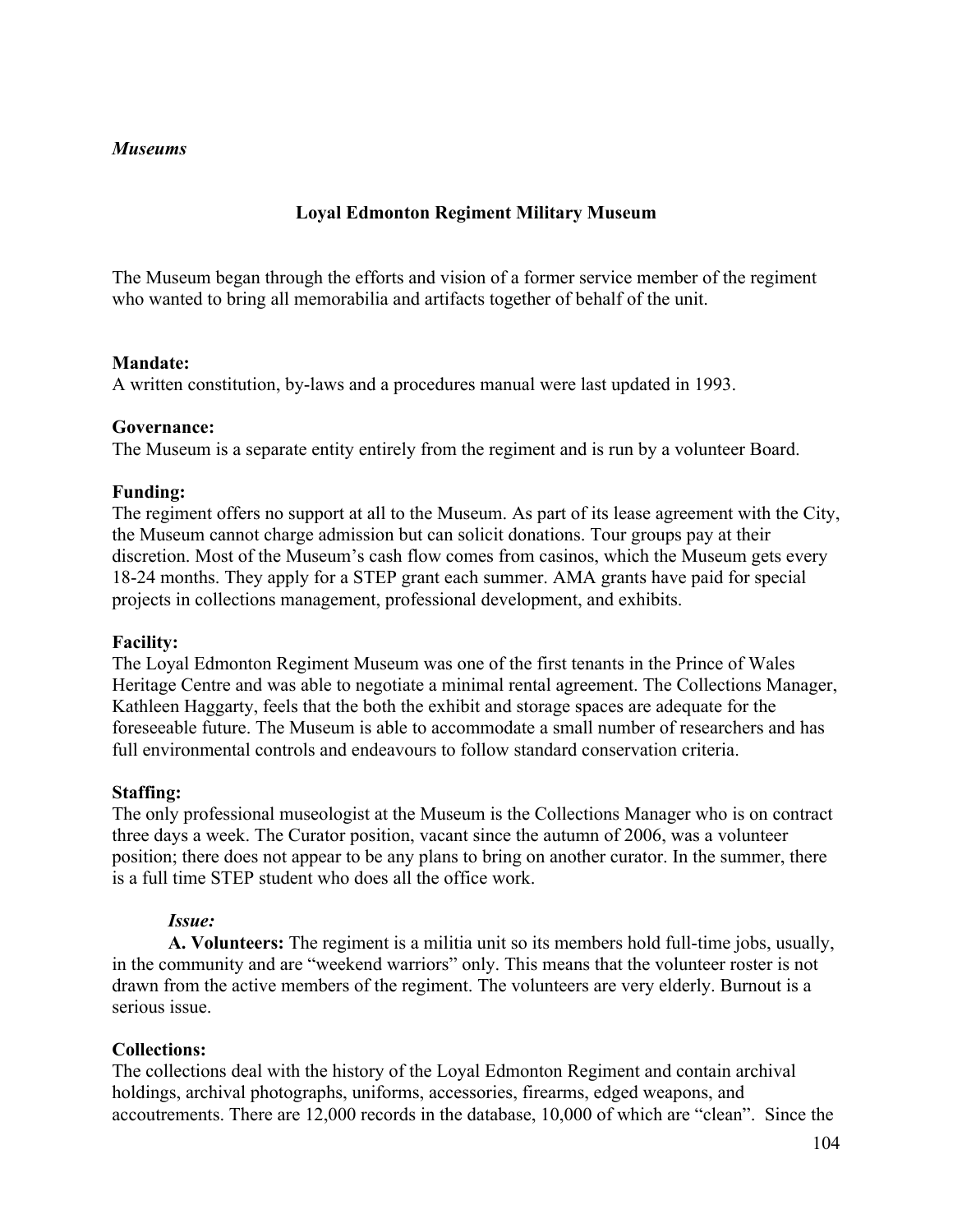1998 flood, there has been a backlog of reconciliation records but this has been whittled down to just a few hundred records. The Museum averages 40-50 new acquisitions each to year; the Collections Manager has been able to keep up with the cataloguing and storage so that there is no backlog in this area. Takes everything offered, excess go into programming.

## **Collection Policies:**

The Museum has both a collection and a deaccession policy in place. The Museum takes in to the collection everything that is offered; however, duplicates etc. are channeled into programming. Using FilePro, the Museum has approximately 10,000 clean records, of the 12,000-catalogued artifacts. The Museum follows standard museum practices for storage, handling and collections management. A procedures manual is being drawn up. A disastrous flood in 1998 prompted the Museum to draw up a disaster preparedness plan.

## **Programming:**

The Museum had a dynamic interpretation and education programme up to three years ago but the retirement of the Curator has impacted the operations of the Museum. No new exhibits have been mounted and none are planned.

Programming has been minimal, except for tours and specialized groups. There have no changes in the temporary exhibit gallery in four years. All exhibits are static.

## **Visitorship:**

The Museum appeals to a specialized interest group, and to seniors. There were no known numbers of visitors.

# **Heritage Network:**

What could a museum network offer to individual museums that the AMA does not provide? was the question asked. There might be some value in a network as a clearinghouse for information.

# **Role of Provincial Government Bodies:**

The relationship with the RAM is very good as the two institutions borrow and loan to each other. The same holds for the Museum of the Regiments in Calgary. Any new museum network should include the provincial institutions.

## **Edmonton Tourism:**

Yes, it definitely has a role to play. Unfortunately, the Museum has no brochures or lure cards at present. "The Fortyniner", the regiment's newsletter is the only handout to visitors. So, without this, the Museum cannot take advantage of the distribution service that Edmonton Tourism currently offers.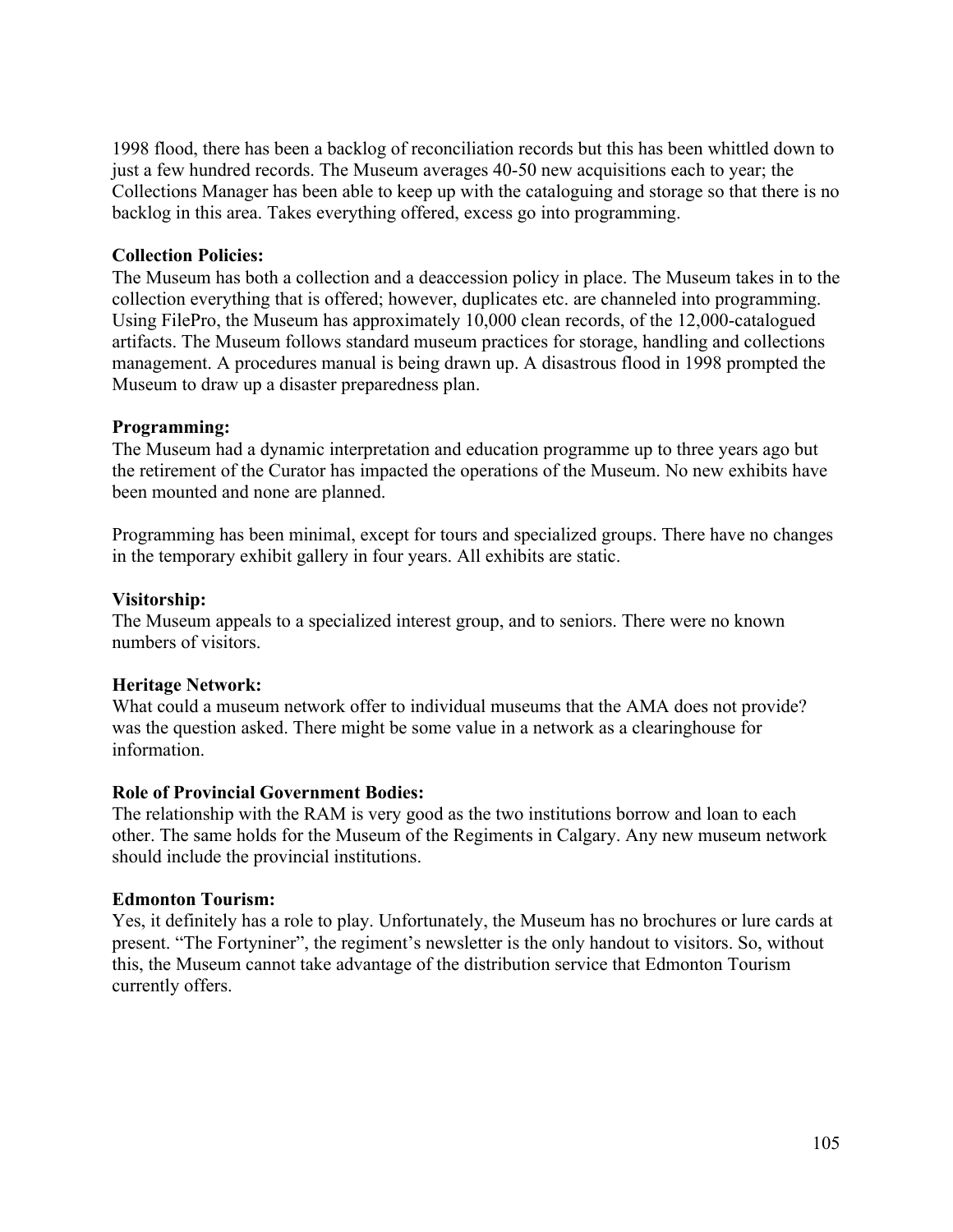### **Royal Alberta Museum**

#### **Mandate:**

The Royal Alberta Museum is undergoing a renewal that will see a modest expansion to the present building. There are vision and mission statements approved and goals established. Each curatorial programme has its mandate to collect, preserve, provide access to and interpret its collection within the context of Alberta, western Canada, Canada and the world.

### **Governance:**

As part of the Department of Tourism, Parks, Recreation and Culture of the Alberta Government, the museum is bound by the Historical Resources Act. The Director reports to the Assistant Deputy Minister for Tourism, Parks, Recreation and Culture.

### **Funding:**

The museum is funded directly by the Alberta Government. The Museum also raises sponsorship dollars directly.

The Friends of RAM were founded in 1982 to raise money for the Museum. Over the years these activities have included operating, on behalf of the Museum, the Museum shop, collecting Museum admission fees, operating the café, assisting with the rental of the Museum's auditorium, collecting donations and operating a membership programme. The Friends raise project-related monies to support the projects and programmes of the museum by applying to agencies for which the Museum is not eligible. The Friends have also provided assistance in funding portions of exhibits, funding out-of-province travel and providing/funding the hosting for Museum-related functions. Currently, some contract staff are paid through the gate, others through Alberta Infrastructure for renewal-based projects. Most educational programming is paid for through the gate.

#### **Facility:**

The Royal Alberta Museum is the largest museum in Edmonton, with an on-site square metreage of 23,300 (250,807 square feet). This does not include the old Provincial Archives ell. There are 4,387 square metres (47,223 square feet) of off-site storage space.

#### *Issue:*

**A. Upgrades:** The museum was built in 1967, Canada's centennial year. Although a state-of-the-art facility at the time, the building envelope needs to be brought to current code, the HVAC system needs replacing. The Museum out-grew its current building nearly 20 years ago and is showing its age. The new extension will not affect the issues that the current building has.

## **Staffing:**

As the largest museum in terms of square footage, the RAM is also the largest in the city in terms of permanent, full-time paid staff – 65.5 FTEs. The Friends employ, on a temporary basis, about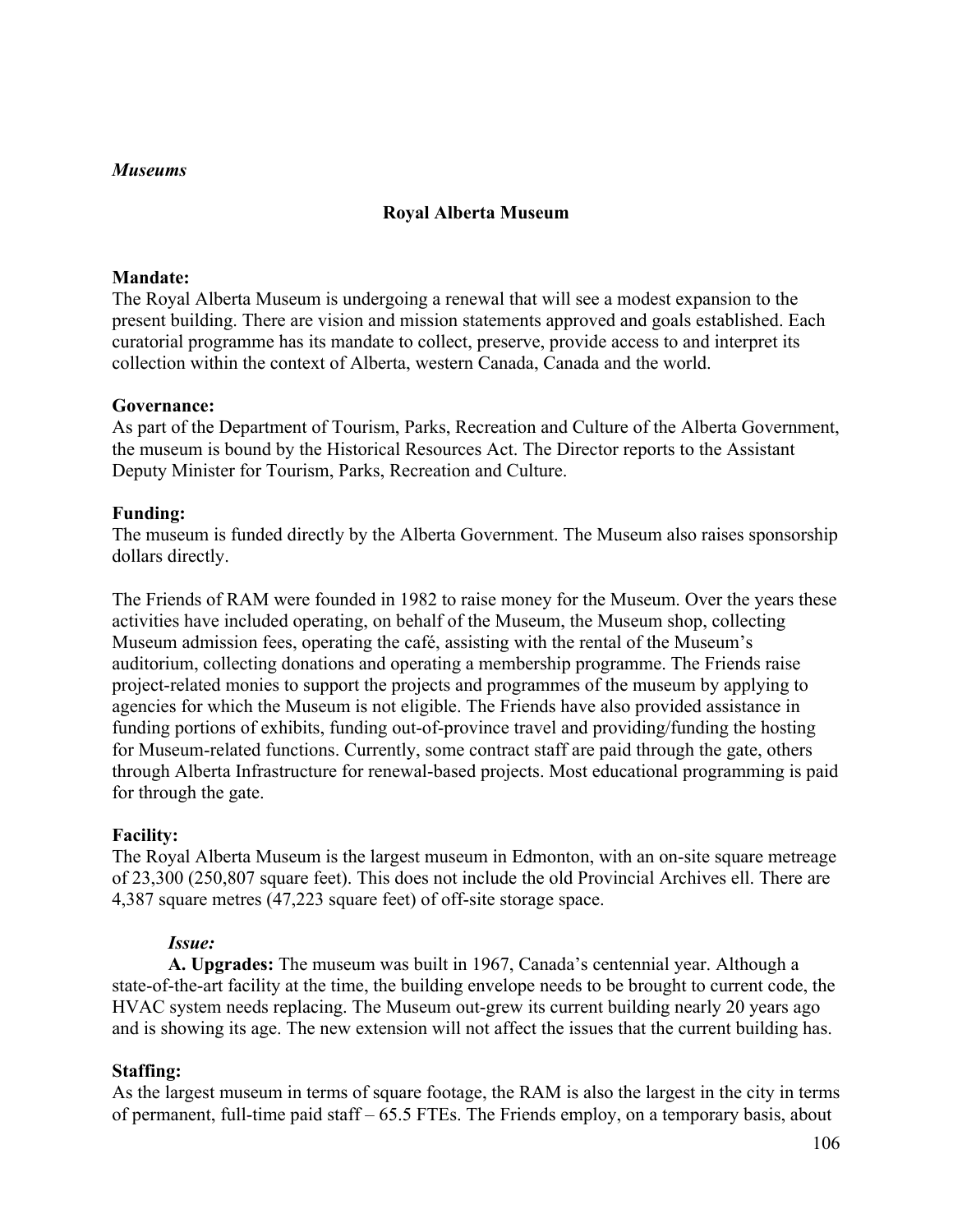40 people who assist the Museum in the collections, café, and gift shop. Even with the help from the Friends, the Museum is severely understaffed in relation to the size and diversity of the collection and its programming demands. No new FTEs are anticipated for the expansion, placing a further strain on resources.

The museum currently has a roster of 50 active volunteers. Recruiting is passive as there has not been a large international exhibition in the last few years and our appetite for volunteers is limited. The Museum has the number of volunteers that staff desire in some areas (curatorial programs for the most part), but is short in other high volume and high volunteer dependency areas such as the Bug Room and Education. Overall, our expectations of volunteers are high; they must be reasonably well trained before they arrive, and thus the number we accept is quite small.

### *Issues:*

**A. Service:** Although the museum will be expanding, no new FTEs will be allotted to the RAM by the provincial government so that, ultimately, service to the public in terms of programming and collection management will not improve.

 **B. New Museums:** Adding two more museums (a civic and a sports museum) to the ten or more already in the Edmonton area could have an impact on the availability of volunteers for some areas of the RAM but not all, given the breadth of our curatorial programs and the Museum's mandate.

#### **Collections:**

The Museum has 12 active curatorial programmes that cover natural and human histories. The collections, which number 1,327,137 stored at the museum, range from ethnographic material, military collection, to minerals and ornithology specimens. In the off-site storage, there are 10,199,200 archaeological artifacts, 13,619 Cultural Studies and some Biodiversity studies' artifacts for a total of 11,539,956.

Renewal initiatives are resulting in upgraded collections storage to among the best in the country. The more environmentally sensitive collections will be moved to the new extension when it opens.

#### **Collection Policies:**

An all inclusive collection policy following recognized museum practices is in draft form only and has never been approved. Nevertheless, the staff follows the draft policy. The Business Contingency Plan (disaster preparedness) was written separately and has been signed off; it deals with the entire building and not just the curatorial collections. In progress is a divisional collection policy which deals with broader issues like the rationalization of provincial collections while the institutional policy deals with facility-specific issues like human remains.

#### **Programming:**

The RAM has a full range of curriculum-based school programs for Grades pre-school to 12 plus some initiatives aimed at post-secondary students. The Museum's main focus is on Social Studies and Science curricula. Elementary school students constitute the majority of the 40,000 to 50,000 students we deliver programs to each school year. Types of programs offered: 22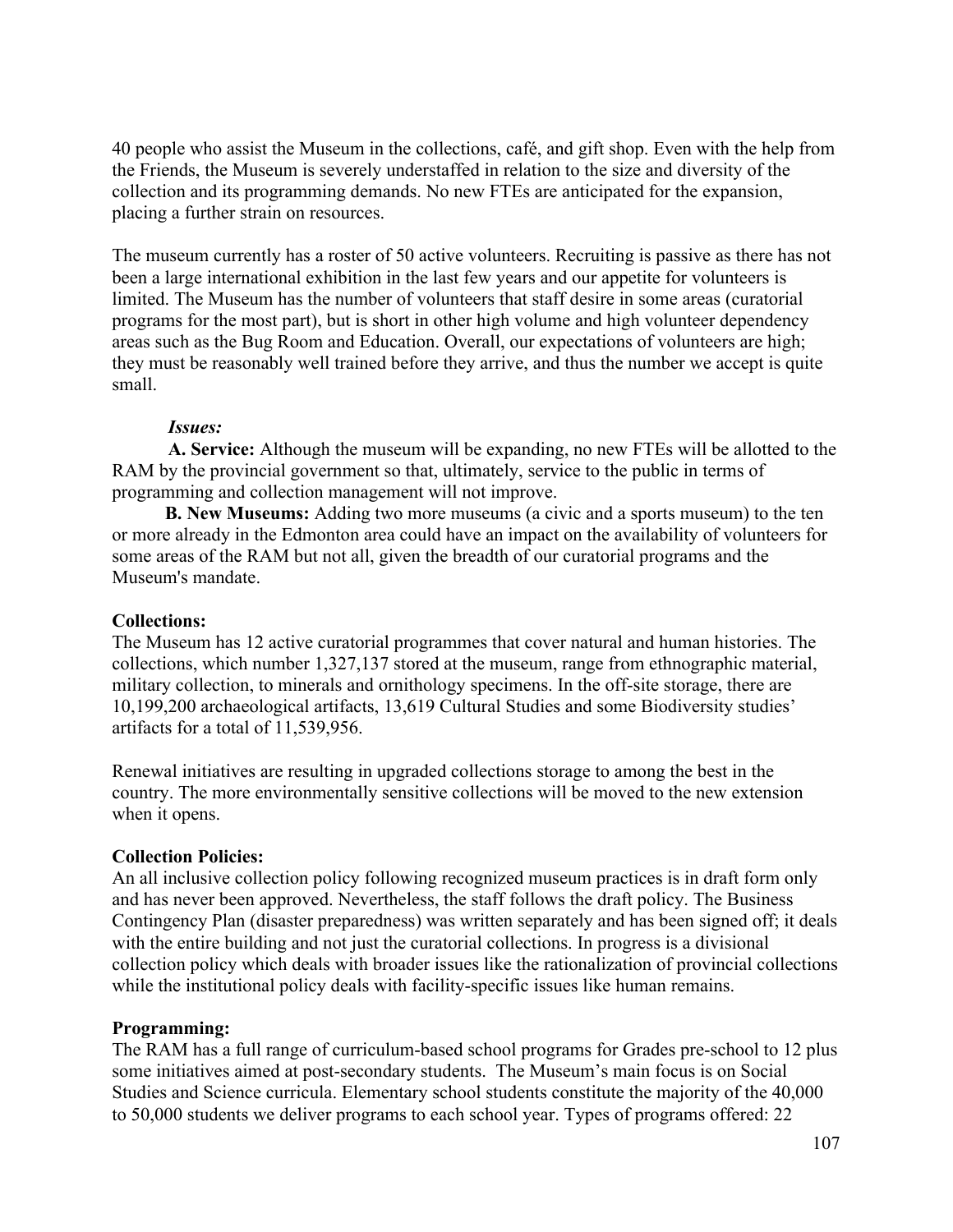different school programs; 6 Edukits that are rented out to schools for a week at a time; tours for junior high and high school students; self-guided programs; by special arrangement we also do modified programs for home schoolers and special needs classes. The Museum has an active museum school programme.

Much of our public programming is designed around traveling and in-house exhibitions that includes presentations in galleries, lecture series, films, guest lecturers and visiting scientists, programmes run in conjunction with cultural groups, artists and musicians. We also have a number of partnerships that are ongoing and that result in annual events. Time Travelers has run for 13 consecutive years. The Bug Fair has run for three years. Spring Break programming has run for over eight years consecutively. National Aboriginal Day has been celebrated at the Museum for at least the same period and probably longer.

## **Visitorship:**

The annual number of school children who visit the RAM is approximately 50,000; another 127,000 visitors are general admission and another 50,000 use the museum's facilities for special functions. The Director would like to see a return to free admission other than feature exhibits.

The museum has a marketing department with a budget that varies between \$100,000 and \$150,000 a year. There is also a Divisional marketing budget for the museum and historic sites. Sponsorship is sought for permanent and feature exhibits; this can range from \$25,000 to \$75,000.

## **Heritage Network:**

This is an interesting notion but not one that is sustainable. Museums should definitely be seen as community assets and should be talking to one another professionally as a matter of course. The formation of partnerships to address specific topics, themes or to organize celebrations is possible without the existence of a formal network. Sharing common concerns is fine but to expect that member institutions would speak with one voice on topics more specific than "the value of Museums" or "the role of museums in the community" would be asking too much.

The Alberta Museums Association does this on a much larger scale and has spent a lot of time getting it right. The City of Edmonton could make suggestions about the creation of such a filtering mechanism or perhaps sharing the guidelines for grants juries with the city. It would probably be going too far to seek the incorporation of a review of requests for funding as part of Museums Alberta's grants adjudication process, even if the reviews were passed on as recommendations only from a jury of peers. However, the administrative framework would need to be similar and on a scale comparable to that of the Alberta Museums Association if it were to work effectively.

# **Role of Provincial Government Bodies:**

RAM is not a stand-alone operation in the city. The city needs to be smarter in its support of museums so as to avoid duplication of operational monies. The RAM is looking to build partnerships both physically and administratively with the city and other groups. Forming partnerships with other museums is a way to save and to build collections; an agreement with the Telephone Historical Centre in 2003 could lay the groundwork for other partnerships. RAM has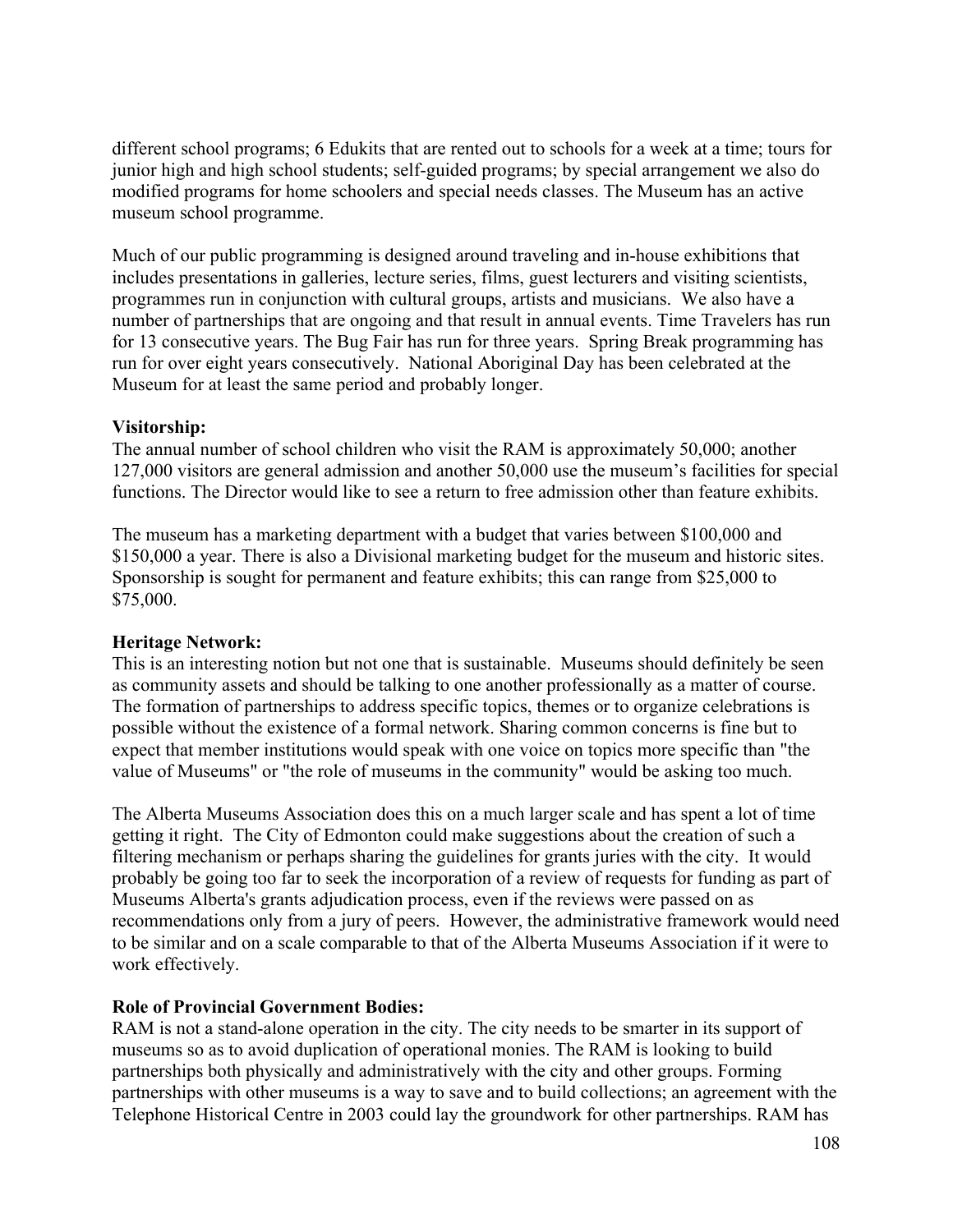experts in many fields and can be of help to other organizations in the city. The RAM has worked with the Alberta Aviation Museum, the City Artifact Centre, the University of Alberta Museum and Collections, to name a few, for its displays. It also encourages the loan of its material to institutions that can provide proper security and environmental controls.

#### **Edmonton Tourism:**

One of RAM's pet peeves is Edmonton Tourism, which has consistently ignored the Royal Alberta Museum in its promotional literature. RAM is an asset to the city, which ought to be celebrated and promoted. Visitors have to have a reason besides West Edmonton Mall to visit Edmonton and RAM is one very good reason why people should visit and live here. Edmonton Tourism does not promote any of the city's museums, including RAM, as a destination point for visitors. Now that the RAM is aligned with Alberta Tourism in the same ministry, it is hoped that the Museum will receive more attention from Tourism.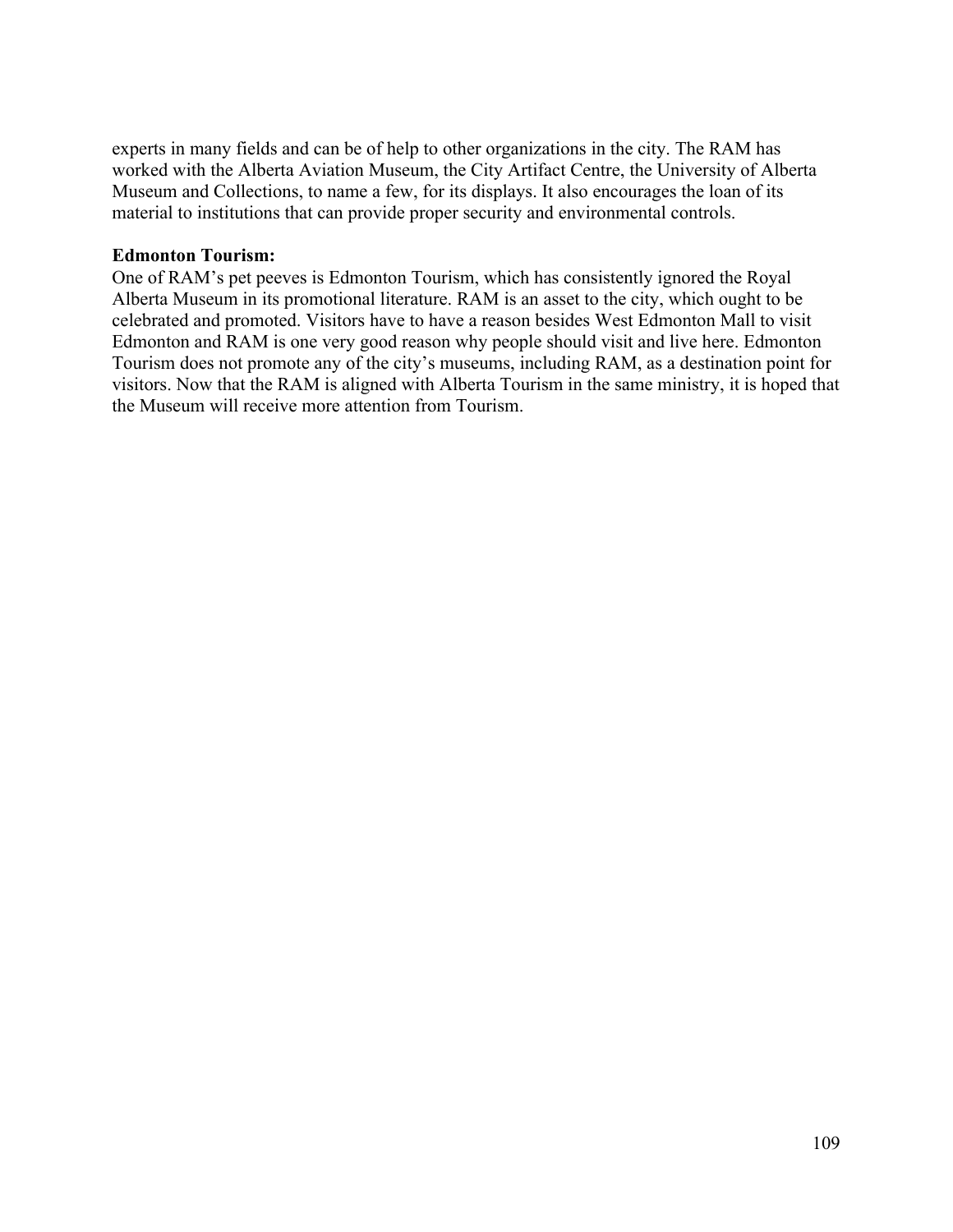#### *Museums*

## **Telephone Historical Centre**

### **Mandate:**

The Telephone Historical Centre has a written mandate. The Centre updated its mandate and procedures policy while participating in the AMA affirmation programme.

#### **Governance:**

The Telephone Historical Centre is governed by a 12-member Board of Directors. The Board meets monthly and has an AGM in April of each year. The AGM was held on April  $27<sup>th</sup>$  of this year (2007) with 33 members attending; this was out 22<sup>nd</sup> AGM. The Executive Director reports to the Board each month. The Board follows a policy approach and allows the Executive Director to look after the operation of the Centre.

#### **Funding:**

The Centre was forced to downsize from its Old Strathcona site to the Prince of Wales Heritage Centre in 2003 because TELUS wanted its space back. The move did not alleviate the Centre's financial problems, and in 2005 the Centre lobbied City Council, which swung a \$50,000 grant for the telephone centre. This was to tide over the Centre for three years but it will not be enough. A major source of funding (since the Centre cannot charge admission because no one else does in the Prince of Wales armouries) is casinos once every two years. The Centre also applies for a city operations grant, which tops out at \$15,000. Conducted tours are charged.

The provincial government has no interest in financially supporting The Centre but the Executive Director, Bert Yeudall feels encouraged by the city. However, city sympathy and cooperation has not resulted in stable funding.

#### *Issue:*

**A. Rent:** Although The Centre is a non-profit organization the lease agreement states that it pays almost \$1200/monthly rent. The amount is based on the square footage, including the basement storage. This constitutes the second largest drain on The Centre's finances.

**B. Operational Monies:** Casino money fluctuates, and so far The Centre has taken in \$7000 less this year than it made in 2005. This year the city operations grant was clawed back due to the earlier \$50,000 one-time grant.

#### **Facility:**

The Centre is located along the west wall of the Prince of Wales Heritage Centre. All tenants in the armouries are aware of severe structural problems on the entire outside perimeter of the building.

The Centre has a copy of the AMA emergency plan book. The Prince of Wales Heritage Centre building is looked after by the city, which has a disaster preparedness policy for city-owned buildings.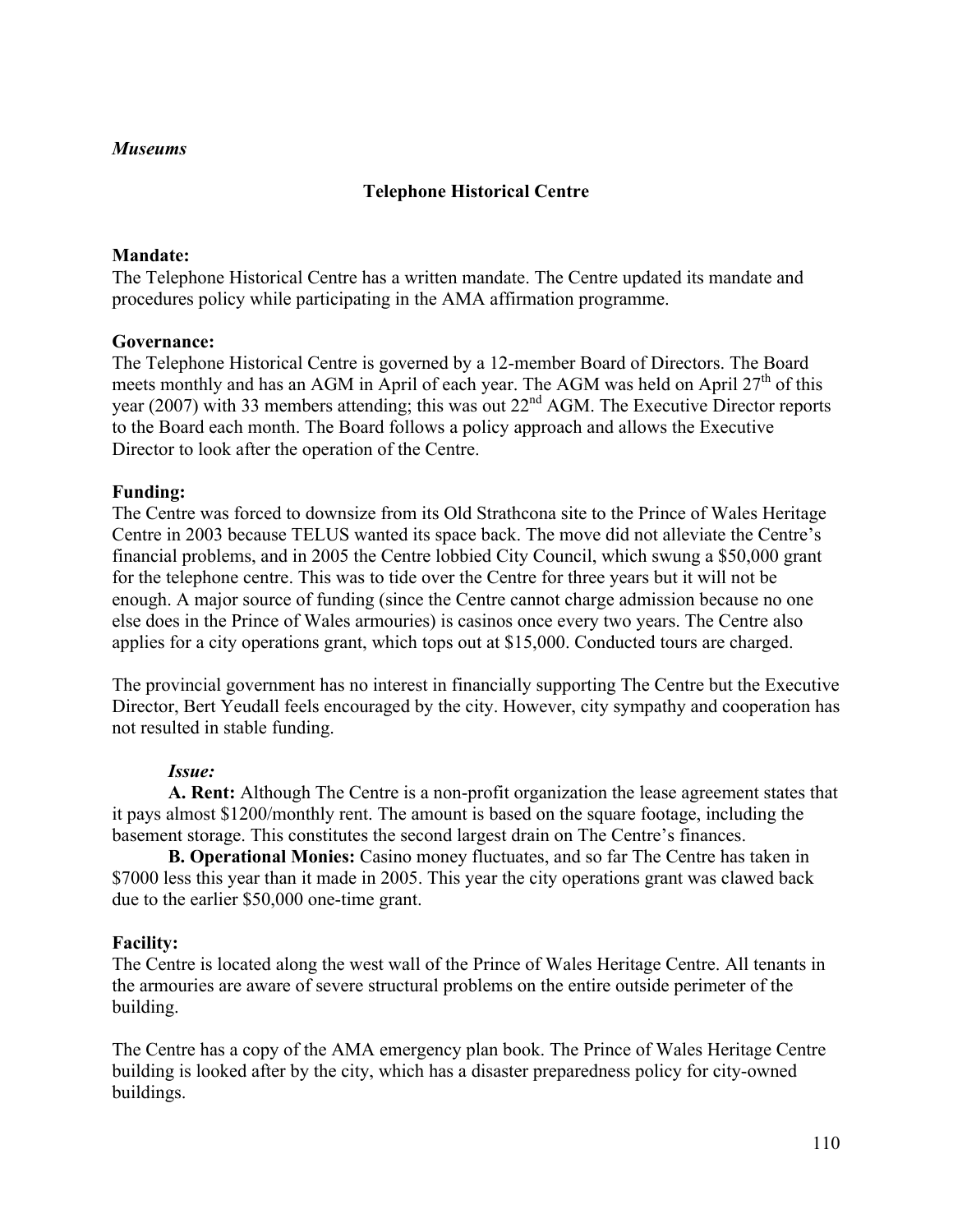#### *Issues:*

**A. Impacts on Visitorship:** The Centre has been advised to limit its numbers of visitors due to concerns about the floor weight load and this has to be considered in planning operations.

**B. Environmental Controls:** Another issue is the lack of environmental controls along the outside perimeter walls.

#### **Staffing:**

There is only one paid full time staff at The Centre, the Executive Director, who is retained on six-month contracts. There is also an accountant who is paid part-time. Restoration of artifacts, exhibits and collections management are undertaken by a core of eight to 12 active volunteers who go in to The Centre every Wednesday.

#### *Issue:*

**A. Volunteers:** The Centre began with a group of interested Edmonton Telephone employees. These people are now quite elderly. The Centre has not been able to attract new volunteers so its dwindling numbers of volunteers is a major issue for the future.

#### **Collections:**

Seventy-five percent of the original collection was donated to the now Royal Alberta Museum in 2003. The Centre retained a number of the best pieces for its own use. The museum still has over 1,200 artifacts and archival items. Most are irreplaceable and the collection today is in the \$1million+ range. Tax receipts are issued for valuable collection items.

#### *Issue:*

**A. Space:** The museum continues to collect new artifacts and archival material on a very selective scale due to space limitations.

#### **Visitorship:**

The move to the Armouries hurt attendance and programming. Visitorship of 25-30,000 enjoyed at its facility in Old Strathcona dropped off to 6-7,000 people. New programming and school groups are adding to the number of visitors so that the numbers are expected to grow substantially.

#### **Programming:**

The Centre recently hired a part-time retired schoolteacher who goes in to the Centre once a week and for any booked programmes. New social and science programming is being introduced. The Centre takes part in a City Hall school programme. Most visitors now are people coming into the Prince of Wales Heritage Centre on other business, to visit the City Archives or another organization.

#### **Heritage Network:**

The Telephone Historical Centre and The Edmonton Aviation Museum are pushing for a network, either loose or more formal, to be formed. Bert Yeudall would prefer to have a loose organization at the outset although he recognizes the need for some level of organization. Years ago, Edmonton Tourism held meetings in a different facility each month. This might be a model for a new museum network. A network is an excellent way that various museums can help each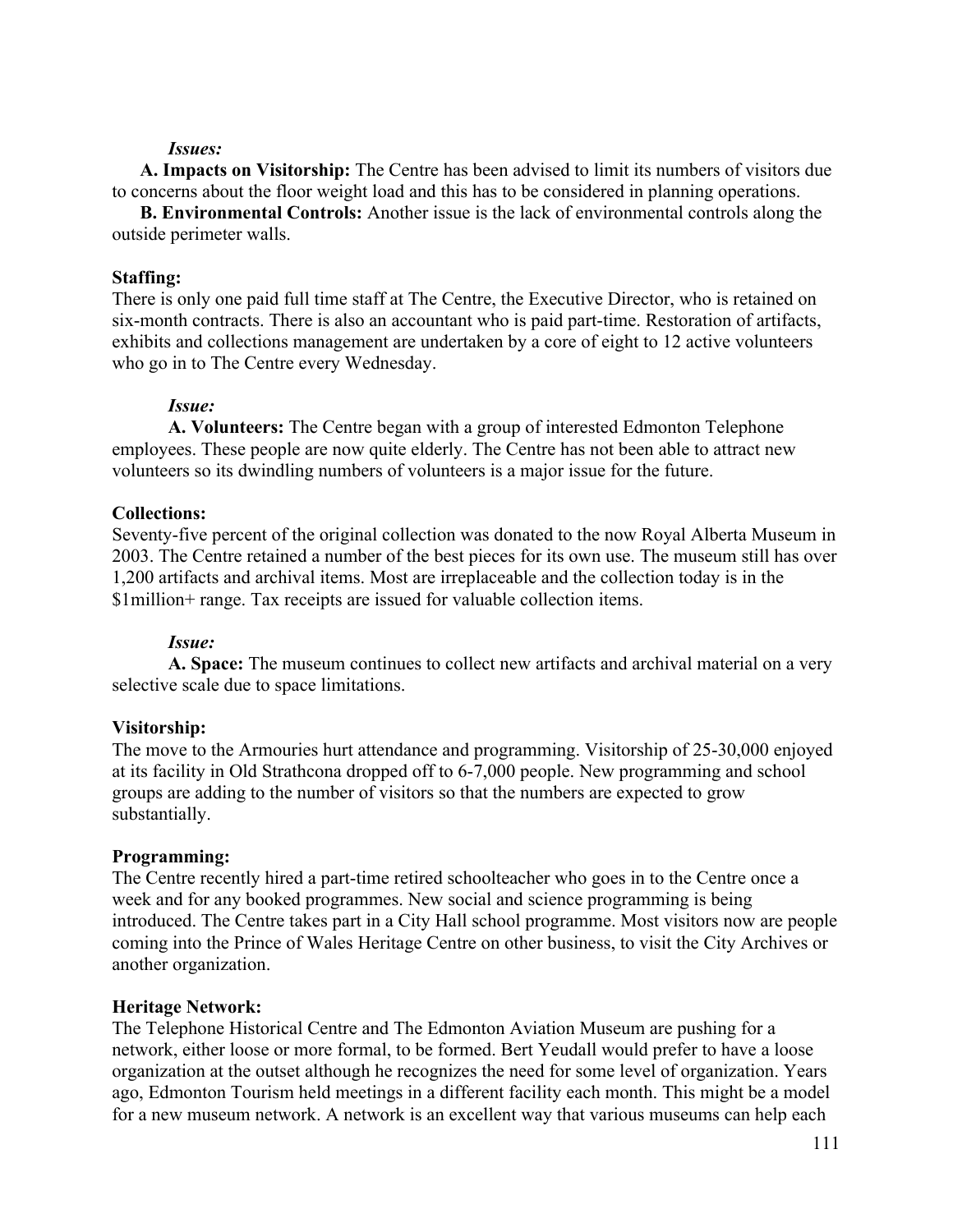other. Yeudall feels that the network be restricted to heritage organizations and institutions and not include other facilities such as the science centre as their mandates are not heritage-oriented. Who will coordinate this effort?

### **Role of Provincial Government Bodies:**

Yeudall could not see any problem with including the city and provincial museums and archives in the network. He doubts whether the City would consider any level of funding for the provincial institutions.

### **Edmonton Tourism:**

Yeudall feels that there is not a lot of advantage to The Centre to belong to Edmonton Tourism as no money flows from Tourism to the museums. Edmonton Tourism provides distribution of brochures. It is an area that a museum network would actively explore.

#### **Other Issues:**

**Civic Museum:** If a civic museum were to go ahead, The Centre would like to be part of the initiative. Yeudall makes the distinction between a city museum and a civic museum, which could be an umbrella for museums such as the telephone centre. However, Yeudall recognizes that not all museums in the city want to be or physically cannot be rolled in under a civic museum.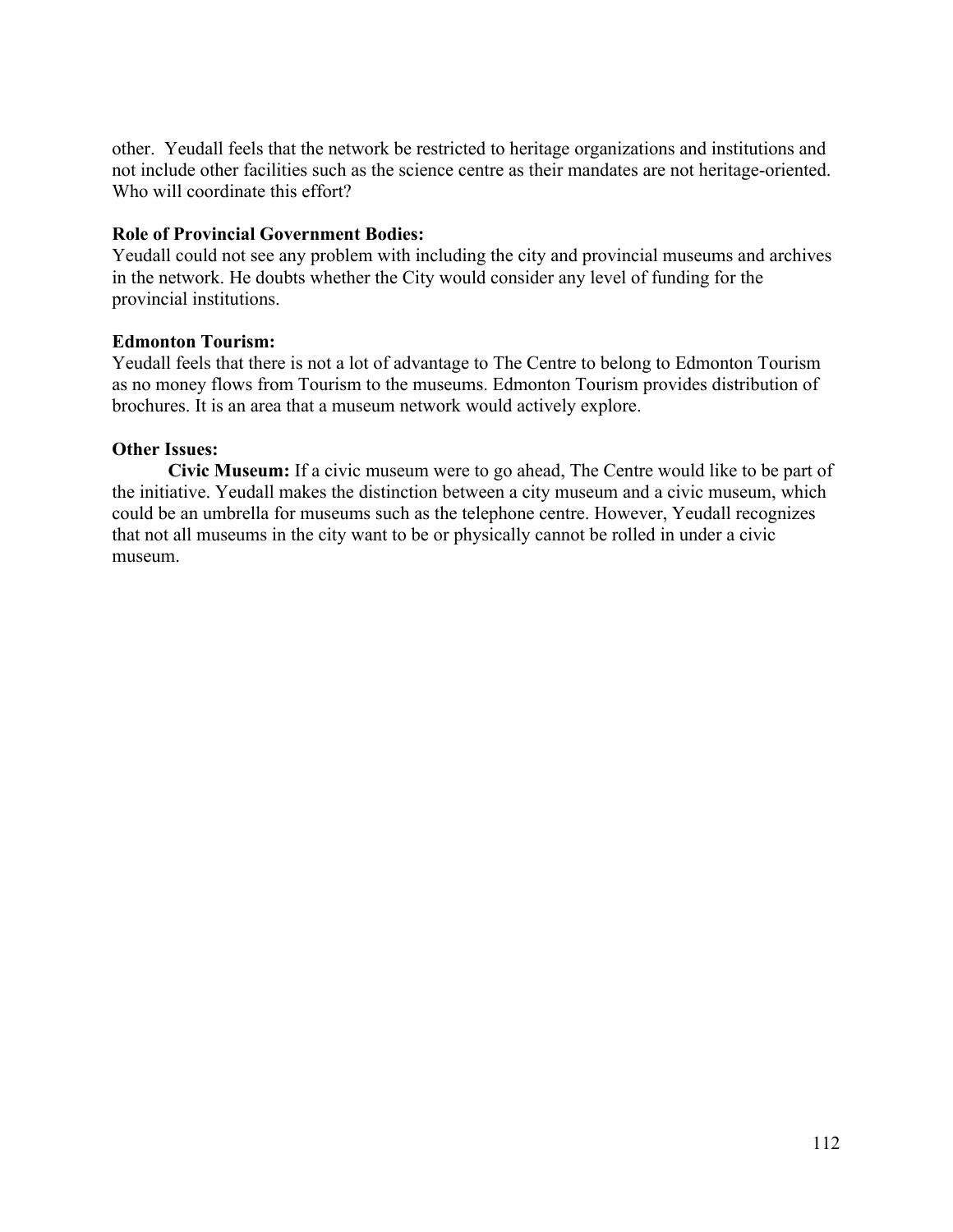#### *Museums*

#### **Ukrainian Canadian Archives & Museum of Alberta**

#### **Mandate:**

UCAMA's 2001 updated mission statement: Our mission is to enrich the appreciation of the Alberta experience by collecting, preserving, displaying, and promoting the region's Ukrainian heritage in a creative and engaging museum environment: -by developing and maintaining a collection of artifacts, archival materials, and books that focus on the Ukrainian experience in Edmonton within the broader context of the city, Albert, Canada, Ukraine, and the world and by providing a public service, educational opportunities, and cultural resources to the local community and visitors to Edmonton through exhibits, school programs, special events, and research facilities.

#### **Governance:**

There is a volunteer Board of nine members. Relative to many other volunteer-run organizations, UCAMA's Board has relatively young members. The youngest member of the Board is 27 years of age and the Board realizes that it is this generation that it must target to keep the volunteer core vibrant.

#### **Funding:**

Current Location: Most of the organization's funding comes through casinos, last one being held mid-March 2007. UCAMA has applied for and received STEP and AMA grants as well as the Alberta Society of Archivists for computers. The archives and museum has also received special grants from Ukrainian organizations for smaller projects such as the purchase of conservation materials.

Jasper Avenue Properties: UCAMA has an aggressive vision for a new facility and in March 2003 purchased the Brighton Block and the Lodge Hotel on Jasper Avenue East. Some monies have been raised towards refurbishing the interiors of these municipally listed properties; the museum has received \$3 million from Lotteries and they were able to convince City Council that their project would be an integral part of the cultural fabric of downtown so that Council gave \$3 million. There is an application for a matching grant with the federal government but reaction to their application has been very slow. They will be pursuing a Western Economic Diversification grant and they are hoping that individual donors will take advantage of naming opportunities in the new facility. They hope to move into their new facility in the autumn of 2009.

#### *Issue:*

**A. Capital Costs:** The main issue with UCAMA now is raising the remaining funds to see the Jasper Avenue properties developed into its new museum and archives. Handin-hand with this is the concern and current cost escalation that has seen other infrastructure programmes either scaled back or put on hold. They find that the public does not understand fully the impact that escalation is having on the project.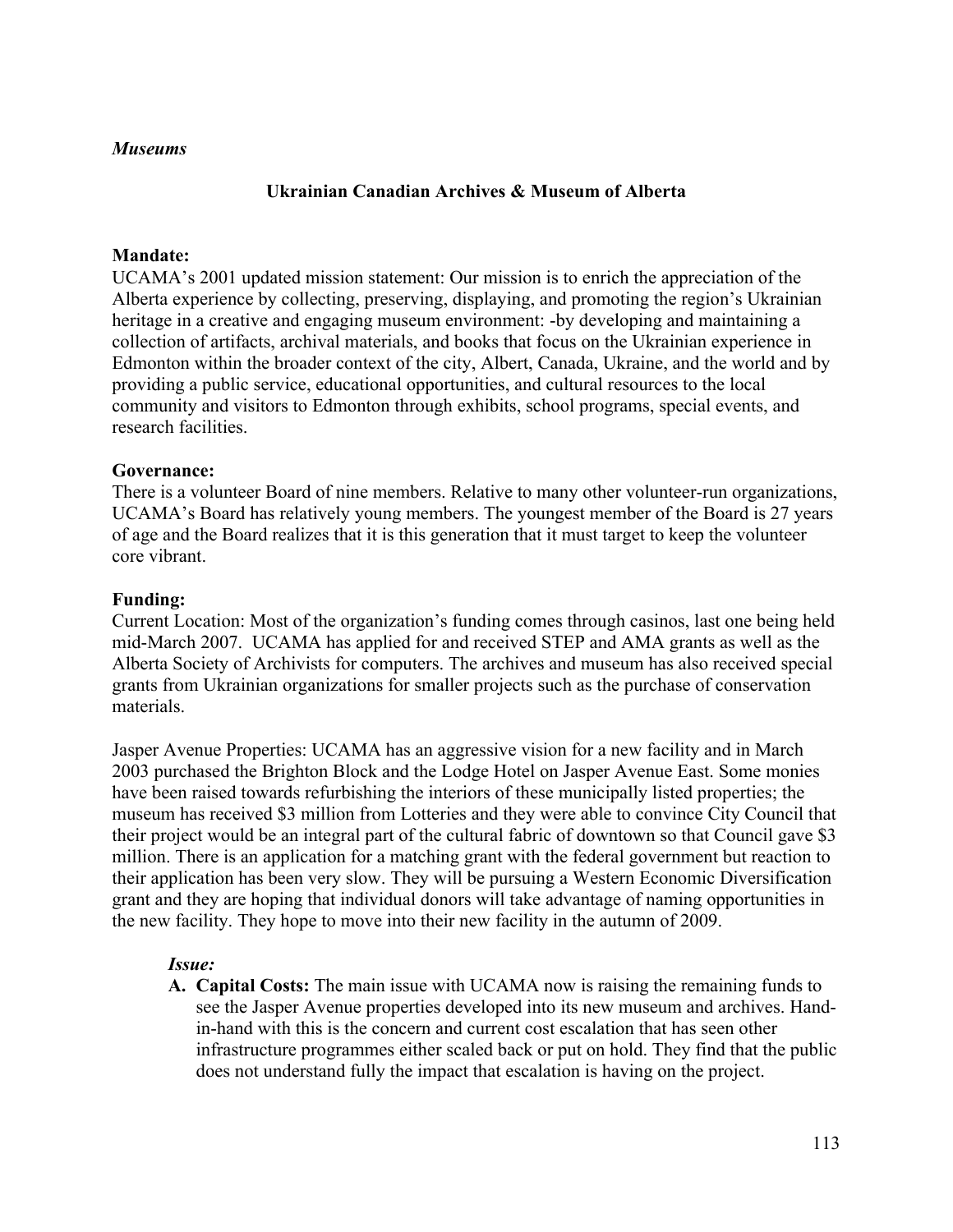## **Facility:**

The current facility on 110 Avenue which is owned outright by the museum is approximately 6000 sq ft over two floors. UCAMA boasts of an ethnographic and fine art collection housed on the main floor, and a library and archives. The facility is normally open to the public Tuesday to Friday 10:00 a.m.-6:00 p.m., and on Saturdays from noon until 5:00 p.m. They are closed Sundays and Mondays.

The two Jasper Avenue properties currently have no rooming house tenants. HIP Architects with David Murray, architect, were retained to plan the renovation of the buildings and won an award for excellence for his design.

### **Staffing:**

There is no paid staff. The volunteer core is quite small but very active. Last year, five members of the Board put in a total of 1200 volunteer hours, or .75 years. UCAMA hopes to attract new volunteers when it moves into its Jasper Avenue properties in the autumn of 2009, as this will be a finite, but exciting project. Some conservationists at a recent ICOM meeting in Jasper said that they would volunteer to help with the move. One or two STEP positions are filled to accomplish special projects such as a recent digitization project that saw the ethnographic collection photographed.

In the Jasper Avenue properties, seven full-time paid staffing positions have been identified: an Executive Director, an administrative assistant, a curator, an archivist/librarian, an education/public programmes officer, a communication/marketing office and a maintenance/janitorial position. There will still be a need for volunteers and seasonal staff.

## *Issue:*

## **A. Volunteers.**

A current issue is the small number of volunteers. Burn out is a very real threat especially as the organizations gears up for the move to Jasper Avenue.

#### **Collections:**

In the ethnographic and fine arts collection there are 2000 textiles and other artifacts such as musical instruments. The library houses 40,000 books, magazines, newspapers, and calendars. There are at least 120 linear metres of archival material that includes 6000 photographs, maps and posters. The ethnographic collection has been digitized and this summer the STEP position will digitize the photographs.

#### *Issue:*

**A. Space:** Due to the current lack of space, UCAMA has not been able to take in other archival collections that have been donated to them. There is concern that some collections may be lost to UCAMA because of this.

## **Collection Policies:**

Between 2001 and 2002 UCAMA updated and developed policies for the museum. There are 15 policies and procedure manuals for: professional standards, acquisition, conflict of interest, registration, cataloguing, use of and access to the collections, loans, care and preservation,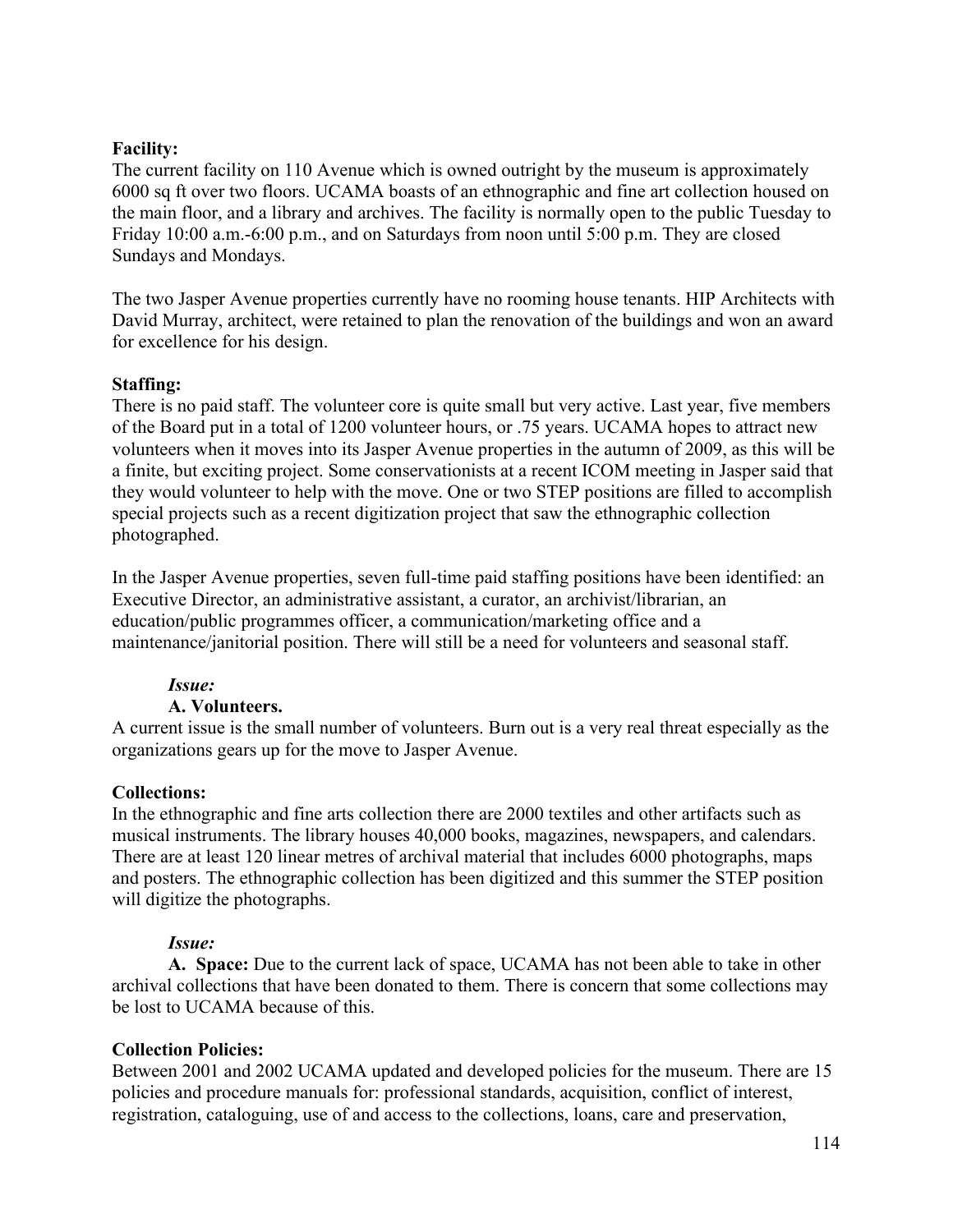deaccessioning, conservation, research and exhibit and communication policies. In 2005, the museum adopted The Ethical Fundraising and Financial Accountability Code (Canadian Centre for Philanthropy) and the Policy on Disposition of Museum Collections and Objects (Government of Alberta).

## *Issue:*

**A. New Policy:** With the change on the Board, it needs to update is disaster preparedness plan.

## **Heritage Network:**

Co-operation is always beneficial through shared expertise, ideas experience and collections. The museum wonders about the structure of such a network. Given Museums Alberta's mandate the museum is not sure what additional benefits a new body would have.

### *Issue:*

**A. Fears:** There is a fear of being forced to move away from its mandate to suit the mandate of the network. There is a fear that a network would undermine its existence. Also, there is the question of time commitments when so much volunteer time is given to its current challenges. To attend another meeting or take on other duties is too much for such an overstretched, small Board.

### **Role of Provincial Government Bodies:**

One of greatest things that RAM can do is work with smaller museums with their exhibits by lending smaller museum artifacts that RAM cannot. UCAMA has partnered with the Ukrainian Cultural Heritage Village on several UCHV exhibits.

#### **Edmonton Tourism:**

 Edmonton Tourism distributes UCAMA brochures at its outlets and has profiled the museum in *Where* magazine. The museum seems satisfied with the level of service that Edmonton Tourism offers.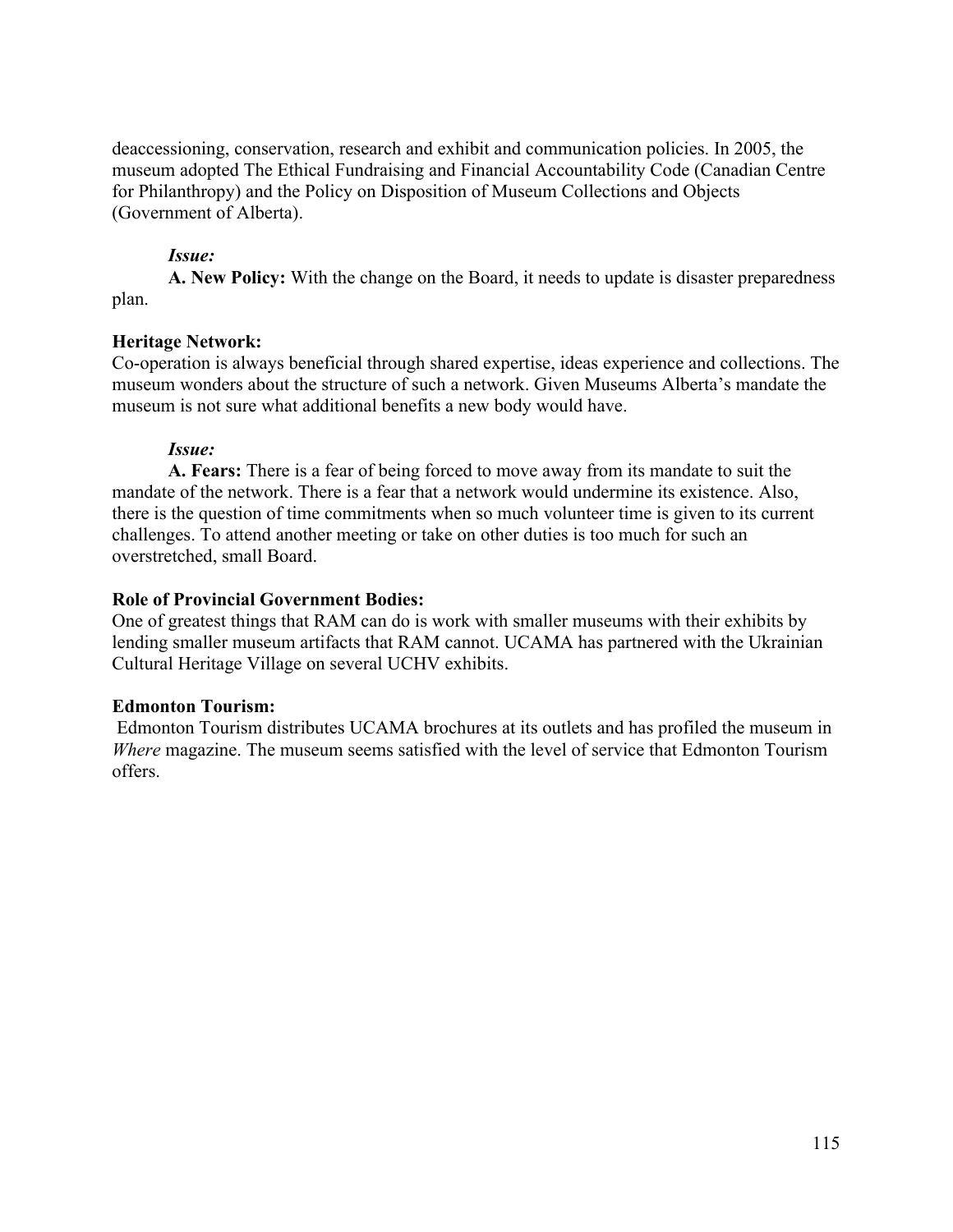### *Museums*

## **University of Alberta Museums**

There are 35 university museums on campus including Museums and Collections Services and the Friends of the University of Alberta Museums.

#### **Mandate:**

University of Alberta Museum has a written mandate, which is being followed. Revisions have occurred in the past, most recently in 2004. Currently, the Museums are making revisions to its mandate as they plan for a new facility. A strategic plan for the period  $2004 - 2008$  was completed in 2004. Revision will be considered with the business plan draft for the facility that is being worked on. Completion date target is October 1, 2007.

### **Governance:**

The University of Alberta Museums is ultimately governed by the university's Board of Governors as per the U. of A. governance structure and our U. of A. Museums policy (see below). The Board of Governors is a volunteer board. The university museums have no problems with this structure as the Board primarily only approves our policy, reviews our annual report for information and will approve our business plan for a new facility. Operationally, our policies are governed by the U. of A Museums Policy and Planning Committee, a committee of the Provost and the General Faculties Council (Terms of Reference attached). This committee sets the policy for the Museums and the planning direction including setting the vision and strategic direction.

## **Funding:**

Operationally, the budgets for the museums are set by each faculty/department as per the University's strategic vision and plans. The budget for Museums and Collections Services is set by the Provost/Vice-Provost and then managed by the unit.

## *Issues:*

**A. Operational vs. Project Funding:** If museums are developed and managed properly, hopefully the funding is stable. However, the funding is never enough and sometimes inappropriate. Invariably, (generally for museums) our boards, the public and government agencies want to fund our ends and our end products (i.e., exhibitions that are widely popular and bring in significant revenue and that deliver new knowledge – or books and websites that develop and thrive like mass media sites that change instantly based on other peoples years of research and writing rather than their own staff work) rather than the *development of our ends* which involves research, field work, acquisition of the collections, community consultations, etc. This leaves us (museums) all scrambling for project grant funding- that seems to develop projects for the granting agencies goals – but often leaves the museum struggling without operating funds for the basics, which leads to the popular ends and glamorous products.

The U of A Museums are no different. It has always lacked enough funding for the basics – cataloguing/on-line cataloguing (it can always get funding for web-exhibits and other exhibitions).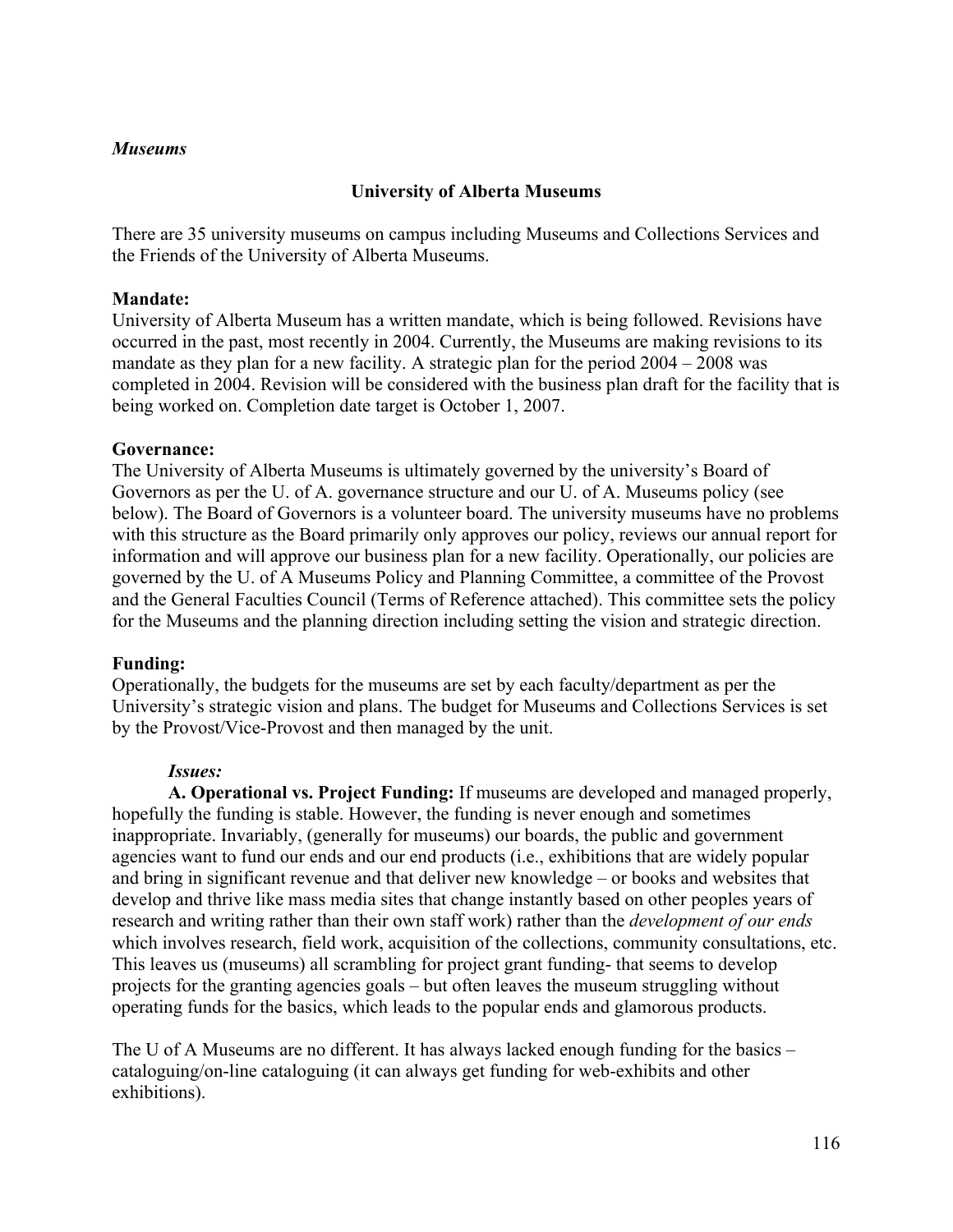Operational grants for museums would be fabulous – through the AMA, or through a council like the Arts Council – but geared to the museums' long-term needs and burden of managing appreciating assets (the collections).

### **Facility:**

The U of A Museums space is inadequate. They recently failed a review by the Department of Canadian Heritage concerning facilities and our Category A designation under the Cultural Property Act. To this end, the University is working with the museums to improve their facilities by making some changes to environmental and security conditions of a few our 120 museum spaces that contain certified cultural property (e.g., a new 6,000 sq foot facility will open in Oct 2007 for the Mactaggart Art Collection; HVAC systems have been upgraded for the Print Study Centre and for the Ethnographic Storage area).

The U of A has also endorsed the development of a business case to build a new 350,000 sq foot Curatorial Research Facility to house all of the 35 collections including research, digitization, teaching, exhibition, school programs and staff from 15 academic departments. Some of our research facilities are not adequate; however, since we are a University and since we focus on research with the collections, this type of space often receives funding sooner than the actual processing of the collections. See the attached Summaries of the Program plan for the building.

### **Staffing:**

The U of A Museums has the following staff: Museums and Collections Services has ten permanent positions, six of which are professional positions; two new permanent professional positions will be added this year. There are two soft (long-time contract) funded positions that will continue for two more years.

Each of the 35 museums and collections has an academic curator appointed from among the continuing academic staff; their responsibilities are first and foremost teaching and research. Some have technical staff with other assigned duties (e.g., labs, teaching)

A lot of students volunteer in individual collections or for events. The Friends of the U. of A. Museums provide community volunteers.

#### *Issues:*

**A. Lack of Staff:** Despite what appears to be adequate numbers of staff, the U. of A. Museums are understaffed especially considering the size of the museum system. The U. of A. Museum has no volunteer coordinator so the numbers of student volunteers and those provided by the Friends is limited and cannot grow.

## **Collections:**

U. of A. Museum has 20 million objects and specimens ranging from Anthropology to Zoology. Ninety percent of the collections are in the sciences (entomology, paleontology, pathology, etc.). However, many believe that our main collections are collections like the Clothing and Textile collection or the Mactaggart Asian Art Collection or our "mummy". Our collections are used in research, teaching, community outreach; and some tell the history of the University of Alberta.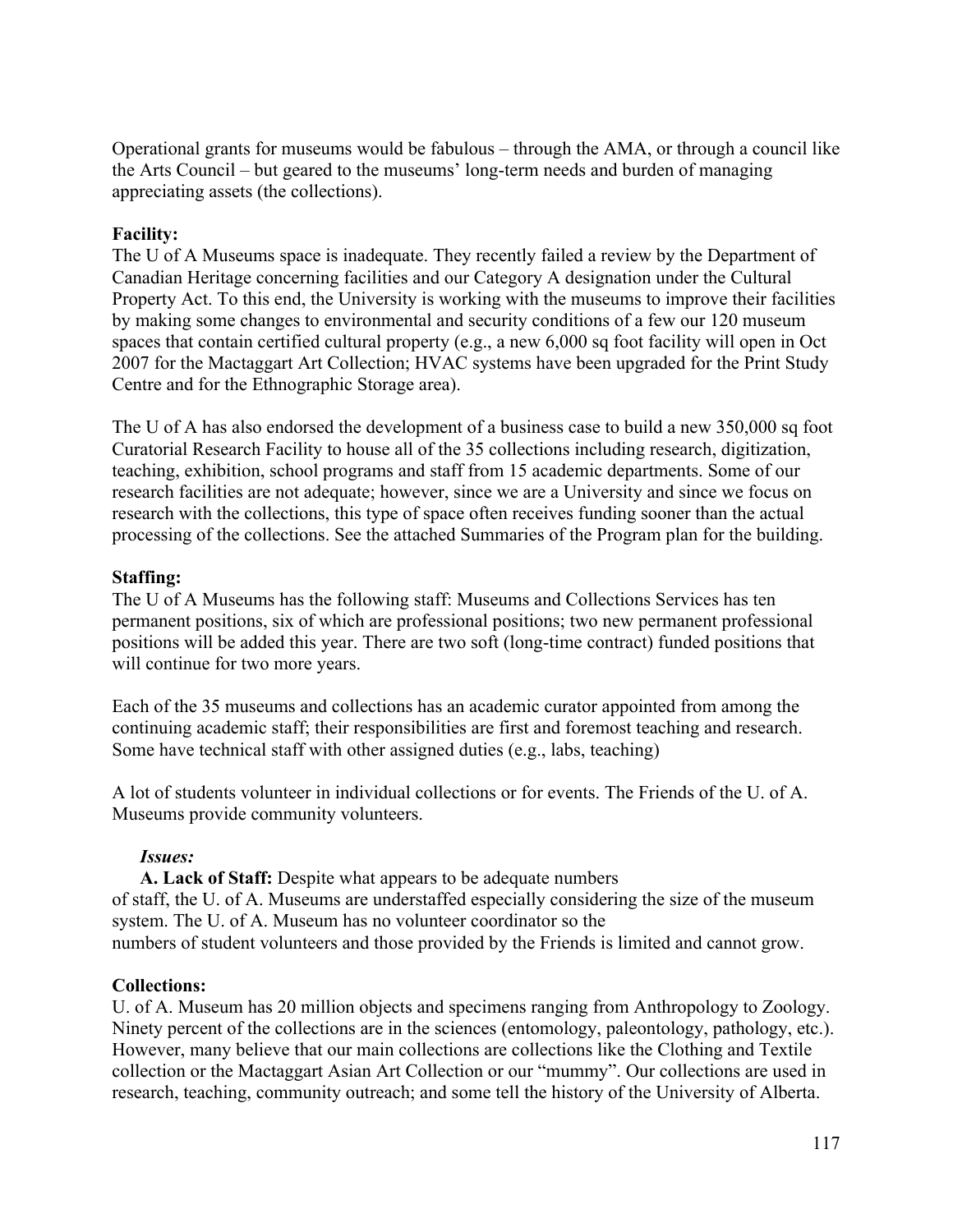#### *Issues:*

**A. Popular misconception.** Many Edmontonians think that the University collections are primarily disposable/consumable teaching specimens and not museum specimens or artifacts. In fact, the majority of their collections are the latter. In most cases they do not distinguish between the two.

## **Collection Policies:** (see attached)

The U. of A. Museums has a draft Museums and Collections Policy. Currently, the staff is working on a disaster preparedness policy but this must be integrated into the overall U. of A. strategy. The U. of A. collections are catalogued and entered into a database. A digitization centre that would allow for integration of technology and research-based collections is envisioned for the new curatorial facility. This could be available to the community at large.

## **Heritage Network:**

Museums in other cities do a great job of organizing/coordinating themselves for the greater benefit of their region, and Edmonton museums have not. Edmonton museums operate independently of each other when, in fact, they should be building together. Who might be members would depend on the definition of a "museum". If the Network were to recognize the AMA definition then there would be standards met within the network. Archives could be part of the network as many museums have archives integrated into their facilities; the U. of A. Archives is part of the U. of A. Museums. Members would need to understand what the common outcomes should be. For example, tourism is not the only goal and probably not the most important; however, education, research and answering life's questions could be taken a long way to building the Edmonton region.

Perhaps, the network would begin as an informal group or committee, which would establish a mandate and outcomes. There should only be a formalized network if there was sufficient funding attached to it. There are benefits to museums being part of a broader cultural community.

Once the network is established then the lead should be taken through an election process. In the creation stage, an organization that is passionate about the development of a network with the best interests of the entire network (Edmonton and area) should take the lead. This organization should have the capacity, the desire and the confidence of the other network players to take on this challenge. The AMA should be a part of the City museums network but it should **not** take the lead as it has a different role in the province. And, besides, it does not take on this role in any other community.

As an international institution within the City of Edmonton, the U. of A. Museums would be delighted to participate as they feel an obligation to help in what ever way is needed. There are many activities such as research, K-12 programmes, digitization, etc. that the Museums have developed as a research-intensive organization that other local museums cannot do within the confines of their systems. On the other hand, there are many outreach activities that it cannot engage in due to its limitations with exhibition space. Edmonton's museums could partner and capitalize on each other's strengths for the greater good of the region. The U. of A. Museums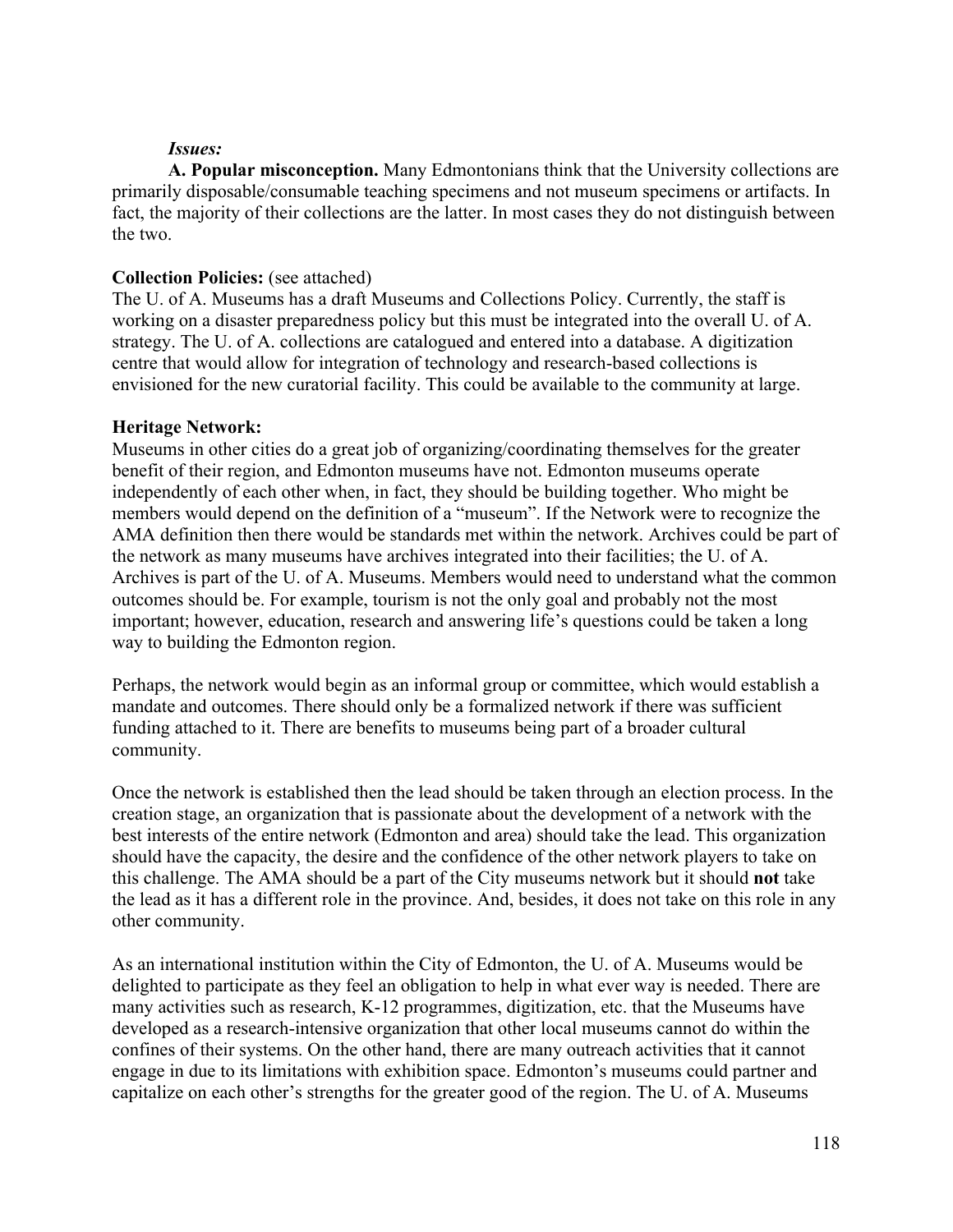would be interested in taking a lead hand if the rest of the network is interested and once the Museums can ascertain its capacity to do so.

## **Role of Provincial Government Bodies:**

As with the AMA, these organizations have a provincial mandate and unless they are prepared to take a leading role in all towns and cities with a civic museum network, they should **not** take the lead, but they should be part of the network. They should be active participants.

## **Edmonton Tourism:**

From both a University perspective and from a museum perspective, University Museums do not see themselves as "tourism". They see themselves first as an educational and research institution contributing to the development and understanding of the natural and cultural society around us. Tourism can be a tool to help promote museums but tourism cannot be an end. If there were a museums or heritage network, Edmonton Tourism could be part of the network.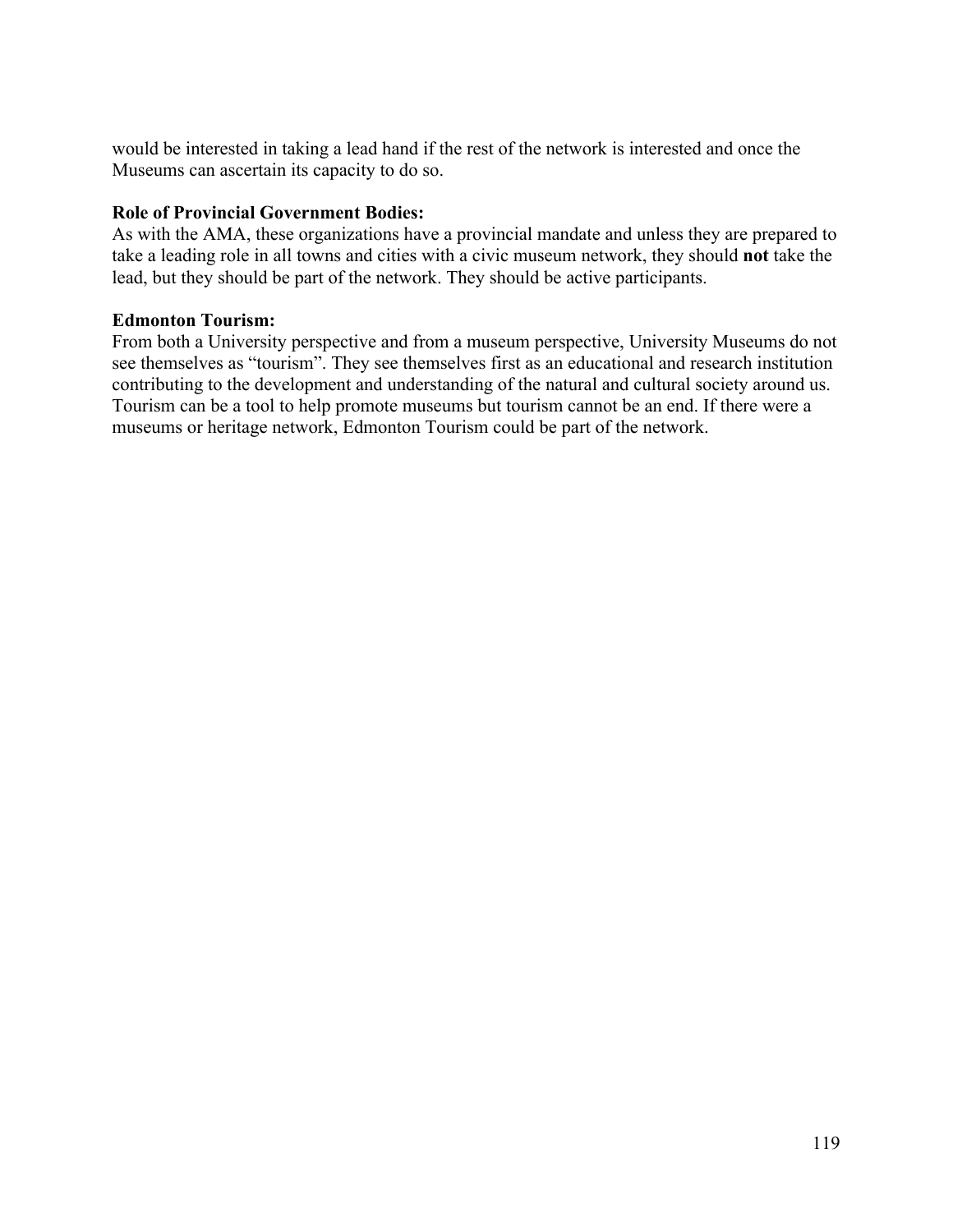| Go to:                                                                                                                                                                                 | [Overview] | [Purpose] | <b>[POLICY]</b> | <b>DEFINITIONS</b> | <b>RELATED</b><br><b>LINKS</b> |  |
|----------------------------------------------------------------------------------------------------------------------------------------------------------------------------------------|------------|-----------|-----------------|--------------------|--------------------------------|--|
| This document is the parent policy for any associated procedures or appendices. Questions<br>regarding this policy should be addressed to the Office of Administrative Responsibility. |            |           |                 |                    |                                |  |

## **Museums and Collections Policy**

|                                                                                    | <b>Office of Accountability:</b> Provost and Vice-President (Academic) |
|------------------------------------------------------------------------------------|------------------------------------------------------------------------|
| <b>Office of Administrative Responsibility:</b>   Museums and Collections Services |                                                                        |
|                                                                                    | <b>Approver:</b>   Board of Governors                                  |

### *Overview*

**Museums** and **collections** have been integral to the University of Alberta's teaching, research and community service programs since it was founded in 1908. The University maintains museums and collections in a range of disciplines in the humanities and sciences. The museums and collections are also integral to the faculties and departments that use them in support of their academic programs. The museums and collections are coordinated as the University of Alberta Museums with an institution-wide administrative framework, and in accordance with applicable laws, agreements, conventions, treaties and Tri-Council requirements.

## *Purpose*

To define the University's responsibilities and accountabilities related to museum issues and **museum objects and collections**.

To ensure that faculty, staff, students, researchers and all others acquiring, using or responsible for museum objects and collections for research, teaching and other university-related purposes, know the expectations of the University of Alberta.

## **POLICY**

Compliance with University policy extends to all members of the University community. **[▲Top]**

## 1. COMPLIANCE

The University of Alberta's museums and collections will be compliant with applicable professional museum standards of practice and ethical guidelines; provincial and federal laws; and international agreements, conventions and treaties which the university is a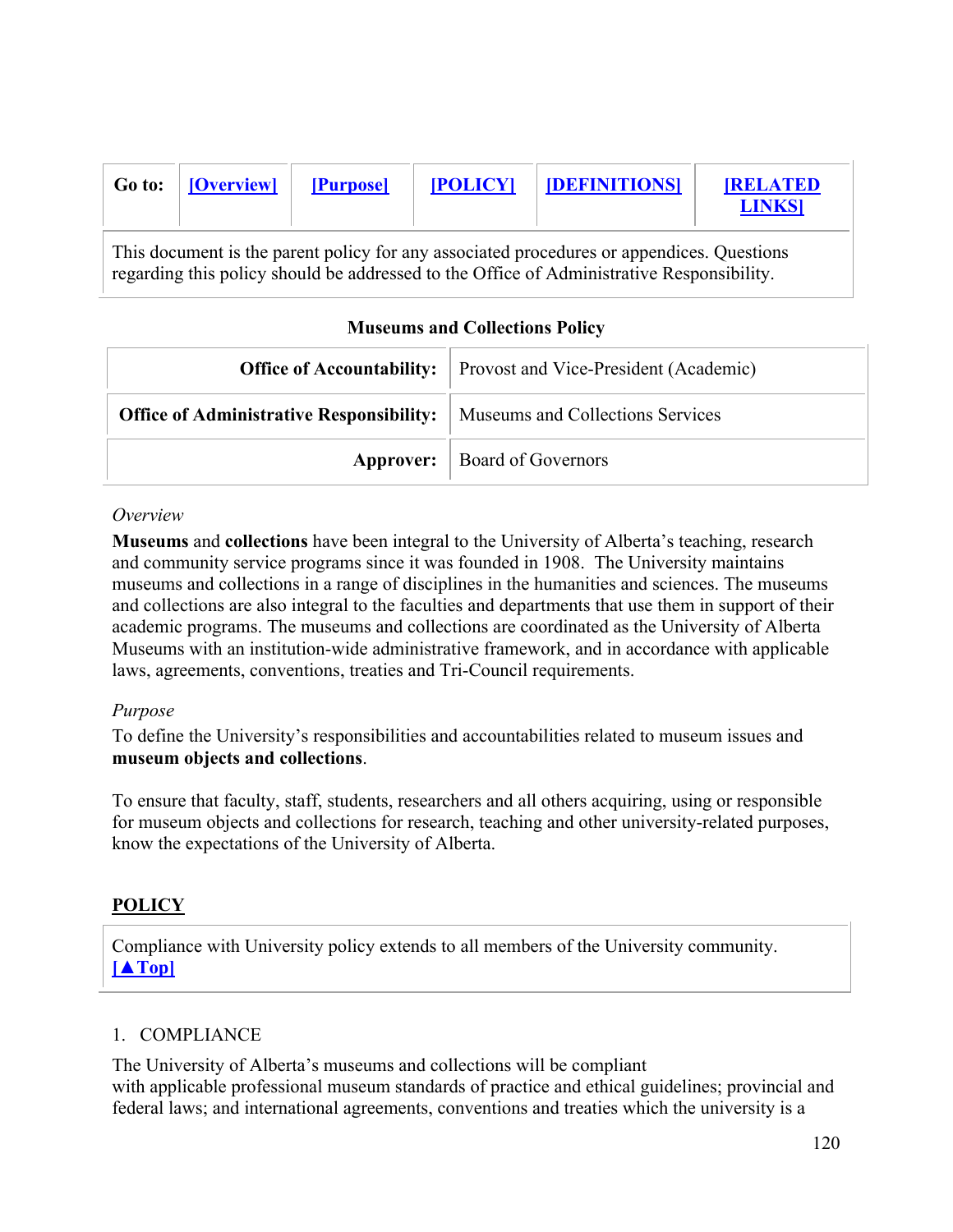party to or is otherwise bound by, including but not limited to the Tri-Council Framework for Researchers Working with University-based Collections, Government of Alberta "Disposition of Museum Collections and Objects" (1996), and the Canadian Cultural Property Export and Import Act.

As with all University policy and associated procedure, non-compliance constitutes misconduct, and may be pursued under the applicable collective agreement or University Policy. The University reserves the right to recover, in accordance with the appropriate University procedure, any profit or financial benefit achieved by a person or to recover fines assessed against the University as a result of non-compliance.

## 2. ESTABLISHMENT OF COLLECTIONS

Proposed establishment of new collections, by individuals or **unit**s, must be approved in advance by the **University of Alberta Museums Policy and Planning Committee**.

Individuals who are required to collect or have collected museum objects on behalf of the University of Alberta must, in consultation with their unit head and **Museums and Collections Services**, identify an existing registered collection or establish a new registered collection as a permanent repository for museum objects and/or museum collections.

## 3. ACQUISITION OF COLLECTIONS

Only units that are registered with Museums and Collections Services as part of the University of Alberta Museums and that have an approved **Acquisition and Management Strategy** may acquire museum objects and operate museum facilities that contain museum objects and collections.

Unless otherwise specified in a registered collection's approved Acquisition and Management Strategy, before negotiations are undertaken with potential donors of museum objects or collections, the Executive Director, Museums and Collections Services or designate, must be notified. The potential donation will be assessed against established criteria to determine whether approval to proceed will be granted.

Unless otherwise specified in a registered collection's approved Acquisition and Management Strategy, before undertaking transactions to purchase museum objects or collections, the Executive Director, Museums and Collections Services or designate, must be notified. The potential purchase will be assessed against established criteria to determine whether approval to proceed will be granted.

## 4. OWNERSHIP

Museum objects and collections collected on behalf of the University, by individuals or units, are the exclusive property of the University. Alternative **public trust** arrangements must be first approved by the University of Alberta Museums Policy and Planning Committee, and then by the Board of Governors or designate which are currently the Provost and Vice-President (Academic).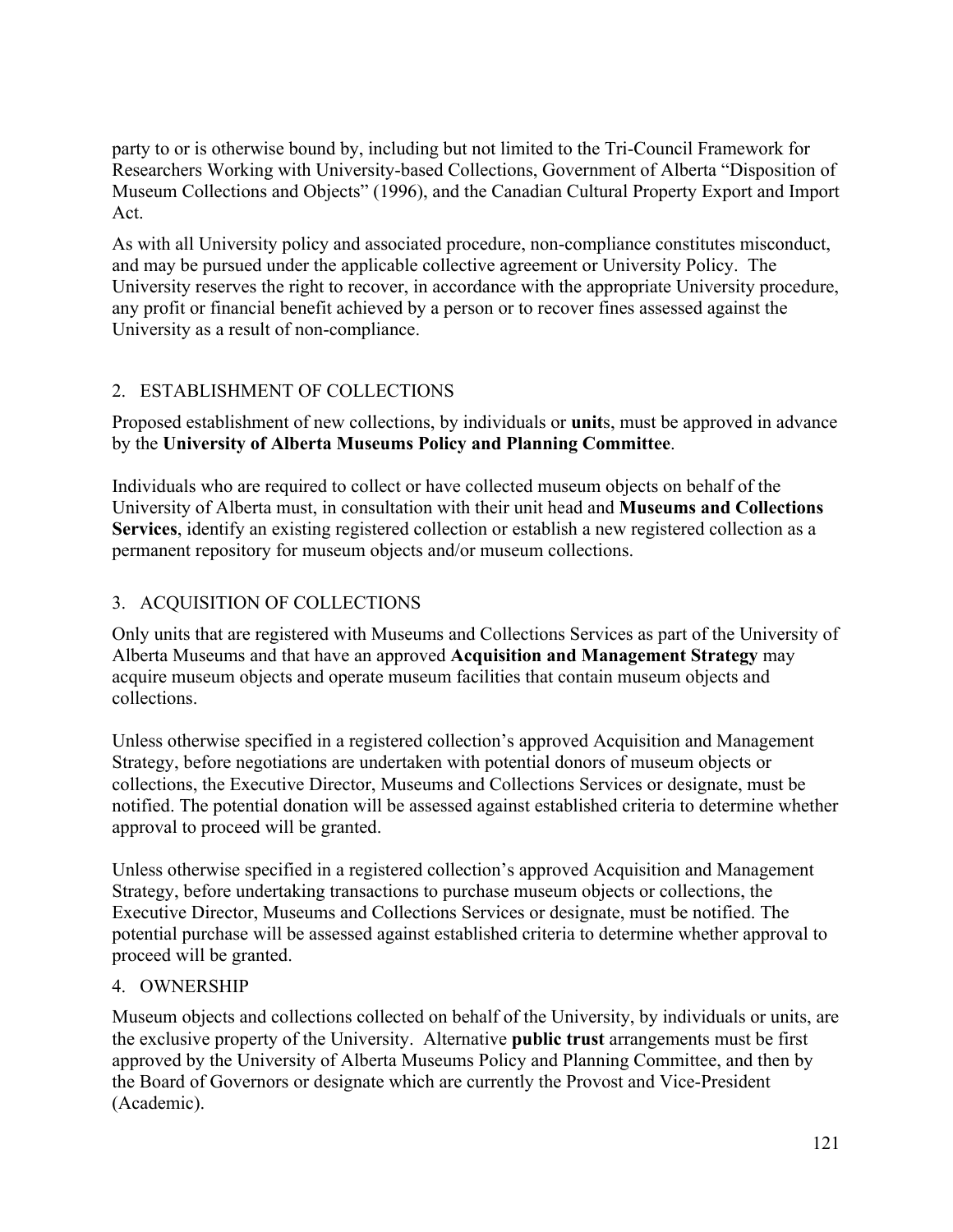Museum objects and collections collected by Centres or Institutes of the University of Alberta are the property of the University of Alberta, and the collections will be governed by the policies and procedures of the University of Alberta. If a Centre or Institute terminates or closes, its collection becomes the responsibility of the unit to which the Centre or Institute reported.

## 5. ETHICS

University staff will comply with ethical standards relating to collecting and those specific to their disciplines, in order to maintain the integrity of the collection and to warrant public confidence in the University's collecting activities.

In their personal collecting, University staff will comply with the University's Conflict Policy specifically but not limited to their unit's collection.

## 6. ACCREDITATION REQUIREMENTS

The University will comply with the conditions required by the Department of Canadian Heritage to maintain the University of Alberta Museum's **Category "A" designation**.

All applications for **certification of cultural property** for income tax purposes, Moveable Cultural Property Grants, and CITES permits (Convention on International Trade in Endangered Species of Wild Fauna and Flora) must be coordinated and submitted by Museums and Collections Services on behalf of the University of Alberta.

## 7. LOANS

Units will lend museum objects and/or collections material only to other universities, museums, or similar educational non-profit institutions or to government agencies. Loans must be for purposes relating to research, display, education, conservation or restoration, authentication, or photography. Loans to individuals will be approved on a case-by-case basis according to criteria identified in a registered museum collection's approved Acquisition and Management Strategy.

Units may borrow objects from other units, individuals or institutions for specific periods of time, for purposes relating to research, display, education, conservation or restoration, authentication, or photography.

## 8. DEACCESSIONING OF COLLECTIONS

The University recognizes that there must always be a strong presumption against the permanent removal of objects for which the University of Alberta has assumed title. The University of Alberta will permit **deaccession**ing of a single object or a collection of objects subject to the approval of the University of Alberta Museums Policy and Planning Committee and the Board of Governors or designate, which is currently the Provost and Vice-President (Academic), and in compliance with Provincial and Federal government policy and legislation.

## 9. RETURN OF CULTURAL PROPERTY

All claims for the return of **cultural property** or **repatriation** of cultural property from the collections of the University will be reviewed and considered on a case-by-case basis, guided by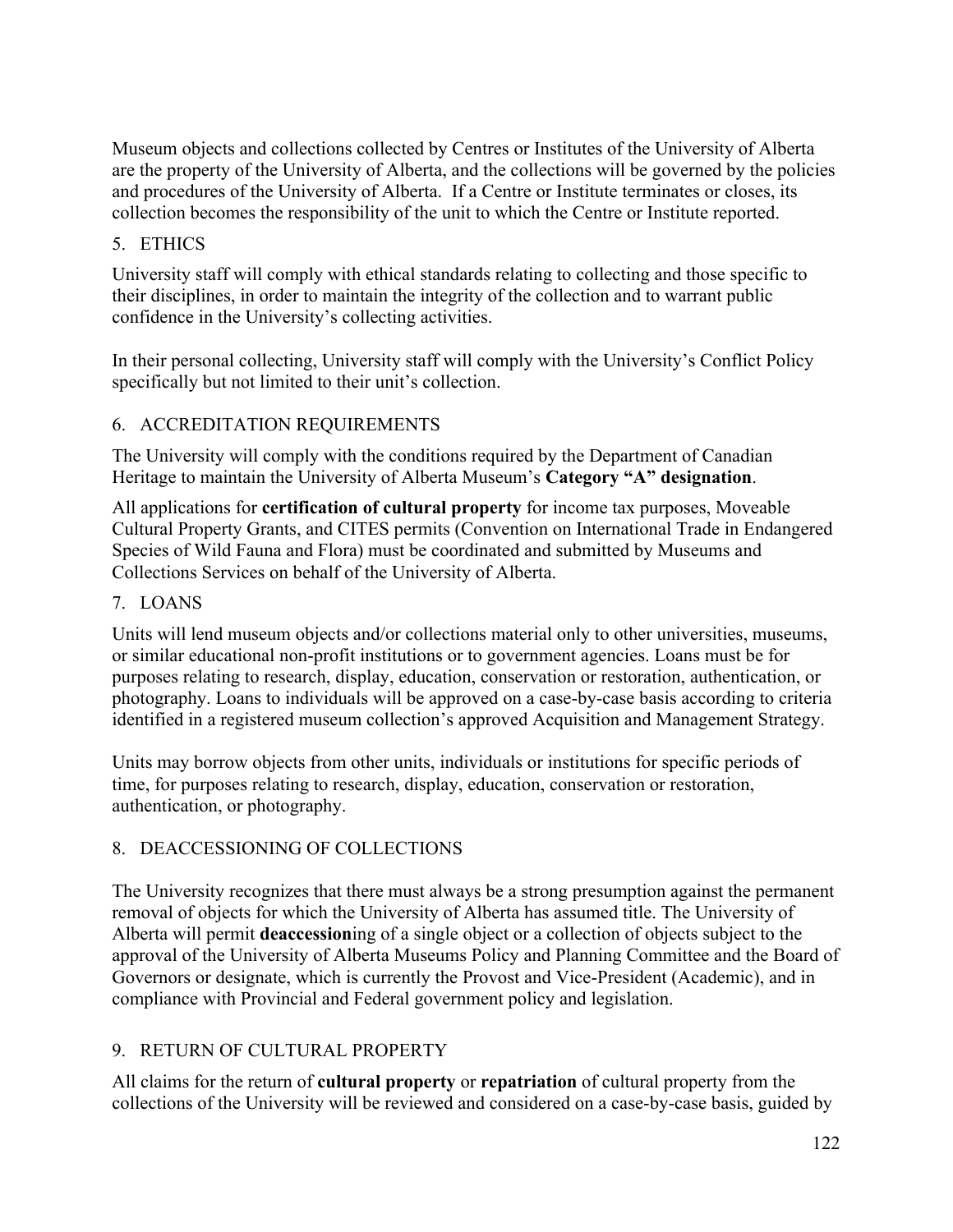the policies of the University and applicable laws. Although the University may have obtained the objects in good faith, it respects the legitimate interests of others.

## 10. ACCESS

Where appropriate and feasible, and where not restricted by legislation, **access** to the University's collections and associated documentation will be provided to students, faculty and staff of the University, visiting scholars, and communities beyond the University.

## **DEFINITIONS**

| Any definitions listed in the following table apply to this document only with no implied or<br>intended institution-wide use. $[A \text{Top}]$ |                                                                                                                                                                                                                                                                                                                   |  |
|-------------------------------------------------------------------------------------------------------------------------------------------------|-------------------------------------------------------------------------------------------------------------------------------------------------------------------------------------------------------------------------------------------------------------------------------------------------------------------|--|
| <b>Museums</b>                                                                                                                                  | A museum is a non-profit making, permanent institution in the<br>service of society and of its development, and open to the public,<br>which acquires, conserves, researches, communicates and<br>exhibits, for purposes of study, education and enjoyment,<br>material evidence of people and their environment. |  |
| <b>Collections</b>                                                                                                                              | Related objects may be designated as a collection. A unit may<br>have one or more collections of museum objects within its<br>jurisdiction.                                                                                                                                                                       |  |
| Museum objects and<br>collections                                                                                                               | Museum objects and collections are rare and unique, and hence<br>irreplaceable, or represent declining or limited resources. The<br>museum objects and collections governed by this policy shall<br>include, but may not be limited to:                                                                           |  |
|                                                                                                                                                 | objects acquired by University staff and students, current<br>and past, as part of their teaching, research or curatorial<br>activities at the University, and for which the University<br>holds title;                                                                                                           |  |
|                                                                                                                                                 | objects acquired by the University that relate to its<br>$\qquad \qquad \blacksquare$<br>mission, history, and teaching and research programs, and<br>for which the University holds title;                                                                                                                       |  |
|                                                                                                                                                 | objects acquired by University staff and students, but<br>which are the property of the Crown and are held at the<br>University.                                                                                                                                                                                  |  |
|                                                                                                                                                 | Exceptions to the above include:                                                                                                                                                                                                                                                                                  |  |
|                                                                                                                                                 | library or archival material such as books, maps and<br>documents, except those that provide documentation for<br>an object or collection;                                                                                                                                                                        |  |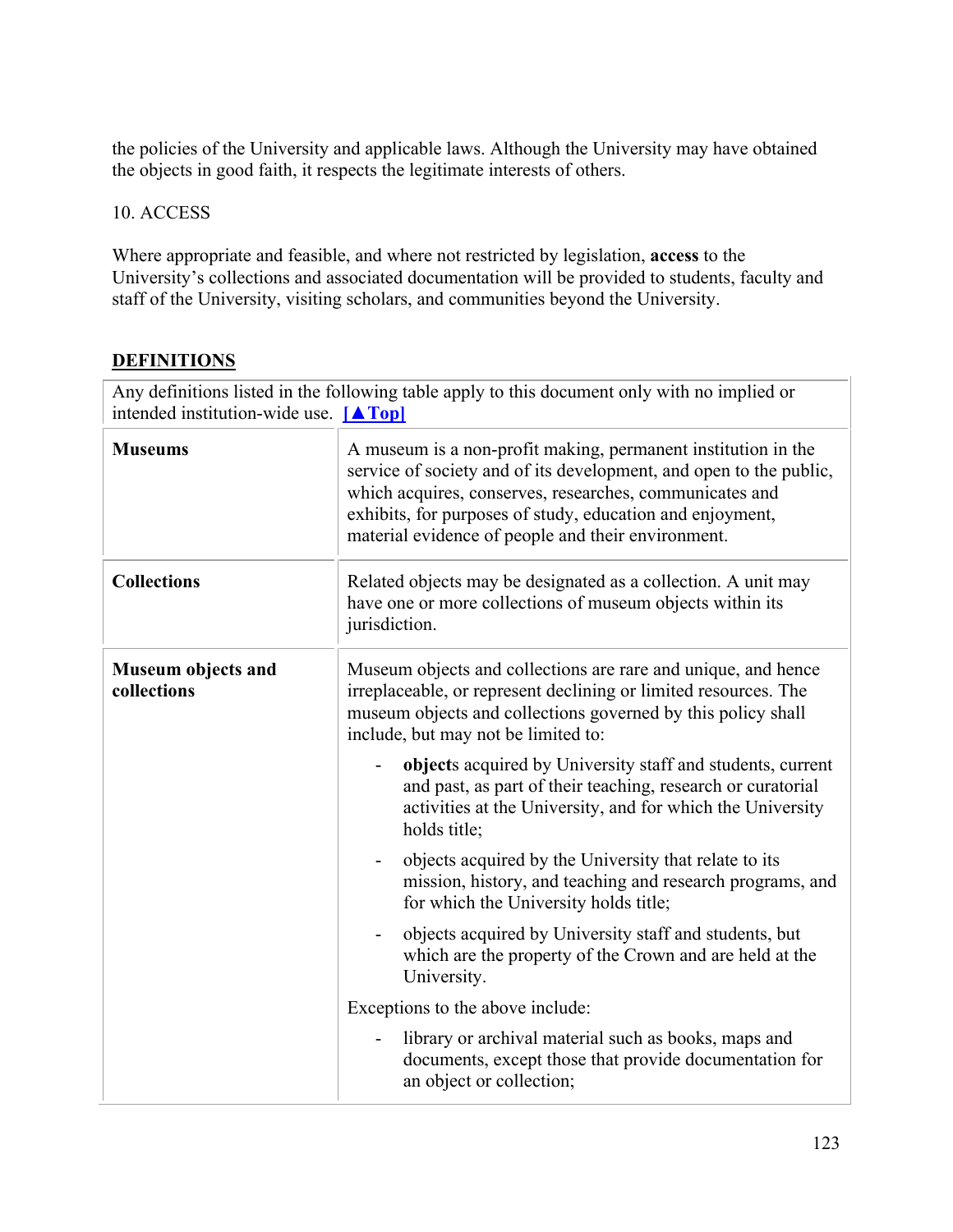|                                                                                        | living material; and                                                                                                                                                                                                                                                         |
|----------------------------------------------------------------------------------------|------------------------------------------------------------------------------------------------------------------------------------------------------------------------------------------------------------------------------------------------------------------------------|
|                                                                                        | objects that may normally require replacement after study<br>or research.                                                                                                                                                                                                    |
| Unit                                                                                   | A designation used to denote academic and non-academic<br>Departments, Faculties, Schools, Institutes and Centres at the<br>University of Alberta.                                                                                                                           |
| <b>University of Alberta</b><br><b>Museums Policy and</b><br><b>Planning Committee</b> | A standing committee of the Provost and Vice-President<br>(Academic) with campus-wide representation, that advises on<br>matters relating to the University of Alberta museums and<br>collections.                                                                           |
| <b>Museums and Collections</b><br><b>Services</b>                                      | The unit charged with the responsibility of ensuring that the<br>University of Alberta is in compliance with this policy and<br>associated procedures.                                                                                                                       |
| <b>Acquisition and</b><br><b>Management Strategy</b>                                   | A document required of each registered collection at the<br>University of Alberta that describes the scope and uses of the<br>collection, principles for acquiring museum objects, and<br>management strategies to ensure the collection complies with<br>University policy. |
| <b>Acquisition</b>                                                                     | The appropriately documented transfer of title (that is, legal<br>ownership and responsibility) that accompanies any object<br>acquired by the University of Alberta, whether through field<br>collection, donation, purchase, transfer, exchange or any other<br>method.    |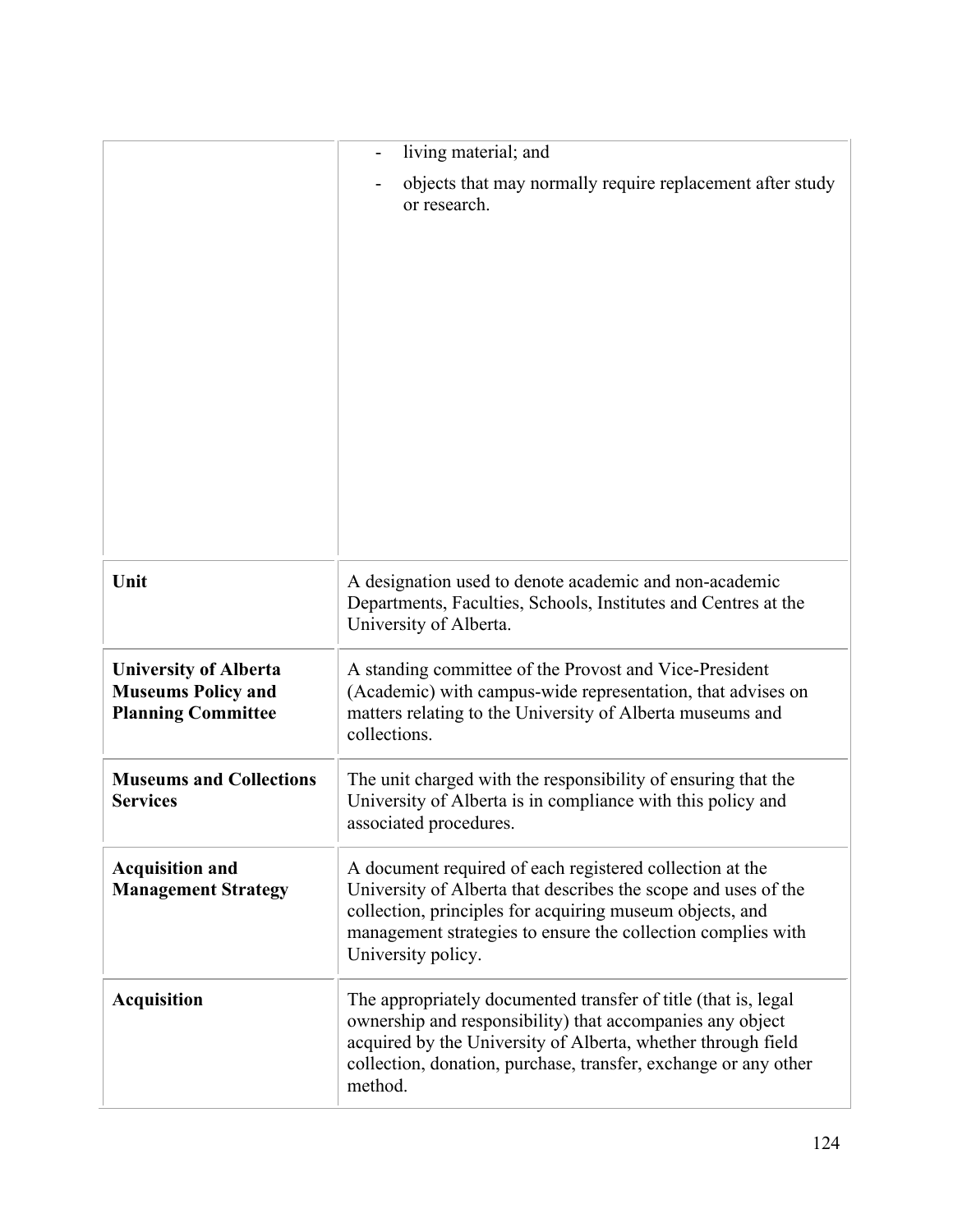| <b>Public Trust</b>                                             | The obligation placed on trustees to maintain and preserve<br>cultural and natural resources and to ensure that these resources<br>remain in the public domain for the benefit of current and future<br>generations.                                                                                                                                                                                                                                                                                                                                                                                                                                                                                                                                                                                                                                                                                 |  |
|-----------------------------------------------------------------|------------------------------------------------------------------------------------------------------------------------------------------------------------------------------------------------------------------------------------------------------------------------------------------------------------------------------------------------------------------------------------------------------------------------------------------------------------------------------------------------------------------------------------------------------------------------------------------------------------------------------------------------------------------------------------------------------------------------------------------------------------------------------------------------------------------------------------------------------------------------------------------------------|--|
| <b>Category "A" Designation</b>                                 | Designation of institutions and public authorities under the<br>Cultural Property Export and Import Act is a means of ensuring<br>that institutions applying for cultural property grants and loans,<br>or for Cultural Property Income Tax Certificates (T871s), meet<br>certain legal, curatorial and environmental requirements.<br>Category 'A' designation is granted for an indefinite period of<br>time to institutions and public authorities that are well<br>established and meet all of the criteria for designation. They are<br>eligible to make applications to the Canadian Cultural Property<br>Export Review Board to have cultural property acquisitions<br>certified for income tax purposes and to apply for Movable<br>Cultural Property Grants to assist with the acquisition of cultural<br>property objects that exist outside Canada or that are threatened<br>with export. |  |
| <b>Certification of / Certified</b><br><b>Cultural Property</b> | Objects determined by the Canadian Cultural Property Export<br>Review Board to be of outstanding significance and national<br>importance.                                                                                                                                                                                                                                                                                                                                                                                                                                                                                                                                                                                                                                                                                                                                                            |  |
| <b>Deaccession</b>                                              | An object that has been permanently removed from the<br>collection; or the process of formally removing an object from<br>the permanent collection. The first stage, "deaccessioning," is the<br>formal review and decision-making process that leads to the<br>removal of objects from the collection and to the formal<br>adjustment of registration records. The second stage,<br>"disposition," is the actual discard or transfer of ownership and<br>possession of deaccessioned objects.                                                                                                                                                                                                                                                                                                                                                                                                       |  |
| <b>Cultural Property</b>                                        | Any item that, regardless of its place of origin, may be<br>considered important from an archaeological, prehistorical,<br>historical, artistic or scientific perspective, can be considered<br>"cultural property."                                                                                                                                                                                                                                                                                                                                                                                                                                                                                                                                                                                                                                                                                 |  |
| Repatriation                                                    | The process of restoring or returning objects to the culture,<br>nationality or country of origin. Repatriation can be requested by<br>representatives of the object's culture, nationality or country or it<br>can be initiated by the museum. The process can be undertaken<br>on legal and/or moral grounds.                                                                                                                                                                                                                                                                                                                                                                                                                                                                                                                                                                                      |  |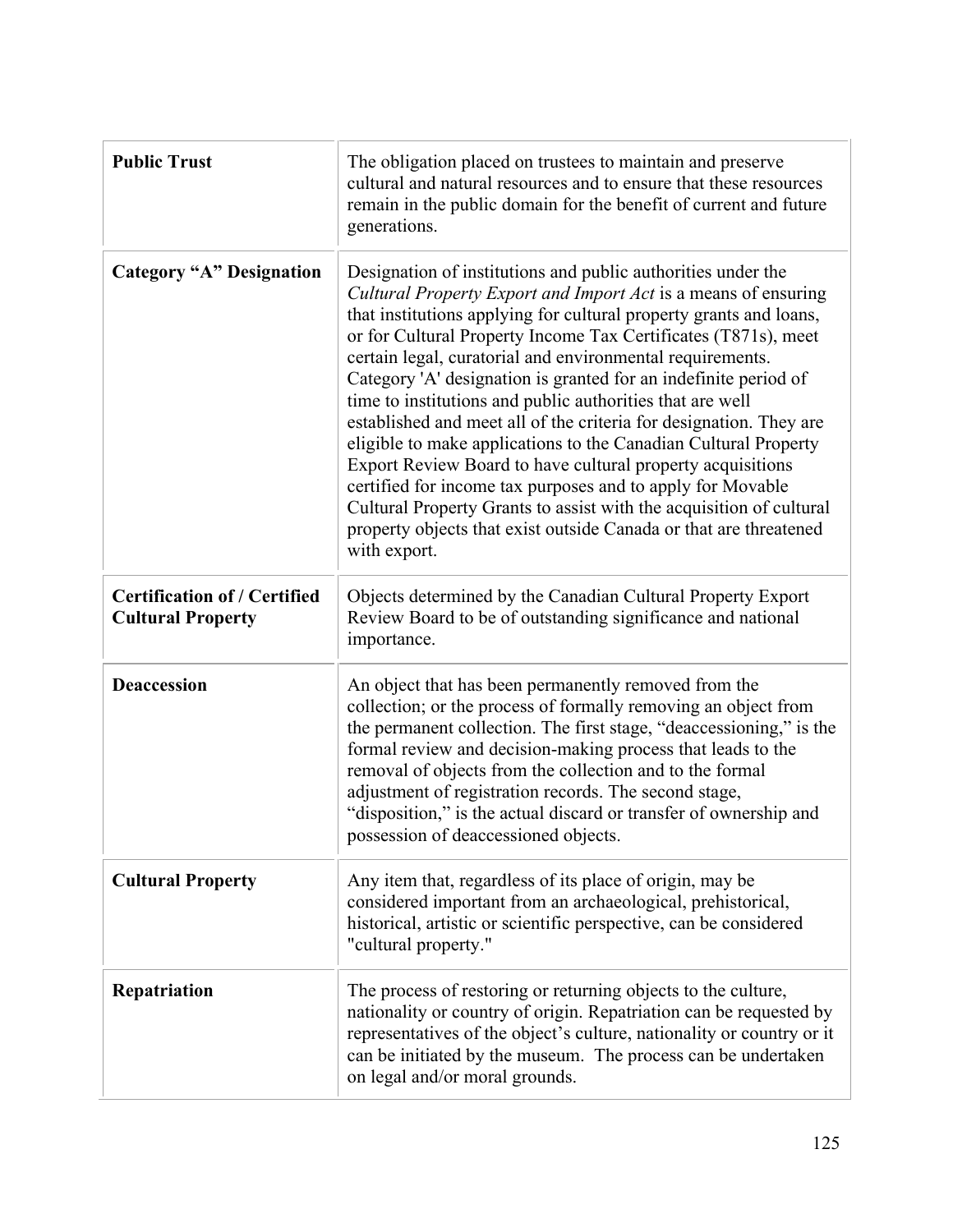| <b>Access</b> | A fundamental responsibility of museums, requiring them to<br>make their resources available to all potential users. Access<br>provision can be considered in both physical and intellectual<br>terms.                                                                                                                                                                     |
|---------------|----------------------------------------------------------------------------------------------------------------------------------------------------------------------------------------------------------------------------------------------------------------------------------------------------------------------------------------------------------------------------|
| Object        | An artifact or specimen. Artifacts are objects created,<br>manufactured or produced by humans; a product of human art,<br>craft or workmanship. A specimen is an individual or part that<br>serves as an example of a class or whole; refers to an individual<br>plant or animal or piece or a mineral, etc. collected and used for<br>scientific or educational purposes. |
| Accession     | Any object or collection of objects acquired by the University of<br>Alberta at one time from a single source as a permanent addition<br>to its collections; or the process of formally accepting an object<br>into the University's permanent collections.                                                                                                                |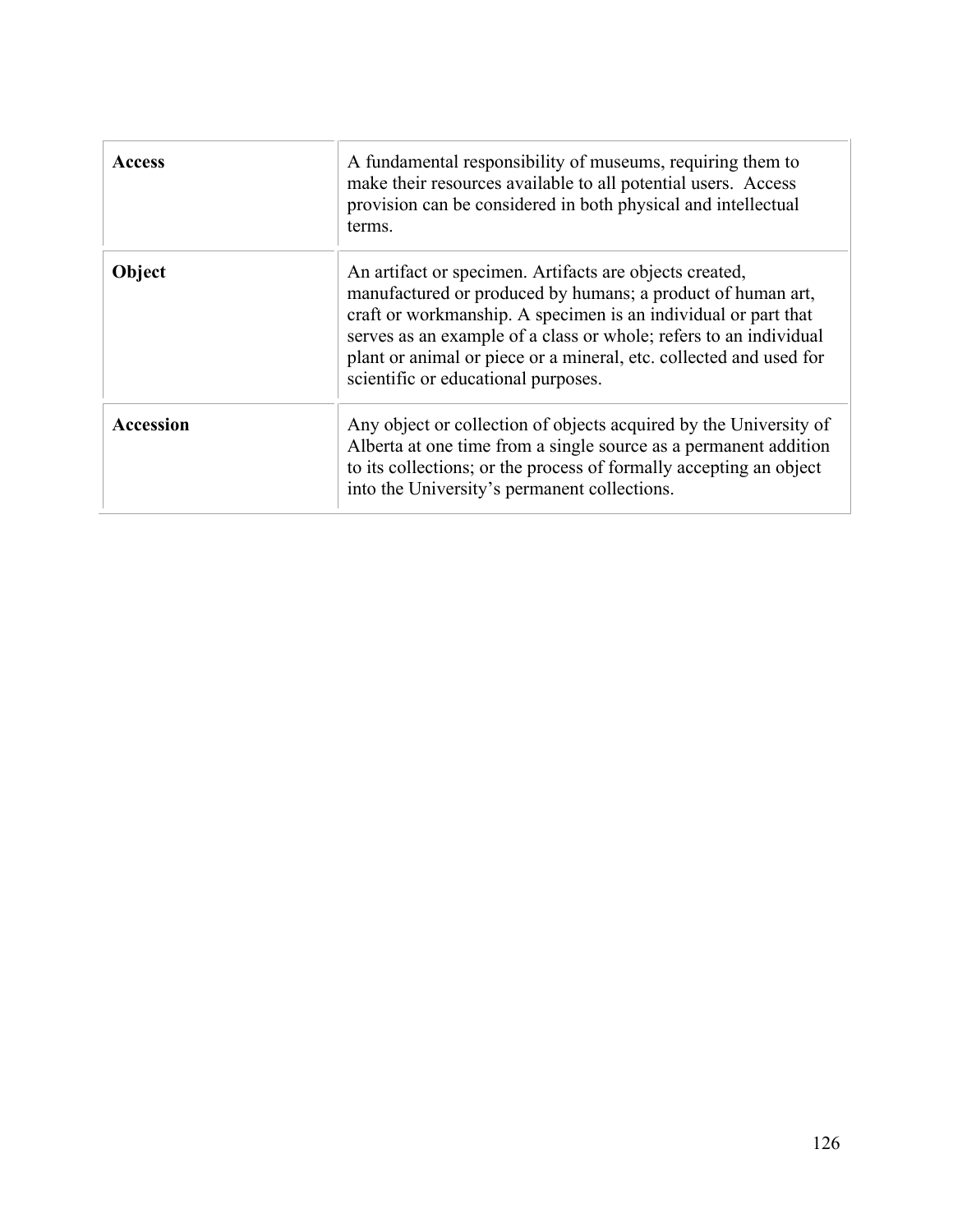## **UNIVERSITY OF ALBERTA MUSEUMS POLICY AND PLANNING COMMITTEE**

## **TERMS OF REFERENCE**

### **1. PURPOSE**

- a) A committee of the Provost and Vice-President (Academic), reporting to the Vice-Provost (Learning Services), to advise University administration and governance bodies, as appropriate or required, on matters relating to the University of Alberta Museums.
- b) To provide reports to the Vice-President (Research) and other administrative bodies relevant to museums and collections, as required.
- c) To support the vision, values and objectives of the University of Alberta Museums.

## **2. TERMS OF REFERENCE**

- a) To advise and make recommendations to the appropriate Vice-President(s) and other bodies, on any matters affecting teaching and research collections, including the acquisition/disposition, registration, cataloguing, preservation and exhibition of the University of Alberta Museums collections in order to ensure compliance with appropriate provincial, national and international standards of practice and legislation.
- b) To assess and recommend strategic and business plans related to the University of Alberta Museums.
- c) In conjunction with Museums and Collections Services, to be an advocate for the University of Alberta Museums.
- d) To assess and recommend funding strategies required to support the University of Alberta Museums.
- e) To study and recommend on the physical facilities provided and needed for the University's teaching and research collections.
- f) To review and recommend on policies related to the University of Alberta Museums.
- g) To support the Executive Director, Museums and Collections Services with compliance issues related to the policies governing the University of Alberta **Museums**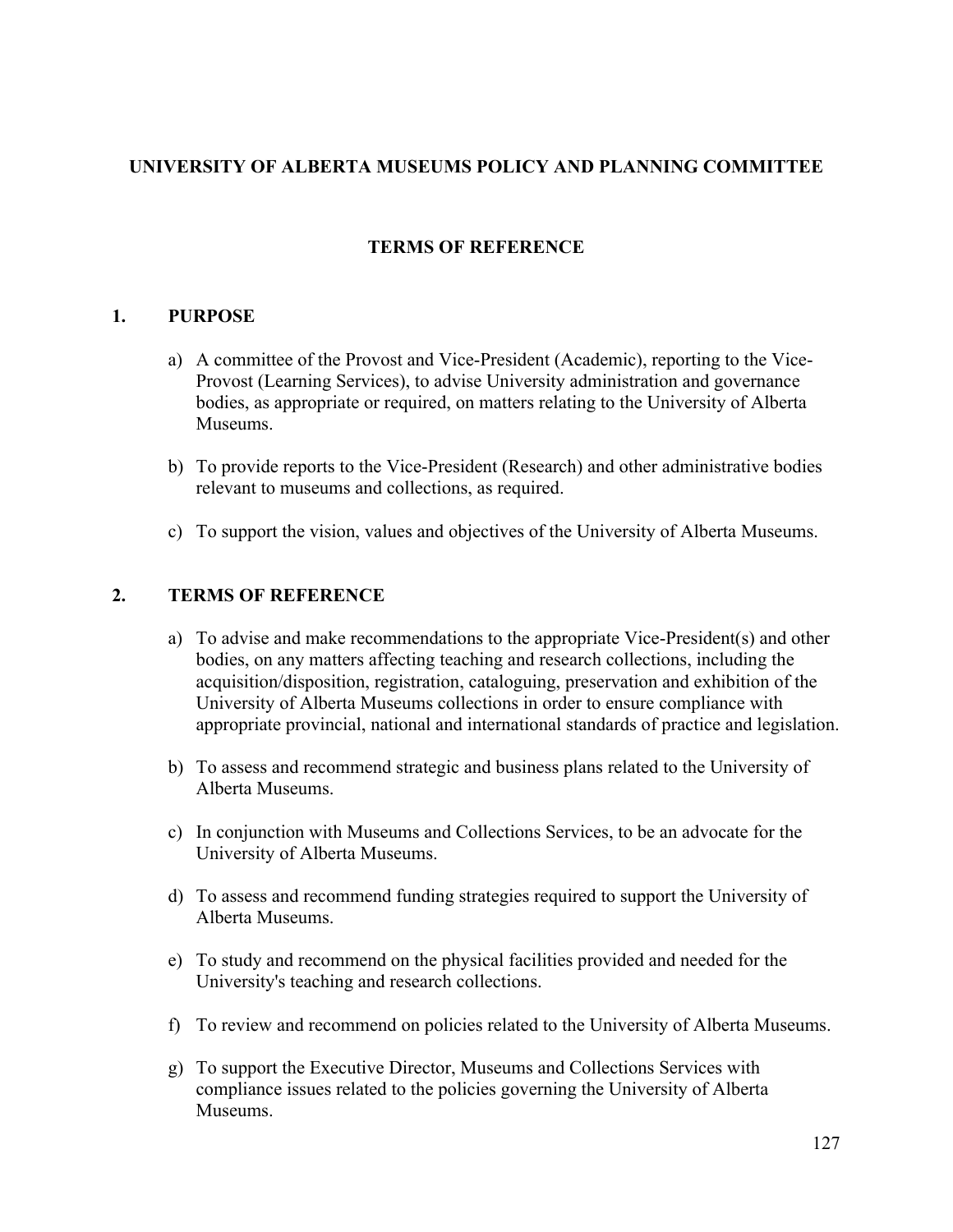- h) To receive, publicize and communicate annual reports from the Executive Director, Museums and Collections Services.
- i) To submit to the General Faculties Council an annual report dealing with the discharge of its responsibilities.
- j) To periodically review the composition of the committee and its terms of reference.
- k) To strike sub-committees and appoint their members.

## **3. COMPOSITION**

### Voting Members

The Executive Director of Museums and Collections Services.

Two members from either Continuing Academic Staff or Continuing Non-Academic Staff, elected by the General Faculties Council.

Five members from Continuing Academic Staff or Continuing Non-Academic Staff who are actively responsible for the curation and care of collections, elected by the University of Alberta Museums Curators Committee. One of these members shall also be the Chair of the University of Alberta Museums Curators Committee. There shall be no more than one representative from any one collection, and no more than two from any one traditional discipline within a department.

One undergraduate student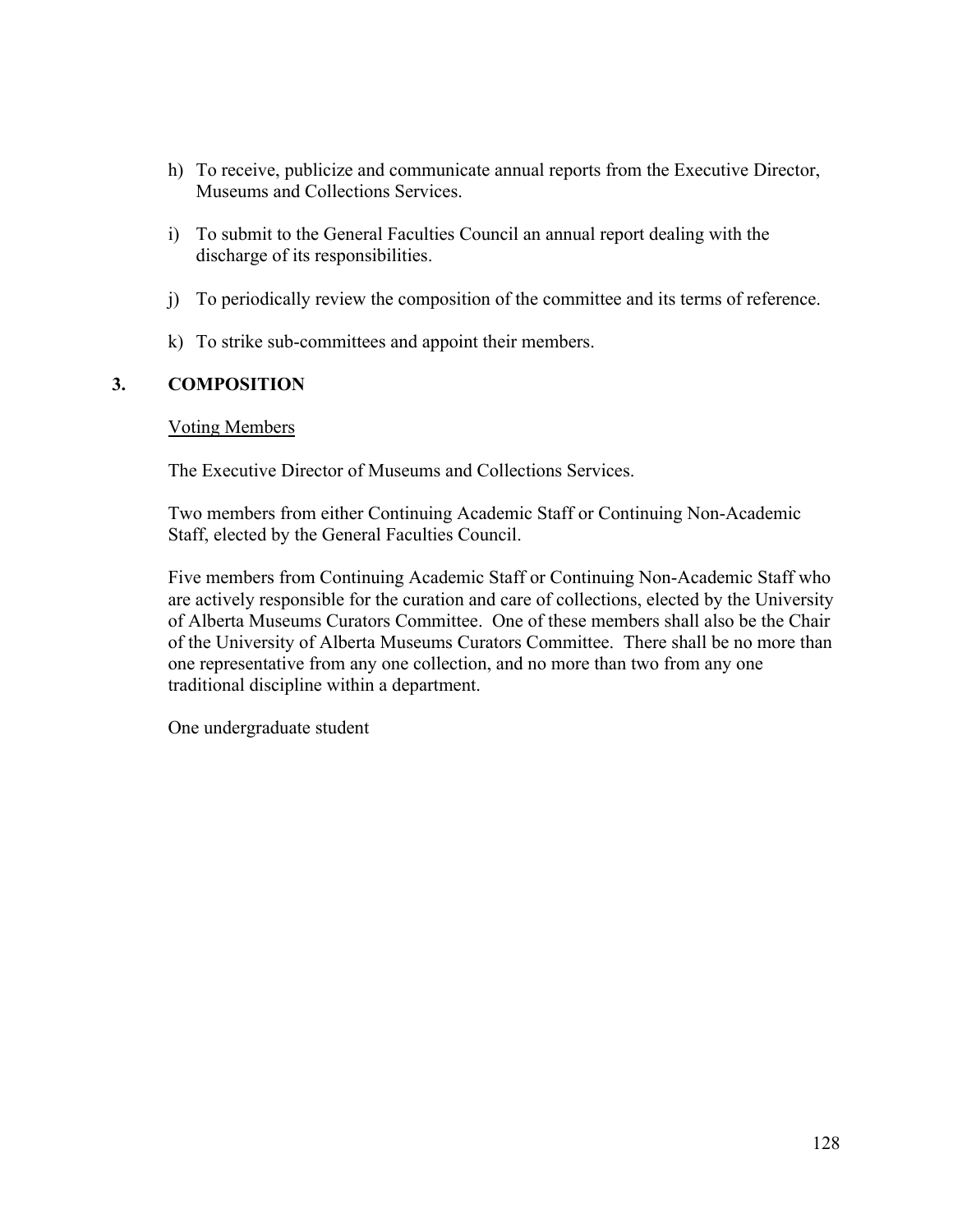One graduate student nominated by the Graduate Students' Association. One representative from the Friends of the University of Alberta Museums.

## **4. QUORUM**

The quorum for the Committee shall be one-half the voting members (where there is an even number of voting members) or one-half plus one member (where there is an odd number of voting members).

Vacancies (but not absences) on the Committee are excluded when counting the voting members in order to establish the quorum, and the Committee Chair is counted as a voting member.

## **Article II.**

## Article III. 5. VOTING PROCEDURE

It is standard practice for Committee decision-making and voting to take place in person during a meeting. However, from time to time it may be necessary to facilitate decision-making and voting by electronic means (e.g., electronic mail, voice mail, tele-conference).

## **6. CONDITIONS OF MEMBERSHIP**

- a) Each member will serve for a 3-year period (staggered) beginning 1 July and ending 30 June.
- b) Members elected by the Graduate Students' Association or representing undergraduate students will serve a term of one year, beginning 1 July and ending the following 30 June. Undergraduate students may serve to a maximum of two consecutive terms. Graduate students may serve to a maximum of three consecutive terms.
- c) Members on Study Leave will have the option of retaining membership on the Committee if they so desire, but must remain active.
- d) Members must maintain an active role on the Committee; absence from more than two successive meetings without just cause may result in the Chair requesting a replacement.
- e) Membership will be terminated prior to the end of the elected term, if the member is no longer eligible to represent the body that nominated him/her.
- f) Members elected by the Curators Committee can serve a maximum of two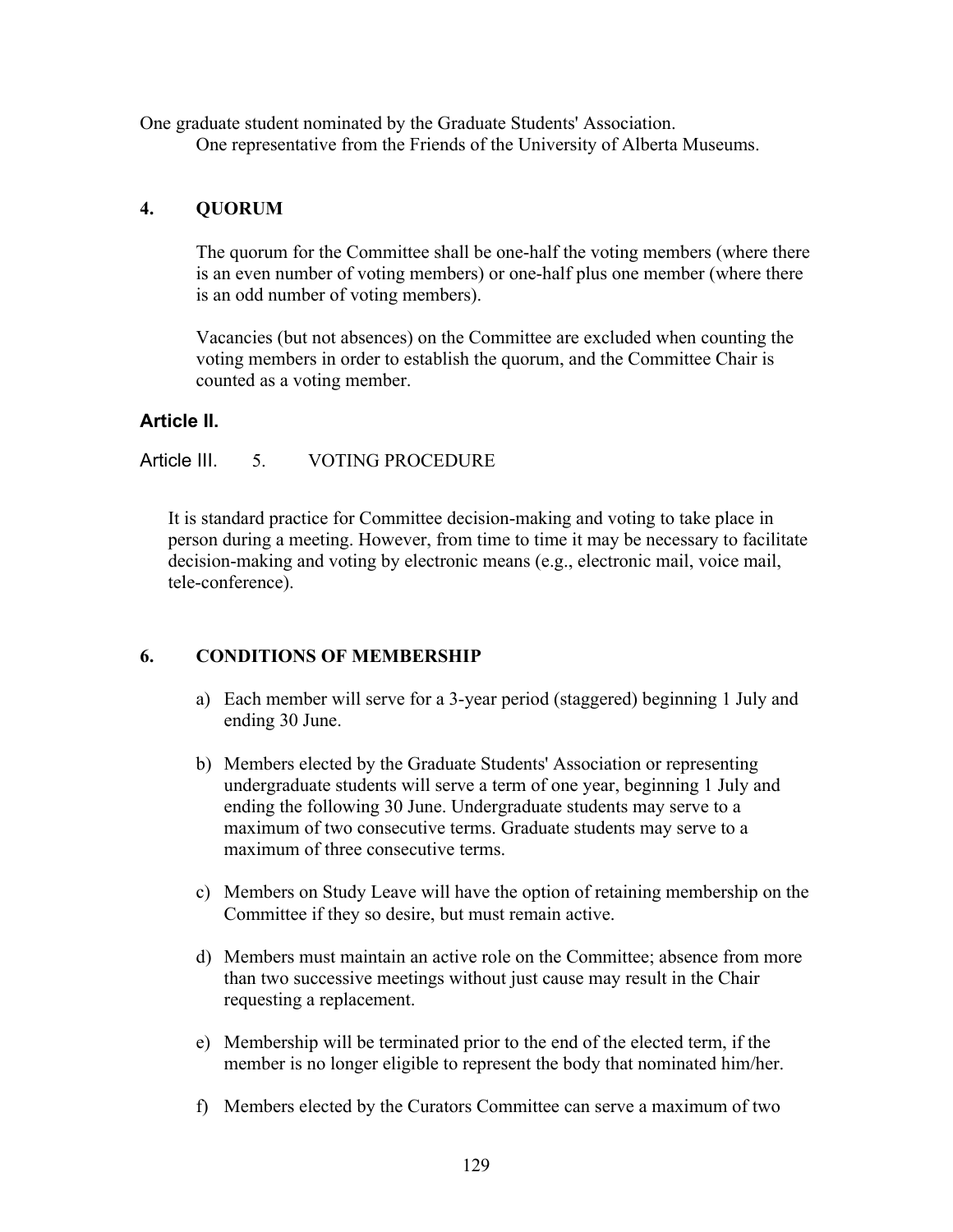consecutive three-year terms, but must be re-nominated and re-elected for the second term.

g) A curator who has completed two consecutive, three-year terms must wait a period of two years prior to standing again for election

## **7. ELECTION OF CHAIR**

- a) The Chair shall be elected by the members of the Committee from the continuing academic or non-academic members of the Committee.
- b) The Chair will serve a two-year term of office, to a maximum of two consecutive terms.
- c) Minutes of meetings will be recorded by a Museums and Collections Services staff member and will be posted to the Museums and Collections Services website within two weeks after meetings.

Amended 20 September 2006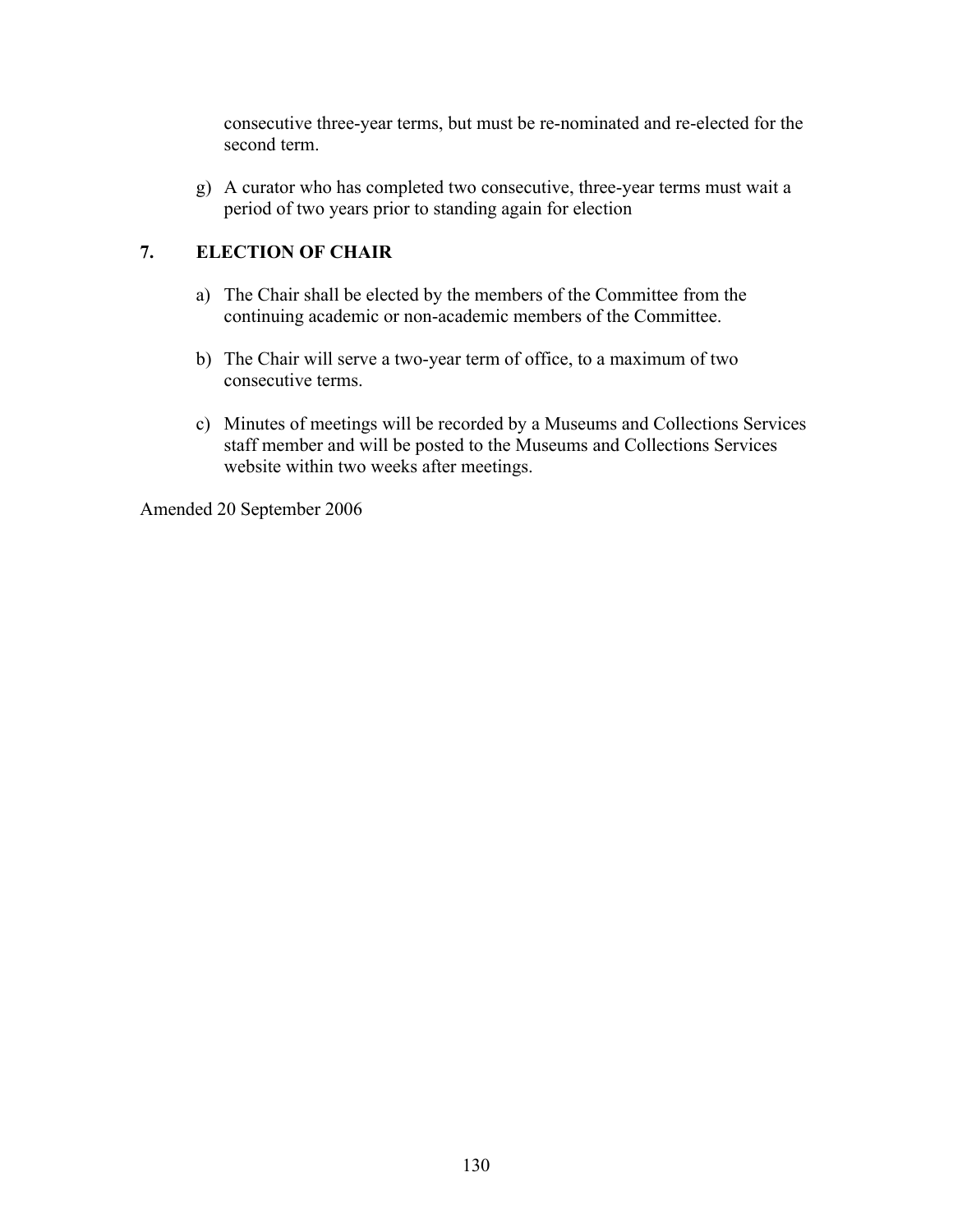# **10.4 Hardcopy Information**